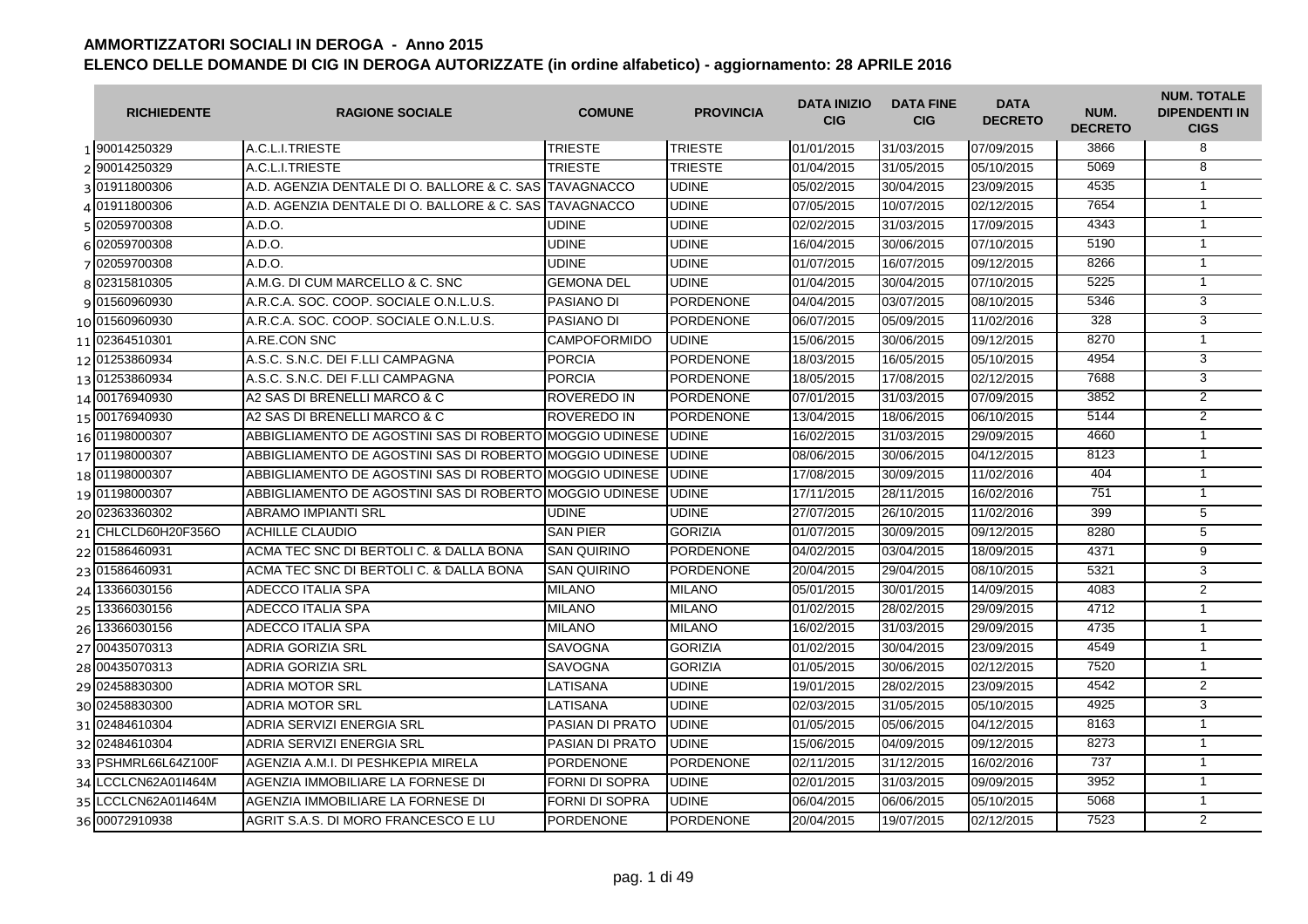| <b>RICHIEDENTE</b>  | <b>RAGIONE SOCIALE</b>              | <b>COMUNE</b>          | <b>PROVINCIA</b> | <b>DATA INIZIO</b><br><b>CIG</b> | <b>DATA FINE</b><br><b>CIG</b> | <b>DATA</b><br><b>DECRETO</b> | NUM.<br><b>DECRETO</b> | <b>NUM. TOTALE</b><br><b>DIPENDENTI IN</b><br><b>CIGS</b> |
|---------------------|-------------------------------------|------------------------|------------------|----------------------------------|--------------------------------|-------------------------------|------------------------|-----------------------------------------------------------|
| 37 00072910938      | AGRIT S.A.S. DI MORO FRANCESCO E LU | <b>PORDENONE</b>       | <b>PORDENONE</b> | 20/07/2015                       | 14/08/2015                     | 11/02/2016                    | 330                    | 2                                                         |
| 38 00072910938      | AGRIT S.A.S. DI MORO FRANCESCO E LU | <b>PORDENONE</b>       | <b>PORDENONE</b> | 24/08/2015                       | 23/09/2015                     | 11/02/2016                    | 446                    | $\overline{2}$                                            |
| 39 02153780305      | AGRIVERDE PICCOLA SOCIETA' COOPERAT | <b>CHIUSAFORTE</b>     | <b>UDINE</b>     | 01/01/2015                       | 31/03/2015                     | 14/09/2015                    | 4140                   | $\overline{2}$                                            |
| 40 02153780305      | AGRIVERDE PICCOLA SOCIETA' COOPERAT | <b>CHIUSAFORTE</b>     | <b>UDINE</b>     | 01/04/2015                       | 30/04/2015                     | 08/10/2015                    | 5374                   | $\overline{2}$                                            |
| 41 02394610303      | AGROTEKNIKA S.R.L.                  | <b>TOLMEZZO</b>        | <b>UDINE</b>     | 02/02/2015                       | 24/04/2015                     | 29/09/2015                    | 4651                   | $\mathbf{1}$                                              |
| 42 02394610303      | AGROTEKNIKA S.R.L.                  | <b>TOLMEZZO</b>        | <b>UDINE</b>     | 02/11/2015                       | 31/12/2015                     | 16/02/2016                    | 747                    | $\overline{1}$                                            |
| 43 00992720300      | <b>AIPEM SRL</b>                    | <b>UDINE</b>           | <b>UDINE</b>     | 12/01/2015                       | 31/03/2015                     | 10/09/2015                    | 3991                   | $\overline{2}$                                            |
| 44 01401830300      | AIR ELETTRONIC SNC                  | <b>SAN GIORGIO DI</b>  | <b>UDINE</b>     | 02/03/2015                       | 31/05/2015                     | 05/10/2015                    | 4996                   | $\overline{2}$                                            |
| 45 01401830300      | AIR ELETTRONIC SNC                  | <b>SAN GIORGIO DI</b>  | <b>UDINE</b>     | 09/11/2015                       | 31/12/2015                     | 16/02/2016                    | 760                    | $\overline{2}$                                            |
| 46 01789650304      | AIRMATIC SNC DI MENOSSI L. & C.     | <b>BAGNARIA ARSA</b>   | <b>UDINE</b>     | 23/11/2015                       | 24/12/2015                     | 17/02/2016                    | 808                    | $\overline{4}$                                            |
| 47 02306670304      | <b>AIRTECH SERVICE SRL</b>          | <b>UDINE</b>           | <b>UDINE</b>     | 12/01/2015                       | 11/04/2015                     | 10/09/2015                    | 4007                   | $\mathbf{1}$                                              |
| 48 02594550309      | <b>AITA LEGNO SRL</b>               | <b>CERVIGNANO DEL</b>  | <b>UDINE</b>     | 10/04/2015                       | 10/07/2015                     | 06/10/2015                    | 5125                   | $\mathbf{1}$                                              |
| 49 LBNNTN46L17L424D | <b>ALBANESE ANTONIO</b>             | TRIESTE                | TRIESTE          | 09/02/2015                       | 30/04/2015                     | 22/09/2015                    | 4429                   | $\mathbf{1}$                                              |
| 50 LBNNTN46L17L424D | <b>ALBANESE ANTONIO</b>             | <b>TRIESTE</b>         | TRIESTE          | 01/06/2015                       | 31/07/2015                     | 03/12/2015                    | 7987                   | $\mathbf{1}$                                              |
| 51 00176970317      | ALBERGO FURLAN DI CESNOVAR H.&C.SAS | RONCHI DEI             | <b>GORIZIA</b>   | 29/04/2015                       | 28/07/2015                     | 08/10/2015                    | 5381                   | $\mathbf{1}$                                              |
| 52 00176970317      | ALBERGO FURLAN DI CESNOVAR H.&C.SAS | <b>RONCHI DEI</b>      | <b>GORIZIA</b>   | 03/08/2015                       | 30/09/2015                     | 11/02/2016                    | 392                    | $\overline{2}$                                            |
| 53 00511990319      | <b>ALLEST SRL</b>                   | <b>MOSSA</b>           | <b>GORIZIA</b>   | 07/01/2015                       | 06/04/2015                     | 14/09/2015                    | 4167                   | $\overline{4}$                                            |
| 54 00511990319      | <b>ALLEST SRL</b>                   | <b>MOSSA</b>           | <b>GORIZIA</b>   | 07/04/2015                       | 06/06/2015                     | 08/10/2015                    | 5342                   | $\overline{4}$                                            |
| 55 02440500300      | <b>ALPICOM SRL</b>                  | <b>TOLMEZZO</b>        | <b>UDINE</b>     | 13/04/2015                       | 10/07/2015                     | 08/10/2015                    | 5388                   | 3                                                         |
| 56 02440500300      | <b>ALPICOM SRL</b>                  | <b>TOLMEZZO</b>        | <b>UDINE</b>     | 01/09/2015                       | 31/10/2015                     | 11/02/2016                    | 468                    | $\overline{2}$                                            |
| 57 00658510300      | ALPINA DI VISINTINI E SBRIZZO SNC   | <b>SAN GIOVANNI AL</b> | <b>UDINE</b>     | 19/10/2015                       | 31/12/2015                     | 15/02/2016                    | 650                    | 6                                                         |
| 58 01551520305      | ALSAF DI CUDICIO STEFANO & C. SNC   | <b>FAEDIS</b>          | <b>UDINE</b>     | 19/01/2015                       | 28/02/2015                     | 18/09/2015                    | 4384                   | 6                                                         |
| 59 01551520305      | ALSAF DI CUDICIO STEFANO & C. SNC   | <b>FAEDIS</b>          | <b>UDINE</b>     | 02/03/2015                       | 31/03/2015                     | 05/10/2015                    | 4969                   | 8                                                         |
| 60 01551520305      | ALSAF DI CUDICIO STEFANO & C. SNC   | <b>FAEDIS</b>          | <b>UDINE</b>     | 01/04/2015                       | 30/04/2015                     | 07/10/2015                    | 5194                   | $\overline{7}$                                            |
| 61 00856350327      | <b>ALTA TRADE SRL</b>               | <b>TRIESTE</b>         | TRIESTE          | 02/01/2015                       | 31/03/2015                     | 09/09/2015                    | 3950                   | 3                                                         |
| 62 00856350327      | <b>ALTA TRADE SRL</b>               | <b>TRIESTE</b>         | <b>TRIESTE</b>   | 01/04/2015                       | 30/04/2015                     | 08/10/2015                    | 5265                   | 3                                                         |
| 63 MDALNV50T12A530U | AMADIO LUCIANO VIRGINIO             | <b>PASIANO DI</b>      | <b>PORDENONE</b> | 05/03/2015                       | 30/05/2015                     | 05/10/2015                    | 4941                   | $\overline{4}$                                            |
| 64 00976620302      | AMBIENTE 80 SNC DI SORAVITO E.& C   | <b>MOIMACCO</b>        | <b>UDINE</b>     | 16/02/2015                       | 31/03/2015                     | 29/09/2015                    | 4705                   | $\overline{3}$                                            |
| 65 02406170304      | ANGOLO DELLA MUSICA SRL             | <b>UDINE</b>           | <b>UDINE</b>     | 13/06/2015                       | 11/09/2015                     | 07/12/2015                    | 8222                   | $\overline{1}$                                            |
| 66 00994640308      | ANTONIO ZUZZI E C. SNC.             | <b>VARMO</b>           | <b>UDINE</b>     | 02/02/2015                       | 31/03/2015                     | 23/09/2015                    | 4547                   | 3                                                         |
| 67 00994640308      | ANTONIO ZUZZI E C. SNC.             | <b>VARMO</b>           | <b>UDINE</b>     | 15/06/2015                       | 15/07/2015                     | 07/12/2015                    | 8238                   | $\overline{3}$                                            |
| 68 00994640308      | ANTONIO ZUZZI E C. SNC.             | <b>VARMO</b>           | <b>UDINE</b>     | 12/10/2015                       | 11/12/2015                     | 15/02/2016                    | 665                    | 3                                                         |
| 69 NZLDRN58A10D014H | <b>ANZOLINI ADRIANO</b>             | <b>CORMONS</b>         | <b>GORIZIA</b>   | 26/01/2015                       | 25/04/2015                     | 15/09/2015                    | 4253                   | $\mathbf{1}$                                              |
| 70 NZLDRN58A10D014H | <b>ANZOLINI ADRIANO</b>             | <b>CORMONS</b>         | <b>GORIZIA</b>   | 04/05/2015                       | 03/07/2015                     | 02/12/2015                    | 7643                   | $\mathbf{1}$                                              |
| 71 01992840304      | ARACON COOPERATIVA SOCIALE ONLUS    | <b>UDINE</b>           | <b>UDINE</b>     | 26/06/2015                       | 16/09/2015                     | 10/12/2015                    | 8301                   | $\overline{11}$                                           |
| 72 01477620932      | ARAGON ENGINEERING S.R.L.           | <b>PORDENONE</b>       | <b>PORDENONE</b> | 09/02/2015                       | 30/04/2015                     | 29/09/2015                    | 4652                   | $\overline{2}$                                            |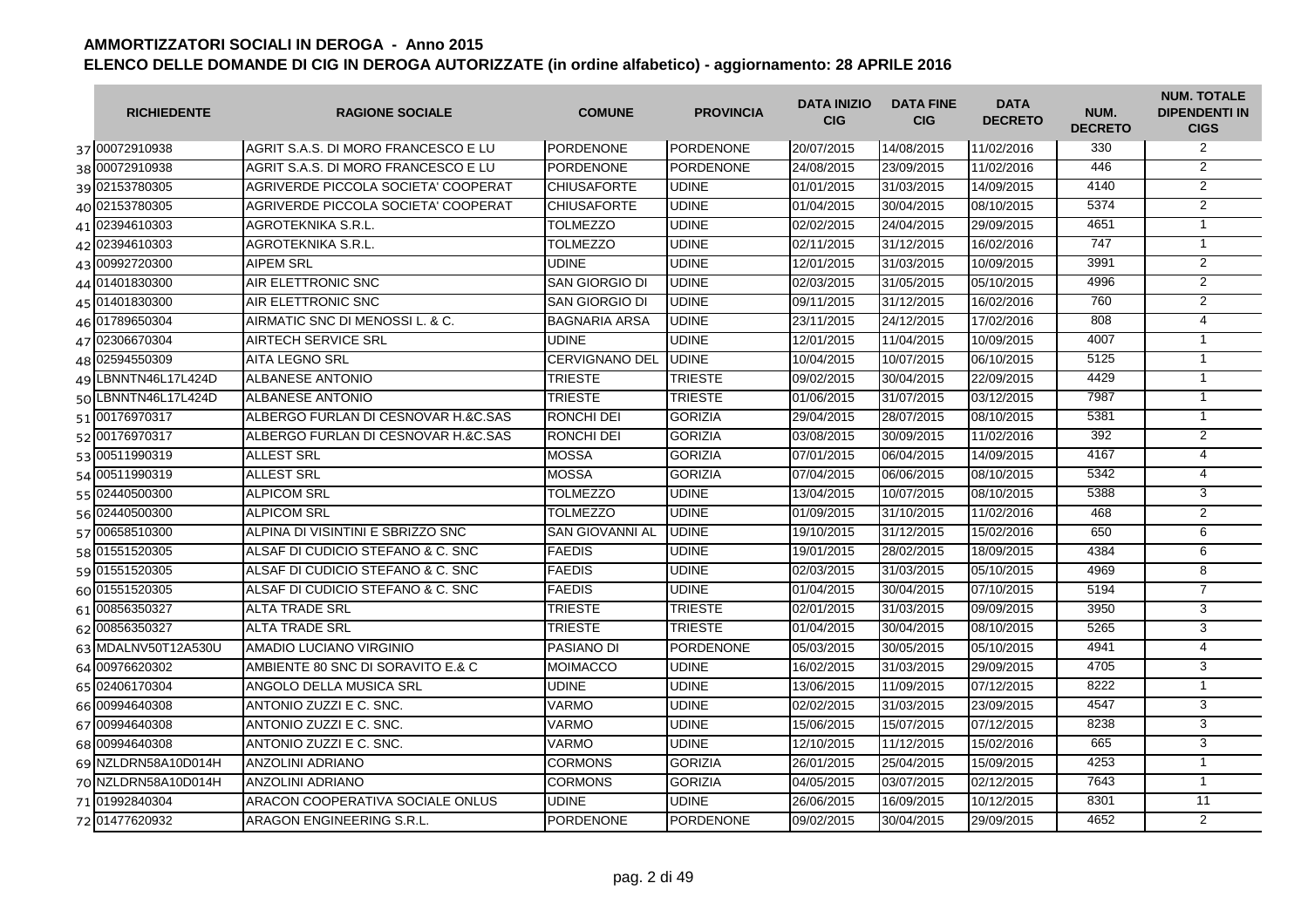| <b>RICHIEDENTE</b>   | <b>RAGIONE SOCIALE</b>                   | <b>COMUNE</b>          | <b>PROVINCIA</b> | <b>DATA INIZIO</b><br><b>CIG</b> | <b>DATA FINE</b><br><b>CIG</b> | <b>DATA</b><br><b>DECRETO</b> | NUM.<br><b>DECRETO</b> | <b>NUM. TOTALE</b><br><b>DIPENDENTI IN</b><br><b>CIGS</b> |
|----------------------|------------------------------------------|------------------------|------------------|----------------------------------|--------------------------------|-------------------------------|------------------------|-----------------------------------------------------------|
| 73 PJRPPL51H26A952Y  | ARCA IMMOBILIARE .UD DI PAJER PIERPAOLO  | <b>UDINE</b>           | <b>UDINE</b>     | 01/01/2015                       | 31/03/2015                     | 10/09/2015                    | 3986                   | $\mathbf{1}$                                              |
| 74 PJRPPL51H26A952Y  | ARCA IMMOBILIARE .UD DI PAJER PIERPAOLO  | <b>UDINE</b>           | <b>UDINE</b>     | 01/04/2015                       | 31/05/2015                     | 05/10/2015                    | 5054                   | $\mathbf{1}$                                              |
| 75 00094040938       | ARR. MOBILI SAS DI SCARAMUZZA & C.       | <b>SAN QUIRINO</b>     | PORDENONE        | 05/01/2015                       | 31/03/2015                     | 07/09/2015                    | 3855                   | $\overline{2}$                                            |
| 76 00499910305       | ARR.GON DI GON G. & C. SNC               | <b>RUDA</b>            | <b>UDINE</b>     | 19/01/2015                       | 19/02/2015                     | 18/09/2015                    | 4370                   | 6                                                         |
| 77 00499910305       | ARR.GON DI GON G. & C. SNC               | <b>RUDA</b>            | <b>UDINE</b>     | 16/03/2015                       | 16/04/2015                     | 05/10/2015                    | 4915                   | 6                                                         |
| 78 00499910305       | ARR.GON DI GON G. & C. SNC               | <b>RUDA</b>            | <b>UDINE</b>     | 11/05/2015                       | 10/06/2015                     | 02/12/2015                    | 7673                   | 6                                                         |
| 79 00499910305       | ARR.GON DI GON G. & C. SNC               | <b>RUDA</b>            | <b>UDINE</b>     | 09/07/2015                       | 07/08/2015                     | 11/02/2016                    | 347                    | $\overline{5}$                                            |
| 80 01249570936       | <b>ARRBEN SNC</b>                        | <b>SAN VITO AL</b>     | <b>PORDENONE</b> | 05/01/2015                       | 31/03/2015                     | 09/09/2015                    | 3930                   | $\overline{2}$                                            |
| 81 01249570936       | <b>ARRBEN SNC</b>                        | <b>SAN VITO AL</b>     | <b>PORDENONE</b> | 01/04/2015                       | 04/06/2015                     | 07/10/2015                    | 5209                   | 2                                                         |
| 82 02625920307       | ARREDAMENTI LIVON S.R.L.                 | <b>MANZANO</b>         | <b>UDINE</b>     | 14/09/2015                       | 30/11/2015                     | 11/02/2016                    | 526                    | $\overline{7}$                                            |
| 83 02625920307       | ARREDAMENTI LIVON S.R.L.                 | <b>MANZANO</b>         | <b>UDINE</b>     | 01/12/2015                       | 23/12/2015                     | 17/02/2016                    | 825                    | 6                                                         |
| 84 01280070937       | ARSAP - IMPRESA SOCIALE                  | <b>PORDENONE</b>       | <b>PORDENONE</b> | 08/06/2015                       | 05/09/2015                     | 07/12/2015                    | 8224                   | $\overline{2}$                                            |
| 85 01280070937       | ARSAP - IMPRESA SOCIALE                  | <b>PORDENONE</b>       | <b>PORDENONE</b> | 07/09/2015                       | 30/09/2015                     | 11/02/2016                    | 452                    | $\overline{2}$                                            |
| 86 01075550309       | ARTCO SERVIZI SOCIETA' COOPERATIVA       | <b>PALMANOVA</b>       | <b>UDINE</b>     | 18/05/2015                       | 14/08/2015                     | 07/12/2015                    | 8180                   | 10                                                        |
| 87 91001020311       | ASSOCIAZIONE "KULTURNI DOM GORICA" -     | <b>GORIZIA</b>         | <b>GORIZIA</b>   | 01/07/2015                       | 30/09/2015                     | 07/12/2015                    | 8225                   | $\overline{5}$                                            |
| 88 91001160307       | ASSOCIAZIONE "LA CINETECA DEL FRIULI"    | <b>GEMONA DEL</b>      | <b>UDINE</b>     | 02/02/2015                       | 30/04/2015                     | 21/09/2015                    | 4396                   | $\mathbf{1}$                                              |
| 89 01009740315       | ASSOM SRL                                | <b>MOSSA</b>           | <b>GORIZIA</b>   | 07/01/2015                       | 06/04/2015                     | 14/09/2015                    | 4176                   | $\mathbf{1}$                                              |
| 90 01009740315       | ASSOM SRL                                | <b>MOSSA</b>           | <b>GORIZIA</b>   | 07/04/2015                       | 06/06/2015                     | 08/10/2015                    | 5307                   | $\mathbf{1}$                                              |
| 91 00435320304       | ASTER COOP SCRL                          | <b>UDINE</b>           | <b>UDINE</b>     | 01/12/2015                       | 31/12/2015                     | 17/02/2016                    | 818                    | 30                                                        |
| 92 01133500320       | <b>ATEC ENGINEERING SRL</b>              | <b>TRIESTE</b>         | <b>TRIESTE</b>   | 01/01/2015                       | 31/03/2015                     | 07/09/2015                    | 3845                   | $\mathbf{1}$                                              |
| 93 01133500320       | <b>ATEC ENGINEERING SRL</b>              | <b>TRIESTE</b>         | <b>TRIESTE</b>   | 01/04/2015                       | 31/05/2015                     | 08/10/2015                    | 5296                   | $\mathbf{1}$                                              |
| 94 00225210939       | AUDIO VIDEO SERVICE SAS DI COTALI SERGIO | <b>PORDENONE</b>       | <b>PORDENONE</b> | 27/04/2015                       | 26/06/2015                     | 08/10/2015                    | 5297                   | 3                                                         |
| 95 00225210939       | AUDIO VIDEO SERVICE SAS DI COTALI SERGIO | <b>PORDENONE</b>       | <b>PORDENONE</b> | 18/05/2015                       | 26/06/2015                     | 02/12/2015                    | 7655                   | $\mathbf{1}$                                              |
| 96 00225210939       | AUDIO VIDEO SERVICE SAS DI COTALI SERGIO | <b>PORDENONE</b>       | <b>PORDENONE</b> | 07/07/2015                       | 05/09/2015                     | 10/12/2015                    | 8306                   | $\overline{4}$                                            |
| 97 00225210939       | AUDIO VIDEO SERVICE SAS DI COTALI SERGIO | <b>PORDENONE</b>       | <b>PORDENONE</b> | 12/10/2015                       | 11/11/2015                     | 15/02/2016                    | 592                    | $\overline{4}$                                            |
| 98 00256450305       | AUTOCARROZZERIA SANDANIELESE DI          | <b>SAN DANIELE DEL</b> | <b>UDINE</b>     | 16/02/2015                       | 13/03/2015                     | 29/09/2015                    | 4676                   | 3                                                         |
| 99 00256450305       | AUTOCARROZZERIA SANDANIELESE DI          | <b>SAN DANIELE DEL</b> | UDINE            | 16/04/2015                       | 15/05/2015                     | 08/10/2015                    | 5370                   | $\overline{3}$                                            |
| 100 00256450305      | AUTOCARROZZERIA SANDANIELESE DI          | <b>SAN DANIELE DEL</b> | UDINE            | 15/06/2015                       | 15/07/2015                     | 07/12/2015                    | 8240                   | 3                                                         |
| 101 00256450305      | AUTOCARROZZERIA SANDANIELESE DI          | <b>SAN DANIELE DEL</b> | <b>UDINE</b>     | 15/09/2015                       | 15/10/2015                     | 11/02/2016                    | 524                    | 3                                                         |
| 102 00523380327      | AUTODEMOLIZIONI ADRIANO SAS              | <b>TRIESTE</b>         | <b>TRIESTE</b>   | 02/01/2015                       | 31/03/2015                     | 09/09/2015                    | 3940                   | 4                                                         |
| 103 00523380327      | AUTODEMOLIZIONI ADRIANO SAS              | <b>TRIESTE</b>         | <b>TRIESTE</b>   | 01/04/2015                       | 30/04/2015                     | 07/10/2015                    | 5222                   | 3                                                         |
| 104 00523380327      | AUTODEMOLIZIONI ADRIANO SAS              | <b>TRIESTE</b>         | <b>TRIESTE</b>   | 08/06/2015                       | 08/07/2015                     | 07/12/2015                    | 8216                   | 3                                                         |
| 105 ZNNFNC73T55E098M | AUTOGAMMA DI FRANCESCA ZANINELLO         | <b>CORNO DI</b>        | <b>UDINE</b>     | 09/03/2015                       | 30/05/2015                     | 05/10/2015                    | 5028                   | $\mathbf{1}$                                              |
| 106 ZNNFNC73T55E098M | AUTOGAMMA DI FRANCESCA ZANINELLO         | <b>CORNO DI</b>        | <b>UDINE</b>     | 01/06/2015                       | 31/07/2015                     | 03/12/2015                    | 7933                   | $\mathbf{1}$                                              |
| 107 00805210325      | AUTOSALONE GP MOTORS F.LLI ZAMPA SN      | <b>DUINO-AURISINA</b>  | <b>TRIESTE</b>   | 09/02/2015                       | 30/04/2015                     | 22/09/2015                    | 4438                   | $\overline{1}$                                            |
| 108 00805210325      | AUTOSALONE GP MOTORS F.LLI ZAMPA SN      | <b>DUINO-AURISINA</b>  | <b>TRIESTE</b>   | 01/06/2015                       | 31/07/2015                     | 03/12/2015                    | 7988                   | $\mathbf{1}$                                              |
|                      |                                          |                        |                  |                                  |                                |                               |                        |                                                           |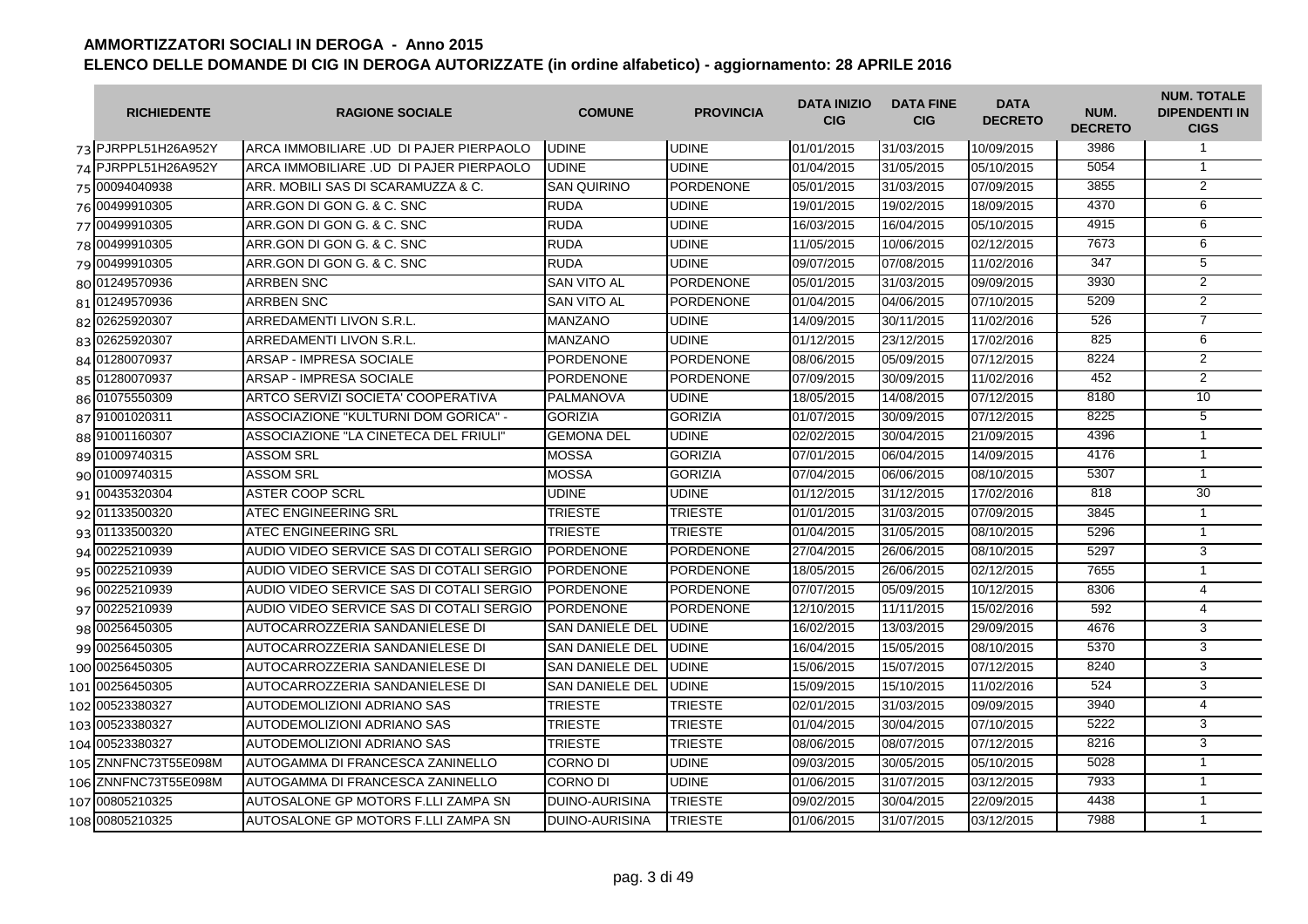| <b>RICHIEDENTE</b>   | <b>RAGIONE SOCIALE</b>                          | <b>COMUNE</b>          | <b>PROVINCIA</b> | <b>DATA INIZIO</b><br><b>CIG</b> | <b>DATA FINE</b><br><b>CIG</b> | <b>DATA</b><br><b>DECRETO</b> | NUM.<br><b>DECRETO</b> | <b>NUM. TOTALE</b><br><b>DIPENDENTI IN</b><br><b>CIGS</b> |
|----------------------|-------------------------------------------------|------------------------|------------------|----------------------------------|--------------------------------|-------------------------------|------------------------|-----------------------------------------------------------|
| 109 02012560302      | AUTOSCUOLA MATTIUSSI DI MATTIUSSI U. & C.       | <b>UDINE</b>           | <b>UDINE</b>     | 01/04/2015                       | 30/06/2015                     | 08/10/2015                    | 5311                   | 5                                                         |
| 110 02012560302      | AUTOSCUOLA MATTIUSSI DI MATTIUSSI U. & C.       | <b>UDINE</b>           | <b>UDINE</b>     | 12/10/2015                       | 11/12/2015                     | 15/02/2016                    | 646                    | 5                                                         |
| 111 02029620305      | AUTOTRASPORTI COZZAROLO BRUNO SNC               | <b>SAN GIOVANNI AL</b> | <b>UDINE</b>     | 02/11/2015                       | 30/11/2015                     | 16/02/2016                    | 726                    | 2                                                         |
| 112 02029620305      | AUTOTRASPORTI COZZAROLO BRUNO SNC               | <b>SAN GIOVANNI AL</b> | <b>UDINE</b>     | 01/12/2015                       | 18/12/2015                     | 17/02/2016                    | 830                    | $\overline{2}$                                            |
| 113 DLPDNC57T16G130C | AUTOTRASPORTI DI DEL PRETE DOMENICO             | <b>PORCIA</b>          | <b>PORDENONE</b> | 02/01/2015                       | 31/03/2015                     | 08/09/2015                    | 3889                   | $\overline{2}$                                            |
| 114 PRDNDR66E23l690G | AUTOTRASPORTI PRADOLIN ANDREA                   | <b>MANIAGO</b>         | <b>PORDENONE</b> | 19/01/2015                       | 28/02/2015                     | 22/09/2015                    | 4431                   | $\mathbf{1}$                                              |
| 115 PRDNDR66E231690G | AUTOTRASPORTI PRADOLIN ANDREA                   | <b>MANIAGO</b>         | <b>PORDENONE</b> | 27/04/2015                       | 31/05/2015                     | 02/12/2015                    | 7612                   | $\overline{1}$                                            |
| 116 05756360482      | <b>AZIENDAL.MENTE SRL</b>                       | <b>FIRENZE</b>         | <b>FIRENZE</b>   | 01/07/2015                       | 31/07/2015                     | 10/12/2015                    | 8291                   | $\overline{1}$                                            |
| 117 05756360482      | AZIENDAL.MENTE SRL                              | <b>FIRENZE</b>         | <b>FIRENZE</b>   | 01/09/2015                       | 30/11/2015                     | 11/02/2016                    | 447                    | $\mathbf{1}$                                              |
| 118 05756360482      | AZIENDAL.MENTE SRL                              | <b>FIRENZE</b>         | <b>FIRENZE</b>   | 01/12/2015                       | 31/12/2015                     | 17/02/2016                    | 813                    | $\overline{1}$                                            |
| 119 CSRMNG59P49L483Y | AZZURRA DI CASARSA MARIA ANGELA                 | <b>REMANZACCO</b>      | <b>UDINE</b>     | 02/02/2015                       | 28/02/2015                     | 22/09/2015                    | 4462                   | 11                                                        |
| 120 CSRMNG59P49L483Y | AZZURRA DI CASARSA MARIA ANGELA                 | <b>REMANZACCO</b>      | <b>UDINE</b>     | 16/10/2015                       | 20/11/2015                     | 15/02/2016                    | 678                    | 10                                                        |
| 121 01740420938      | B & A S.N.C. DI UZAIRI ADEM & C.                | <b>SACILE</b>          | <b>PORDENONE</b> | 30/03/2015                       | 28/06/2015                     | 08/10/2015                    | 5301                   | $\mathbf{1}$                                              |
| 122 01533620934      | <b>B &amp; Q SRL UNIPERSONALE</b>               | <b>PRATA DI</b>        | <b>PORDENONE</b> | 25/05/2015                       | 24/08/2015                     | 03/12/2015                    | 7875                   | $\overline{5}$                                            |
| 123 02196400309      | <b>B.C.M. MECCANICA SRL</b>                     | <b>MORTEGLIANO</b>     | <b>UDINE</b>     | 01/06/2015                       | 30/06/2015                     | 04/12/2015                    | 8157                   | $\overline{1}$                                            |
| 124 02196400309      | <b>B.C.M. MECCANICA SRL</b>                     | <b>MORTEGLIANO</b>     | <b>UDINE</b>     | 01/07/2015                       | 31/07/2015                     | 10/12/2015                    | 8316                   | $\mathbf{1}$                                              |
| 125 02196400309      | <b>B.C.M. MECCANICA SRL</b>                     | <b>MORTEGLIANO</b>     | <b>UDINE</b>     | 03/08/2015                       | 30/09/2015                     | 11/02/2016                    | 363                    | $\mathbf{1}$                                              |
| 126 02196400309      | <b>B.C.M. MECCANICA SRL</b>                     | <b>MORTEGLIANO</b>     | <b>UDINE</b>     | 12/10/2015                       | 11/11/2015                     | 15/02/2016                    | 656                    | $\mathbf{1}$                                              |
| 127 QHLRDN67L10Z100E | <b>BACI DI QAHALLIU RAMADAN</b>                 | <b>PORDENONE</b>       | <b>PORDENONE</b> | 09/01/2015                       | 08/03/2015                     | 07/09/2015                    | 3846                   | $\mathbf{1}$                                              |
| 128 00475300315      | BALLARIN S.A.S. DI FABIO E SABRINA BALLARIN     | <b>MONFALCONE</b>      | <b>GORIZIA</b>   | 02/03/2015                       | 31/03/2015                     | 05/10/2015                    | 4892                   | $\mathbf{1}$                                              |
| 129 00475300315      | BALLARIN S.A.S. DI FABIO E SABRINA BALLARIN     | <b>MONFALCONE</b>      | <b>GORIZIA</b>   | 01/06/2015                       | 30/06/2015                     | 03/12/2015                    | 7995                   | $\mathbf{1}$                                              |
| 130 02658220302      | BAR PORTANUOVA SNC DI CANOVA P.& C.             | <b>UDINE</b>           | <b>UDINE</b>     | 07/02/2015                       | 31/03/2015                     | 23/09/2015                    | 4533                   | $\mathbf{1}$                                              |
| 131 02658220302      | BAR PORTANUOVA SNC DI CANOVA P.& C.             | <b>UDINE</b>           | <b>UDINE</b>     | 01/07/2015                       | 31/07/2015                     | 10/12/2015                    | 8318                   | $\mathbf{1}$                                              |
| 132 02658220302      | BAR PORTANUOVA SNC DI CANOVA P.& C.             | <b>UDINE</b>           | <b>UDINE</b>     | 05/10/2015                       | 30/11/2015                     | 15/02/2016                    | 602                    | $\mathbf{1}$                                              |
| 133 00186160305      | BARBIERATO ENO & C. SAS                         | SAN GIOVANNI AL        | <b>UDINE</b>     | 02/03/2015                       | 30/04/2015                     | 05/10/2015                    | 4994                   | 6                                                         |
| 134 01885940302      | BARGAIN MARKET DI RUPIL VINICIO & C SAS         | <b>TOLMEZZO</b>        | <b>UDINE</b>     | 12/01/2015                       | 31/03/2015                     | 17/09/2015                    | 4321                   | 3                                                         |
| 135 01885940302      | BARGAIN MARKET DI RUPIL VINICIO & C SAS         | TOLMEZZO               | <b>UDINE</b>     | 01/04/2015                       | 11/06/2015                     | 08/10/2015                    | 5294                   | 3                                                         |
| 136 BRTLRS48P13G300G | <b>BARITUSSIO LORIS</b>                         | <b>TOLMEZZO</b>        | <b>UDINE</b>     | 23/03/2015                       | 22/05/2015                     | 05/10/2015                    | 5016                   | $\overline{1}$                                            |
| 137 01610270934      | <b>BARIVIERA SRL</b>                            | AZZANO DECIMO          | <b>PORDENONE</b> | 04/02/2015                       | 30/04/2015                     | 23/09/2015                    | 4511                   | 3                                                         |
| 138 00404180317      | <b>BARTOLI SRL</b>                              | <b>MONFALCONE</b>      | <b>GORIZIA</b>   | 07/09/2015                       | 05/12/2015                     | 11/02/2016                    | 495                    | 13                                                        |
| 139 02499440309      | <b>BASSI TIZIANO SRL</b>                        | <b>UDINE</b>           | <b>UDINE</b>     | 02/02/2015                       | 30/04/2015                     | 23/09/2015                    | 4519                   | $\overline{2}$                                            |
| 140 02499440309      | <b>BASSI TIZIANO SRL</b>                        | <b>UDINE</b>           | <b>UDINE</b>     | 01/05/2015                       | 30/06/2015                     | 02/12/2015                    | 7628                   | $\overline{2}$                                            |
| 141 01588880300      | <b>BDM LEGNAMI DI BORIA FRANCO &amp; C. SAS</b> | <b>VILLA SANTINA</b>   | <b>UDINE</b>     | 05/01/2015                       | 31/03/2015                     | 14/09/2015                    | 4123                   | $\overline{7}$                                            |
| 142 01588880300      | BDM LEGNAMI DI BORIA FRANCO & C. SAS            | <b>VILLA SANTINA</b>   | <b>UDINE</b>     | 01/04/2015                       | 31/05/2015                     | 06/10/2015                    | 5117                   | $\overline{7}$                                            |
| 143 BCCMRA63L241904U | <b>BECCARO MAURO</b>                            | <b>SPILIMBERGO</b>     | <b>PORDENONE</b> | 02/03/2015                       | 31/03/2015                     | 05/10/2015                    | 5004                   | $\mathbf{1}$                                              |
| 144 BLTDNL87P11E473M | <b>BELTRAME DANIELE</b>                         | LATISANA               | <b>UDINE</b>     | 02/02/2015                       | 14/03/2015                     | 10/09/2015                    | 4039                   | $\overline{2}$                                            |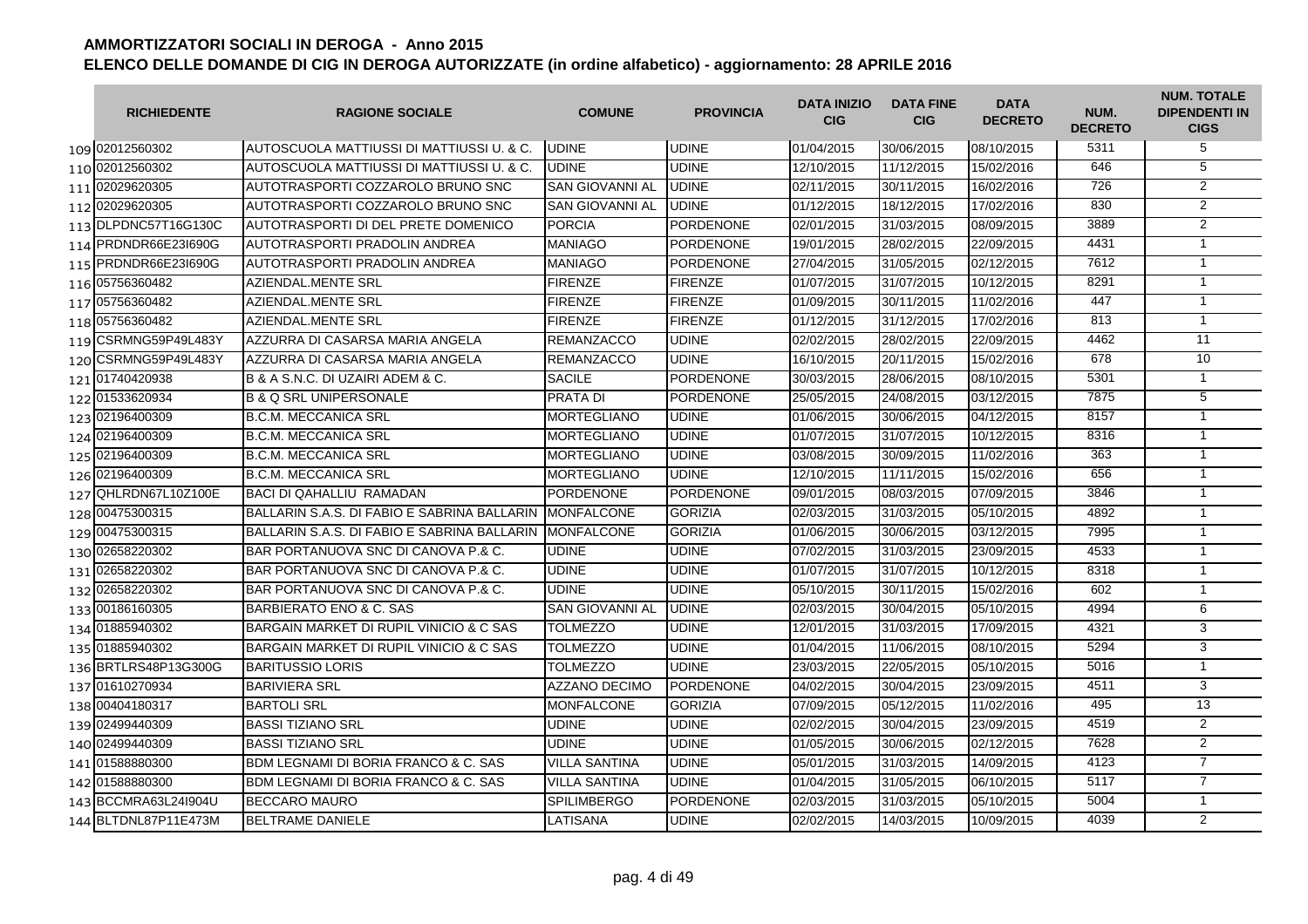| <b>RICHIEDENTE</b>   | <b>RAGIONE SOCIALE</b>                 | <b>COMUNE</b>      | <b>PROVINCIA</b> | <b>DATA INIZIO</b><br><b>CIG</b> | <b>DATA FINE</b><br><b>CIG</b> | <b>DATA</b><br><b>DECRETO</b> | NUM.<br><b>DECRETO</b> | <b>NUM. TOTALE</b><br><b>DIPENDENTI IN</b><br><b>CIGS</b> |
|----------------------|----------------------------------------|--------------------|------------------|----------------------------------|--------------------------------|-------------------------------|------------------------|-----------------------------------------------------------|
| 145 BLTDNL87P11E473M | <b>BELTRAME DANIELE</b>                | LATISANA           | <b>UDINE</b>     | 14/09/2015                       | 05/12/2015                     | 11/02/2016                    | 470                    | $\overline{2}$                                            |
| 146 02081670305      | BERTMARK E MAXGEE CONSTRUCTIONS SAS    | <b>FAGAGNA</b>     | <b>UDINE</b>     | 29/06/2015                       | 31/07/2015                     | 07/12/2015                    | 8253                   | $\overline{2}$                                            |
| 147 01496010933      | <b>BERTOLI ROBERTO &amp; FIGLI SNC</b> | PINZANO AL         | <b>PORDENONE</b> | 05/01/2015                       | 31/03/2015                     | 10/09/2015                    | 3996                   | $\overline{4}$                                            |
| 148 01496010933      | BERTOLI ROBERTO & FIGLI SNC            | PINZANO AL         | <b>PORDENONE</b> | 01/04/2015                       | 04/06/2015                     | 07/10/2015                    | 5221                   | $\overline{4}$                                            |
| 149 BRTNTN80D21L483E | <b>BERTOSSIO ANTONIO</b>               | <b>UDINE</b>       | <b>UDINE</b>     | 02/02/2015                       | 31/03/2015                     | 23/09/2015                    | 4515                   | $\overline{2}$                                            |
| 150 BRTNTN80D21L483E | <b>BERTOSSIO ANTONIO</b>               | <b>UDINE</b>       | <b>UDINE</b>     | 15/04/2015                       | 15/05/2015                     | 08/10/2015                    | 5341                   | 3                                                         |
| 151 BRTNTN80D21L483E | <b>BERTOSSIO ANTONIO</b>               | <b>UDINE</b>       | <b>UDINE</b>     | 15/06/2015                       | 17/07/2015                     | 07/12/2015                    | 8229                   | 3                                                         |
| 152 BRTNTN80D21L483E | <b>BERTOSSIO ANTONIO</b>               | <b>UDINE</b>       | <b>UDINE</b>     | 15/10/2015                       | 15/11/2015                     | 15/02/2016                    | 664                    | $\overline{2}$                                            |
| 153 00622940302      | <b>BIANCHI SNC</b>                     | <b>MARTIGNACCO</b> | <b>UDINE</b>     | 19/01/2015                       | 06/02/2015                     | 14/09/2015                    | 4162                   | 3                                                         |
| 154 00622940302      | <b>BIANCHI SNC</b>                     | <b>MARTIGNACCO</b> | <b>UDINE</b>     | 16/03/2015                       | 30/04/2015                     | 05/10/2015                    | 5021                   | 3                                                         |
| 155 00622940302      | <b>BIANCHI SNC</b>                     | <b>MARTIGNACCO</b> | <b>UDINE</b>     | 01/06/2015                       | 30/06/2015                     | 03/12/2015                    | 7986                   | 3                                                         |
| 156 BNCGRG60P29L483K | <b>BIANCO GIORGIO</b>                  | <b>REMANZACCO</b>  | <b>UDINE</b>     | 01/04/2015                       | 31/05/2015                     | 08/10/2015                    | 5268                   | $\overline{5}$                                            |
| 157 BNCGRG60P29L483K | <b>BIANCO GIORGIO</b>                  | <b>REMANZACCO</b>  | <b>UDINE</b>     | 19/10/2015                       | 31/12/2015                     | 15/02/2016                    | 643                    | 5                                                         |
| 158 BSNFRN60A13L267X | <b>BIASON FLORIANO</b>                 | <b>MARIANO DEL</b> | <b>GORIZIA</b>   | 01/04/2015                       | 31/05/2015                     | 05/10/2015                    | 5060                   | $\overline{2}$                                            |
| 159 00413540931      | <b>BIASOTTO ROBERTO SRL</b>            | <b>BRUGNERA</b>    | <b>PORDENONE</b> | 12/01/2015                       | 11/04/2015                     | 10/09/2015                    | 4003                   | $\overline{11}$                                           |
| 160 00413540931      | <b>BIASOTTO ROBERTO SRL</b>            | <b>BRUGNERA</b>    | <b>PORDENONE</b> | 13/04/2015                       | 12/06/2015                     | 06/10/2015                    | 5137                   | $\overline{11}$                                           |
| 161 BSTLRT68S02I403E | <b>BIASUTTO ALBERTO</b>                | <b>SAN GIORGIO</b> | <b>PORDENONE</b> | 19/10/2015                       | 31/12/2015                     | 16/02/2016                    | 710                    | 3                                                         |
| 162 01428860306      | <b>BIEFFE SEGATI SRL</b>               | <b>PORPETTO</b>    | <b>UDINE</b>     | 18/02/2015                       | 17/04/2015                     | 29/09/2015                    | 4659                   | $\overline{2}$                                            |
| 163 01428860306      | <b>BIEFFE SEGATI SRL</b>               | <b>PORPETTO</b>    | <b>UDINE</b>     | 08/06/2015                       | 31/07/2015                     | 03/12/2015                    | 7985                   | 2                                                         |
| 164 01428860306      | <b>BIEFFE SEGATI SRL</b>               | <b>PORPETTO</b>    | <b>UDINE</b>     | 26/10/2015                       | 26/11/2015                     | 15/02/2016                    | 682                    | $\overline{2}$                                            |
| 165 09824071006      | <b>BIO GENETIX SRL</b>                 | <b>FIUMICINO</b>   | <b>ROMA</b>      | 07/01/2015                       | 31/03/2015                     | 14/09/2015                    | 4099                   | $\overline{7}$                                            |
| 166 09824071006      | <b>BIO GENETIX SRL</b>                 | <b>FIUMICINO</b>   | <b>ROMA</b>      | 01/04/2015                       | 05/06/2015                     | 08/10/2015                    | 5266                   | $\overline{7}$                                            |
| 167 01056490319      | BIRBE & CO. COOP, SOC. ONLUS           | <b>FOGLIANO</b>    | <b>GORIZIA</b>   | 02/01/2015                       | 28/02/2015                     | 14/09/2015                    | 4116                   | 3                                                         |
| 168 01056490319      | BIRBE & CO. COOP, SOC. ONLUS           | <b>FOGLIANO</b>    | <b>GORIZIA</b>   | 01/03/2015                       | 31/05/2015                     | 05/10/2015                    | 4914                   | $\mathbf{1}$                                              |
| 169 01479140939      | <b>BLU ELECTRA SRL</b>                 | <b>CORDENONS</b>   | <b>PORDENONE</b> | 26/01/2015                       | 04/04/2015                     | 22/09/2015                    | 4434                   | 8                                                         |
| 170 01479140939      | <b>BLU ELECTRA SRL</b>                 | <b>CORDENONS</b>   | <b>PORDENONE</b> | 07/04/2015                       | 31/05/2015                     | 07/10/2015                    | 5245                   | 8                                                         |
| 171 01479140939      | <b>BLU ELECTRA SRL</b>                 | <b>CORDENONS</b>   | <b>PORDENONE</b> | 01/06/2015                       | 30/06/2015                     | 03/12/2015                    | 7980                   | 5                                                         |
| 172 01217740321      | BLU MECCANICA SOC. COOP. A R.L.        | <b>MUGGIA</b>      | <b>TRIESTE</b>   | 23/02/2015                       | 11/04/2015                     | 05/10/2015                    | 4922                   | $\overline{9}$                                            |
| 173 01118360930      | <b>BOER GROUP S.R.L.</b>               | <b>CORDENONS</b>   | <b>PORDENONE</b> | 15/01/2015                       | 11/04/2015                     | 10/09/2015                    | 4031                   | $\mathbf{1}$                                              |
| 174 01747800694      | BOMAV 4 S.R.L.                         | <b>SACILE</b>      | PORDENONE        | 28/09/2015                       | 26/12/2015                     | 12/02/2016                    | 564                    | 2                                                         |
| 175 BNFGLN34E08C498X | <b>BONFANTE GIULIANO</b>               | PASIAN DI PRATO    | <b>UDINE</b>     | 13/04/2015                       | 24/04/2015                     | 08/10/2015                    | 5280                   | $\mathbf{1}$                                              |
| 176 BNFGLN34E08C498X | <b>BONFANTE GIULIANO</b>               | PASIAN DI PRATO    | <b>UDINE</b>     | 27/04/2015                       | 15/05/2015                     | 02/12/2015                    | 7546                   | $\mathbf{1}$                                              |
| 177 BNGMRN44T17G888C | <b>BONGIORNO MARINO</b>                | <b>CORDENONS</b>   | <b>PORDENONE</b> | 01/02/2015                       | 30/04/2015                     | 23/09/2015                    | 4537                   | $\overline{2}$                                            |
| 178 BNGMRN44T17G888C | <b>BONGIORNO MARINO</b>                | <b>CORDENONS</b>   | <b>PORDENONE</b> | 12/05/2015                       | 11/07/2015                     | 04/12/2015                    | 8112                   | $\overline{2}$                                            |
| 179 00073690935      | BORANGA TESSUTI & CONFEZIONI S.P.A.    | <b>PORDENONE</b>   | <b>PORDENONE</b> | 02/05/2015                       | 01/08/2015                     | 02/12/2015                    | 7549                   | $\mathbf{1}$                                              |
| 180 00073690935      | BORANGA TESSUTI & CONFEZIONI S.P.A.    | <b>PORDENONE</b>   | <b>PORDENONE</b> | 07/08/2015                       | 06/10/2015                     | 11/02/2016                    | 389                    | $\mathbf{1}$                                              |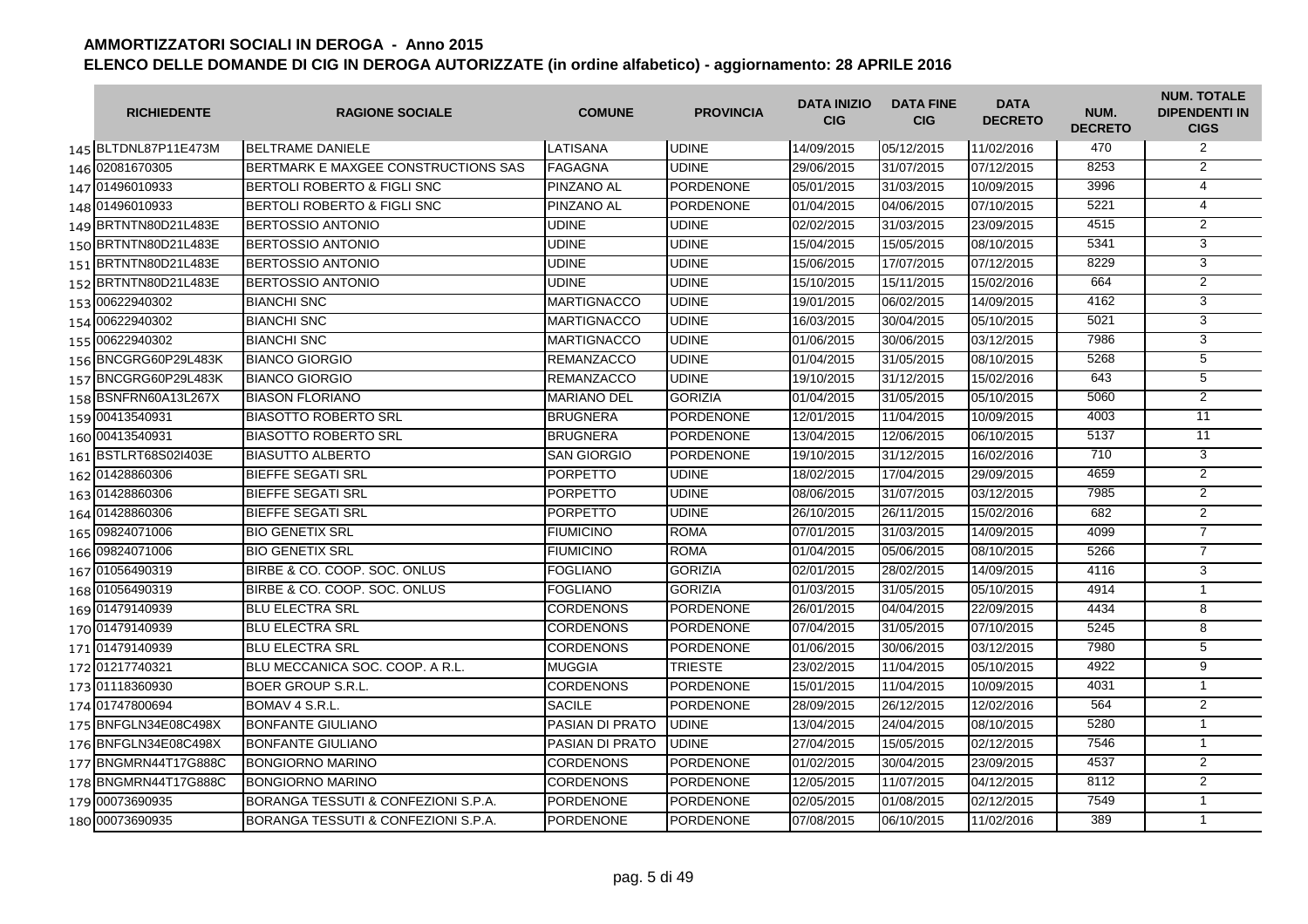| <b>RICHIEDENTE</b>   | <b>RAGIONE SOCIALE</b>                   | <b>COMUNE</b>          | <b>PROVINCIA</b> | <b>DATA INIZIO</b><br><b>CIG</b> | <b>DATA FINE</b><br><b>CIG</b> | <b>DATA</b><br><b>DECRETO</b> | NUM.<br><b>DECRETO</b> | <b>NUM. TOTALE</b><br><b>DIPENDENTI IN</b><br><b>CIGS</b> |
|----------------------|------------------------------------------|------------------------|------------------|----------------------------------|--------------------------------|-------------------------------|------------------------|-----------------------------------------------------------|
| 181 02458630304      | <b>BORTOLOSSI SRL</b>                    | MANZANO                | <b>UDINE</b>     | 01/07/2015                       | 31/07/2015                     | 10/12/2015                    | 8292                   | 5                                                         |
| 182 02458630304      | <b>BORTOLOSSI SRL</b>                    | MANZANO                | <b>UDINE</b>     | 14/09/2015                       | 11/12/2015                     | 11/02/2016                    | 493                    | $\overline{5}$                                            |
| 183 02165760303      | <b>BORTOLUSSI SRL</b>                    | <b>UDINE</b>           | <b>UDINE</b>     | 02/02/2015                       | 30/04/2015                     | 29/09/2015                    | 4707                   | 3                                                         |
| 184 02165760303      | <b>BORTOLUSSI SRL</b>                    | <b>UDINE</b>           | <b>UDINE</b>     | 01/10/2015                       | 30/11/2015                     | 15/02/2016                    | 584                    | 3                                                         |
| 185 00045000320      | BOSCO ANTONIO S.N.C. SUPERMERCATI        | <b>TRIESTE</b>         | <b>TRIESTE</b>   | 02/01/2015                       | 31/03/2015                     | 08/09/2015                    | 3876                   | 10                                                        |
| 186 00045000320      | BOSCO ANTONIO S.N.C. SUPERMERCATI        | <b>TRIESTE</b>         | <b>TRIESTE</b>   | 01/04/2015                       | 31/05/2015                     | 05/10/2015                    | 5058                   | 10                                                        |
| 187 00189840309      | <b>BOSCO PIETRO S.R.L.</b>               | <b>SAN GIOVANNI AL</b> | <b>UDINE</b>     | 12/10/2015                       | 19/12/2015                     | 15/02/2016                    | 670                    | 10                                                        |
| 188 01410030306      | BOUTIQUE DELLA PELLE SAS DI CHIEU        | <b>TOLMEZZO</b>        | <b>UDINE</b>     | 02/03/2015                       | 31/05/2015                     | 05/10/2015                    | 4907                   | $\mathbf{1}$                                              |
| 189 01410030306      | <b>BOUTIQUE DELLA PELLE SAS DI CHIEU</b> | <b>TOLMEZZO</b>        | <b>UDINE</b>     | 01/06/2015                       | 31/07/2015                     | 07/12/2015                    | 8202                   | $\mathbf{1}$                                              |
| 190 00652670324      | <b>BRAICO GIORGIO &amp; C. SNC</b>       | <b>TRIESTE</b>         | <b>TRIESTE</b>   | 15/01/2015                       | 14/04/2015                     | 14/09/2015                    | 4175                   | $\overline{2}$                                            |
| 191 00652670324      | BRAICO GIORGIO & C. SNC                  | <b>TRIESTE</b>         | <b>TRIESTE</b>   | 15/04/2015                       | 14/06/2015                     | 08/10/2015                    | 5334                   | $\mathbf{1}$                                              |
| 192 00513650317      | BRAIDOTTI MOTO SAS DI BRAIDOTTI M. & C.  | <b>GORIZIA</b>         | <b>GORIZIA</b>   | 19/01/2015                       | 17/04/2015                     | 14/09/2015                    | 4183                   | 3                                                         |
| 193 01102250303      | <b>BRUGNOLO DISTRIBUZIONE SRL</b>        | <b>BUDOIA</b>          | <b>PORDENONE</b> | 04/05/2015                       | 03/08/2015                     | 04/12/2015                    | 8161                   | 3                                                         |
| 194 01102250303      | <b>BRUGNOLO DISTRIBUZIONE SRL</b>        | <b>BUDOIA</b>          | <b>PORDENONE</b> | 04/08/2015                       | 03/10/2015                     | 11/02/2016                    | 425                    | $\overline{3}$                                            |
| 195 00078990306      | <b>BRUNO ODORICO SAS</b>                 | <b>RIVIGNANO</b>       | <b>UDINE</b>     | 12/01/2015                       | 06/03/2015                     | 22/09/2015                    | 4452                   | $\overline{1}$                                            |
| 196 00078990306      | <b>BRUNO ODORICO SAS</b>                 | <b>RIVIGNANO</b>       | <b>UDINE</b>     | 09/03/2015                       | 29/05/2015                     | 06/10/2015                    | 5114                   | $\overline{1}$                                            |
| 197 00078990306      | <b>BRUNO ODORICO SAS</b>                 | <b>RIVIGNANO</b>       | <b>UDINE</b>     | 06/07/2015                       | 17/07/2015                     | 11/02/2016                    | 331                    | $\mathbf{1}$                                              |
| 198 02323410304      | <b>BUCHINGER IMPIANTI SRL</b>            | <b>UDINE</b>           | <b>UDINE</b>     | 16/03/2015                       | 15/06/2015                     | 07/10/2015                    | 5193                   | 3                                                         |
| 199 02323410304      | <b>BUCHINGER IMPIANTI SRL</b>            | <b>UDINE</b>           | <b>UDINE</b>     | 16/06/2015                       | 15/08/2015                     | 07/12/2015                    | 8232                   | 3                                                         |
| 200 00216920306      | BUCOVAZ S.R.L.                           | <b>SAN GIOVANNI AL</b> | <b>UDINE</b>     | 15/07/2015                       | 31/07/2015                     | 11/02/2016                    | 362                    | $\overline{9}$                                            |
| 201 00216920306      | <b>BUCOVAZ S.R.L.</b>                    | <b>SAN GIOVANNI AL</b> | <b>UDINE</b>     | 05/10/2015                       | 31/10/2015                     | 12/02/2016                    | 567                    | 9                                                         |
| 202 BDUSRG55B07E083C | <b>BUDAI SERGIO</b>                      | <b>GONARS</b>          | <b>UDINE</b>     | 02/01/2015                       | 31/03/2015                     | 10/09/2015                    | 3994                   | 4                                                         |
| 203 BDUSRG55B07E083C | <b>BUDAI SERGIO</b>                      | <b>GONARS</b>          | <b>UDINE</b>     | 01/04/2015                       | 31/05/2015                     | 07/10/2015                    | 5242                   | 4                                                         |
| 204 01476300304      | <b>BUIANI SRL</b>                        | <b>SAN GIOVANNI AL</b> | <b>UDINE</b>     | 19/02/2015                       | 20/03/2015                     | 29/09/2015                    | 4730                   | $\overline{7}$                                            |
| 205 01476300304      | <b>BUIANI SRL</b>                        | <b>SAN GIOVANNI AL</b> | <b>UDINE</b>     | 23/03/2015                       | 25/04/2015                     | 05/10/2015                    | 5062                   | 6                                                         |
| 206 01411530304      | <b>BULFONI FRANCO &amp; C.SNC</b>        | SAN GIOVANNI AL        | <b>UDINE</b>     | 07/01/2015                       | 28/03/2015                     | 10/09/2015                    | 4006                   | $\mathbf{1}$                                              |
| 207 01411530304      | <b>BULFONI FRANCO &amp; C.SNC</b>        | SAN GIOVANNI AL        | <b>UDINE</b>     | 30/03/2015                       | 30/05/2015                     | 07/10/2015                    | 5185                   | $\mathbf{1}$                                              |
| 208 02773720301      | BULFONI LUCIDATURA ARREDAMENTI DI        | SAN GIOVANNI AL        | <b>UDINE</b>     | 07/01/2015                       | 31/01/2015                     | 09/09/2015                    | 3943                   | $\mathbf{1}$                                              |
| 209 02773720301      | <b>BULFONI LUCIDATURA ARREDAMENTI DI</b> | SAN GIOVANNI AL        | <b>UDINE</b>     | 02/02/2015                       | 28/02/2015                     | 23/09/2015                    | 4548                   | $\mathbf{1}$                                              |
| 210 02773720301      | <b>BULFONI LUCIDATURA ARREDAMENTI DI</b> | <b>SAN GIOVANNI AL</b> | <b>UDINE</b>     | 09/03/2015                       | 31/03/2015                     | 05/10/2015                    | 4965                   | $\mathbf{1}$                                              |
| 211 BRBGPP62L17L101N | <b>BURBA GIUSEPPE</b>                    | <b>RIVIGNANO TEOR</b>  | <b>UDINE</b>     | 01/01/2015                       | 11/03/2015                     | 10/09/2015                    | 4012                   | $\mathbf{1}$                                              |
| 212 BRBGPP62L17L101N | <b>BURBA GIUSEPPE</b>                    | <b>RIVIGNANO TEOR</b>  | <b>UDINE</b>     | 16/03/2015                       | 29/03/2015                     | 05/10/2015                    | 4938                   | $\mathbf{1}$                                              |
| 213 01844500304      | <b>BURELLO SRL</b>                       | <b>PAVIA DI UDINE</b>  | <b>UDINE</b>     | 17/01/2015                       | 16/04/2015                     | 18/09/2015                    | 4367                   | $\overline{7}$                                            |
| 214 00481410934      | <b>IBUSETTI ANDREA &amp; C. S.N.C.</b>   | <b>CORDENONS</b>       | <b>PORDENONE</b> | 16/03/2015                       | 30/05/2015                     | 05/10/2015                    | 4986                   | $\mathbf{1}$                                              |
| 215 BZLLDA42T26G778I | <b>BUZLETA ALDO</b>                      | <b>MONFALCONE</b>      | <b>GORIZIA</b>   | 02/02/2015                       | 02/05/2015                     | 29/09/2015                    | 4650                   | 6                                                         |
| 216 02230800308      | <b>BWB SRL</b>                           | <b>UDINE</b>           | <b>UDINE</b>     | 15/01/2015                       | 31/03/2015                     | 14/09/2015                    | 4096                   | $\mathbf{1}$                                              |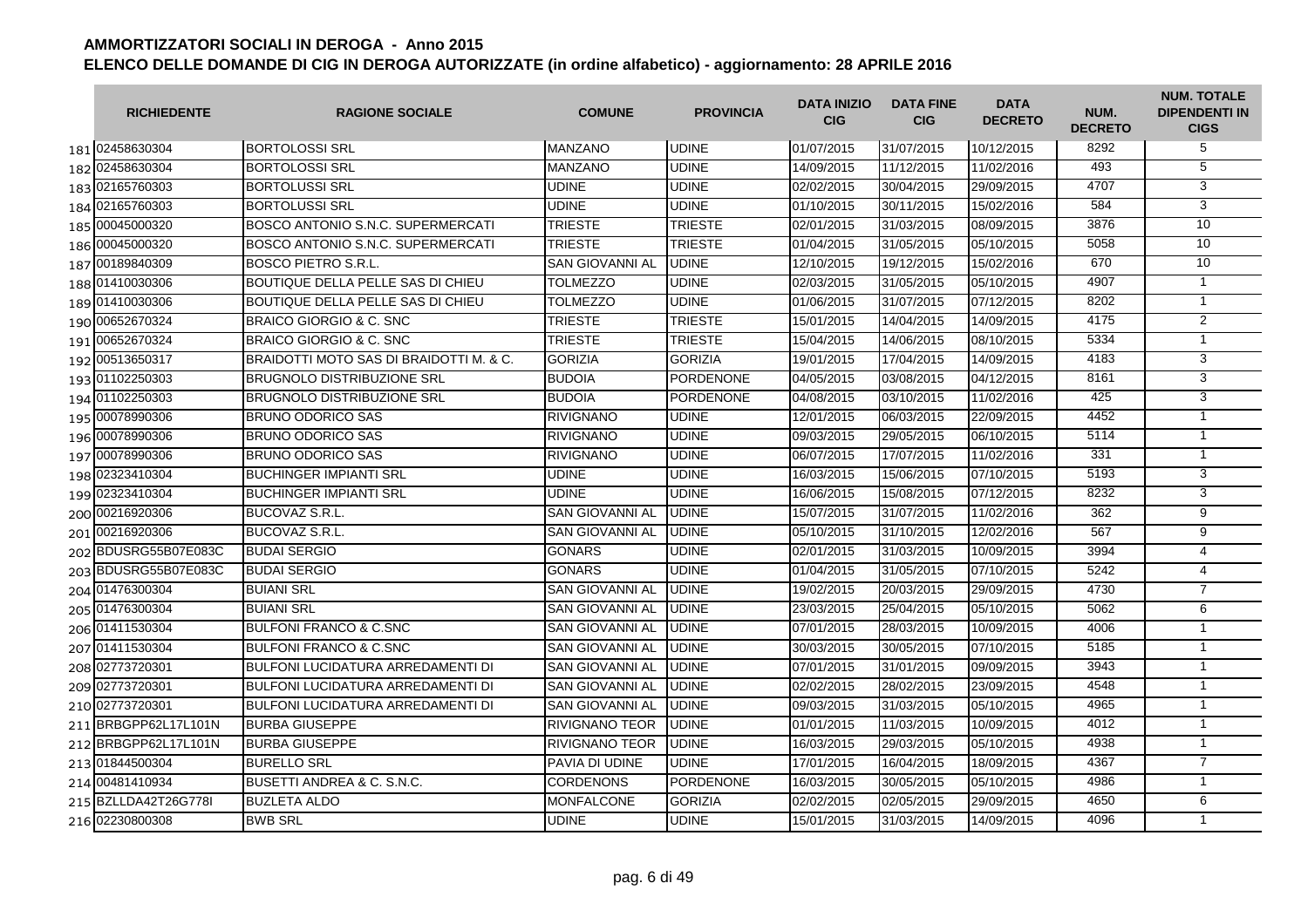| <b>RICHIEDENTE</b> | <b>RAGIONE SOCIALE</b>                  | <b>COMUNE</b>       | <b>PROVINCIA</b> | <b>DATA INIZIO</b><br><b>CIG</b> | <b>DATA FINE</b><br><b>CIG</b> | <b>DATA</b><br><b>DECRETO</b> | NUM.<br><b>DECRETO</b> | <b>NUM. TOTALE</b><br><b>DIPENDENTI IN</b><br><b>CIGS</b> |
|--------------------|-----------------------------------------|---------------------|------------------|----------------------------------|--------------------------------|-------------------------------|------------------------|-----------------------------------------------------------|
| 217 02230800308    | <b>BWB SRL</b>                          | <b>UDINE</b>        | <b>UDINE</b>     | 13/04/2015                       | 27/06/2015                     | 02/12/2015                    | 7525                   | $\mathbf{1}$                                              |
| 218 02504730306    | C & D DI CLERI MATTEO SRL - SOCIETA' A  | <b>SAN VITO AL</b>  | <b>UDINE</b>     | 04/05/2015                       | 31/07/2015                     | 02/12/2015                    | 7632                   | $\overline{2}$                                            |
| 219 00522170323    | C. ZERIAL SAS DI ZERJAL MASSIMO, ZERJAL | <b>TRIESTE</b>      | <b>TRIESTE</b>   | 09/01/2015                       | 08/04/2015                     | 14/09/2015                    | 4100                   | $\mathbf{1}$                                              |
| 220 00522170323    | C. ZERIAL SAS DI ZERJAL MASSIMO. ZERJAL | <b>TRIESTE</b>      | <b>TRIESTE</b>   | 09/04/2015                       | 08/06/2015                     | 05/10/2015                    | 5057                   | $\mathbf{1}$                                              |
| 221 00076980317    | C.E.I. S.R.L. COSTR. ED. ISONTINA       | <b>FOGLIANO</b>     | <b>GORIZIA</b>   | 19/01/2015                       | 19/04/2015                     | 23/09/2015                    | 4540                   | $\overline{8}$                                            |
| 222 00076980317    | C.E.I. S.R.L. COSTR. ED. ISONTINA       | <b>FOGLIANO</b>     | <b>GORIZIA</b>   | 20/04/2015                       | 19/06/2015                     | 02/12/2015                    | 7529                   | $\overline{8}$                                            |
| 223 00986800308    | C.E.I. SNC DI ZULIANI & FABELLO         | <b>CAMPOFORMIDO</b> | <b>UDINE</b>     | 07/01/2015                       | 28/02/2015                     | 14/09/2015                    | 4159                   | $\overline{1}$                                            |
| 224 00986800308    | C.E.I. SNC DI ZULIANI & FABELLO         | <b>CAMPOFORMIDO</b> | <b>UDINE</b>     | 02/03/2015                       | 30/04/2015                     | 05/10/2015                    | 4978                   | $\overline{1}$                                            |
| 225 00986800308    | C.E.I. SNC DI ZULIANI & FABELLO         | <b>CAMPOFORMIDO</b> | <b>UDINE</b>     | 01/06/2015                       | 30/06/2015                     | 03/12/2015                    | 7996                   | $\mathbf{1}$                                              |
| 226 00545160319    | C.G.I. SRL                              | <b>MONFALCONE</b>   | <b>GORIZIA</b>   | 02/03/2015                       | 24/04/2015                     | 29/09/2015                    | 4700                   | $\overline{7}$                                            |
| 227 00545160319    | C.G.I. SRL                              | <b>MONFALCONE</b>   | <b>GORIZIA</b>   | 25/04/2015                       | 31/05/2015                     | 02/12/2015                    | 7545                   | $\mathbf{1}$                                              |
| 228 00157840307    | C.I.E. SRL                              | <b>MARTIGNACCO</b>  | <b>UDINE</b>     | 27/04/2015                       | 05/06/2015                     | 08/10/2015                    | 5343                   | 6                                                         |
| 229 00157840307    | C.I.E. SRL                              | <b>MARTIGNACCO</b>  | <b>UDINE</b>     | 08/06/2015                       | 26/06/2015                     | 04/12/2015                    | 8117                   | 6                                                         |
| 230 00157840307    | C.I.E. SRL                              | <b>MARTIGNACCO</b>  | <b>UDINE</b>     | 12/10/2015                       | 23/10/2015                     | 15/02/2016                    | 581                    | $\overline{4}$                                            |
| 231 00553370313    | C.I.M.A. DI PUSSINI NEREO & C. SNC      | <b>GRADISCA</b>     | <b>GORIZIA</b>   | 07/01/2015                       | 06/04/2015                     | 14/09/2015                    | 4155                   | 3                                                         |
| 232 00553370313    | C.I.M.A. DI PUSSINI NEREO & C. SNC      | <b>GRADISCA</b>     | <b>GORIZIA</b>   | 22/06/2015                       | 30/06/2015                     | 07/12/2015                    | 8230                   | $\overline{2}$                                            |
| 233 00124570326    | C.L.U. "F. BASAGLIA" SOC.COOP ONLUS     | <b>TRIESTE</b>      | <b>TRIESTE</b>   | 12/01/2015                       | 12/04/2015                     | 22/09/2015                    | 4428                   | 22                                                        |
| 234 00124570326    | C.L.U. "F. BASAGLIA" SOC.COOP ONLUS     | <b>TRIESTE</b>      | <b>TRIESTE</b>   | 12/01/2015                       | 12/04/2015                     | 22/09/2015                    | 4430                   | $\overline{5}$                                            |
| 235 00124570326    | C.L.U. "F. BASAGLIA" SOC.COOP ONLUS     | <b>TRIESTE</b>      | <b>TRIESTE</b>   | 12/01/2015                       | 12/04/2015                     | 22/09/2015                    | 4435                   | $\mathbf{1}$                                              |
| 236 00124570326    | C.L.U. "F. BASAGLIA" SOC.COOP ONLUS     | <b>TRIESTE</b>      | <b>TRIESTE</b>   | 12/01/2015                       | 12/04/2015                     | 22/09/2015                    | 4437                   | $\mathbf{1}$                                              |
| 237 00124570326    | C.L.U. "F. BASAGLIA" SOC.COOP ONLUS     | <b>TRIESTE</b>      | <b>TRIESTE</b>   | 12/01/2015                       | 12/04/2015                     | 22/09/2015                    | 4443                   | 104                                                       |
| 238 00124570326    | C.L.U. "F. BASAGLIA" SOC.COOP ONLUS     | <b>TRIESTE</b>      | <b>TRIESTE</b>   | 27/04/2015                       | 28/06/2015                     | 03/12/2015                    | 7920                   | 88                                                        |
| 239 00124570326    | C.L.U. "F. BASAGLIA" SOC.COOP ONLUS     | <b>TRIESTE</b>      | <b>TRIESTE</b>   | 27/04/2015                       | 28/06/2015                     | 03/12/2015                    | 7916                   | 22                                                        |
| 240 00124570326    | C.L.U. "F. BASAGLIA" SOC.COOP ONLUS     | <b>TRIESTE</b>      | <b>TRIESTE</b>   | 27/04/2015                       | 28/06/2015                     | 03/12/2015                    | 7918                   | 5                                                         |
| 241 00124570326    | C.L.U. "F. BASAGLIA" SOC.COOP ONLUS     | <b>TRIESTE</b>      | <b>TRIESTE</b>   | 15/06/2015                       | 28/06/2015                     | 03/12/2015                    | 7913                   | $\mathbf{1}$                                              |
| 242 01331430932    | <b>C.M. TERMOIDRAULICA SRL</b>          | <b>PRATA DI</b>     | <b>PORDENONE</b> | 04/02/2015                       | 02/05/2015                     | 29/09/2015                    | 4645                   | 3                                                         |
| 243 01612630309    | C.R.D. SNC DI CANDUSSO GALLIANO & C     | <b>COLLOREDO DI</b> | <b>UDINE</b>     | 09/02/2015                       | 20/02/2015                     | 29/09/2015                    | 4685                   | 3                                                         |
| 244 01612630309    | C.R.D. SNC DI CANDUSSO GALLIANO & C     | <b>COLLOREDO DI</b> | <b>UDINE</b>     | 22/04/2015                       | 30/04/2015                     | 02/12/2015                    | 7544                   | 3                                                         |
| 245 01550770935    | <b>C.S.ELETTRONICA SRL</b>              | PASIANO DI          | PORDENONE        | 05/01/2015                       | 31/03/2015                     | 08/09/2015                    | 3886                   | $\mathbf{1}$                                              |
| 246 01707840938    | <b>CAB SRL</b>                          | <b>BRUGNERA</b>     | PORDENONE        | 12/01/2015                       | 11/03/2015                     | 14/09/2015                    | 4181                   | 2                                                         |
| 247 01707840938    | <b>CAB SRL</b>                          | <b>BRUGNERA</b>     | <b>PORDENONE</b> | 12/03/2015                       | 11/05/2015                     | 05/10/2015                    | 4976                   | $\overline{2}$                                            |
| 248 01707840938    | <b>CAB SRL</b>                          | <b>BRUGNERA</b>     | <b>PORDENONE</b> | 01/06/2015                       | 30/06/2015                     | 03/12/2015                    | 7871                   | 2                                                         |
| 249 02295110304    | <b>CABEL ENERGY SRL</b>                 | <b>GONARS</b>       | <b>UDINE</b>     | 14/09/2015                       | 11/12/2015                     | 11/02/2016                    | 517                    | $\overline{7}$                                            |
| 250 02029610306    | CALT SNC DI CRUCIATTI ADRIANA E LA TORA | <b>UDINE</b>        | <b>UDINE</b>     | 14/01/2015                       | 13/04/2015                     | 14/09/2015                    | 4135                   | $\mathbf{1}$                                              |
| 251 02029610306    | CALT SNC DI CRUCIATTI ADRIANA E LA TORA | <b>UDINE</b>        | <b>UDINE</b>     | 14/04/2015                       | 13/06/2015                     | 06/10/2015                    | 5110                   | $\mathbf{1}$                                              |
| 252 01831120306    | CALZ.GIOVANNI VENUTI SNC                | <b>RAGOGNA</b>      | <b>UDINE</b>     | 01/10/2015                       | 31/12/2015                     | 12/02/2016                    | 570                    | $\overline{9}$                                            |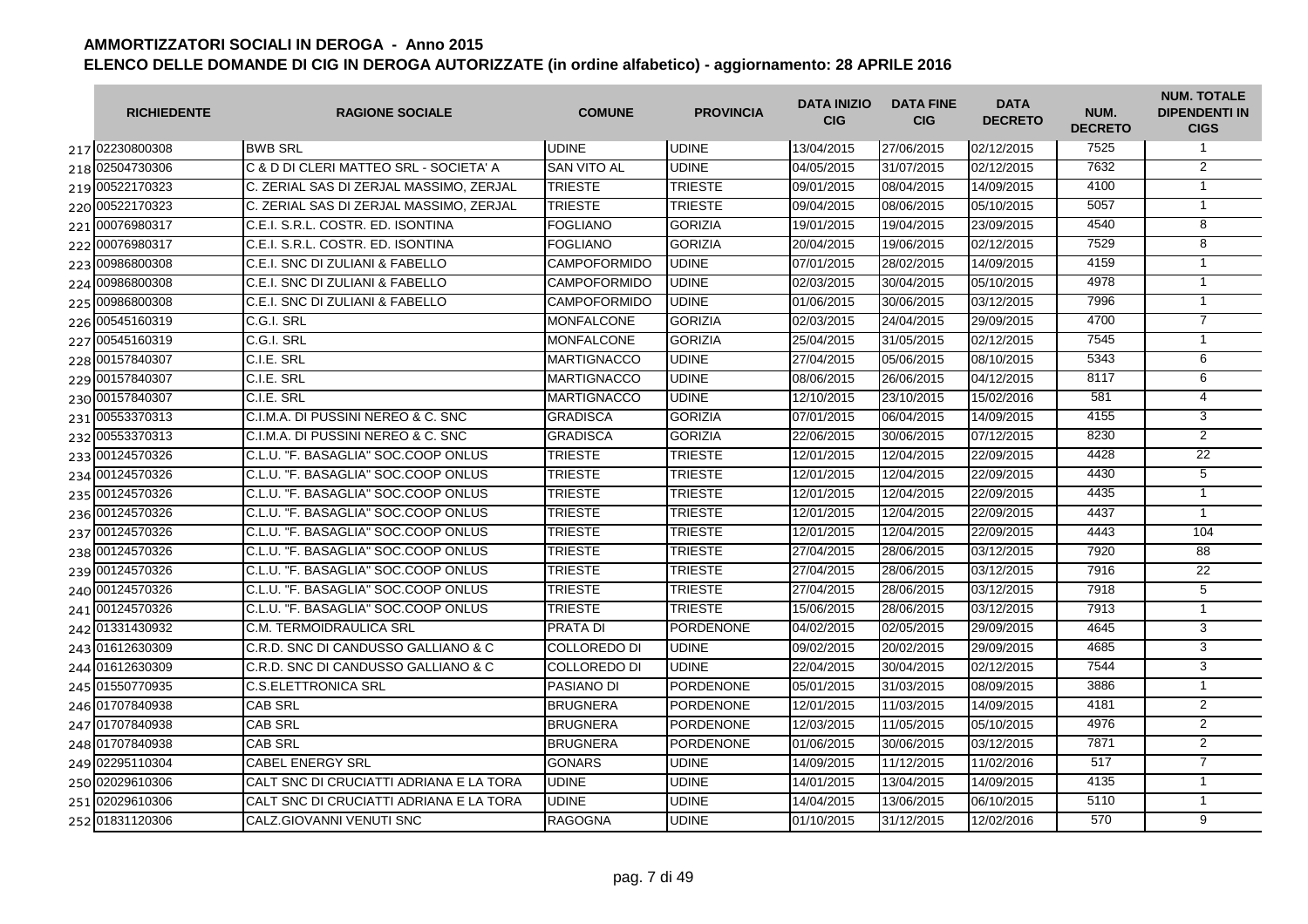| <b>RICHIEDENTE</b>   | <b>RAGIONE SOCIALE</b>                                | <b>COMUNE</b>          | <b>PROVINCIA</b> | <b>DATA INIZIO</b><br><b>CIG</b> | <b>DATA FINE</b><br><b>CIG</b> | <b>DATA</b><br><b>DECRETO</b> | NUM.<br><b>DECRETO</b> | <b>NUM. TOTALE</b><br><b>DIPENDENTI IN</b><br><b>CIGS</b> |
|----------------------|-------------------------------------------------------|------------------------|------------------|----------------------------------|--------------------------------|-------------------------------|------------------------|-----------------------------------------------------------|
| 253 01179690324      | <b>CALZATURE MARTINI SAS DI MILENA BRAICO &amp;</b>   | <b>TRIESTE</b>         | <b>TRIESTE</b>   | 01/02/2015                       | 31/03/2015                     | 18/09/2015                    | 4391                   | 2                                                         |
| 254 01179690324      | CALZATURE MARTINI SAS DI MILENA BRAICO &              | <b>TRIESTE</b>         | <b>TRIESTE</b>   | 01/06/2015                       | 30/06/2015                     | 03/12/2015                    | 7921                   | $\mathbf{1}$                                              |
| 255 01179690324      | CALZATURE MARTINI SAS DI MILENA BRAICO &              | <b>TRIESTE</b>         | <b>TRIESTE</b>   | 01/08/2015                       | 31/08/2015                     | 11/02/2016                    | 356                    | $\mathbf{1}$                                              |
| 256 01179690324      | CALZATURE MARTINI SAS DI MILENA BRAICO &              | <b>TRIESTE</b>         | <b>TRIESTE</b>   | 01/12/2015                       | 31/12/2015                     | 16/02/2016                    | 778                    | $\overline{2}$                                            |
| 257 CMPGFR49B25G891T | <b>CAMPANER GIANFRANCO</b>                            | <b>PORPETTO</b>        | <b>UDINE</b>     | 11/02/2015                       | 13/03/2015                     | 29/09/2015                    | 4642                   | $\overline{4}$                                            |
| 258 CMPGFR49B25G891T | CAMPANER GIANFRANCO                                   | <b>PORPETTO</b>        | <b>UDINE</b>     | 11/05/2015                       | 30/06/2015                     | 02/12/2015                    | 7686                   | 4                                                         |
| 259 02480200308      | <b>CANDUSSO ENZO SRL</b>                              | <b>MORUZZO</b>         | <b>UDINE</b>     | 02/02/2015                       | 27/02/2015                     | 23/09/2015                    | 4563                   | 4                                                         |
| 260 02480200308      | <b>CANDUSSO ENZO SRL</b>                              | <b>MORUZZO</b>         | <b>UDINE</b>     | 16/03/2015                       | 30/04/2015                     | 05/10/2015                    | 4992                   | 4                                                         |
| 261 02480200308      | <b>CANDUSSO ENZO SRL</b>                              | <b>MORUZZO</b>         | <b>UDINE</b>     | 15/06/2015                       | 31/07/2015                     | 04/12/2015                    | 8118                   | 4                                                         |
| 262 02480200308      | <b>CANDUSSO ENZO SRL</b>                              | <b>MORUZZO</b>         | <b>UDINE</b>     | 21/09/2015                       | 16/10/2015                     | 11/02/2016                    | 515                    | 4                                                         |
| 263 91053030937      | CANEVESE S.R.L.                                       | <b>PORDENONE</b>       | <b>PORDENONE</b> | 09/02/2015                       | 31/03/2015                     | 23/09/2015                    | 4526                   | $\overline{7}$                                            |
| 264 00297860306      | CANTARUTTI IMPIANTI ELETTRICI S.N.C. DI               | <b>UDINE</b>           | <b>UDINE</b>     | 13/07/2015                       | 30/09/2015                     | 11/02/2016                    | 335                    | $\mathbf{1}$                                              |
| 265 00297860306      | CANTARUTTI IMPIANTI ELETTRICI S.N.C. DI               | <b>UDINE</b>           | <b>UDINE</b>     | 01/10/2015                       | 09/12/2015                     | 15/02/2016                    | 598                    | $\overline{1}$                                            |
| 266 01661390300      | CAPAI S.R.L.                                          | <b>UDINE</b>           | <b>UDINE</b>     | 21/09/2015                       | 20/12/2015                     | 12/02/2016                    | 558                    | 6                                                         |
| 267 02328620303      | <b>CAR CENTER S.R.L. UNINOMINALE</b>                  | <b>MAJANO</b>          | <b>UDINE</b>     | 12/01/2015                       | 28/03/2015                     | 14/09/2015                    | 4150                   | $\overline{4}$                                            |
| 268 02328620303      | CAR CENTER S.R.L. UNINOMINALE                         | <b>MAJANO</b>          | <b>UDINE</b>     | 07/04/2015                       | 30/05/2015                     | 05/10/2015                    | 5065                   | $\overline{4}$                                            |
| 269 01056400318      | <b>CAR DUE SRL</b>                                    | <b>GORIZIA</b>         | <b>GORIZIA</b>   | 02/02/2015                       | 01/05/2015                     | 23/09/2015                    | 4556                   | $\overline{2}$                                            |
| 270 01056400318      | <b>CAR DUE SRL</b>                                    | <b>GORIZIA</b>         | <b>GORIZIA</b>   | 08/06/2015                       | 08/08/2015                     | 07/12/2015                    | 8236                   | $\overline{2}$                                            |
| 271 00441830304      | <b>CARGNELUTTI ERMETE &amp; C. SNC</b>                | <b>GEMONA DEL</b>      | <b>UDINE</b>     | 09/02/2015                       | 30/04/2015                     | 23/09/2015                    | 4534                   | $\mathbf{1}$                                              |
| 272 00441830304      | CARGNELUTTI ERMETE & C. SNC                           | <b>GEMONA DEL</b>      | <b>UDINE</b>     | 01/05/2015                       | 29/05/2015                     | 02/12/2015                    | 7656                   | $\overline{1}$                                            |
| 273 00441830304      | CARGNELUTTI ERMETE & C. SNC                           | <b>GEMONA DEL</b>      | <b>UDINE</b>     | 01/07/2015                       | 31/07/2015                     | 10/12/2015                    | 8295                   | $\mathbf{1}$                                              |
| 274 02137720302      | CARMISIN RENZO P.I. & C. SAS                          | <b>CARLINO</b>         | <b>UDINE</b>     | 13/04/2015                       | 11/07/2015                     | 08/10/2015                    | 5347                   | $\overline{2}$                                            |
| 275 02546440302      | CARNIAGOMME SAS DI LOCATELLI G. & C.                  | <b>TOLMEZZO</b>        | <b>UDINE</b>     | 15/01/2015                       | 15/04/2015                     | 17/09/2015                    | 4303                   | $\overline{4}$                                            |
| 276 02546440302      | CARNIAGOMME SAS DI LOCATELLI G. & C.                  | TOLMEZZO               | <b>UDINE</b>     | 08/06/2015                       | 08/08/2015                     | 03/12/2015                    | 7932                   | 4                                                         |
| 277 01483860308      | CARNICA ARTE TESSILE SRL                              | <b>VILLA SANTINA</b>   | <b>UDINE</b>     | 20/01/2015                       | 17/04/2015                     | 22/09/2015                    | 4425                   | $\overline{4}$                                            |
| 278 01483860308      | <b>CARNICA ARTE TESSILE SRL</b>                       | <b>VILLA SANTINA</b>   | <b>UDINE</b>     | 18/05/2015                       | 18/07/2015                     | 03/12/2015                    | 7877                   | $\overline{4}$                                            |
| 279 CRNDNI55R04B215Y | <b>CARNIELLO DINO</b>                                 | <b>BRUGNERA</b>        | <b>PORDENONE</b> | 18/05/2015                       | 17/08/2015                     | 02/12/2015                    | 7661                   | $\mathbf{1}$                                              |
| 280 CRNDNI55R04B215Y | <b>CARNIELLO DINO</b>                                 | <b>BRUGNERA</b>        | <b>PORDENONE</b> | 01/09/2015                       | 31/10/2015                     | 11/02/2016                    | 464                    | $\mathbf{1}$                                              |
| 281 00250350303      | CARROZZERIA ANDRIOLI SNC                              | <b>PASIAN DI PRATO</b> | <b>UDINE</b>     | 14/01/2015                       | 13/03/2015                     | 14/09/2015                    | 4111                   | $\mathbf{1}$                                              |
| 282 00250350303      | CARROZZERIA ANDRIOLI SNC                              | <b>PASIAN DI PRATO</b> | <b>UDINE</b>     | 23/03/2015                       | 19/06/2015                     | 05/10/2015                    | 5020                   | $\overline{1}$                                            |
| 283 00091590935      | <b>CARROZZERIA BOMBEN SRL</b>                         | <b>PORDENONE</b>       | <b>PORDENONE</b> | 09/02/2015                       | 21/04/2015                     | 17/09/2015                    | 4300                   | 3                                                         |
| 284 00091590935      | <b>CARROZZERIA BOMBEN SRL</b>                         | <b>PORDENONE</b>       | <b>PORDENONE</b> | 18/05/2015                       | 31/07/2015                     | 02/12/2015                    | 7677                   | 3                                                         |
| 285 00371110933      | CARROZZERIA EMILIANA DI GAVA RUFFINO & C. ROVEREDO IN |                        | <b>PORDENONE</b> | 02/02/2015                       | 30/04/2015                     | 23/09/2015                    | 4530                   | $\mathbf{1}$                                              |
| 286 00371110933      | CARROZZERIA EMILIANA DI GAVA RUFFINO & C. ROVEREDO IN |                        | <b>PORDENONE</b> | 26/10/2015                       | 24/12/2015                     | 15/02/2016                    | 679                    | $\mathbf{1}$                                              |
| 287 01449790938      | <b>CARROZZERIA EMMECAR SAS</b>                        | <b>ROVEREDO IN</b>     | <b>PORDENONE</b> | 01/06/2015                       | 29/06/2015                     | 07/12/2015                    | 8186                   | $\mathbf{1}$                                              |
| 288 FRGCLD67T16G381X | CARROZZERIA FERIGO CLAUDIO                            | <b>PAULARO</b>         | <b>UDINE</b>     | 12/01/2015                       | 28/03/2015                     | 14/09/2015                    | 4089                   | $\overline{2}$                                            |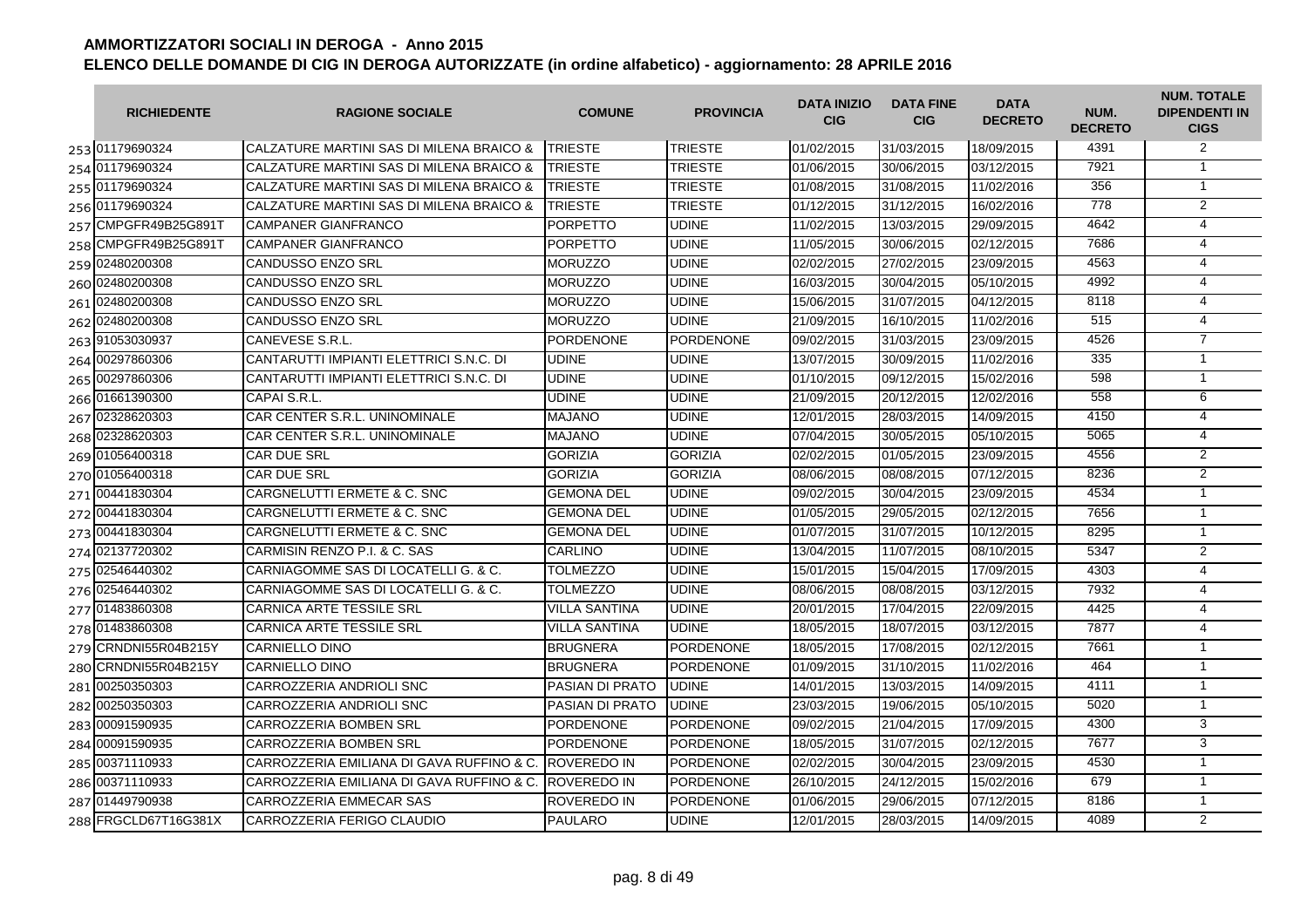| <b>RICHIEDENTE</b>   | <b>RAGIONE SOCIALE</b>                | <b>COMUNE</b>           | <b>PROVINCIA</b> | <b>DATA INIZIO</b><br><b>CIG</b> | <b>DATA FINE</b><br><b>CIG</b> | <b>DATA</b><br><b>DECRETO</b> | NUM.<br><b>DECRETO</b> | <b>NUM. TOTALE</b><br><b>DIPENDENTI IN</b><br><b>CIGS</b> |
|----------------------|---------------------------------------|-------------------------|------------------|----------------------------------|--------------------------------|-------------------------------|------------------------|-----------------------------------------------------------|
| 289 01016580324      | CARROZZERIA KRAVOS DI KRAVOS          | <b>TRIESTE</b>          | <b>TRIESTE</b>   | 01/02/2015                       | 31/03/2015                     | 17/09/2015                    | 4347                   | 3                                                         |
| 290 00216450304      | CARROZZERIA MIU SNC DI MIU GUIDO & C. | <b>TOLMEZZO</b>         | <b>UDINE</b>     | 01/04/2015                       | 30/06/2015                     | 07/10/2015                    | 5188                   | $\overline{5}$                                            |
| 291 00216450304      | CARROZZERIA MIU SNC DI MIU GUIDO & C. | <b>TOLMEZZO</b>         | <b>UDINE</b>     | 01/10/2015                       | 28/11/2015                     | 15/02/2016                    | 607                    | 5                                                         |
| 292 02073630309      | CARROZZERIA UDINESE S.R.L.            | <b>UDINE</b>            | <b>UDINE</b>     | 02/03/2015                       | 31/03/2015                     | 05/10/2015                    | 4900                   | 2                                                         |
| 293 02073630309      | CARROZZERIA UDINESE S.R.L.            | <b>UDINE</b>            | <b>UDINE</b>     | 01/04/2015                       | 31/05/2015                     | 08/10/2015                    | 5272                   | $\overline{2}$                                            |
| 294 02073630309      | CARROZZERIA UDINESE S.R.L             | <b>UDINE</b>            | <b>UDINE</b>     | 06/07/2015                       | 08/08/2015                     | 10/12/2015                    | 8300                   | $\overline{2}$                                            |
| 295 02073630309      | CARROZZERIA UDINESE S.R.L             | <b>UDINE</b>            | <b>UDINE</b>     | 28/09/2015                       | 27/10/2015                     | 11/02/2016                    | 503                    | $\overline{2}$                                            |
| 296 01412420307      | CARTOLIBRERIA G.MUNER DI CASTAGNARA   | <b>CIVIDALE DEL</b>     | <b>UDINE</b>     | 17/01/2015                       | 31/03/2015                     | 15/09/2015                    | 4246                   | $\overline{2}$                                            |
| 297 01412420307      | CARTOLIBRERIA G.MUNER DI CASTAGNARA   | <b>CIVIDALE DEL</b>     | <b>UDINE</b>     | 04/04/2015                       | 31/05/2015                     | 08/10/2015                    | 5270                   | $\overline{2}$                                            |
| 298 00529670309      | CASA AMICA ARREDAMENTI SNC            | AIELLO DEL FRIULI UDINE |                  | 13/01/2015                       | 28/02/2015                     | 15/09/2015                    | 4230                   | $\mathbf{1}$                                              |
| 299 00158790303      | CASA DI CURA 'CITTA' DI UDINE' SPA    | <b>UDINE</b>            | <b>UDINE</b>     | 01/01/2015                       | 31/03/2015                     | 08/09/2015                    | 3877                   | 8                                                         |
| 300 00158790303      | CASA DI CURA 'CITTA' DI UDINE' SPA    | <b>UDINE</b>            | <b>UDINE</b>     | 01/04/2015                       | 31/05/2015                     | 05/10/2015                    | 4940                   | 8                                                         |
| 301 TBCGPP41L21H816Y | CASA EDITRICE DI TABACCO GIUSEPPE     | TAVAGNACCO              | <b>UDINE</b>     | 01/09/2015                       | 30/11/2015                     | 11/02/2016                    | 422                    | $\mathbf{1}$                                              |
| 302 TBCGPP41L21H816Y | CASA EDITRICE DI TABACCO GIUSEPPE     | <b>TAVAGNACCO</b>       | <b>UDINE</b>     | 01/12/2015                       | 31/12/2015                     | 17/02/2016                    | 814                    | $\mathbf{1}$                                              |
| 303 04206650261      | CASA LIBELLA S.R.L.                   | <b>FORGARIA NEL</b>     | <b>UDINE</b>     | 01/01/2015                       | 28/03/2015                     | 10/09/2015                    | 3979                   | $\mathbf{1}$                                              |
| 304 04206650261      | CASA LIBELLA S.R.L.                   | <b>FORGARIA NEL</b>     | <b>UDINE</b>     | 30/03/2015                       | 30/05/2015                     | 06/10/2015                    | 5098                   | $\overline{1}$                                            |
| 305 02515370308      | CATTELAN AUTO S.R.L.                  | <b>UDINE</b>            | <b>UDINE</b>     | 12/01/2015                       | 10/04/2015                     | 15/09/2015                    | 4258                   | $\overline{1}$                                            |
| 306 02515370308      | CATTELAN AUTO S.R.L.                  | <b>UDINE</b>            | <b>UDINE</b>     | 13/04/2015                       | 08/05/2015                     | 05/10/2015                    | 5067                   | $\mathbf{1}$                                              |
| 307 02515370308      | CATTELAN AUTO S.R.L.                  | <b>UDINE</b>            | <b>UDINE</b>     | 18/05/2015                       | 19/06/2015                     | 03/12/2015                    | 7878                   | $\mathbf{1}$                                              |
| 308 02413490307      | <b>CBF-FRIULCOSTRUZIONI SRL</b>       | <b>CERVIGNANO DEL</b>   | <b>UDINE</b>     | 05/01/2015                       | 31/03/2015                     | 08/09/2015                    | 3879                   | 4                                                         |
| 309 02413490307      | <b>CBF-FRIULCOSTRUZIONI SRL</b>       | <b>CERVIGNANO DEL</b>   | <b>UDINE</b>     | 01/04/2015                       | 31/05/2015                     | 06/10/2015                    | 5112                   | $\overline{4}$                                            |
| 310 MRCLLN53D57Z103P | <b>CCR DI MARCHIG LILIANA</b>         | <b>SAN GIOVANNI AL</b>  | <b>UDINE</b>     | 25/05/2015                       | 31/07/2015                     | 03/12/2015                    | 7992                   | $\overline{5}$                                            |
| 311 CLTRRT62M08H816O | <b>CELOTTI ROBERTO</b>                | <b>MAJANO</b>           | <b>UDINE</b>     | 20/04/2015                       | 19/06/2015                     | 02/12/2015                    | 7531                   | $\mathbf{1}$                                              |
| 312 CLTRRT62M08H816O | <b>CELOTTI ROBERTO</b>                | <b>MAJANO</b>           | <b>UDINE</b>     | 26/10/2015                       | 19/12/2015                     | 16/02/2016                    | 729                    | $\mathbf{1}$                                              |
| 313 02314820305      | CENTRO FRIULANO AFFILATURE DI BELLIA  | <b>CHIOPRIS</b>         | <b>UDINE</b>     | 01/06/2015                       | 31/08/2015                     | 03/12/2015                    | 7882                   | $\mathbf{1}$                                              |
| 314 02314820305      | CENTRO FRIULANO AFFILATURE DI BELLIA  | <b>CHIOPRIS</b>         | <b>UDINE</b>     | 01/09/2015                       | 31/10/2015                     | 11/02/2016                    | 421                    | $\mathbf{1}$                                              |
| 315 91004530316      | CENTRO SLOVENO ED.MUSIC."E.KOMEL"     | <b>GORIZIA</b>          | <b>GORIZIA</b>   | 06/07/2015                       | 20/09/2015                     | 07/12/2015                    | 8228                   | 9                                                         |
| 316 00322710302      | CENTROEDILE DI DANELUTTI SNC          | <b>TRASAGHIS</b>        | <b>UDINE</b>     | 03/02/2015                       | 30/04/2015                     | 23/09/2015                    | 4544                   | $\overline{4}$                                            |
| 317 CLECLD58M19E617C | <b>CEOLA CLAUDIO</b>                  | <b>ARZENE</b>           | <b>PORDENONE</b> | 09/02/2015                       | 24/04/2015                     | 23/09/2015                    | 4528                   | 2                                                         |
| 318 CLECLD58M19E617C | <b>CEOLA CLAUDIO</b>                  | VALVASONE               | PORDENONE        | 12/10/2015                       | 24/12/2015                     | 12/02/2016                    | 563                    | 2                                                         |
| 319 00216560300      | <b>CERAMICHE FABBRO SNC</b>           | <b>RIVIGNANO TEOR</b>   | <b>UDINE</b>     | 19/01/2015                       | 31/01/2015                     | 18/09/2015                    | 4383                   | 5                                                         |
| 320 00216560300      | <b>CERAMICHE FABBRO SNC</b>           | <b>RIVIGNANO TEOR</b>   | <b>UDINE</b>     | 16/02/2015                       | 28/02/2015                     | 29/09/2015                    | 4702                   | 14                                                        |
| 321 00216560300      | <b>CERAMICHE FABBRO SNC</b>           | <b>RIVIGNANO TEOR</b>   | <b>UDINE</b>     | 09/03/2015                       | 28/03/2015                     | 05/10/2015                    | 5023                   | 16                                                        |
| 322 00216560300      | <b>CERAMICHE FABBRO SNC</b>           | <b>RIVIGNANO TEOR</b>   | <b>UDINE</b>     | 07/04/2015                       | 24/04/2015                     | 08/10/2015                    | 5337                   | 16                                                        |
| 323 00216560300      | <b>CERAMICHE FABBRO SNC</b>           | <b>RIVIGNANO TEOR</b>   | <b>UDINE</b>     | 25/05/2015                       | 12/06/2015                     | 03/12/2015                    | 7912                   | 14                                                        |
| 324 00216560300      | <b>CERAMICHE FABBRO SNC</b>           | <b>RIVIGNANO TEOR</b>   | <b>UDINE</b>     | 27/07/2015                       | 07/08/2015                     | 11/02/2016                    | 349                    | 13                                                        |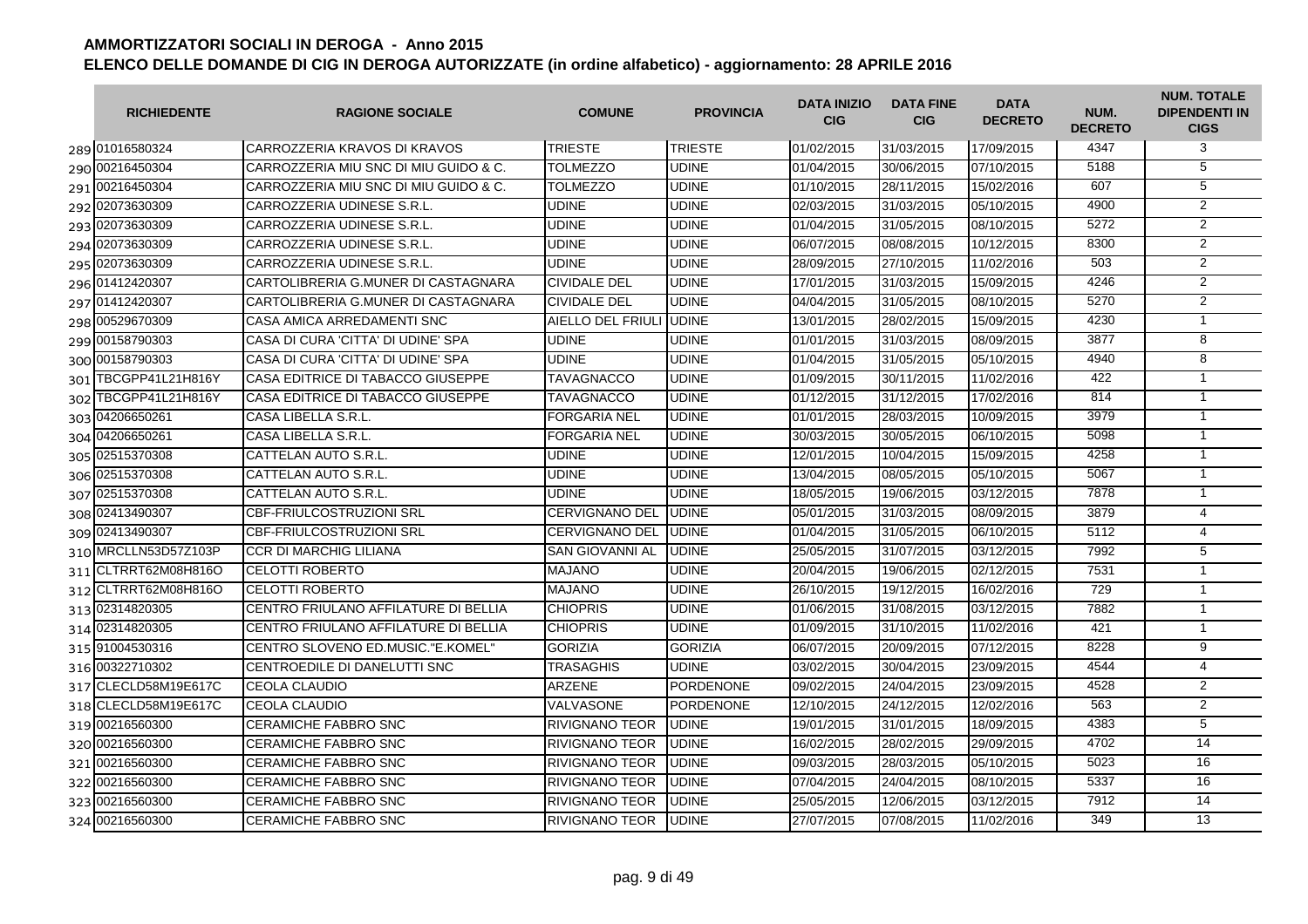| <b>RICHIEDENTE</b>   | <b>RAGIONE SOCIALE</b>                             | <b>COMUNE</b>          | <b>PROVINCIA</b> | <b>DATA INIZIO</b><br><b>CIG</b> | <b>DATA FINE</b><br><b>CIG</b> | <b>DATA</b><br><b>DECRETO</b> | NUM.<br><b>DECRETO</b> | <b>NUM. TOTALE</b><br><b>DIPENDENTI IN</b><br><b>CIGS</b> |
|----------------------|----------------------------------------------------|------------------------|------------------|----------------------------------|--------------------------------|-------------------------------|------------------------|-----------------------------------------------------------|
| 325 00216560300      | <b>CERAMICHE FABBRO SNC</b>                        | <b>RIVIGNANO TEOR</b>  | <b>UDINE</b>     | 16/11/2015                       | 31/12/2015                     | 16/02/2016                    | 777                    | 14                                                        |
| 326 00756830329      | <b>CERAMICHE UGUSSI SNC</b>                        | <b>TRIESTE</b>         | <b>TRIESTE</b>   | 05/02/2015                       | 04/05/2015                     | 29/09/2015                    | 4666                   | $\overline{7}$                                            |
| 327 00756830329      | <b>CERAMICHE UGUSSI SNC</b>                        | <b>TRIESTE</b>         | <b>TRIESTE</b>   | 19/05/2015                       | 18/07/2015                     | 03/12/2015                    | 7923                   | $\overline{7}$                                            |
| 328 01411240300      | <b>CESARE GIULIO &amp; C. SRL</b>                  | <b>TARVISIO</b>        | <b>UDINE</b>     | 23/11/2015                       | 31/12/2015                     | 17/02/2016                    | 820                    | 8                                                         |
| 329 CTTLRA66T15C327E | CETTOLO LAURO                                      | <b>CASTIONS DI</b>     | <b>UDINE</b>     | 02/02/2015                       | 30/04/2015                     | 29/09/2015                    | 4657                   | $\overline{4}$                                            |
| 330 02361950302      | CHEMIO TECNICA SNC                                 | <b>SAN VITO AL</b>     | <b>UDINE</b>     | 01/12/2015                       | 31/12/2015                     | 17/02/2016                    | 847                    | $\overline{3}$                                            |
| 331 01482080932      | CIGANA BRUNO SNC DI D'ANDREA FRANCO & C            | <b>AVIANO</b>          | <b>PORDENONE</b> | 05/01/2015                       | 31/03/2015                     | 10/09/2015                    | 4034                   | $\overline{2}$                                            |
| 332 01482080932      | CIGANA BRUNO SNC DI D'ANDREA FRANCO & C            | <b>AVIANO</b>          | <b>PORDENONE</b> | 01/04/2015                       | 04/06/2015                     | 06/10/2015                    | 5126                   | $\mathbf{1}$                                              |
| 333 00274680305      | <b>CINELLI LUIGI SNC</b>                           | <b>CODROIPO</b>        | <b>UDINE</b>     | 05/10/2015                       | 31/12/2015                     | 12/02/2016                    | 553                    | 3                                                         |
| 334 01587330935      | CINZIA MANIFATTURA ITALIANA SAS                    | PRATA DI               | <b>PORDENONE</b> | 31/07/2015                       | 30/10/2015                     | 11/02/2016                    | 351                    | $\mathbf{1}$                                              |
| 335 SCNGDU56P15E098G | CIQUATTRO DI GUIDO SCANFERLA                       | <b>GRADISCA</b>        | <b>GORIZIA</b>   | 14/01/2015                       | 31/03/2015                     | 14/09/2015                    | 4102                   | $\mathbf{1}$                                              |
| 336 SCNGDU56P15E098G | CIQUATTRO DI GUIDO SCANFERLA                       | <b>GRADISCA</b>        | <b>GORIZIA</b>   | 17/04/2015                       | 16/06/2015                     | 08/10/2015                    | 5281                   | $\overline{1}$                                            |
| 337 NNCRLF51A22E889I | CIR DI INNOCENTE RODOLFO                           | <b>MANIAGO</b>         | <b>PORDENONE</b> | 12/01/2015                       | 31/03/2015                     | 14/09/2015                    | 4086                   | $\overline{2}$                                            |
| 338 NNCRLF51A22E889I | CIR DI INNOCENTE RODOLFO                           | <b>MANIAGO</b>         | <b>PORDENONE</b> | 14/12/2015                       | 31/12/2015                     | 17/02/2016                    | 839                    | $\mathbf{1}$                                              |
| 339 02123940302      | CIVIDAL MARMI SNC DI PIENIZ LUCA, MARCO, &         | <b>IPULFERO</b>        | <b>UDINE</b>     | 19/01/2015                       | 31/03/2015                     | 18/09/2015                    | 4378                   | $\overline{2}$                                            |
| 340 02123940302      | CIVIDAL MARMI SNC DI PIENIZ LUCA, MARCO, & PULFERO |                        | <b>UDINE</b>     | 01/04/2015                       | 31/05/2015                     | 06/10/2015                    | 5146                   | $\overline{2}$                                            |
| 341 02128070303      | CIZETA S.R.L.                                      | <b>SAN GIOVANNI AL</b> | <b>UDINE</b>     | 08/06/2015                       | 07/08/2015                     | 07/12/2015                    | 8239                   | 11                                                        |
| 342 02128070303      | CIZETA S.R.L.                                      | <b>SAN GIOVANNI AL</b> | <b>UDINE</b>     | 07/09/2015                       | 06/10/2015                     | 11/02/2016                    | 500                    | $\overline{11}$                                           |
| 343 01734640939      | CKI.ARA SNC DI MAZZON MAURIZO                      | <b>PORDENONE</b>       | <b>PORDENONE</b> | 09/10/2015                       | 31/12/2015                     | 16/02/2016                    | 720                    | $\overline{1}$                                            |
| 344 00466350311      | <b>CLIPPER SRL</b>                                 | RONCHI DEI             | <b>GORIZIA</b>   | 12/01/2015                       | 11/04/2015                     | 07/09/2015                    | 3857                   | 3                                                         |
| 345 02126120308      | <b>CM DENTAL SNC</b>                               | POZZUOLO DEL           | <b>UDINE</b>     | 07/09/2015                       | 06/12/2015                     | 11/02/2016                    | 481                    | 2                                                         |
| 346 01290620937      | CM DI CARNIELLO ALBERTO & C. S.A.S.                | <b>BRUGNERA</b>        | <b>PORDENONE</b> | 19/01/2015                       | 18/04/2015                     | 18/09/2015                    | 4365                   | 2                                                         |
| 347 00927790329      | CO.A.LA. COOP.SOCIALE ARTE E LAVORO                | <b>TRIESTE</b>         | <b>TRIESTE</b>   | 19/01/2015                       | 18/04/2015                     | 22/09/2015                    | 4450                   | 28                                                        |
| 348 00927790329      | CO.A.LA. COOP.SOCIALE ARTE E LAVORO                | <b>TRIESTE</b>         | <b>TRIESTE</b>   | 19/10/2015                       | 18/12/2015                     | 15/02/2016                    | 632                    | $\overline{28}$                                           |
| 349 01716200306      | COBITEC COOP, SOC. IMPRESA SOCIALE                 | <b>MONFALCONE</b>      | <b>GORIZIA</b>   | 10/08/2015                       | 09/11/2015                     | 11/02/2016                    | 427                    | 15                                                        |
| 350 CCLSRG43P27C950C | COCOLO SERGIO                                      | <b>FONTANAFREDDA</b>   | <b>PORDENONE</b> | 02/03/2015                       | 30/05/2015                     | 05/10/2015                    | 4903                   | 2                                                         |
| 351 CCLSRG43P27C950C | COCOLO SERGIO                                      | <b>FONTANAFREDDA</b>   | <b>PORDENONE</b> | 01/06/2015                       | 30/06/2015                     | 07/12/2015                    | 8244                   | 2                                                         |
| 352 01609730930      | COCOZZA SERVICES S.R.L.                            | <b>PORDENONE</b>       | <b>PORDENONE</b> | 15/07/2015                       | 14/10/2015                     | 11/02/2016                    | 365                    | $\mathbf{1}$                                              |
| 353 00600520308      | <b>COLORMARKET</b>                                 | <b>TOLMEZZO</b>        | <b>UDINE</b>     | 08/01/2015                       | 03/04/2015                     | 15/09/2015                    | 4232                   | $\mathbf{1}$                                              |
| 354 00600520308      | <b>COLORMARKET</b>                                 | <b>TOLMEZZO</b>        | <b>UDINE</b>     | 09/04/2015                       | 05/06/2015                     | 08/10/2015                    | 5344                   | $\mathbf{1}$                                              |
| 355 00074510934      | <b>COLTELLERIE CEM SRL</b>                         | <b>MANIAGO</b>         | <b>PORDENONE</b> | 14/09/2015                       | 12/12/2015                     | 11/02/2016                    | 474                    | $\overline{2}$                                            |
| 356 00074510934      | <b>COLTELLERIE CEM SRL</b>                         | <b>MANIAGO</b>         | <b>PORDENONE</b> | 14/12/2015                       | 31/12/2015                     | 17/02/2016                    | 842                    | $\mathbf{1}$                                              |
| 357 01347640938      | COLTELLERIE DEL BEN LUCIANO SNC DI DEL             | <b>MANIAGO</b>         | <b>PORDENONE</b> | 01/04/2015                       | 30/06/2015                     | 05/10/2015                    | 5064                   | $\mathbf{1}$                                              |
| 358 02053070302      | COMCO NORDEST COOPERATIVA                          | SAVOGNA                | <b>UDINE</b>     | 19/01/2015                       | 30/01/2015                     | 14/09/2015                    | 4114                   | $\overline{2}$                                            |
| 359 02053070302      | COMCO NORDEST COOPERATIVA                          | SAVOGNA                | <b>UDINE</b>     | 16/02/2015                       | 27/02/2015                     | 23/09/2015                    | 4539                   | $\overline{2}$                                            |
| 360 02053070302      | COMCO NORDEST COOPERATIVA                          | SAVOGNA                | <b>UDINE</b>     | 16/03/2015                       | 27/03/2015                     | 05/10/2015                    | 4985                   | $\overline{2}$                                            |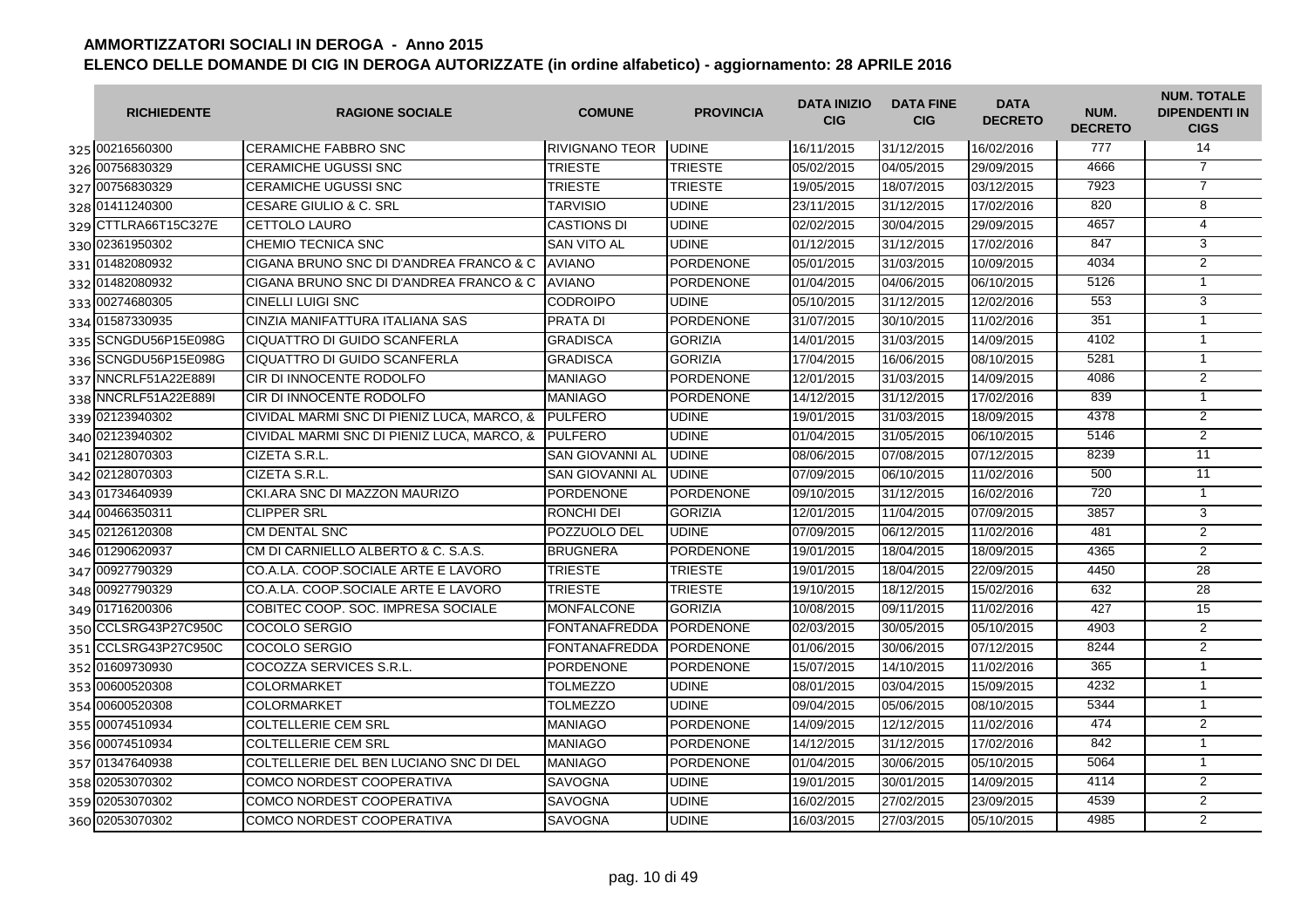| <b>RICHIEDENTE</b> | <b>RAGIONE SOCIALE</b>                   | <b>COMUNE</b>          | <b>PROVINCIA</b> | <b>DATA INIZIO</b><br><b>CIG</b> | <b>DATA FINE</b><br><b>CIG</b> | <b>DATA</b><br><b>DECRETO</b> | NUM.<br><b>DECRETO</b> | <b>NUM. TOTALE</b><br><b>DIPENDENTI IN</b><br><b>CIGS</b> |
|--------------------|------------------------------------------|------------------------|------------------|----------------------------------|--------------------------------|-------------------------------|------------------------|-----------------------------------------------------------|
| 361 02053070302    | COMCO NORDEST COOPERATIVA                | <b>SAVOGNA</b>         | <b>UDINE</b>     | 20/04/2015                       | 24/04/2015                     | 02/12/2015                    | 7539                   | 2                                                         |
| 362 02053070302    | <b>COMCO NORDEST COOPERATIVA</b>         | <b>SAVOGNA</b>         | <b>UDINE</b>     | 18/05/2015                       | 29/05/2015                     | 03/12/2015                    | 7907                   | $\overline{2}$                                            |
| 363 02053070302    | <b>COMCO NORDEST COOPERATIVA</b>         | <b>SAVOGNA</b>         | <b>UDINE</b>     | 15/06/2015                       | 26/06/2015                     | 07/12/2015                    | 8218                   | $\overline{2}$                                            |
| 364 02053070302    | <b>COMCO NORDEST COOPERATIVA</b>         | <b>SAVOGNA</b>         | <b>UDINE</b>     | 14/09/2015                       | 25/09/2015                     | 11/02/2016                    | 488                    | 2                                                         |
| 365 02053070302    | <b>COMCO NORDEST COOPERATIVA</b>         | <b>SAVOGNA</b>         | <b>UDINE</b>     | 19/10/2015                       | 30/10/2015                     | 15/02/2016                    | 654                    | $\overline{2}$                                            |
| 366 02053070302    | <b>COMCO NORDEST COOPERATIVA</b>         | <b>SAVOGNA</b>         | <b>UDINE</b>     | 16/11/2015                       | 27/11/2015                     | 16/02/2016                    | 758                    | $\overline{2}$                                            |
| 367 02053070302    | COMCO NORDEST COOPERATIVA                | <b>SAVOGNA</b>         | <b>UDINE</b>     | 14/12/2015                       | 24/12/2015                     | 17/02/2016                    | 821                    | $\overline{2}$                                            |
| 368 01843910306    | <b>COMMERCIALE PNEUMATICI SRL</b>        | <b>PRADAMANO</b>       | <b>UDINE</b>     | 22/06/2015                       | 19/09/2015                     | 07/12/2015                    | 8198                   | $\overline{4}$                                            |
| 369 01155920323    | COMPOSITE TECHNICAL SYSTEMS - C.T.S. SRL | <b>TRIESTE</b>         | <b>TRIESTE</b>   | 23/02/2015                       | 10/04/2015                     | 05/10/2015                    | 4905                   | $\overline{2}$                                            |
| 370 00382170934    | CONFEZIONI OMAR SNC DI MARIANNI E.       | <b>PASIANO DI</b>      | <b>PORDENONE</b> | 02/02/2015                       | 30/04/2015                     | 23/09/2015                    | 4513                   | $\mathbf{1}$                                              |
| 371 00382170934    | CONFEZIONI OMAR SNC DI MARIANNI E.       | PASIANO DI             | <b>PORDENONE</b> | 24/09/2015                       | 23/11/2015                     | 12/02/2016                    | 543                    | $\mathbf{1}$                                              |
| 372 01358860938    | CONFEZIONI PAGOTTO DI PAGOTTO ANDREA.    | <b>SACILE</b>          | <b>PORDENONE</b> | 14/01/2015                       | 11/04/2015                     | 14/09/2015                    | 4093                   | $\overline{2}$                                            |
| 373 01358860938    | CONFEZIONI PAGOTTO DI PAGOTTO ANDREA.    | <b>SACILE</b>          | <b>PORDENONE</b> | 04/05/2015                       | 03/07/2015                     | 02/12/2015                    | 7548                   | $\overline{2}$                                            |
| 374 00970890323    | CONFINI IMPRESA SOCIALE COOPERATIVA SRL  | <b>TRIESTE</b>         | <b>TRIESTE</b>   | 01/02/2015                       | 30/04/2015                     | 29/09/2015                    | 4669                   | $\mathbf{1}$                                              |
| 375 00970890323    | CONFINI IMPRESA SOCIALE COOPERATIVA SRL  | <b>TRIESTE</b>         | <b>TRIESTE</b>   | 04/05/2015                       | 30/06/2015                     | 07/12/2015                    | 8185                   | $\overline{1}$                                            |
| 376 00226320307    | CONS.SVILUPPO.IND.ZONA AUSSA-CORNO       | <b>UDINE</b>           | <b>UDINE</b>     | 30/11/2015                       | 31/12/2015                     | 04/03/2016                    | 1223                   | 15                                                        |
| 377 02362330306    | CONSORZIO CISME.COM SRL                  | PASIAN DI PRATO        | <b>UDINE</b>     | 12/01/2015                       | 31/03/2015                     | 10/09/2015                    | 3989                   | $\overline{2}$                                            |
| 378 02362330306    | CONSORZIO CISME.COM SRL                  | PASIAN DI PRATO        | <b>UDINE</b>     | 01/07/2015                       | 31/07/2015                     | 10/12/2015                    | 8289                   | $\overline{2}$                                            |
| 379 02362330306    | CONSORZIO CISME.COM SRL                  | <b>PASIAN DI PRATO</b> | <b>UDINE</b>     | 05/10/2015                       | 14/11/2015                     | 15/02/2016                    | 630                    | $\overline{2}$                                            |
| 380 02190800306    | <b>CONSULENTI ASSICURATIVI SRL</b>       | <b>UDINE</b>           | <b>UDINE</b>     | 04/05/2015                       | 31/07/2015                     | 02/12/2015                    | 7651                   | 3                                                         |
| 381 02190800306    | <b>CONSULENTI ASSICURATIVI SRL</b>       | <b>UDINE</b>           | <b>UDINE</b>     | 14/09/2015                       | 30/09/2015                     | 11/02/2016                    | 479                    | 3                                                         |
| 382 01556570933    | <b>CONTRATTICOMPANY SRL</b>              | <b>CHIONS</b>          | <b>PORDENONE</b> | 20/07/2015                       | 19/10/2015                     | 11/02/2016                    | 355                    | $\overline{2}$                                            |
| 383 01556570933    | <b>CONTRATTICOMPANY SRL</b>              | <b>CHIONS</b>          | <b>PORDENONE</b> | 20/10/2015                       | 19/12/2015                     | 16/02/2016                    | 713                    | $\overline{2}$                                            |
| 384 00153870308    | COOP CONSUMO S.MARIA ASSUNTA SCARL       | <b>FORNI DI SOPRA</b>  | <b>UDINE</b>     | 02/03/2015                       | 31/05/2015                     | 06/10/2015                    | 5129                   | $\mathbf{1}$                                              |
| 385 00411100316    | <b>COOP INFOTER SCARL</b>                | <b>GORIZIA</b>         | <b>GORIZIA</b>   | 14/01/2015                       | 31/03/2015                     | 14/09/2015                    | 4177                   | $\mathbf{1}$                                              |
| 386 00476590310    | COOP MAJA KULTURNA ZADRUGA SCARL         | <b>GORIZIA</b>         | <b>GORIZIA</b>   | 01/07/2015                       | 30/09/2015                     | 09/12/2015                    | 8272                   | $\mathbf{1}$                                              |
| 387 00437790934    | COOP NONCELLO - SOCIETA' COOPERATIVA     | <b>ROVEREDO IN</b>     | <b>PORDENONE</b> | 11/02/2015                       | 10/05/2015                     | 05/10/2015                    | 5071                   | $\overline{3}$                                            |
| 388 00437790934    | COOP NONCELLO - SOCIETA' COOPERATIVA     | ROVEREDO IN            | <b>PORDENONE</b> | 11/05/2015                       | 10/07/2015                     | 07/12/2015                    | 8188                   | 3                                                         |
| 389 00507480317    | COOP SOCIALE ORIZZONTE SRL               | <b>GORIZIA</b>         | <b>GORIZIA</b>   | 01/02/2015                       | 31/03/2015                     | 29/09/2015                    | 4736                   | 10                                                        |
| 390 00507480317    | COOP SOCIALE ORIZZONTE SRL               | <b>GORIZIA</b>         | <b>GORIZIA</b>   | 01/04/2015                       | 30/06/2015                     | 08/10/2015                    | 5302                   | 10                                                        |
| 391 01407860301    | COOP. LAVORIAMO INSIEME SCARL            | <b>SEDEGLIANO</b>      | <b>UDINE</b>     | 13/01/2015                       | 31/03/2015                     | 22/09/2015                    | 4453                   | 3                                                         |
| 392 10957960155    | <b>COOPERATIVA ABBIATENSE</b>            | <b>MILANO</b>          | <b>MILANO</b>    | 07/01/2015                       | 06/04/2015                     | 10/09/2015                    | 4025                   | $\overline{21}$                                           |
| 393 10957960155    | <b>COOPERATIVA ABBIATENSE</b>            | <b>MILANO</b>          | <b>MILANO</b>    | 23/04/2015                       | 19/06/2015                     | 04/12/2015                    | 8110                   | 21                                                        |
| 394 00769470329    | COOPERATIVA ECOLOGICA VOLNIK             | <b>SGONICO</b>         | <b>TRIESTE</b>   | 02/02/2015                       | 28/02/2015                     | 23/09/2015                    | 4560                   | $\overline{4}$                                            |
| 395 00769470329    | COOPERATIVA ECOLOGICA VOLNIK             | SGONICO                | <b>TRIESTE</b>   | 02/03/2015                       | 28/03/2015                     | 05/10/2015                    | 4945                   | $\overline{4}$                                            |
| 396 00769470329    | COOPERATIVA ECOLOGICA VOLNIK             | SGONICO                | <b>TRIESTE</b>   | 30/03/2015                       | 30/04/2015                     | 08/10/2015                    | 5355                   | $\overline{4}$                                            |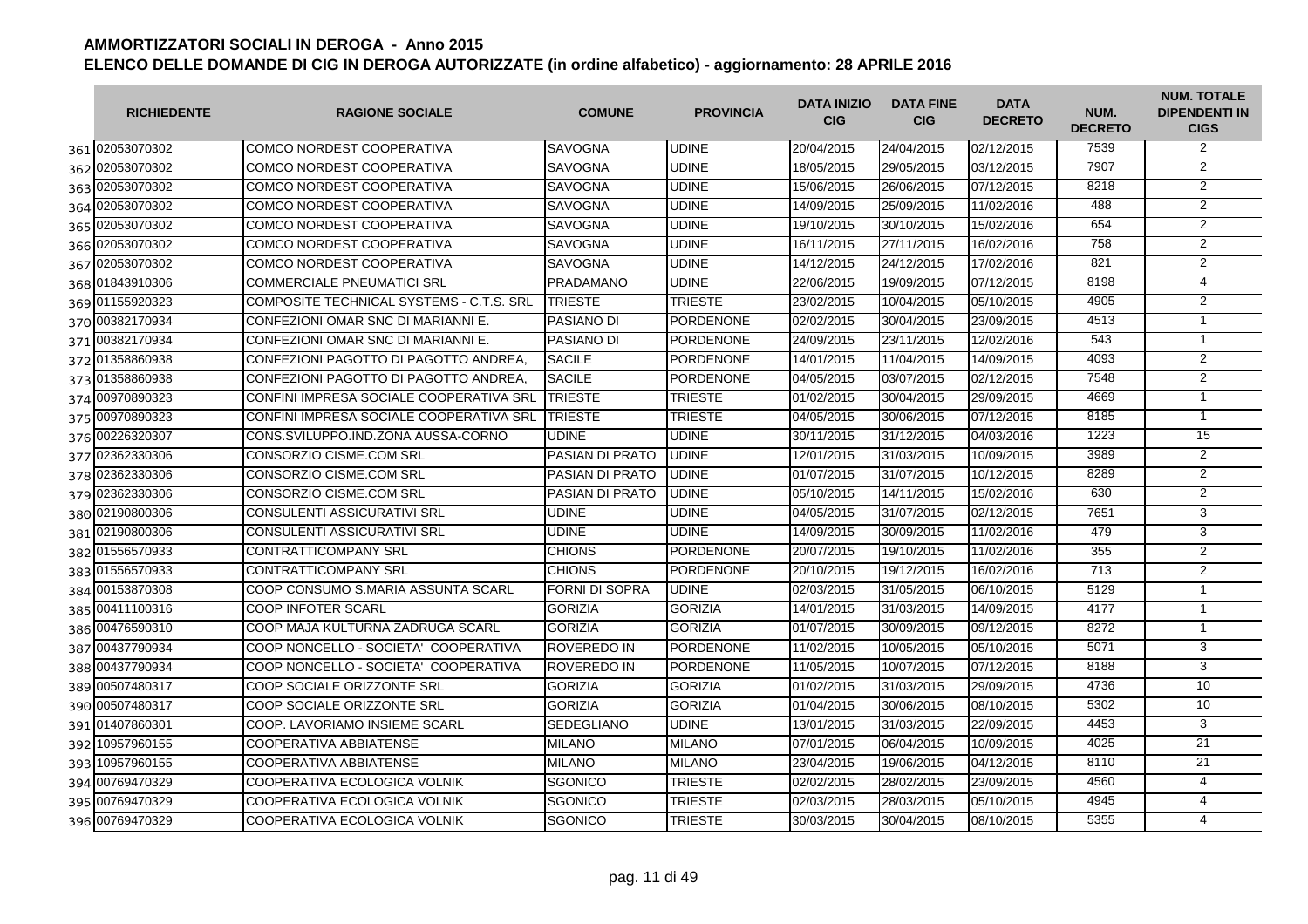| <b>RICHIEDENTE</b>   | <b>RAGIONE SOCIALE</b>              | <b>COMUNE</b>          | <b>PROVINCIA</b>     | <b>DATA INIZIO</b><br><b>CIG</b> | <b>DATA FINE</b><br><b>CIG</b> | <b>DATA</b><br><b>DECRETO</b> | NUM.<br><b>DECRETO</b> | <b>NUM. TOTALE</b><br><b>DIPENDENTI IN</b><br><b>CIGS</b> |
|----------------------|-------------------------------------|------------------------|----------------------|----------------------------------|--------------------------------|-------------------------------|------------------------|-----------------------------------------------------------|
| 397 00561460320      | COOPERATIVA FLAVIA                  | <b>TRIESTE</b>         | <b>TRIESTE</b>       | 02/01/2015                       | 31/03/2015                     | 14/09/2015                    | 4080                   | 19                                                        |
| 398 00561460320      | COOPERATIVA FLAVIA                  | <b>TRIESTE</b>         | <b>TRIESTE</b>       | 01/04/2015                       | 31/05/2015                     | 02/12/2015                    | 7533                   | 20                                                        |
| 399 01079950935      | COOPERATIVA SOCIALE IL GIGLIO SCARL | <b>PORCIA</b>          | <b>PORDENONE</b>     | 18/05/2015                       | 17/08/2015                     | 07/12/2015                    | 8181                   | $\overline{4}$                                            |
| 400 01079950935      | COOPERATIVA SOCIALE IL GIGLIO SCARL | <b>PORCIA</b>          | <b>PORDENONE</b>     | 18/08/2015                       | 17/10/2015                     | 11/02/2016                    | 428                    | $\overline{4}$                                            |
| 401 01268820931      | COOPERATIVA SOCIALE LA SORGENTE -   | <b>RIVE D'ARCANO</b>   | <b>UDINE</b>         | 13/01/2015                       | 31/03/2015                     | 22/09/2015                    | 4451                   | $\overline{4}$                                            |
| 402 01268820931      | COOPERATIVA SOCIALE LA SORGENTE -   | <b>RIVE D'ARCANO</b>   | <b>UDINE</b>         | 19/02/2015                       | 31/03/2015                     | 05/10/2015                    | 4944                   | $\mathbf{1}$                                              |
| 403 00310180351      | COOPSERVICE S.COOP.P.A.             | <b>REGGIO</b>          | <b>REGGIO EMILIA</b> | 01/01/2015                       | 31/03/2015                     | 10/09/2015                    | 4042                   | 17                                                        |
| 404 00310180351      | COOPSERVICE S.COOP.P.A.             | <b>REGGIO</b>          | <b>REGGIO EMILIA</b> | 01/04/2015                       | 31/05/2015                     | 08/10/2015                    | 5357                   | 17                                                        |
| 405 CSOGRG69L31G888H | COOS GIORGIO                        | <b>FONTANAFREDDA</b>   | <b>PORDENONE</b>     | 26/01/2015                       | 28/02/2015                     | 22/09/2015                    | 4456                   | $\mathbf{1}$                                              |
| 406 CSOGRG69L31G888H | COOS GIORGIO                        | FONTANAFREDDA          | <b>PORDENONE</b>     | 09/10/2015                       | 31/12/2015                     | 15/02/2016                    | 597                    | $\mathbf{1}$                                              |
| 407 CPTGRL64H43L195J | <b>COPETTI GABRIELLA</b>            | TOLMEZZO               | <b>UDINE</b>         | 01/10/2015                       | 30/12/2015                     | 15/02/2016                    | 631                    | $\overline{8}$                                            |
| 408 02558220303      | <b>COPPERTEK SRL</b>                | <b>UDINE</b>           | <b>UDINE</b>         | 24/08/2015                       | 19/10/2015                     | 11/02/2016                    | 423                    | $\overline{8}$                                            |
| 409 01296900937      | CORALLO SRL                         | <b>FIUME VENETO</b>    | <b>PORDENONE</b>     | 04/05/2015                       | 18/07/2015                     | 02/12/2015                    | 7653                   | $\overline{2}$                                            |
| 410 01296900937      | <b>CORALLO SRL</b>                  | <b>FIUME VENETO</b>    | <b>PORDENONE</b>     | 20/07/2015                       | 03/10/2015                     | 11/02/2016                    | 357                    | 6                                                         |
| 411 01410080301      | CORGNALI SEDIE DI CORGNALI & C.SNC  | <b>SAN GIOVANNI AL</b> | <b>UDINE</b>         | 09/11/2015                       | 31/12/2015                     | 16/02/2016                    | 766                    | $\mathbf{1}$                                              |
| 412 00404810301      | CORNO SRL                           | <b>SAN GIOVANNI AL</b> | <b>UDINE</b>         | 16/02/2015                       | 31/03/2015                     | 29/09/2015                    | 4695                   | 2                                                         |
| 413 00404810301      | CORNO SRL                           | <b>SAN GIOVANNI AL</b> | <b>UDINE</b>         | 20/04/2015                       | 16/05/2015                     | 08/10/2015                    | 5306                   | $\mathbf{1}$                                              |
| 414 00404810301      | CORNO SRL                           | SAN GIOVANNI AL        | <b>UDINE</b>         | 25/05/2015                       | 27/06/2015                     | 03/12/2015                    | 7864                   | $\mathbf{1}$                                              |
| 415 CRNGPT65B05C790C | CORONA GIANPIETRO                   | <b>ERTO E CASSO</b>    | <b>PORDENONE</b>     | 05/01/2015                       | 31/03/2015                     | 08/09/2015                    | 3887                   | 2                                                         |
| 416 CRNGPT65B05C790C | CORONA GIANPIETRO                   | <b>ERTO E CASSO</b>    | <b>PORDENONE</b>     | 01/04/2015                       | 04/06/2015                     | 06/10/2015                    | 5145                   | $\overline{2}$                                            |
| 417 00963780325      | CORONA SRL                          | TRIESTE                | <b>TRIESTE</b>       | 02/01/2015                       | 24/03/2015                     | 09/09/2015                    | 3945                   | $\mathbf{1}$                                              |
| 418 00963780325      | CORONA SRL                          | <b>TRIESTE</b>         | <b>TRIESTE</b>       | 01/04/2015                       | 31/05/2015                     | 08/10/2015                    | 5322                   | $\mathbf{1}$                                              |
| 419 01185930326      | CORTENUOVA SRL                      | <b>TRIESTE</b>         | <b>TRIESTE</b>       | 01/01/2015                       | 28/03/2015                     | 07/09/2015                    | 3867                   | $\mathbf{1}$                                              |
| 420 01185930326      | CORTENUOVA SRL                      | <b>TRIESTE</b>         | <b>TRIESTE</b>       | 30/03/2015                       | 02/05/2015                     | 06/10/2015                    | 5133                   | $\mathbf{1}$                                              |
| 421 01826740308      | COSEANO IMPIANTI S.R.L.             | PASIAN DI PRATO        | <b>UDINE</b>         | 07/01/2015                       | 31/03/2015                     | 22/09/2015                    | 4433                   | 9                                                         |
| 422 01826740308      | COSEANO IMPIANTI S.R.L.             | <b>PASIAN DI PRATO</b> | <b>UDINE</b>         | 01/04/2015                       | 31/05/2015                     | 08/10/2015                    | 5264                   | $\overline{9}$                                            |
| 423 CSSMRA66L04A757Y | <b>COSSALTER MAURO</b>              | <b>TOLMEZZO</b>        | <b>UDINE</b>         | 01/07/2015                       | 30/09/2015                     | 10/12/2015                    | 8310                   | 2                                                         |
| 424 CSSMRA66L04A757Y | <b>COSSALTER MAURO</b>              | <b>TOLMEZZO</b>        | <b>UDINE</b>         | 01/10/2015                       | 30/11/2015                     | 12/02/2016                    | 560                    | $\overline{2}$                                            |
| 425 01040670307      | COSTR.MECCANICHE CORTINA SNC        | <b>COLLOREDO DI</b>    | <b>UDINE</b>         | 11/05/2015                       | 30/06/2015                     | 03/12/2015                    | 7860                   | 5                                                         |
| 426 01040670307      | COSTR.MECCANICHE CORTINA SNC        | <b>COLLOREDO DI</b>    | <b>UDINE</b>         | 01/07/2015                       | 31/07/2015                     | 10/12/2015                    | 8290                   | 9                                                         |
| 427 01016000935      | COSTRUSION LEN DI BIANCHI E C. SNC  | <b>MORSANO AL</b>      | <b>PORDENONE</b>     | 26/01/2015                       | 24/04/2015                     | 15/09/2015                    | 4250                   | 8                                                         |
| 428 01016000935      | COSTRUSION LEN DI BIANCHI E C. SNC  | <b>MORSANO AL</b>      | <b>PORDENONE</b>     | 25/05/2015                       | 24/07/2015                     | 02/12/2015                    | 7678                   | 8                                                         |
| 429 02338110303      | COSTRUZIONI TROPPINA VITTORINO SRL  | POZZUOLO DEL           | <b>UDINE</b>         | 02/01/2015                       | 31/03/2015                     | 09/09/2015                    | 3954                   | 3                                                         |
| 430 02338110303      | COSTRUZIONI TROPPINA VITTORINO SRL  | POZZUOLO DEL           | <b>UDINE</b>         | 01/04/2015                       | 29/05/2015                     | 07/10/2015                    | 5191                   | $\overline{3}$                                            |
| 431 01589090305      | COSTRUZIONI VIDONI SRL              | FORGARIA NEL           | <b>UDINE</b>         | 16/02/2015                       | 16/05/2015                     | 29/09/2015                    | 4708                   | 3                                                         |
| 432 01589090305      | COSTRUZIONI VIDONI SRL              | <b>FORGARIA NEL</b>    | <b>UDINE</b>         | 09/03/2015                       | 16/05/2015                     | 05/10/2015                    | 5011                   | $\overline{5}$                                            |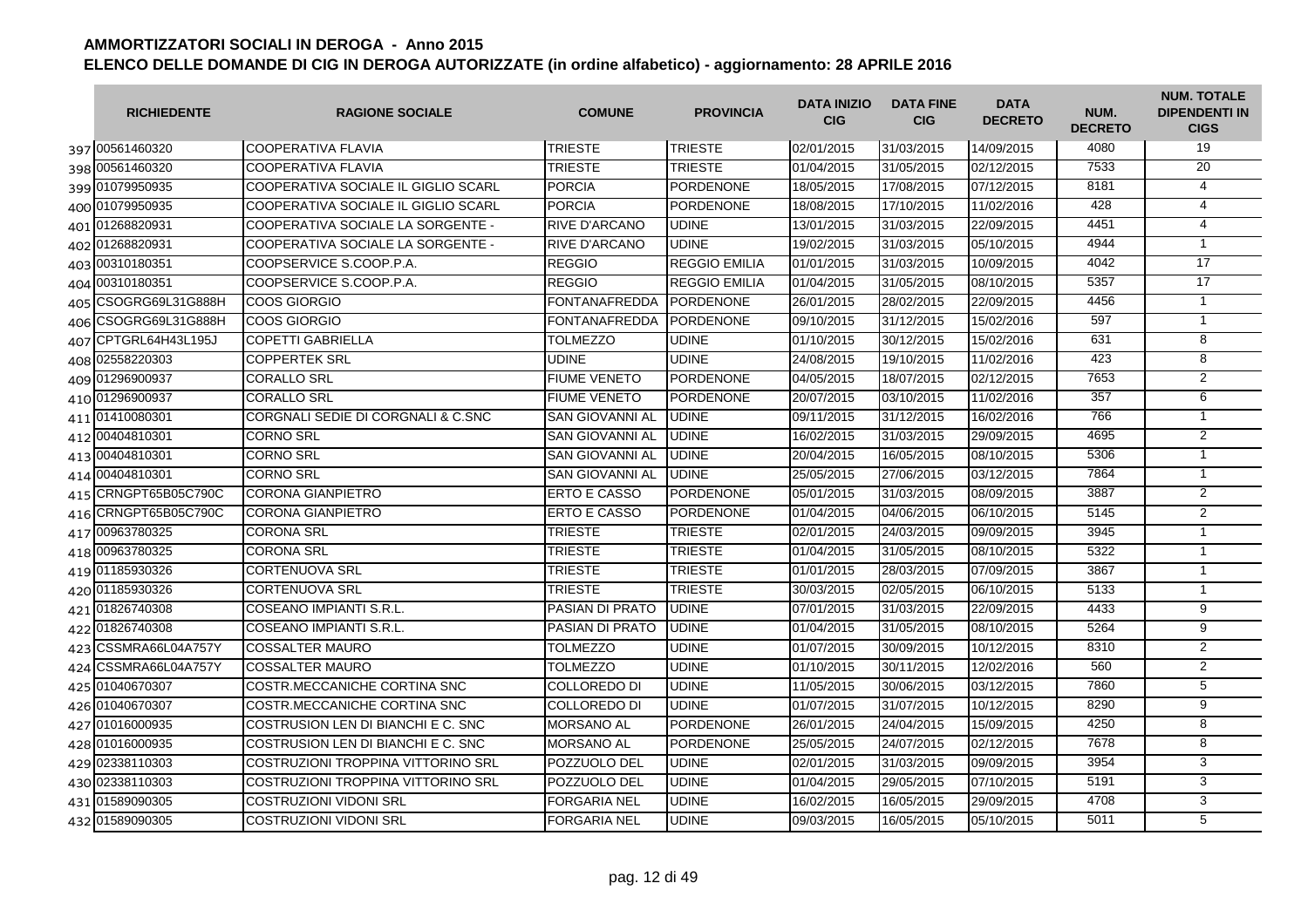| <b>RICHIEDENTE</b>   | <b>RAGIONE SOCIALE</b>               | <b>COMUNE</b>           | <b>PROVINCIA</b> | <b>DATA INIZIO</b><br><b>CIG</b> | <b>DATA FINE</b><br><b>CIG</b> | <b>DATA</b><br><b>DECRETO</b> | NUM.<br><b>DECRETO</b> | <b>NUM. TOTALE</b><br><b>DIPENDENTI IN</b><br><b>CIGS</b> |
|----------------------|--------------------------------------|-------------------------|------------------|----------------------------------|--------------------------------|-------------------------------|------------------------|-----------------------------------------------------------|
| 433 00625060306      | COURBELEMENTS SNC DI IACUZZI F.&C.   | <b>SAN GIOVANNI AL</b>  | <b>UDINE</b>     | 16/02/2015                       | 30/04/2015                     | 29/09/2015                    | 4724                   | 2                                                         |
| 434 00625060306      | COURBELEMENTS SNC DI IACUZZI F.&C.   | SAN GIOVANNI AL         | <b>UDINE</b>     | 05/10/2015                       | 18/12/2015                     | 15/02/2016                    | 601                    | 3                                                         |
| 435 CZZMRA61S08L483Z | <b>COZZI MAURO</b>                   | <b>TRAVESIO</b>         | <b>PORDENONE</b> | 01/09/2015                       | 30/11/2015                     | 11/02/2016                    | 405                    | $\mathbf{1}$                                              |
| 436 01986050308      | CRAMARS S.C. A R.L.                  | <b>TOLMEZZO</b>         | <b>UDINE</b>     | 01/09/2015                       | 30/11/2015                     | 11/02/2016                    | 455                    | 10                                                        |
| 437 01986050308      | CRAMARS S.C. A R.L.                  | <b>TOLMEZZO</b>         | <b>UDINE</b>     | 01/12/2015                       | 31/12/2015                     | 17/02/2016                    | 817                    | 10                                                        |
| 438 01182090934      | <b>CRASH SRL</b>                     | <b>PORDENONE</b>        | <b>PORDENONE</b> | 12/10/2015                       | 31/12/2015                     | 15/02/2016                    | 588                    | $\overline{2}$                                            |
| 439 02436360305      | <b>CREAZIONI SRL</b>                 | <b>UDINE</b>            | <b>UDINE</b>     | 01/10/2015                       | 31/12/2015                     | 15/02/2016                    | 639                    | $\overline{2}$                                            |
| 440 00118310937      | <b>CRISTALGLASS</b>                  | <b>PORDENONE</b>        | PORDENONE        | 05/01/2015                       | 31/03/2015                     | 09/09/2015                    | 3960                   | $\overline{2}$                                            |
| 441 00118310937      | <b>CRISTALGLASS</b>                  | <b>PORDENONE</b>        | <b>PORDENONE</b> | 08/04/2015                       | 11/06/2015                     | 07/10/2015                    | 5241                   | $\overline{2}$                                            |
| 442 00294570304      | <b>CUGINI CALLIGARO</b>              | <b>BUJA</b>             | <b>UDINE</b>     | 16/02/2015                       | 16/05/2015                     | 29/09/2015                    | 4723                   | 4                                                         |
| 443 00294570304      | <b>CUGINI CALLIGARO</b>              | <b>BUJA</b>             | <b>UDINE</b>     | 18/05/2015                       | 15/07/2015                     | 03/12/2015                    | 7908                   | 3                                                         |
| 444 CMNFNZ50R27E098E | <b>CUMIN FIORENZO</b>                | ROMANS D'ISONZO GORIZIA |                  | 19/01/2015                       | 18/03/2015                     | 22/09/2015                    | 4420                   | 4                                                         |
| 445 CMNFNZ50R27E098E | <b>CUMIN FIORENZO</b>                | ROMANS D'ISONZO GORIZIA |                  | 19/03/2015                       | 18/06/2015                     | 05/10/2015                    | 4920                   | $\overline{4}$                                            |
| 446 CMNNTN75E25L483C | <b>CUMINI ANTONIO</b>                | <b>MAJANO</b>           | <b>UDINE</b>     | 10/03/2015                       | 30/04/2015                     | 05/10/2015                    | 5030                   | $\overline{4}$                                            |
| 447 CMNNTN75E25L483C | <b>CUMINI ANTONIO</b>                | <b>MAJANO</b>           | <b>UDINE</b>     | 01/09/2015                       | 15/11/2015                     | 11/02/2016                    | 472                    | $\overline{4}$                                            |
| 448 02434790305      | <b>CURWOOD SRL</b>                   | <b>TRIVIGNANO</b>       | <b>UDINE</b>     | 01/03/2015                       | 30/04/2015                     | 05/10/2015                    | 4993                   | 4                                                         |
| 449 02434790305      | <b>CURWOOD SRL</b>                   | <b>TRIVIGNANO</b>       | <b>UDINE</b>     | 10/11/2015                       | 18/12/2015                     | 17/02/2016                    | 794                    | 3                                                         |
| 450 CTRRRT45C08H501E | <b>CUTRUPIA ROBERTO</b>              | <b>UDINE</b>            | <b>UDINE</b>     | 01/06/2015                       | 31/07/2015                     | 07/12/2015                    | 8217                   | 4                                                         |
| 451 CTRRRT45C08H501E | <b>CUTRUPIA ROBERTO</b>              | <b>UDINE</b>            | <b>UDINE</b>     | 31/08/2015                       | 28/11/2015                     | 11/02/2016                    | 430                    | 4                                                         |
| 452 02398830303      | <b>D &amp; P SRL MUNDO ESCONDIDO</b> | <b>UDINE</b>            | <b>UDINE</b>     | 02/11/2015                       | 31/12/2015                     | 16/02/2016                    | 735                    | $\mathbf{1}$                                              |
| 453 02157500303      | <b>D.S.AUTO SRL</b>                  | <b>GEMONA DEL</b>       | <b>UDINE</b>     | 09/02/2015                       | 07/03/2015                     | 05/10/2015                    | 4891                   | $\mathbf{1}$                                              |
| 454 02157500303      | <b>D.S.AUTO SRL</b>                  | <b>GEMONA DEL</b>       | <b>UDINE</b>     | 08/06/2015                       | 29/08/2015                     | 07/12/2015                    | 8247                   | $\mathbf{1}$                                              |
| 455 02157500303      | <b>D.S.AUTO SRL</b>                  | <b>GEMONA DEL</b>       | <b>UDINE</b>     | 10/09/2015                       | 03/10/2015                     | 11/02/2016                    | 490                    | $\overline{1}$                                            |
| 456 DMBNGL67C46G284C | <b>D'AMBROSIO ANGELA</b>             | <b>MORTEGLIANO</b>      | <b>UDINE</b>     | 07/01/2015                       | 31/03/2015                     | 10/09/2015                    | 4036                   | 15                                                        |
| 457 DMBNGL67C46G284C | <b>D'AMBROSIO ANGELA</b>             | <b>MORTEGLIANO</b>      | <b>UDINE</b>     | 01/04/2015                       | 06/06/2015                     | 07/10/2015                    | 5234                   | 15                                                        |
| 458 02513740304      | <b>D'ARCANO SERGIO SRL</b>           | COSEANO                 | <b>UDINE</b>     | 16/02/2015                       | 15/05/2015                     | 29/09/2015                    | 4679                   | $\mathbf{1}$                                              |
| 459 00467360301      | DE CECCO COPERTURE SRL               | POZZUOLO DEL            | <b>UDINE</b>     | 23/03/2015                       | 16/05/2015                     | 05/10/2015                    | 5019                   | $\mathbf{1}$                                              |
| 460 00467360301      | DE CECCO COPERTURE SRL               | POZZUOLO DEL            | <b>UDINE</b>     | 22/06/2015                       | 20/09/2015                     | 07/12/2015                    | 8254                   | $\mathbf{1}$                                              |
| 461 00467360301      | DE CECCO COPERTURE SRL               | POZZUOLO DEL            | <b>UDINE</b>     | 21/09/2015                       | 01/10/2015                     | 11/02/2016                    | 484                    | $\mathbf{1}$                                              |
| 462 01391660931      | DE LORENZI DANIELA & CARLO & CO. SAS | <b>PRAVISDOMINI</b>     | PORDENONE        | 01/10/2015                       | 31/12/2015                     | 11/02/2016                    | 514                    | $\overline{1}$                                            |
| 463 01413100304      | <b>IDE MONTE ERMIS SNC</b>           | <b>ARTEGNA</b>          | <b>UDINE</b>     | 07/01/2015                       | 31/03/2015                     | 10/09/2015                    | 4009                   | $\overline{4}$                                            |
| 464 01413100304      | DE MONTE ERMIS SNC                   | <b>ARTEGNA</b>          | <b>UDINE</b>     | 01/04/2015                       | 31/05/2015                     | 05/10/2015                    | 4933                   | 4                                                         |
| 465 DPRLGE30S20G127D | <b>DE PRIVITELLIO ELIGIO</b>         | <b>STARANZANO</b>       | <b>GORIZIA</b>   | 19/01/2015                       | 18/04/2015                     | 23/09/2015                    | 4543                   | $\mathbf{1}$                                              |
| 466 DPRLGE30S20G127D | <b>IDE PRIVITELLIO ELIGIO</b>        | <b>STARANZANO</b>       | <b>GORIZIA</b>   | 18/05/2015                       | 26/06/2015                     | 07/12/2015                    | 8184                   | $\mathbf{1}$                                              |
| 467 01354070938      | DE ZAN LUCIANO & C. SNC              | <b>BRUGNERA</b>         | <b>PORDENONE</b> | 04/11/2015                       | 31/12/2015                     | 16/02/2016                    | 703                    | $\mathbf{1}$                                              |
| 468 00161250311      | DE.CO.MA.                            | <b>TRIESTE</b>          | <b>TRIESTE</b>   | 01/02/2015                       | 28/02/2015                     | 10/09/2015                    | 3985                   | $\overline{7}$                                            |
|                      |                                      |                         |                  |                                  |                                |                               |                        |                                                           |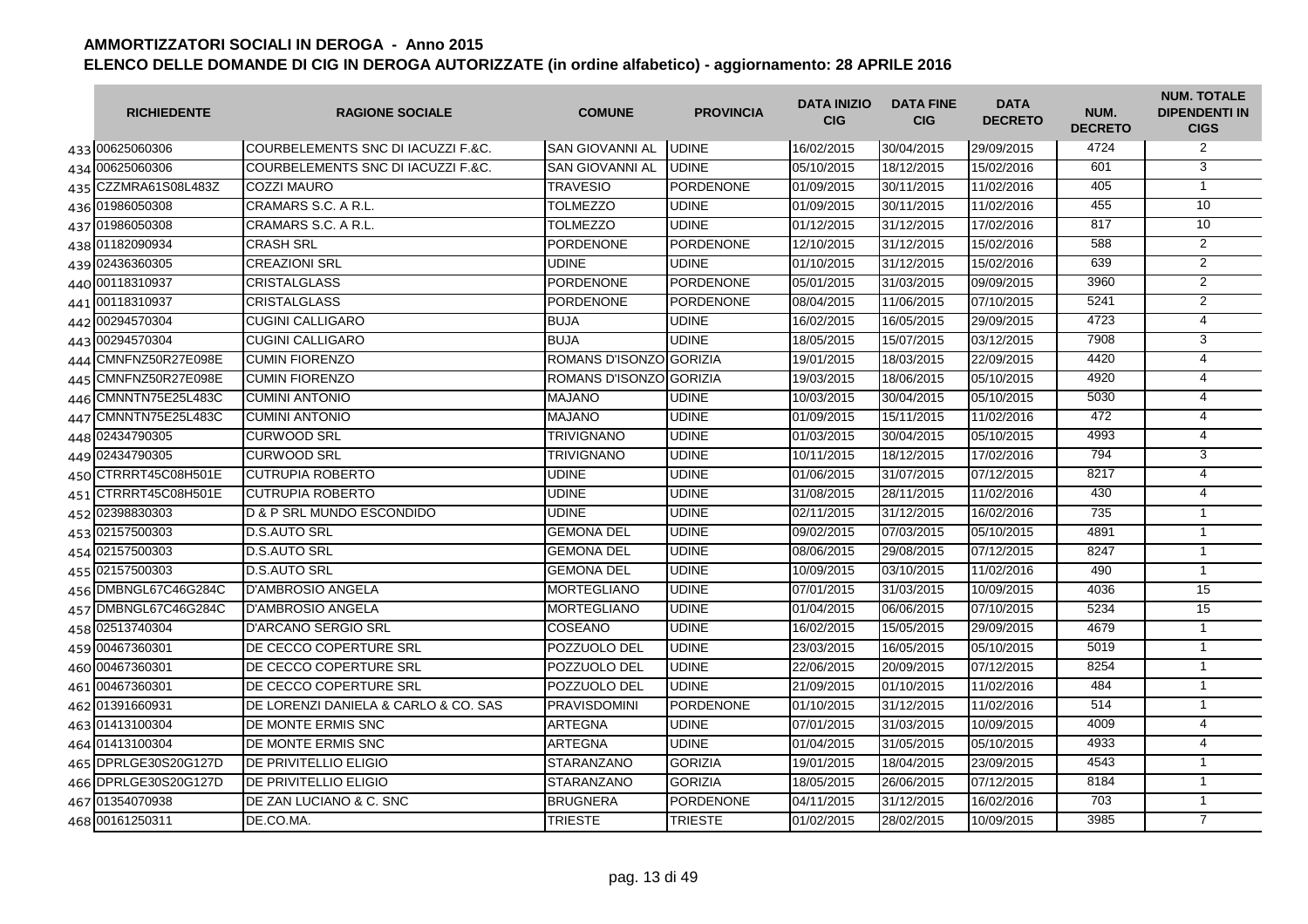| <b>RICHIEDENTE</b>   | <b>RAGIONE SOCIALE</b>                                | <b>COMUNE</b>          | <b>PROVINCIA</b> | <b>DATA INIZIO</b><br><b>CIG</b> | <b>DATA FINE</b><br><b>CIG</b> | <b>DATA</b><br><b>DECRETO</b> | NUM.<br><b>DECRETO</b> | <b>NUM. TOTALE</b><br><b>DIPENDENTI IN</b><br><b>CIGS</b> |
|----------------------|-------------------------------------------------------|------------------------|------------------|----------------------------------|--------------------------------|-------------------------------|------------------------|-----------------------------------------------------------|
| 469 00161250311      | DE.CO.MA.                                             | <b>TRIESTE</b>         | <b>TRIESTE</b>   | 01/03/2015                       | 30/04/2015                     | 05/10/2015                    | 4897                   | $\overline{7}$                                            |
| 470 00161250311      | DE.CO.MA.                                             | <b>TRIESTE</b>         | <b>TRIESTE</b>   | 04/05/2015                       | 31/05/2015                     | 02/12/2015                    | 7668                   | 6                                                         |
| 471 00161250311      | DE.CO.MA.                                             | <b>TRIESTE</b>         | <b>TRIESTE</b>   | 01/06/2015                       | 30/06/2015                     | 04/12/2015                    | 8155                   | 6                                                         |
| 472 01126380938      | DE.CO.RO. S.N.C.                                      | <b>SPILIMBERGO</b>     | PORDENONE        | 05/01/2015                       | 31/03/2015                     | 09/09/2015                    | 3935                   | 10                                                        |
| 473 01126380938      | DE.CO.RO. S.N.C.                                      | <b>SPILIMBERGO</b>     | PORDENONE        | 01/04/2015                       | 04/06/2015                     | 07/10/2015                    | 5235                   | 10                                                        |
| 474 01088160310      | DEA SOCIETA' COOPERATIVA CON FUNZIONI                 | <b>RONCHI DEI</b>      | <b>GORIZIA</b>   | 12/01/2015                       | 31/03/2015                     | 23/09/2015                    | 4520                   | 5                                                         |
| 475 01088160310      | DEA SOCIETA' COOPERATIVA CON FUNZIONI                 | <b>RONCHI DEI</b>      | <b>GORIZIA</b>   | 17/04/2015                       | 30/06/2015                     | 02/12/2015                    | 7526                   | $\overline{5}$                                            |
| 476 DNEDEO31C08L039T | <b>DEANA EDO</b>                                      | <b>TALMASSONS</b>      | <b>UDINE</b>     | 12/01/2015                       | 28/02/2015                     | 17/09/2015                    | 4315                   | $\overline{4}$                                            |
| 477 DNEDE031C08L039T | <b>DEANA EDO</b>                                      | <b>TALMASSONS</b>      | <b>UDINE</b>     | 02/03/2015                       | 30/04/2015                     | 05/10/2015                    | 5000                   | 4                                                         |
| 478 DNEDEO31C08L039T | <b>DEANA EDO</b>                                      | <b>TALMASSONS</b>      | <b>UDINE</b>     | 04/05/2015                       | 12/06/2015                     | 02/12/2015                    | 7635                   | $\overline{4}$                                            |
| 479 01314080308      | DEANA MATTIA DI E.DEANA & C. SNC                      | <b>TALMASSONS</b>      | <b>UDINE</b>     | 12/01/2015                       | 28/02/2015                     | 17/09/2015                    | 4314                   | 10                                                        |
| 480 01314080308      | DEANA MATTIA DI E.DEANA & C. SNC                      | TALMASSONS             | <b>UDINE</b>     | 02/03/2015                       | 30/04/2015                     | 05/10/2015                    | 5002                   | 8                                                         |
| 481 01314080308      | DEANA MATTIA DI E.DEANA & C. SNC                      | <b>TALMASSONS</b>      | <b>UDINE</b>     | 04/05/2015                       | 12/06/2015                     | 02/12/2015                    | 7662                   | 8                                                         |
| 482 00219090305      | DECOFER - DE FRANCESCHI GIUSEPPE & C.                 | PALUZZA                | <b>UDINE</b>     | 16/02/2015                       | 04/04/2015                     | 29/09/2015                    | 4684                   | $\overline{4}$                                            |
| 483 01227710934      | <b>DEL.VI COMPONENTI SRL</b>                          | <b>PRAVISDOMINI</b>    | PORDENONE        | 19/01/2015                       | 18/04/2015                     | 23/09/2015                    | 4541                   | $\overline{1}$                                            |
| 484 SCHRNN70A53L483Q | <b>IDELIZIE E CAFFE' DI SACHER ROSANNA</b>            | <b>TAVAGNACCO</b>      | <b>UDINE</b>     | 19/10/2015                       | 31/12/2015                     | 17/02/2016                    | 796                    | $\overline{1}$                                            |
| 485 00194800934      | <b>IDELL'AGNESE ANTONIO &amp; C S.A.S.</b>            | <b>PORDENONE</b>       | <b>PORDENONE</b> | 05/01/2015                       | 31/03/2015                     | 09/09/2015                    | 3959                   | $\mathbf{1}$                                              |
| 486 00194800934      | <b>IDELL'AGNESE ANTONIO &amp; C S.A.S.</b>            | <b>PORDENONE</b>       | <b>PORDENONE</b> | 01/04/2015                       | 04/06/2015                     | 05/10/2015                    | 5063                   | $\mathbf{1}$                                              |
| 487 01042030930      | DEMAR MOBILI S.R.L.                                   | <b>PRATA DI</b>        | <b>PORDENONE</b> | 26/01/2015                       | 25/04/2015                     | 18/09/2015                    | 4376                   | 3                                                         |
| 488 01042030930      | DEMAR MOBILI S.R.L.                                   | <b>PRATA DI</b>        | <b>PORDENONE</b> | 27/05/2015                       | 25/07/2015                     | 03/12/2015                    | 7925                   | $\mathbf{1}$                                              |
| 489 02748070303      | DENIS SAS DI PRIFTI ERION & C.                        | <b>SAN DANIELE DEL</b> | <b>UDINE</b>     | 12/01/2015                       | 28/02/2015                     | 17/09/2015                    | 4316                   | $\mathbf{1}$                                              |
| 490 01123190314      | <b>DENTAL INGEGNI S.R.L</b>                           | <b>VILLESSE</b>        | <b>GORIZIA</b>   | 15/01/2015                       | 31/03/2015                     | 10/09/2015                    | 3995                   | $\overline{5}$                                            |
| 491 01129480305      | DENTALTECNICA DI CALLIGARIS M. & C.                   | <b>UDINE</b>           | <b>UDINE</b>     | 09/03/2015                       | 06/06/2015                     | 07/10/2015                    | 5213                   | $\mathbf{1}$                                              |
| 492 01129480305      | DENTALTECNICA DI CALLIGARIS M. & C.                   | <b>UDINE</b>           | <b>UDINE</b>     | 19/10/2015                       | 19/12/2015                     | 16/02/2016                    | 708                    | $\mathbf{1}$                                              |
| 493 DPSBLD49T03B665M | <b>DEPASE UBALDO</b>                                  | <b>TRIESTE</b>         | <b>TRIESTE</b>   | 01/02/2015                       | 30/04/2015                     | 23/09/2015                    | 4512                   | $\mathbf{1}$                                              |
| 494 DPSBLD49T03B665M | <b>DEPASE UBALDO</b>                                  | <b>TRIESTE</b>         | <b>TRIESTE</b>   | 01/05/2015                       | 30/06/2015                     | 02/12/2015                    | 7625                   | $\mathbf{1}$                                              |
| 495 01543290306      | <b>DI &amp; DI SRL</b>                                | <b>GONARS</b>          | <b>UDINE</b>     | 01/07/2015                       | 24/07/2015                     | 10/12/2015                    | 8313                   | $\overline{4}$                                            |
| 496 01445790304      | DI LENA DI DI LENA ROLANDO E SELENATI G.              | <b>SUTRIO</b>          | <b>UDINE</b>     | 01/06/2015                       | 14/08/2015                     | 03/12/2015                    | 7994                   | 3                                                         |
| 497 NTNMLV53C68G966I | <b>DIGIGRAF DI ANTONUTTI MILVIA</b>                   | <b>GRADO</b>           | <b>GORIZIA</b>   | 23/03/2015                       | 20/06/2015                     | 05/10/2015                    | 4926                   | $\mathbf{1}$                                              |
| 498 NTNMLV53C68G966I | <b>DIGIGRAF DI ANTONUTTI MILVIA</b>                   | <b>GRADO</b>           | <b>GORIZIA</b>   | 02/07/2015                       | 30/08/2015                     | 10/12/2015                    | 8307                   | $\mathbf{1}$                                              |
| 499 01370140301      | <b>IDIGITEL FRIULI SRL</b>                            | <b>UDINE</b>           | <b>UDINE</b>     | 17/08/2015                       | 31/10/2015                     | 11/02/2016                    | 408                    | $\mathbf{1}$                                              |
| 500 01370140301      | <b>DIGITEL FRIULI SRL</b>                             | <b>UDINE</b>           | <b>UDINE</b>     | 02/11/2015                       | 19/12/2015                     | 16/02/2016                    | 697                    | $\mathbf{1}$                                              |
| 501 02178240301      | DIMENSIONE GIARDINO SNC DI LUCCA GIANNI & MORTEGLIANO |                        | <b>UDINE</b>     | 01/01/2015                       | 28/02/2015                     | 09/09/2015                    | 3947                   | $\overline{2}$                                            |
| 502 02375340300      | DINAI SNC DI MUNTONI A. & C.                          | <b>PAVIA DI UDINE</b>  | <b>UDINE</b>     | 01/10/2015                       | 31/12/2015                     | 15/02/2016                    | 590                    | $\overline{5}$                                            |
| 503 00310390323      | <b>DIRT BIKE SNC DI MASSARO</b>                       | <b>TRIESTE</b>         | <b>TRIESTE</b>   | 08/01/2015                       | 04/04/2015                     | 15/09/2015                    | 4248                   | $\mathbf{1}$                                              |
| 504 00310390323      | DIRT BIKE SNC DI MASSARO                              | <b>TRIESTE</b>         | <b>TRIESTE</b>   | 07/04/2015                       | 30/05/2015                     | 08/10/2015                    | 5275                   | $\mathbf{1}$                                              |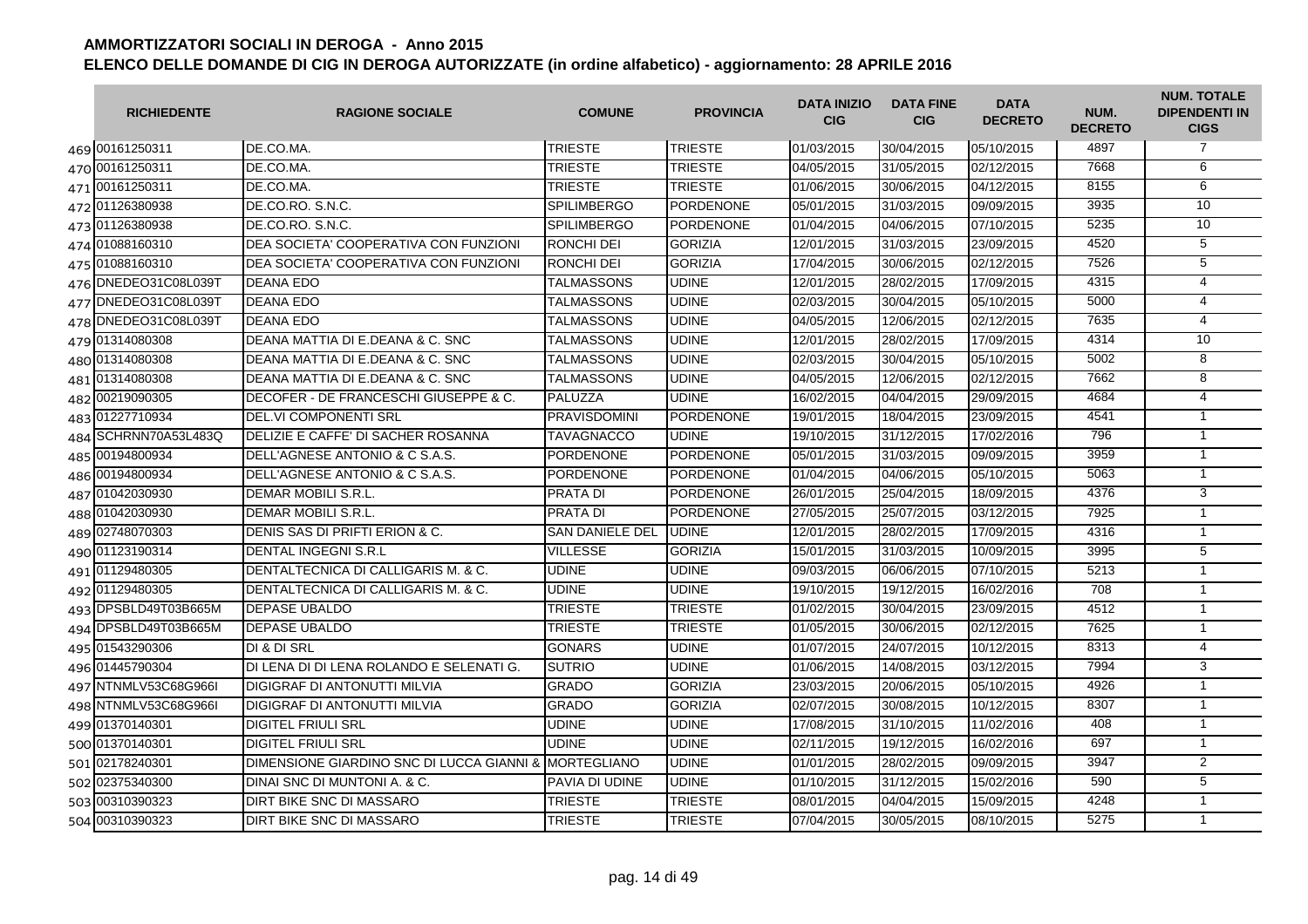| <b>RICHIEDENTE</b>   | <b>RAGIONE SOCIALE</b>                              | <b>COMUNE</b>       | <b>PROVINCIA</b> | <b>DATA INIZIO</b><br><b>CIG</b> | <b>DATA FINE</b><br><b>CIG</b> | <b>DATA</b><br><b>DECRETO</b> | NUM.<br><b>DECRETO</b> | <b>NUM. TOTALE</b><br><b>DIPENDENTI IN</b><br><b>CIGS</b> |
|----------------------|-----------------------------------------------------|---------------------|------------------|----------------------------------|--------------------------------|-------------------------------|------------------------|-----------------------------------------------------------|
| 505 01104900301      | DIS-PE DISTRIBUZIONE PRODOTTI EDITORIALI            | <b>CAMPOFORMIDO</b> | <b>UDINE</b>     | 19/01/2015                       | 31/03/2015                     | 14/09/2015                    | 4101                   | 11                                                        |
| 506 00150540300      | <b>DISTILLERIA DOMENIS SRL</b>                      | <b>CIVIDALE DEL</b> | <b>UDINE</b>     | 14/09/2015                       | 13/12/2015                     | 11/02/2016                    | 530                    | $\overline{13}$                                           |
| 507 02617740309      | DOMUSTILE DESIGN DI SGUAZZIN RICHARD & C MANZANO    |                     | <b>UDINE</b>     | 15/06/2015                       | 14/08/2015                     | 07/12/2015                    | 8201                   | $\mathbf{1}$                                              |
| 508 02617740309      | DOMUSTILE DESIGN DI SGUAZZIN RICHARD & C MANZANO    |                     | <b>UDINE</b>     | 14/09/2015                       | 12/12/2015                     | 11/02/2016                    | 502                    | $\mathbf{1}$                                              |
| 509 00459180303      | DOPOLAVORO FERROVIARIO UDINE                        | <b>UDINE</b>        | <b>UDINE</b>     | 02/03/2015                       | 30/05/2015                     | 06/10/2015                    | 5124                   | $\overline{4}$                                            |
| 510 00459180303      | DOPOLAVORO FERROVIARIO UDINE                        | <b>UDINE</b>        | <b>UDINE</b>     | 19/10/2015                       | 18/12/2015                     | 15/02/2016                    | 661                    | $\overline{4}$                                            |
| 511 00537050304      | <b>D'ORLANDO E ASSOCIATI SRL</b>                    | <b>UDINE</b>        | <b>UDINE</b>     | 02/02/2015                       | 30/04/2015                     | 22/09/2015                    | 4463                   | $\overline{2}$                                            |
| 512 00537050304      | D'ORLANDO E ASSOCIATI SRL                           | <b>UDINE</b>        | <b>UDINE</b>     | 01/05/2015                       | 30/06/2015                     | 02/12/2015                    | 7527                   | $\overline{2}$                                            |
| 513 02021390303      | <b>DRAG CENTER SRL</b>                              | <b>PRADAMANO</b>    | <b>UDINE</b>     | 01/08/2015                       | 31/10/2015                     | 11/02/2016                    | 388                    | $\mathbf{1}$                                              |
| 514 02021390303      | <b>DRAG CENTER SRL</b>                              | <b>PRADAMANO</b>    | <b>UDINE</b>     | 02/11/2015                       | 31/12/2015                     | 16/02/2016                    | 693                    | $\mathbf{1}$                                              |
| 515 01709950933      | DREAM TAPPEZZERIA S.R.L                             | <b>SAN VITO AL</b>  | <b>PORDENONE</b> | 23/03/2015                       | 22/05/2015                     | 05/10/2015                    | 4964                   | 3                                                         |
| 516 01709950933      | DREAM TAPPEZZERIA S.R.L                             | <b>SAN VITO AL</b>  | <b>PORDENONE</b> | 01/07/2015                       | 31/08/2015                     | 07/12/2015                    | 8249                   | 3                                                         |
| 517 01687400307      | DREUSSI MAURO & C. SNC                              | <b>OSOPPO</b>       | <b>UDINE</b>     | 26/01/2015                       | 24/04/2015                     | 22/09/2015                    | 4442                   | $\overline{3}$                                            |
| 518 00236570321      | DUE EFFE SNC                                        | <b>SAN DORLIGO</b>  | <b>TRIESTE</b>   | 04/02/2015                       | 13/03/2015                     | 23/09/2015                    | 4559                   | 10                                                        |
| 519 00236570321      | DUE EFFE SNC                                        | <b>SAN DORLIGO</b>  | <b>TRIESTE</b>   | 19/03/2015                       | 15/05/2015                     | 05/10/2015                    | 4916                   | 10                                                        |
| 520 00895380327      | DUEMILADIECI COOP, SOC. R.L.                        | <b>MUGGIA</b>       | <b>TRIESTE</b>   | 01/01/2015                       | 31/03/2015                     | 09/09/2015                    | 3924                   | 13                                                        |
| 521 00895380327      | DUEMILADIECI COOP, SOC. R.L.                        | <b>MUGGIA</b>       | <b>TRIESTE</b>   | 01/04/2015                       | 31/05/2015                     | 08/10/2015                    | 5350                   | 2                                                         |
| 522 01962100309      | DURISOTTI DARIO & C SNC                             | <b>GEMONA DEL</b>   | <b>UDINE</b>     | 15/06/2015                       | 14/08/2015                     | 07/12/2015                    | 8252                   | $\overline{7}$                                            |
| 523 00124140211      | <b>DUSSMANN SERVICE SRL</b>                         | <b>MILANO</b>       | <b>MILANO</b>    | 01/01/2015                       | 31/01/2015                     | 09/09/2015                    | 3942                   | 89                                                        |
| 524 01625150931      | E.A.S.I. SRL                                        | <b>CHIONS</b>       | <b>PORDENONE</b> | 19/01/2015                       | 18/04/2015                     | 14/09/2015                    | 4117                   | $\mathbf{1}$                                              |
| 525 01625150931      | E.A.S.I. SRL                                        | <b>CHIONS</b>       | <b>PORDENONE</b> | 20/04/2015                       | 19/06/2015                     | 08/10/2015                    | 5377                   | $\mathbf{1}$                                              |
| 526 RSUVCN62B45E329T | <b>E3DI RUOSO VINCENZA</b>                          | FONTANAFREDDA       | <b>PORDENONE</b> | 19/08/2015                       | 31/10/2015                     | 11/02/2016                    | 384                    | $\overline{4}$                                            |
| 527 01501680308      | EAST WIND SAILS SAS DI BRUNO BERNARDINI & MARANO    |                     | <b>UDINE</b>     | 12/01/2015                       | 28/02/2015                     | 17/09/2015                    | 4318                   | 2                                                         |
| 528 01474170931      | <b>ECO - SERVICE SRL</b>                            | <b>CORDOVADO</b>    | <b>PORDENONE</b> | 02/03/2015                       | 18/04/2015                     | 05/10/2015                    | 5008                   | 3                                                         |
| 529 00997860325      | ECO.CA.ST. SAS                                      | TRIESTE             | <b>TRIESTE</b>   | 15/01/2015                       | 31/03/2015                     | 14/09/2015                    | 4174                   | 2                                                         |
| 530 00458140308      | EDDI MAURO & PAOLO VILLICICH - S.N.C.               | <b>MANZANO</b>      | <b>UDINE</b>     | 07/01/2015                       | 31/03/2015                     | 14/09/2015                    | 4107                   | 3                                                         |
| 531 00458140308      | EDDI MAURO & PAOLO VILLICICH - S.N.C.               | <b>MANZANO</b>      | <b>UDINE</b>     | 01/04/2015                       | 31/05/2015                     | 06/10/2015                    | 5132                   | 3                                                         |
| 532 00117440933      | EDELFER S.N.C. DI GASPARINI P.& C.                  | <b>TRAVESIO</b>     | <b>PORDENONE</b> | 12/01/2015                       | 12/04/2015                     | 07/09/2015                    | 3864                   | $\overline{2}$                                            |
| 533 00117440933      | EDELFER S.N.C. DI GASPARINI P.& C.                  | <b>TRAVESIO</b>     | PORDENONE        | 13/04/2015                       | 12/06/2015                     | 05/10/2015                    | 4921                   | $\overline{2}$                                            |
| 534 00563150309      | EDIL BOSCUTTI SNC                                   | <b>RONCHIS</b>      | <b>UDINE</b>     | 14/01/2015                       | 13/04/2015                     | 10/09/2015                    | 4038                   | 2                                                         |
| 535 00563150309      | <b>EDIL BOSCUTTI SNC</b>                            | <b>RONCHIS</b>      | <b>UDINE</b>     | 14/04/2015                       | 13/06/2015                     | 08/10/2015                    | 5293                   | $\overline{2}$                                            |
| 536 00211410931      | EDIL MARKET SAS DI SANDRIN CAV. ALDO & C:I BRUGNERA |                     | <b>PORDENONE</b> | 01/10/2015                       | 31/12/2015                     | 12/02/2016                    | 571                    | 3                                                         |
| 537 01200630307      | <b>EDIL MASETTI SNC</b>                             | <b>REMANZACCO</b>   | <b>UDINE</b>     | 05/01/2015                       | 31/03/2015                     | 14/09/2015                    | 4113                   | $\overline{1}$                                            |
| 538 01200630307      | <b>EDIL MASETTI SNC</b>                             | <b>REMANZACCO</b>   | <b>UDINE</b>     | 13/04/2015                       | 24/04/2015                     | 07/10/2015                    | 5214                   | $\mathbf{1}$                                              |
| 539 01200630307      | <b>EDIL MASETTI SNC</b>                             | <b>REMANZACCO</b>   | <b>UDINE</b>     | 18/05/2015                       | 29/05/2015                     | 03/12/2015                    | 7865                   | $\mathbf{1}$                                              |
| 540 01200630307      | <b>EDIL MASETTI SNC</b>                             | <b>REMANZACCO</b>   | <b>UDINE</b>     | 15/06/2015                       | 26/06/2015                     | 07/12/2015                    | 8213                   | $\mathbf{1}$                                              |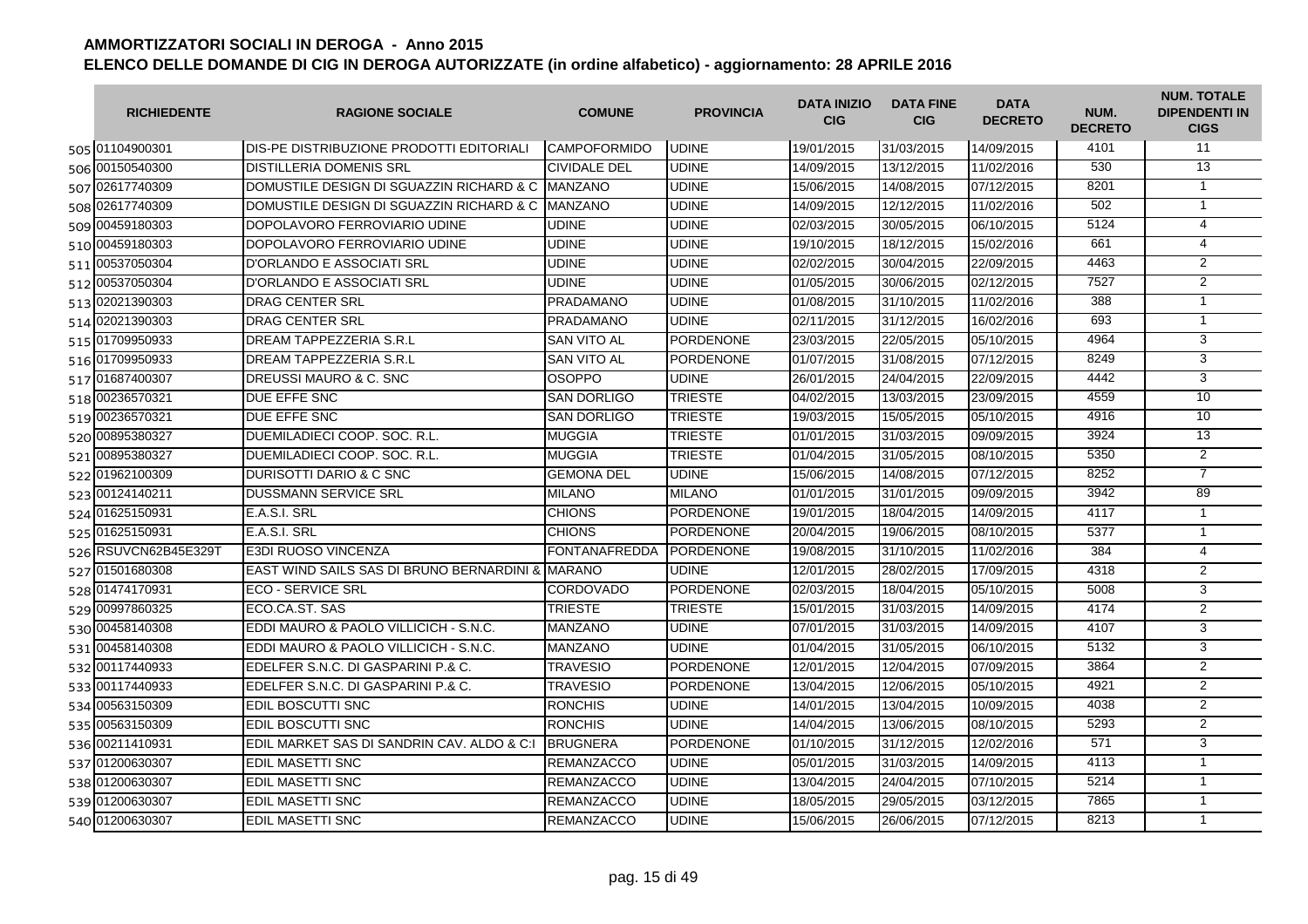| <b>RICHIEDENTE</b>   | <b>RAGIONE SOCIALE</b>                   | <b>COMUNE</b>        | <b>PROVINCIA</b> | <b>DATA INIZIO</b><br><b>CIG</b> | <b>DATA FINE</b><br><b>CIG</b> | <b>DATA</b><br><b>DECRETO</b> | NUM.<br><b>DECRETO</b> | <b>NUM. TOTALE</b><br><b>DIPENDENTI IN</b><br><b>CIGS</b> |
|----------------------|------------------------------------------|----------------------|------------------|----------------------------------|--------------------------------|-------------------------------|------------------------|-----------------------------------------------------------|
| 541 01200630307      | <b>EDIL MASETTI SNC</b>                  | <b>REMANZACCO</b>    | <b>UDINE</b>     | 13/07/2015                       | 24/07/2015                     | 11/02/2016                    | 334                    | $\mathbf{1}$                                              |
| 542 01200630307      | <b>EDIL MASETTI SNC</b>                  | <b>REMANZACCO</b>    | <b>UDINE</b>     | 21/09/2015                       | 28/09/2015                     | 11/02/2016                    | 513                    | $\mathbf{1}$                                              |
| 543 01200630307      | <b>EDIL MASETTI SNC</b>                  | <b>REMANZACCO</b>    | <b>UDINE</b>     | 19/10/2015                       | 26/10/2015                     | 15/02/2016                    | 647                    | $\overline{1}$                                            |
| 544 00283730935      | <b>EDIL NORD SRL</b>                     | PORDENONE            | <b>PORDENONE</b> | 19/01/2015                       | 18/04/2015                     | 15/09/2015                    | 4233                   | 5                                                         |
| 545 00669070302      | EDILMARTIGNACCO DI COSATTI SNC           | <b>MARTIGNACCO</b>   | <b>UDINE</b>     | 02/11/2015                       | 26/12/2015                     | 16/02/2016                    | 702                    | 6                                                         |
| 546 00168250306      | EDILNORD-CUDICIO & C. SNC                | <b>CIVIDALE DEL</b>  | <b>UDINE</b>     | 26/01/2015                       | 25/04/2015                     | 22/09/2015                    | 4439                   | $\overline{2}$                                            |
| 547 00168250306      | EDILNORD-CUDICIO & C. SNC                | <b>CIVIDALE DEL</b>  | <b>UDINE</b>     | 04/05/2015                       | 03/07/2015                     | 02/12/2015                    | 7536                   | $\overline{2}$                                            |
| 548 01665500300      | EDILPASCOLO SNC DI PASCOLO G.& L.        | <b>GEMONA DEL</b>    | <b>UDINE</b>     | 09/03/2015                       | 03/04/2015                     | 07/10/2015                    | 5216                   | 6                                                         |
| 549 01665500300      | EDILPASCOLO SNC DI PASCOLO G.& L.        | <b>GEMONA DEL</b>    | <b>UDINE</b>     | 27/04/2015                       | 30/04/2015                     | 04/12/2015                    | 8113                   | $\overline{7}$                                            |
| 550 01665500300      | EDILPASCOLO SNC DI PASCOLO G.& L.        | <b>GEMONA DEL</b>    | <b>UDINE</b>     | 25/05/2015                       | 05/06/2015                     | 07/12/2015                    | 8191                   | $\overline{7}$                                            |
| 551 01665500300      | EDILPASCOLO SNC DI PASCOLO G.& L.        | <b>GEMONA DEL</b>    | <b>UDINE</b>     | 08/06/2015                       | 26/06/2015                     | 09/12/2015                    | 8274                   | $\overline{7}$                                            |
| 552 00617480322      | <b>EDILSTYL SRL</b>                      | <b>MONRUPINO</b>     | <b>TRIESTE</b>   | 02/01/2015                       | 31/03/2015                     | 10/09/2015                    | 3999                   | $\overline{7}$                                            |
| 553 00617480322      | <b>EDILSTYL SRL</b>                      | <b>MONRUPINO</b>     | <b>TRIESTE</b>   | 01/04/2015                       | 31/05/2015                     | 05/10/2015                    | 4911                   | $\overline{7}$                                            |
| 554 01044410932      | <b>EFFEDUE SRL</b>                       | <b>PASIANO DI</b>    | <b>PORDENONE</b> | 14/01/2015                       | 31/01/2015                     | 17/09/2015                    | 4350                   | $\overline{5}$                                            |
| 555 01044410932      | <b>EFFEDUE SRL</b>                       | PASIANO DI           | <b>PORDENONE</b> | 09/02/2015                       | 13/02/2015                     | 23/09/2015                    | 4507                   | $\overline{5}$                                            |
| 556 01044410932      | <b>EFFEDUE SRL</b>                       | <b>PASIANO DI</b>    | <b>PORDENONE</b> | 02/02/2015                       | 06/02/2015                     | 23/09/2015                    | 4523                   | $\overline{5}$                                            |
| 557 01044410932      | <b>EFFEDUE SRL</b>                       | <b>PASIANO DI</b>    | <b>PORDENONE</b> | 23/02/2015                       | 27/02/2015                     | 29/09/2015                    | 4742                   | $\overline{4}$                                            |
| 558 01044410932      | <b>EFFEDUE SRL</b>                       | PASIANO DI           | PORDENONE        | 16/02/2015                       | 20/02/2015                     | 29/09/2015                    | 4743                   | $\overline{5}$                                            |
| 559 01044410932      | <b>EFFEDUE SRL</b>                       | <b>PASIANO DI</b>    | PORDENONE        | 02/03/2015                       | 06/03/2015                     | 05/10/2015                    | 4942                   | 4                                                         |
| 560 01044410932      | <b>EFFEDUE SRL</b>                       | <b>PASIANO DI</b>    | <b>PORDENONE</b> | 16/03/2015                       | 20/03/2015                     | 05/10/2015                    | 5022                   | 5                                                         |
| 561 01044410932      | <b>EFFEDUE SRL</b>                       | <b>PASIANO DI</b>    | <b>PORDENONE</b> | 09/03/2015                       | 13/03/2015                     | 05/10/2015                    | 5026                   | $\overline{5}$                                            |
| 562 01044410932      | <b>EFFEDUE SRL</b>                       | <b>PASIANO DI</b>    | <b>PORDENONE</b> | 23/03/2015                       | 27/03/2015                     | 05/10/2015                    | 4937                   | 5                                                         |
| 563 01044410932      | <b>EFFEDUE SRL</b>                       | <b>PASIANO DI</b>    | <b>PORDENONE</b> | 30/03/2015                       | 29/06/2015                     | 07/10/2015                    | 5231                   | 5                                                         |
| 564 01749010938      | EFFEGI CAVATAPPI S.R.L. - UNIPERSONALE   | <b>MANIAGO</b>       | PORDENONE        | 29/06/2015                       | 12/09/2015                     | 07/12/2015                    | 8211                   | 3                                                         |
| 565 00967350307      | EFFEPLAST SAS DI FERINO I. & C.          | <b>CAMPOFORMIDO</b>  | <b>UDINE</b>     | 12/01/2015                       | 31/03/2015                     | 15/09/2015                    | 4257                   | 3                                                         |
| 566 01277570931      | <b>EKOS SRL</b>                          | <b>FIUME VENETO</b>  | <b>PORDENONE</b> | 01/01/2015                       | 31/03/2015                     | 07/09/2015                    | 3848                   | 6                                                         |
| 567 01277570931      | <b>EKOS SRL</b>                          | <b>FIUME VENETO</b>  | <b>PORDENONE</b> | 03/04/2015                       | 31/05/2015                     | 08/10/2015                    | 5308                   | 6                                                         |
| 568 ZRBLCU61S18L483D | ELASTOLAB DI ZERBINI LUCA                | <b>BRUGNERA</b>      | <b>PORDENONE</b> | 02/02/2015                       | 30/04/2015                     | 22/09/2015                    | 4459                   | $\overline{2}$                                            |
| 569 ZRBLCU61S18L483D | ELASTOLAB DI ZERBINI LUCA                | <b>BRUGNERA</b>      | <b>PORDENONE</b> | 04/05/2015                       | 03/07/2015                     | 02/12/2015                    | 7629                   | $\overline{2}$                                            |
| 570 01094560321      | ELEN-LUX-FIVE                            | <b>TRIESTE</b>       | <b>TRIESTE</b>   | 20/02/2015                       | 30/04/2015                     | 29/09/2015                    | 4699                   | $\overline{4}$                                            |
| 571 01094560321      | ELEN-LUX-FIVE                            | <b>TRIESTE</b>       | <b>TRIESTE</b>   | 04/05/2015                       | 17/07/2015                     | 02/12/2015                    | 7610                   | 3                                                         |
| 572 02328190307      | ELETTRICA DI CAPELLARI L. & CUCCHIARO R. | <b>TOLMEZZO</b>      | <b>UDINE</b>     | 26/03/2015                       | 26/05/2015                     | 06/10/2015                    | 5107                   | 3                                                         |
| 573 01083810307      | ELETTROCASA SNC PELLIZZARI A E C SN      | <b>VILLA SANTINA</b> | <b>UDINE</b>     | 08/01/2015                       | 03/04/2015                     | 08/09/2015                    | 3881                   | $\overline{2}$                                            |
| 574 01083810307      | ELETTROCASA SNC PELLIZZARI A E C SN      | <b>VILLA SANTINA</b> | <b>UDINE</b>     | 07/04/2015                       | 05/06/2015                     | 07/10/2015                    | 5223                   | $\overline{2}$                                            |
| 575 01705390936      | ELETTROIMPIANTI DAL BO S.A.S. DI DAL BO  | <b>SACILE</b>        | <b>PORDENONE</b> | 02/02/2015                       | 31/03/2015                     | 08/09/2015                    | 3885                   | 3                                                         |
| 576 00240600320      | ELETTROTECNICA FRAGIACOMO SRL            | <b>TRIESTE</b>       | <b>TRIESTE</b>   | 22/10/2015                       | 31/12/2015                     | 15/02/2016                    | 676                    | $\overline{7}$                                            |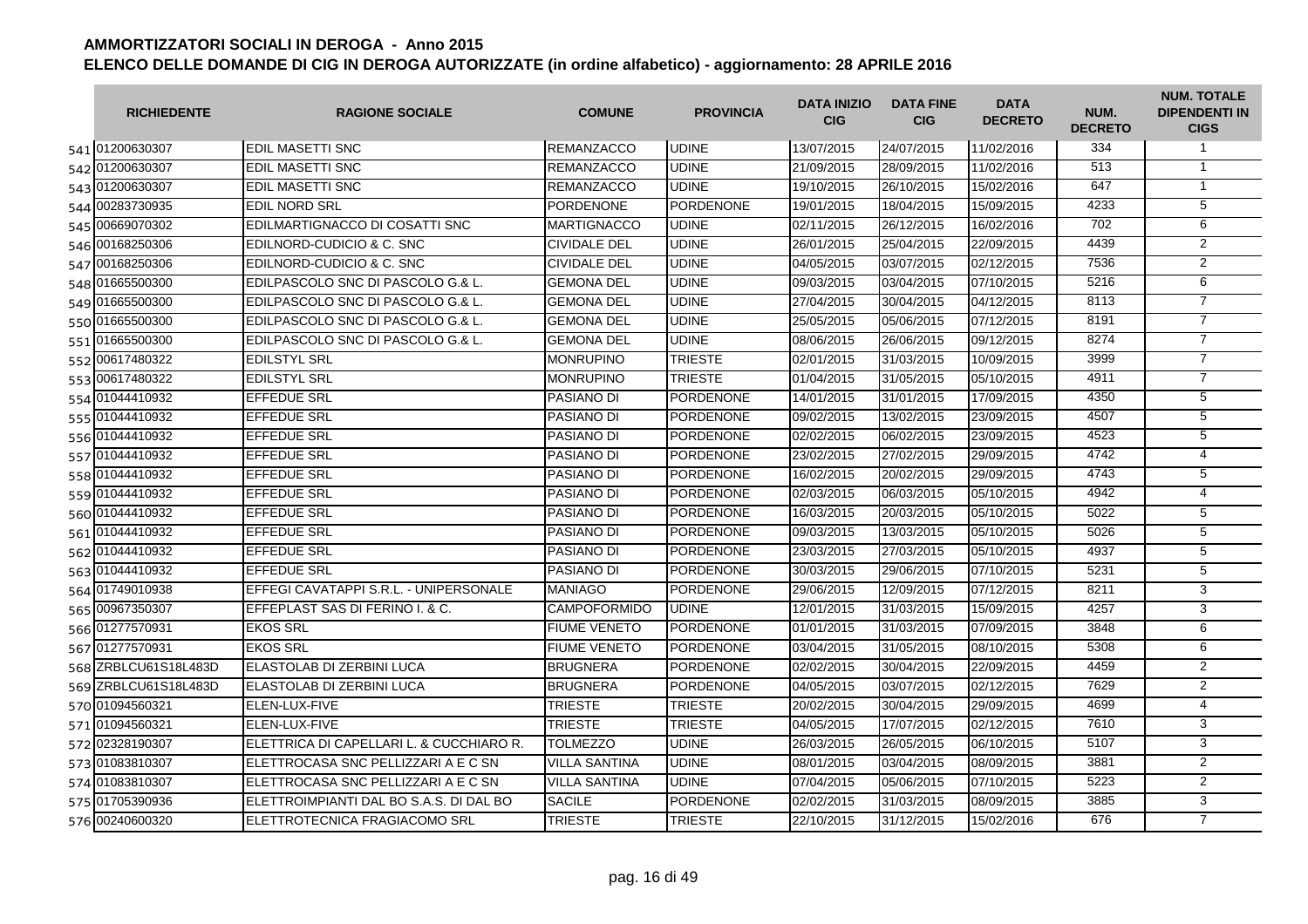| <b>RICHIEDENTE</b>   | <b>RAGIONE SOCIALE</b>                | <b>COMUNE</b>        | <b>PROVINCIA</b> | <b>DATA INIZIO</b><br><b>CIG</b> | <b>DATA FINE</b><br><b>CIG</b> | <b>DATA</b><br><b>DECRETO</b> | NUM.<br><b>DECRETO</b> | <b>NUM. TOTALE</b><br><b>DIPENDENTI IN</b><br><b>CIGS</b> |
|----------------------|---------------------------------------|----------------------|------------------|----------------------------------|--------------------------------|-------------------------------|------------------------|-----------------------------------------------------------|
| 577 01337660300      | <b>IELICAF SNC DI FACILE ADRIANO</b>  | <b>POVOLETTO</b>     | <b>UDINE</b>     | 20/01/2015                       | 27/02/2015                     | 15/09/2015                    | 4243                   | $\mathbf{1}$                                              |
| 578 01337660300      | <b>IELICAF SNC DI FACILE ADRIANO</b>  | <b>POVOLETTO</b>     | <b>UDINE</b>     | 09/03/2015                       | 30/04/2015                     | 05/10/2015                    | 4963                   | $\overline{1}$                                            |
| 579 01337660300      | ELICAF SNC DI FACILE ADRIANO          | <b>POVOLETTO</b>     | <b>UDINE</b>     | 11/05/2015                       | 30/06/2015                     | 03/12/2015                    | 7862                   | $\mathbf{1}$                                              |
| 580 01510080938      | <b>ELITE INTERIOR SRL</b>             | <b>ZOPPOLA</b>       | <b>PORDENONE</b> | 12/01/2015                       | 31/03/2015                     | 07/09/2015                    | 3849                   | 3                                                         |
| 581 01510080938      | ELITE INTERIOR SRL                    | <b>ZOPPOLA</b>       | PORDENONE        | 01/04/2015                       | 11/06/2015                     | 05/10/2015                    | 5059                   | 3                                                         |
| 582 GRGLLI55P62L044X | ELLEGI DI GREGORAT LILIA              | <b>CAMPOLONGO</b>    | <b>UDINE</b>     | 19/01/2015                       | 28/02/2015                     | 18/09/2015                    | 4375                   | $\overline{5}$                                            |
| 583 GRGLL155P62L044X | <b>I</b> ELLEGI DI GREGORAT LILIA     | <b>CAMPOLONGO</b>    | <b>UDINE</b>     | 02/03/2015                       | 04/04/2015                     | 05/10/2015                    | 5005                   | $\overline{5}$                                            |
| 584 GRGLLI55P62L044X | <b>IELLEGI DI GREGORAT LILIA</b>      | <b>CAMPOLONGO</b>    | <b>UDINE</b>     | 20/05/2015                       | 19/06/2015                     | 03/12/2015                    | 7909                   | $\overline{5}$                                            |
| 585 GRGLLI55P62L044X | <b>I</b> ELLEGI DI GREGORAT LILIA     | <b>CAMPOLONGO</b>    | <b>UDINE</b>     | 16/09/2015                       | 30/09/2015                     | 11/02/2016                    | 512                    | $\overline{5}$                                            |
| 586 GRGLL 55P62L044X | <b>IELLEGI DI GREGORAT LILIA</b>      | <b>CAMPOLONGO</b>    | <b>UDINE</b>     | 15/10/2015                       | 06/11/2015                     | 15/02/2016                    | 652                    | $\overline{5}$                                            |
| 587 GRGLLI55P62L044X | ELLEGI DI GREGORAT LILIA              | <b>CAMPOLONGO</b>    | <b>UDINE</b>     | 16/11/2015                       | 25/11/2015                     | 16/02/2016                    | 773                    | $\overline{5}$                                            |
| 588 01887950309      | <b>EMMEBI MARMI E GRANITI SRL</b>     | <b>GEMONA DEL</b>    | <b>UDINE</b>     | 19/01/2015                       | 27/02/2015                     | 18/09/2015                    | 4386                   | $\overline{7}$                                            |
| 589 01887950309      | EMMEBI MARMI E GRANITI SRL            | <b>GEMONA DEL</b>    | <b>UDINE</b>     | 02/03/2015                       | 30/04/2015                     | 05/10/2015                    | 4972                   | 10                                                        |
| 590 01887950309      | EMMEBI MARMI E GRANITI SRL            | <b>GEMONA DEL</b>    | <b>UDINE</b>     | 03/06/2015                       | 18/06/2015                     | 03/12/2015                    | 7984                   | 10                                                        |
| 591 01887950309      | EMMEBI MARMI E GRANITI SRL            | <b>GEMONA DEL</b>    | <b>UDINE</b>     | 16/11/2015                       | 04/12/2015                     | 17/02/2016                    | 800                    | $\overline{1}$                                            |
| 592 01081650317      | <b>EMMEGI SRL</b>                     | <b>STARANZANO</b>    | <b>GORIZIA</b>   | 02/03/2015                       | 30/05/2015                     | 29/09/2015                    | 4718                   | $\overline{11}$                                           |
| 593 01666480304      | <b>EMPORIO DELL'EDILE SRL</b>         | <b>CIVIDALE DEL</b>  | <b>UDINE</b>     | 20/11/2015                       | 31/12/2015                     | 16/02/2016                    | 763                    | $\overline{2}$                                            |
| 594 00110310224      | <b>ENRICO RAVANELLI SRL</b>           | <b>VENZONE</b>       | <b>UDINE</b>     | 01/01/2015                       | 31/01/2015                     | 09/09/2015                    | 3938                   | $\overline{11}$                                           |
| 595 01222450932      | <b>EQUIPE SRL</b>                     | <b>CASARSA DELLA</b> | <b>PORDENONE</b> | 19/01/2015                       | 31/03/2015                     | 09/09/2015                    | 3958                   | $\mathbf{1}$                                              |
| 596 01222450932      | <b>EQUIPE SRL</b>                     | <b>CASARSA DELLA</b> | <b>PORDENONE</b> | 01/04/2015                       | 19/06/2015                     | 05/10/2015                    | 4918                   | 5                                                         |
| 597 02076770300      | <b>IEREDI MASOLINI RAIMONDO SNC</b>   | <b>GONARS</b>        | <b>UDINE</b>     | 07/01/2015                       | 27/02/2015                     | 14/09/2015                    | 4168                   | 14                                                        |
| 598 02076770300      | EREDI MASOLINI RAIMONDO SNC           | <b>GONARS</b>        | <b>UDINE</b>     | 16/03/2015                       | 16/04/2015                     | 05/10/2015                    | 4955                   | 14                                                        |
| 599 02076770300      | <b>EREDI MASOLINI RAIMONDO SNC</b>    | <b>GONARS</b>        | <b>UDINE</b>     | 27/04/2015                       | 22/05/2015                     | 02/12/2015                    | 7620                   | 14                                                        |
| 600 02076770300      | EREDI MASOLINI RAIMONDO SNC           | <b>GONARS</b>        | <b>UDINE</b>     | 22/06/2015                       | 10/07/2015                     | 07/12/2015                    | 8226                   | 14                                                        |
| 601 02076770300      | EREDI MASOLINI RAIMONDO SNC           | <b>GONARS</b>        | <b>UDINE</b>     | 24/08/2015                       | 11/09/2015                     | 11/02/2016                    | 417                    | 12                                                        |
| 602 01059320323      | <b>ERGON CONSULENTI ASSOCIATI SRL</b> | <b>TRIESTE</b>       | <b>TRIESTE</b>   | 12/01/2015                       | 11/04/2015                     | 15/09/2015                    | 4247                   | 2                                                         |
| 603 02120590308      | <b>ERIKA SRL</b>                      | <b>UDINE</b>         | <b>UDINE</b>     | 01/10/2015                       | 24/12/2015                     | 15/02/2016                    | 629                    | $\mathbf{1}$                                              |
| 604 01745540300      | ERNESTA MODE DI FAIDUTTI P. & C.SAS   | <b>CIVIDALE DEL</b>  | <b>UDINE</b>     | 20/01/2015                       | 31/03/2015                     | 09/09/2015                    | 3941                   | $\mathbf{1}$                                              |
| 605 01745540300      | ERNESTA MODE DI FAIDUTTI P. & C.SAS   | <b>CIVIDALE DEL</b>  | <b>UDINE</b>     | 04/04/2015                       | 31/05/2015                     | 08/10/2015                    | 5277                   | $\mathbf{1}$                                              |
| 606 02167550306      | <b>ERREPI UDINE GROUP SRL</b>         | PASIAN DI PRATO      | <b>UDINE</b>     | 01/11/2015                       | 31/12/2015                     | 16/02/2016                    | 724                    | 2                                                         |
| 607 01611250935      | <b>ESAENERGIE SRL</b>                 | <b>CORDENONS</b>     | <b>PORDENONE</b> | 05/01/2015                       | 31/03/2015                     | 14/09/2015                    | 4095                   | $\overline{5}$                                            |
| 608 01611250935      | <b>IESAENERGIE SRL</b>                | <b>CORDENONS</b>     | <b>PORDENONE</b> | 25/05/2015                       | 30/05/2015                     | 02/12/2015                    | 7652                   | $\mathbf{1}$                                              |
| 609 01611250935      | <b>ESAENERGIE SRL</b>                 | <b>CORDENONS</b>     | <b>PORDENONE</b> | 21/10/2015                       | 19/12/2015                     | 15/02/2016                    | 677                    | 3                                                         |
| 610 01541870307      | <b>ESPRESSIONE SRL</b>                | <b>UDINE</b>         | <b>UDINE</b>     | 07/01/2015                       | 31/03/2015                     | 10/09/2015                    | 3992                   | $\overline{2}$                                            |
| 611 01541870307      | <b>ESPRESSIONE SRL</b>                | <b>UDINE</b>         | <b>UDINE</b>     | 01/04/2015                       | 31/05/2015                     | 08/10/2015                    | 5279                   | $\overline{2}$                                            |
| 612 01411290933      | <b>ESSEGRAFICA SRL</b>                | <b>SAN QUIRINO</b>   | <b>PORDENONE</b> | 02/02/2015                       | 30/04/2015                     | 23/09/2015                    | 4518                   | $\overline{2}$                                            |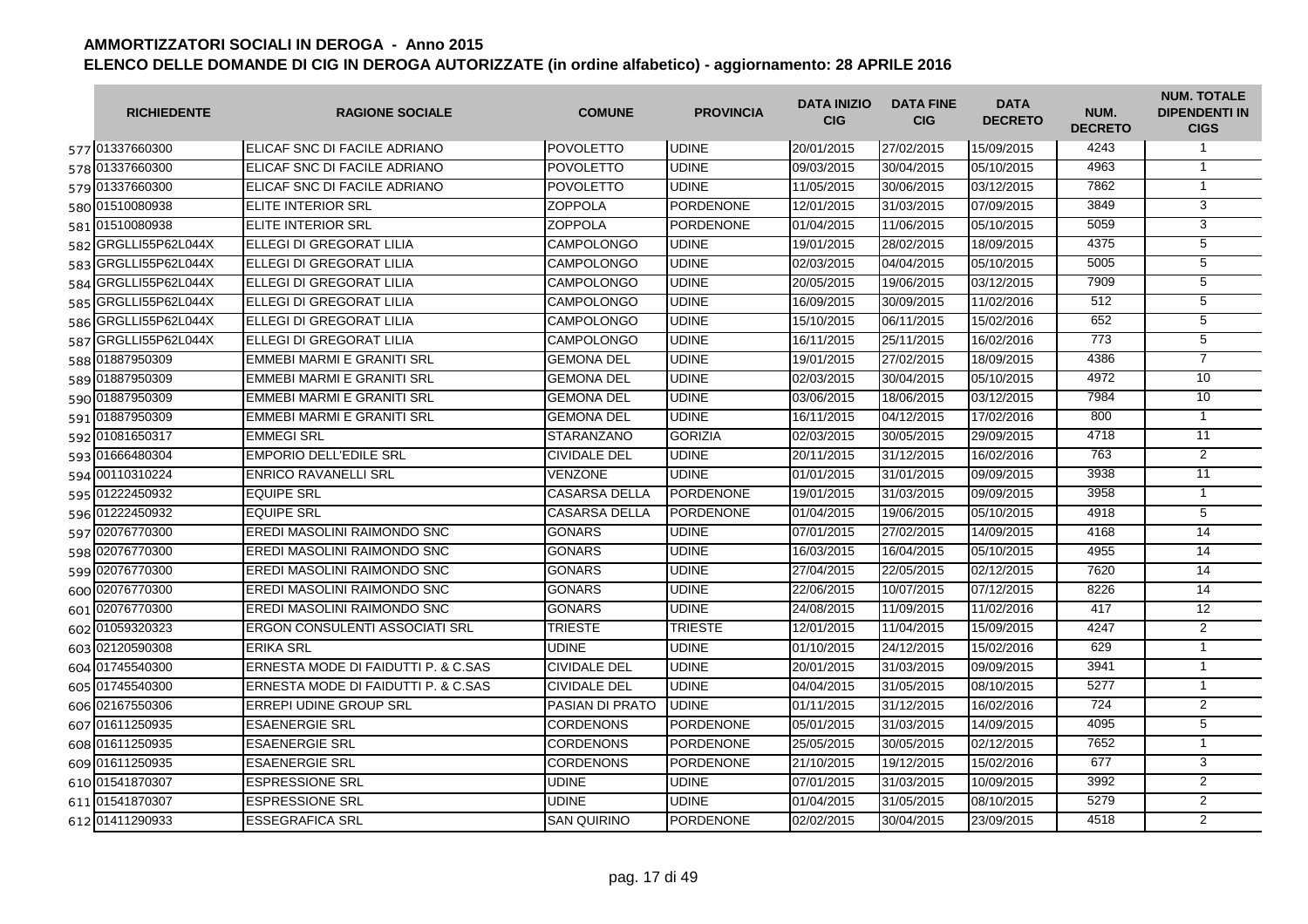| <b>RICHIEDENTE</b>   | <b>RAGIONE SOCIALE</b>                  | <b>COMUNE</b>            | <b>PROVINCIA</b> | <b>DATA INIZIO</b><br><b>CIG</b> | <b>DATA FINE</b><br><b>CIG</b> | <b>DATA</b><br><b>DECRETO</b> | NUM.<br><b>DECRETO</b> | <b>NUM. TOTALE</b><br><b>DIPENDENTI IN</b><br><b>CIGS</b> |
|----------------------|-----------------------------------------|--------------------------|------------------|----------------------------------|--------------------------------|-------------------------------|------------------------|-----------------------------------------------------------|
| 613 01411290933      | <b>ESSEGRAFICA SRL</b>                  | <b>SAN QUIRINO</b>       | <b>PORDENONE</b> | 15/06/2015                       | 14/08/2015                     | 07/12/2015                    | 8209                   | $\overline{2}$                                            |
| 614 02637210309      | <b>ESSERICAMI SRL</b>                   | <b>FAGAGNA</b>           | <b>UDINE</b>     | 09/03/2015                       | 09/05/2015                     | 05/10/2015                    | 5012                   | 10                                                        |
| 615 02637210309      | <b>ESSERICAMI SRL</b>                   | <b>FAGAGNA</b>           | <b>UDINE</b>     | 14/09/2015                       | 10/12/2015                     | 11/02/2016                    | 522                    | 10                                                        |
| 616 RFFGZL61H42Z133N | ESTETICA GRAZIA DI RAFFIN GRAZIELLA     | <b>CORDENONS</b>         | <b>PORDENONE</b> | 10/02/2015                       | 09/05/2015                     | 15/09/2015                    | 4234                   | $\overline{2}$                                            |
| 617 02458660301      | EURO & PROMOS GROUP SOC. COOP. P.A.     | <b>UDINE</b>             | <b>UDINE</b>     | 01/06/2015                       | 31/08/2015                     | 07/12/2015                    | 8259                   | $\overline{12}$                                           |
| 618 01952040309      | EURO 2000 DI DAL BO' & LESIZZA SNC      | <b>CIVIDALE DEL</b>      | <b>UDINE</b>     | 13/04/2015                       | 12/06/2015                     | 02/12/2015                    | 7528                   | $\overline{11}$                                           |
| 619 01952040309      | EURO 2000 DI DAL BO' & LESIZZA SNC      | <b>CIVIDALE DEL</b>      | <b>UDINE</b>     | 21/09/2015                       | 20/12/2015                     | 12/02/2016                    | 551                    | 10 <sup>°</sup>                                           |
| 620 DLCVGL65H13L483U | EURO MIA DI DE LUCA VIRGILIO            | <b>TREPPO GRANDE</b>     | <b>UDINE</b>     | 14/09/2015                       | 17/10/2015                     | 11/02/2016                    | 527                    | 6                                                         |
| 621 DLCVGL65H13L483U | EURO MIA DI DE LUCA VIRGILIO            | <b>TREPPO GRANDE</b>     | <b>UDINE</b>     | 19/10/2015                       | 19/12/2015                     | 16/02/2016                    | 704                    | $\overline{7}$                                            |
| 622 00827050303      | EUROAVI SAS DI BALLOCH MARCO & C.       | <b>BUTTRIO</b>           | <b>UDINE</b>     | 07/01/2015                       | 31/03/2015                     | 08/09/2015                    | 3890                   | 3                                                         |
| 623 00827050303      | EUROAVI SAS DI BALLOCH MARCO & C.       | <b>BUTTRIO</b>           | <b>UDINE</b>     | 02/12/2015                       | 31/12/2015                     | 17/02/2016                    | 846                    | 3                                                         |
| 624 02593690304      | EUROEKOLOGY SRL                         | AIELLO DEL FRIULI        | <b>UDINE</b>     | 08/01/2015                       | 31/03/2015                     | 14/09/2015                    | 4120                   | $\overline{2}$                                            |
| 625 02593690304      | <b>EUROEKOLOGY SRL</b>                  | AIELLO DEL FRIULI JUDINE |                  | 01/04/2015                       | 30/04/2015                     | 07/10/2015                    | 5227                   | $\overline{2}$                                            |
| 626 02593690304      | <b>EUROEKOLOGY SRL</b>                  | AIELLO DEL FRIULI JUDINE |                  | 01/05/2015                       | 06/06/2015                     | 02/12/2015                    | 7660                   | $\overline{2}$                                            |
| 627 01088210313      | EUROGENEX S.R.L.                        | <b>GORIZIA</b>           | <b>GORIZIA</b>   | 02/02/2015                       | 30/04/2015                     | 22/09/2015                    | 4444                   | $\overline{1}$                                            |
| 628 01088210313      | EUROGENEX S.R.L.                        | <b>GORIZIA</b>           | <b>GORIZIA</b>   | 04/05/2015                       | 10/07/2015                     | 02/12/2015                    | 7618                   | $\mathbf{1}$                                              |
| 629 00398910935      | <b>EUROMARMI</b>                        | <b>BUDOIA</b>            | <b>PORDENONE</b> | 05/10/2015                       | 31/12/2015                     | 15/02/2016                    | 655                    | 3                                                         |
| 630 01883630301      | <b>EUROMETAL SRL</b>                    | <b>PAGNACCO</b>          | <b>UDINE</b>     | 01/09/2015                       | 30/11/2015                     | 11/02/2016                    | 460                    | 3                                                         |
| 631 01883630301      | EUROMETAL SRL                           | <b>PAGNACCO</b>          | <b>UDINE</b>     | 01/12/2015                       | 31/12/2015                     | 17/02/2016                    | 815                    | 3                                                         |
| 632 01856920309      | <b>EXE SPA</b>                          | <b>UDINE</b>             | <b>UDINE</b>     | 02/02/2015                       | 31/03/2015                     | 17/09/2015                    | 4339                   | $\overline{2}$                                            |
| 633 00152870309      | F.A.G.E.M. DI DONATO V. & C. SNC        | <b>TRIVIGNANO</b>        | <b>UDINE</b>     | 16/02/2015                       | 18/04/2015                     | 29/09/2015                    | 4741                   | $\overline{2}$                                            |
| 634 01215960939      | F.A.I. DI LENARDUZZI SIMONE & C. S.N.C. | <b>SAN GIORGIO</b>       | <b>PORDENONE</b> | 09/03/2015                       | 06/06/2015                     | 05/10/2015                    | 4982                   | $\overline{2}$                                            |
| 635 01215960939      | F.A.I. DI LENARDUZZI SIMONE & C. S.N.C. | <b>SAN GIORGIO</b>       | <b>PORDENONE</b> | 03/08/2015                       | 02/10/2015                     | 11/02/2016                    | 401                    | 2                                                         |
| 636 00161200308      | F.A.S.A.S.SNC DI BARNABA E LOSTUZZO     | <b>BUJA</b>              | <b>UDINE</b>     | 05/01/2015                       | 31/03/2015                     | 14/09/2015                    | 4079                   | 2                                                         |
| 637 00161200308      | F.A.S.A.S.SNC DI BARNABA E LOSTUZZO     | <b>BUJA</b>              | <b>UDINE</b>     | 01/04/2015                       | 31/05/2015                     | 07/10/2015                    | 5208                   | 2                                                         |
| 638 00261510937      | F.B.P. SNC PLUCHINO SALVATORE & C.      | <b>SACILE</b>            | <b>PORDENONE</b> | 06/08/2015                       | 30/09/2015                     | 11/02/2016                    | 386                    | 14                                                        |
| 639 00261510937      | F.B.P. SNC PLUCHINO SALVATORE & C.      | <b>SACILE</b>            | <b>PORDENONE</b> | 02/10/2015                       | 31/12/2015                     | 15/02/2016                    | 596                    | 14                                                        |
| 640 01152690937      | F.G.F. DI FAGOTTI E. & GUERRA A. SNC    | <b>FIUME VENETO</b>      | <b>PORDENONE</b> | 09/01/2015                       | 31/03/2015                     | 14/09/2015                    | 4146                   | $\overline{2}$                                            |
| 641 01152690937      | F.G.F. DI FAGOTTI E. & GUERRA A. SNC    | <b>FIUME VENETO</b>      | <b>PORDENONE</b> | 04/05/2015                       | 10/07/2015                     | 02/12/2015                    | 7670                   | $\overline{1}$                                            |
| 642 00098290935      | F.LLI BERTOIA S.N.C.                    | <b>ARZENE</b>            | PORDENONE        | 02/03/2015                       | 30/05/2015                     | 29/09/2015                    | 4696                   | 2                                                         |
| 643 00098290935      | F.LLI BERTOIA S.N.C.                    | <b>ARZENE</b>            | <b>PORDENONE</b> | 29/06/2015                       | 28/08/2015                     | 07/12/2015                    | 8208                   | $\overline{2}$                                            |
| 644 01573110937      | <b>F.LLI CASETTA SRL</b>                | <b>PRATA DI</b>          | <b>PORDENONE</b> | 16/03/2015                       | 03/04/2015                     | 05/10/2015                    | 5010                   | $\overline{2}$                                            |
| 645 00287300305      | <b>F.LLI CATTANEO SNC</b>               | <b>SAN GIOVANNI AL</b>   | <b>UDINE</b>     | 19/01/2015                       | 28/03/2015                     | 14/09/2015                    | 4147                   | $\overline{4}$                                            |
| 646 00287300305      | <b>F.LLI CATTANEO SNC</b>               | <b>SAN GIOVANNI AL</b>   | <b>UDINE</b>     | 18/05/2015                       | 27/06/2015                     | 03/12/2015                    | 7893                   | $\overline{4}$                                            |
| 647 00287300305      | <b>F.LLI CATTANEO SNC</b>               | <b>SAN GIOVANNI AL</b>   | <b>UDINE</b>     | 01/12/2015                       | 31/12/2015                     | 17/02/2016                    | 826                    | $\overline{4}$                                            |
| 648 01137720932      | F.LLI CRISTOFOLI DI LIO E LUIGI SNC     | <b>MANIAGO</b>           | <b>PORDENONE</b> | 02/02/2015                       | 31/03/2015                     | 22/09/2015                    | 4446                   | $\mathbf{1}$                                              |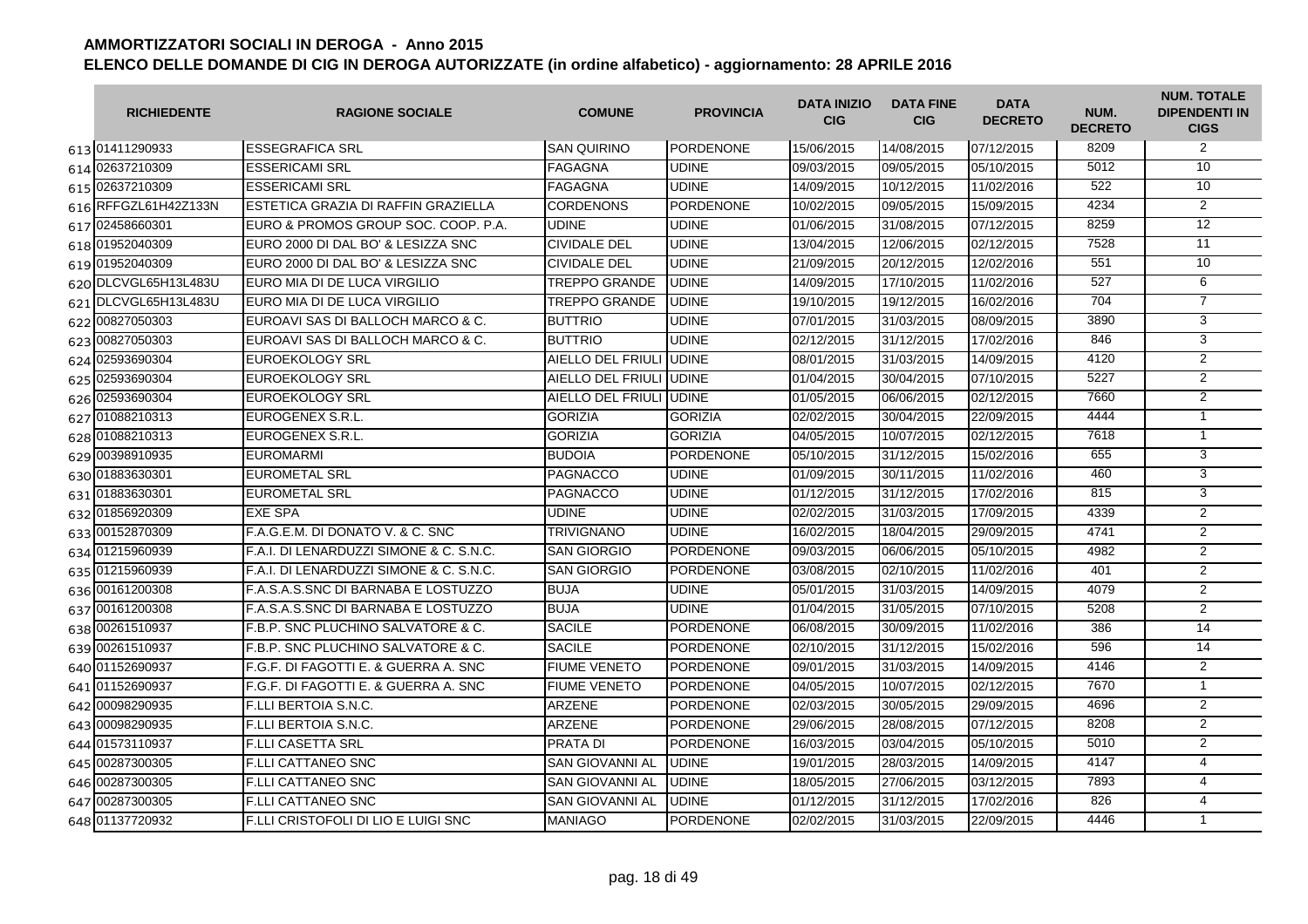| <b>RICHIEDENTE</b>   | <b>RAGIONE SOCIALE</b>                              | <b>COMUNE</b>          | <b>PROVINCIA</b> | <b>DATA INIZIO</b><br><b>CIG</b> | <b>DATA FINE</b><br><b>CIG</b> | <b>DATA</b><br><b>DECRETO</b> | NUM.<br><b>DECRETO</b> | <b>NUM. TOTALE</b><br><b>DIPENDENTI IN</b><br><b>CIGS</b> |
|----------------------|-----------------------------------------------------|------------------------|------------------|----------------------------------|--------------------------------|-------------------------------|------------------------|-----------------------------------------------------------|
| 649 00163260300      | <b>F.LLI CUM S.R.L.</b>                             | <b>TALMASSONS</b>      | <b>UDINE</b>     | 16/02/2015                       | 30/04/2015                     | 29/09/2015                    | 4698                   | 6                                                         |
| 650 00080820939      | <b>F.LLI DIANA SNC</b>                              | <b>PRATA DI</b>        | <b>PORDENONE</b> | 16/03/2015                       | 30/04/2015                     | 05/10/2015                    | 4943                   | $\mathbf{1}$                                              |
| 651 00080820939      | <b>F.LLI DIANA SNC</b>                              | <b>PRATA DI</b>        | <b>PORDENONE</b> | 24/08/2015                       | 17/10/2015                     | 11/02/2016                    | 393                    | $\mathbf{1}$                                              |
| 652 00066070939      | <b>F.LLI DUS SRL</b>                                | <b>FIUME VENETO</b>    | <b>PORDENONE</b> | 19/01/2015                       | 18/04/2015                     | 10/09/2015                    | 4027                   | 5                                                         |
| 653 00066070939      | <b>F.LLI DUS SRL</b>                                | <b>FIUME VENETO</b>    | PORDENONE        | 20/04/2015                       | 19/06/2015                     | 08/10/2015                    | 5292                   | $\overline{5}$                                            |
| 654 00219410305      | <b>F.LLI FABRIS SNC</b>                             | <b>SANTA MARIA LA</b>  | <b>UDINE</b>     | 19/02/2015                       | 17/04/2015                     | 29/09/2015                    | 4706                   | 3                                                         |
| 655 00219410305      | <b>F.LLI FABRIS SNC</b>                             | <b>SANTA MARIA LA</b>  | <b>UDINE</b>     | 15/06/2015                       | 31/07/2015                     | 07/12/2015                    | 8199                   | $\overline{2}$                                            |
| 656 01302600935      | F.LLI FERRATI DI FERRATI R.&C. SNC                  | <b>AZZANO DECIMO</b>   | <b>PORDENONE</b> | 05/01/2015                       | 31/03/2015                     | 09/09/2015                    | 3932                   | 3                                                         |
| 657 01302600935      | F.LLI FERRATI DI FERRATI R.&C. SNC                  | <b>AZZANO DECIMO</b>   | <b>PORDENONE</b> | 01/04/2015                       | 04/06/2015                     | 07/10/2015                    | 5187                   | 3                                                         |
| 658 00858390321      | <b>F.LLI FILIPPI S.N.C.</b>                         | <b>TRIESTE</b>         | <b>TRIESTE</b>   | 05/03/2015                       | 31/05/2015                     | 05/10/2015                    | 4988                   | $\overline{9}$                                            |
| 659 00858390321      | <b>F.LLI FILIPPI S.N.C.</b>                         | <b>TRIESTE</b>         | <b>TRIESTE</b>   | 14/09/2015                       | 14/11/2015                     | 11/02/2016                    | 415                    | $\overline{9}$                                            |
| 660 00593620933      | F.LLI GRATTON S.N.C.                                | <b>PORCIA</b>          | PORDENONE        | 07/01/2015                       | 28/02/2015                     | 10/09/2015                    | 4037                   | $\overline{2}$                                            |
| 661 00593620933      | <b>F.LLI GRATTON S.N.C.</b>                         | <b>PORCIA</b>          | <b>PORDENONE</b> | 16/03/2015                       | 30/04/2015                     | 05/10/2015                    | 5037                   | $\overline{2}$                                            |
| 662 01034020311      | <b>F.LLI PELLEGRINO SNC</b>                         | <b>SAN LORENZO</b>     | <b>GORIZIA</b>   | 15/01/2015                       | 14/04/2015                     | 09/09/2015                    | 3957                   | $\overline{2}$                                            |
| 663 01034020311      | <b>F.LLI PELLEGRINO SNC</b>                         | <b>SAN LORENZO</b>     | <b>GORIZIA</b>   | 17/04/2015                       | 16/06/2015                     | 02/12/2015                    | 7554                   | $\overline{2}$                                            |
| 664 00674160304      | F.LLI PICCO SNC DI PICCO VALENTINO, MARINO          | <b>FLAIBANO</b>        | <b>UDINE</b>     | 30/03/2015                       | 05/06/2015                     | 07/10/2015                    | 5186                   | $\overline{13}$                                           |
| 665 00674160304      | F.LLI PICCO SNC DI PICCO VALENTINO, MARINO FLAIBANO |                        | <b>UDINE</b>     | 15/06/2015                       | 03/07/2015                     | 07/12/2015                    | 8219                   | $\overline{13}$                                           |
| 666 00256870304      | F.LLI RODAR E. & F. SNC                             | <b>FIUMICELLO</b>      | <b>UDINE</b>     | 12/01/2015                       | 31/03/2015                     | 17/09/2015                    | 4310                   | $\overline{9}$                                            |
| 667 00256870304      | F.LLI RODAR E. & F. SNC                             | <b>FIUMICELLO</b>      | <b>UDINE</b>     | 02/02/2015                       | 31/03/2015                     | 23/09/2015                    | 4551                   | $\mathbf{1}$                                              |
| 668 00256870304      | <b>F.LLI RODAR E. &amp; F. SNC</b>                  | <b>FIUMICELLO</b>      | <b>UDINE</b>     | 01/04/2015                       | 31/05/2015                     | 07/10/2015                    | 5182                   | $\overline{7}$                                            |
| 669 00256870304      | F.LLI RODAR E. & F. SNC                             | <b>FIUMICELLO</b>      | <b>UDINE</b>     | 27/04/2015                       | 31/05/2015                     | 02/12/2015                    | 7639                   | $\mathbf{1}$                                              |
| 670 00256870304      | <b>F.LLI RODAR E. &amp; F. SNC</b>                  | <b>FIUMICELLO</b>      | <b>UDINE</b>     | 03/06/2015                       | 10/06/2015                     | 03/12/2015                    | 7922                   | 8                                                         |
| 671 01494450305      | F.LLI ZUCCO SNC DI ZUCCO ROMEO E VALTER             | <b>CORNO DI</b>        | <b>UDINE</b>     | 15/09/2015                       | 15/10/2015                     | 11/02/2016                    | 525                    | 2                                                         |
| 672 02262320308      | F.M.I. SRL                                          | <b>MARTIGNACCO</b>     | <b>UDINE</b>     | 01/10/2015                       | 31/12/2015                     | 15/02/2016                    | 605                    | 8                                                         |
| 673 FGRRRT59T04E098T | F.R. MOTO DI FIGAR ROBERTO                          | <b>FARRA D'ISONZO</b>  | <b>GORIZIA</b>   | 20/01/2015                       | 19/04/2015                     | 22/09/2015                    | 4421                   | 2                                                         |
| 674 00172180309      | FA.MA SNC DI NODUSSI ANDREA E ELENA                 | <b>SAN DANIELE DEL</b> | <b>UDINE</b>     | 16/02/2015                       | 13/03/2015                     | 29/09/2015                    | 4722                   | $\mathbf{1}$                                              |
| 675 00172180309      | FA.MA SNC DI NODUSSI ANDREA E ELENA                 | <b>SAN DANIELE DEL</b> | <b>UDINE</b>     | 18/05/2015                       | 19/06/2015                     | 02/12/2015                    | 7683                   | $\mathbf{1}$                                              |
| 676 00521420307      | <b>FABRIS PAOLO &amp; C. SNC</b>                    | <b>FAEDIS</b>          | <b>UDINE</b>     | 12/10/2015                       | 31/12/2015                     | 15/02/2016                    | 648                    | 3                                                         |
| 677 00521420307      | <b>FABRIS PAOLO &amp; C. SNC</b>                    | <b>FAEDIS</b>          | <b>UDINE</b>     | 12/10/2015                       | 31/12/2015                     | 15/02/2016                    | 669                    | $\overline{2}$                                            |
| 678 02196770305      | <b>FACEA SRL</b>                                    | <b>MOIMACCO</b>        | <b>UDINE</b>     | 02/02/2015                       | 28/02/2015                     | 22/09/2015                    | 4440                   | $\overline{4}$                                            |
| 679 02196770305      | <b>FACEA SRL</b>                                    | <b>MOIMACCO</b>        | <b>UDINE</b>     | 01/04/2015                       | 30/04/2015                     | 06/10/2015                    | 5123                   | $\overline{4}$                                            |
| 680 02196770305      | <b>FACEA SRL</b>                                    | <b>MOIMACCO</b>        | <b>UDINE</b>     | 01/06/2015                       | 30/06/2015                     | 04/12/2015                    | 8156                   | 4                                                         |
| 681 02196770305      | <b>FACEA SRL</b>                                    | <b>MOIMACCO</b>        | <b>UDINE</b>     | 17/08/2015                       | 12/09/2015                     | 11/02/2016                    | 396                    | $\overline{4}$                                            |
| 682 02196770305      | <b>FACEA SRL</b>                                    | <b>MOIMACCO</b>        | <b>UDINE</b>     | 19/10/2015                       | 18/11/2015                     | 16/02/2016                    | 696                    | $\overline{4}$                                            |
| 683 FDLLEO39L05H657B | <b>FADELLI LEO</b>                                  | <b>SACILE</b>          | <b>PORDENONE</b> | 16/02/2015                       | 15/05/2015                     | 29/09/2015                    | 4713                   | $\overline{4}$                                            |
| 684 FDLLEO39L05H657B | <b>FADELLI LEO</b>                                  | <b>SACILE</b>          | <b>PORDENONE</b> | 16/11/2015                       | 31/12/2015                     | 17/02/2016                    | 810                    | 4                                                         |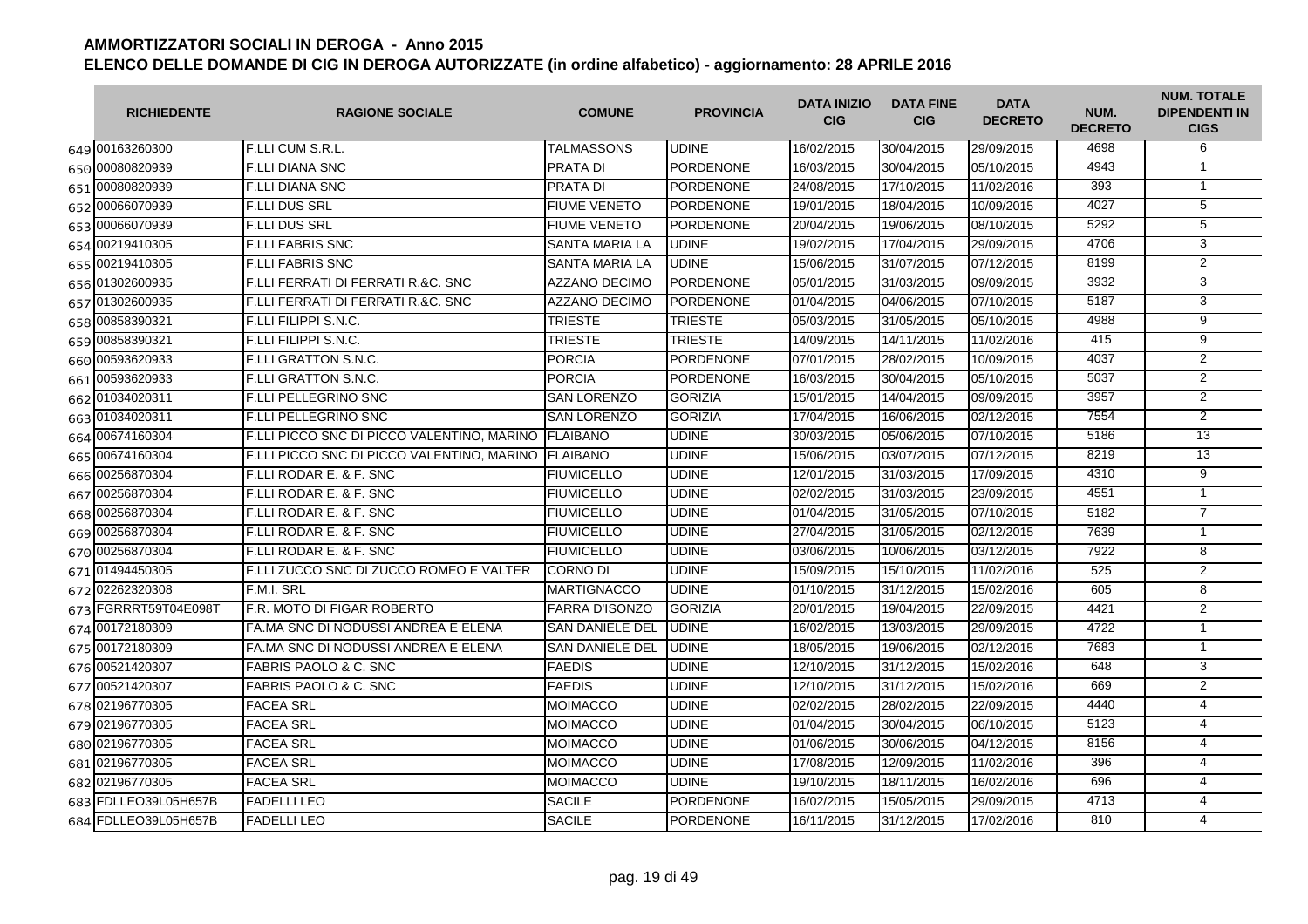| <b>RICHIEDENTE</b>   | <b>RAGIONE SOCIALE</b>                        | <b>COMUNE</b>          | <b>PROVINCIA</b> | <b>DATA INIZIO</b><br><b>CIG</b> | <b>DATA FINE</b><br><b>CIG</b> | <b>DATA</b><br><b>DECRETO</b> | NUM.<br><b>DECRETO</b> | <b>NUM. TOTALE</b><br><b>DIPENDENTI IN</b><br><b>CIGS</b> |
|----------------------|-----------------------------------------------|------------------------|------------------|----------------------------------|--------------------------------|-------------------------------|------------------------|-----------------------------------------------------------|
| 685 FDGDLF42M01G888U | <b>FADIGA ADOLFO</b>                          | PORDENONE              | PORDENONE        | 01/10/2015                       | 31/12/2015                     | 15/02/2016                    | 637                    | 3                                                         |
| 686 LVRMRC59A12E098N | <b>FALEGNAMERIA ARTIGIANALE DI OLIVIERI</b>   | <b>GORIZIA</b>         | <b>GORIZIA</b>   | 26/01/2015                       | 25/04/2015                     | 22/09/2015                    | 4432                   | $\mathbf{1}$                                              |
| 687 00066020934      | FALEGNAMERIA BIDINOST S.A.S. DI BIDINOST      | <b>CORDENONS</b>       | PORDENONE        | 05/01/2015                       | 14/02/2015                     | 10/09/2015                    | 4040                   | 3                                                         |
| 688 00066020934      | FALEGNAMERIA BIDINOST S.A.S. DI BIDINOST      | <b>CORDENONS</b>       | <b>PORDENONE</b> | 11/05/2015                       | 26/05/2015                     | 02/12/2015                    | 7647                   | $\overline{2}$                                            |
| 689 00066020934      | FALEGNAMERIA BIDINOST S.A.S. DI BIDINOST      | <b>CORDENONS</b>       | <b>PORDENONE</b> | 23/07/2015                       | 26/09/2015                     | 11/02/2016                    | 374                    | $\overline{2}$                                            |
| 690 00381830314      | <b>FALEGNAMERIA DINO FANTINI &amp; C. SNC</b> | <b>RONCHI DEI</b>      | <b>GORIZIA</b>   | 12/01/2015                       | 11/03/2015                     | 15/09/2015                    | 4251                   | $\overline{4}$                                            |
| 691 00381830314      | FALEGNAMERIA DINO FANTINI & C. SNC            | <b>RONCHI DEI</b>      | <b>GORIZIA</b>   | 12/03/2015                       | 11/05/2015                     | 05/10/2015                    | 4974                   | $\overline{4}$                                            |
| 692 00381830314      | <b>FALEGNAMERIA DINO FANTINI &amp; C. SNC</b> | <b>RONCHI DEI</b>      | <b>GORIZIA</b>   | 12/05/2015                       | 11/06/2015                     | 03/12/2015                    | 7887                   | 2                                                         |
| 693 01866140302      | FALEGNAMERIA ELLECI SAS DI LAUZZANA           | SAN VITO DI            | <b>UDINE</b>     | 01/03/2015                       | 31/05/2015                     | 05/10/2015                    | 4989                   | $\mathbf{1}$                                              |
| 694 01866140302      | FALEGNAMERIA ELLECI SAS DI LAUZZANA           | SAN VITO DI            | <b>UDINE</b>     | 01/06/2015                       | 31/07/2015                     | 04/12/2015                    | 8115                   | $\mathbf{1}$                                              |
| 695 00525500302      | FALEGNAMERIA F.LLI FLOREANI SNC               | <b>MAJANO</b>          | <b>UDINE</b>     | 09/02/2015                       | 09/03/2015                     | 23/09/2015                    | 4516                   | $\overline{8}$                                            |
| 696 00525500302      | FALEGNAMERIA F.LLI FLOREANI SNC               | <b>MAJANO</b>          | <b>UDINE</b>     | 23/03/2015                       | 23/04/2015                     | 05/10/2015                    | 5015                   | $\overline{8}$                                            |
| 697 00525500302      | <b>FALEGNAMERIA F.LLI FLOREANI SNC</b>        | <b>MAJANO</b>          | <b>UDINE</b>     | 04/05/2015                       | 04/06/2015                     | 08/10/2015                    | 5383                   | $\overline{8}$                                            |
| 698 00525500302      | FALEGNAMERIA F.LLI FLOREANI SNC               | <b>MAJANO</b>          | <b>UDINE</b>     | 02/12/2015                       | 31/12/2015                     | 17/02/2016                    | 812                    | 4                                                         |
| 699 01111630321      | <b>FALEGNAMERIA FLOREANO SRL</b>              | <b>TRIESTE</b>         | <b>TRIESTE</b>   | 12/02/2015                       | 31/03/2015                     | 23/09/2015                    | 4562                   | $\overline{5}$                                            |
| 700 01111630321      | <b>FALEGNAMERIA FLOREANO SRL</b>              | <b>TRIESTE</b>         | <b>TRIESTE</b>   | 01/04/2015                       | 31/05/2015                     | 07/10/2015                    | 5239                   | $\overline{5}$                                            |
| 701 01111630321      | <b>FALEGNAMERIA FLOREANO SRL</b>              | <b>TRIESTE</b>         | <b>TRIESTE</b>   | 01/12/2015                       | 31/12/2015                     | 17/02/2016                    | 801                    | $\overline{4}$                                            |
| 702 01170970931      | FALEGNAMERIA MARTINUZZI RINO                  | <b>PORDENONE</b>       | <b>PORDENONE</b> | 02/02/2015                       | 28/02/2015                     | 22/09/2015                    | 4455                   | $\overline{1}$                                            |
| 703 01170970931      | FALEGNAMERIA MARTINUZZI RINO                  | <b>PORDENONE</b>       | <b>PORDENONE</b> | 01/04/2015                       | 30/04/2015                     | 05/10/2015                    | 5055                   | $\mathbf{1}$                                              |
| 704 01170970931      | FALEGNAMERIA MARTINUZZI RINO                  | <b>PORDENONE</b>       | <b>PORDENONE</b> | 09/06/2015                       | 08/07/2015                     | 03/12/2015                    | 7991                   | $\mathbf{1}$                                              |
| 705 01170970931      | FALEGNAMERIA MARTINUZZI RINO                  | <b>PORDENONE</b>       | PORDENONE        | 17/09/2015                       | 16/10/2015                     | 11/02/2016                    | 487                    | $\mathbf{1}$                                              |
| 706 01170970931      | FALEGNAMERIA MARTINUZZI RINO                  | <b>PORDENONE</b>       | <b>PORDENONE</b> | 01/12/2015                       | 31/12/2015                     | 17/02/2016                    | 816                    | $\mathbf{1}$                                              |
| 707 00100220938      | FAMC DI MELLA GIANSANDRO & C. SAS             | CANEVA                 | <b>PORDENONE</b> | 20/01/2015                       | 18/04/2015                     | 10/09/2015                    | 4021                   | $\overline{2}$                                            |
| 708 00100220938      | FAMC DI MELLA GIANSANDRO & C. SAS             | CANEVA                 | <b>PORDENONE</b> | 04/05/2015                       | 03/07/2015                     | 02/12/2015                    | 7621                   | $\overline{2}$                                            |
| 709 FLTPLA70L08H657L | <b>FELTRIN PAOLO</b>                          | <b>SACILE</b>          | <b>PORDENONE</b> | 04/05/2015                       | 19/06/2015                     | 02/12/2015                    | 7555                   | $\overline{4}$                                            |
| 710 02636850303      | <b>FENICE SRL</b>                             | SAN GIOVANNI AL        | <b>UDINE</b>     | 21/01/2015                       | 31/03/2015                     | 17/09/2015                    | 4348                   | $\mathbf{1}$                                              |
| 711 02636850303      | <b>FENICE SRL</b>                             | <b>SAN GIOVANNI AL</b> | <b>UDINE</b>     | 20/04/2015                       | 31/05/2015                     | 08/10/2015                    | 5340                   | 3                                                         |
| 712 02636850303      | <b>FENICE SRL</b>                             | <b>SAN GIOVANNI AL</b> | <b>UDINE</b>     | 01/06/2015                       | 20/06/2015                     | 07/12/2015                    | 8207                   | 3                                                         |
| 713 00993180306      | FERRAMENTA DE COLLE LUIGINO & C.              | <b>VILLA SANTINA</b>   | <b>UDINE</b>     | 02/02/2015                       | 30/04/2015                     | 29/09/2015                    | 4688                   | $\mathbf{1}$                                              |
| 714 00993180306      | FERRAMENTA DE COLLE LUIGINO & C.              | <b>VILLA SANTINA</b>   | <b>UDINE</b>     | 04/05/2015                       | 30/06/2015                     | 04/12/2015                    | 8158                   | $\mathbf{1}$                                              |
| 715 02414040309      | FERRAMENTA FRANCO DE ANTONI & C. S.A.S.       | <b>COMEGLIANS</b>      | <b>UDINE</b>     | 01/10/2015                       | 31/12/2015                     | 15/02/2016                    | 603                    | $\overline{2}$                                            |
| 716 01139150328      | <b>FERRO ALLUMINIO SRL</b>                    | <b>SAN DORLIGO</b>     | <b>TRIESTE</b>   | 24/08/2015                       | 23/11/2015                     | 11/02/2016                    | 413                    | 13                                                        |
| 717 FRGNVE54R23A700U | <b>FERUGLIO NEVIO</b>                         | <b>UDINE</b>           | <b>UDINE</b>     | 30/03/2015                       | 29/05/2015                     | 06/10/2015                    | 5120                   | $\overline{2}$                                            |
| 718 01644840934      | FIAR DUE S.R.L.                               | PASIANO DI             | <b>PORDENONE</b> | 01/12/2015                       | 31/12/2015                     | 17/02/2016                    | 811                    | 10                                                        |
| 719 02457930309      | <b>FIL SRL</b>                                | <b>GEMONA DEL</b>      | <b>UDINE</b>     | 01/06/2015                       | 09/08/2015                     | 07/12/2015                    | 8245                   | $\mathbf{1}$                                              |
| 720 02457930309      | <b>FIL SRL</b>                                | <b>GEMONA DEL</b>      | <b>UDINE</b>     | 07/09/2015                       | 25/11/2015                     | 11/02/2016                    | 511                    | $\mathbf{1}$                                              |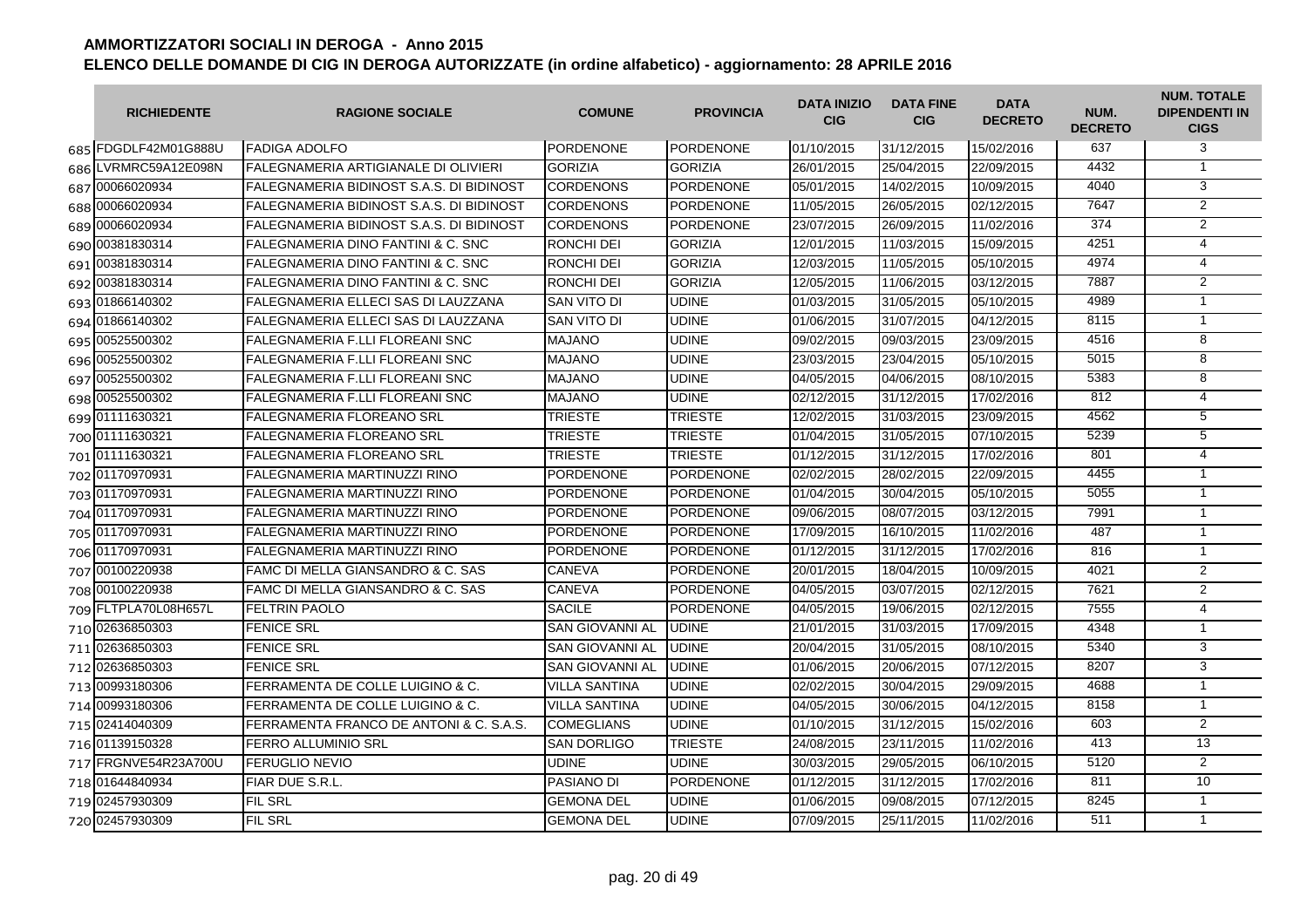| <b>RICHIEDENTE</b>   | <b>RAGIONE SOCIALE</b>                    | <b>COMUNE</b>          | <b>PROVINCIA</b> | <b>DATA INIZIO</b><br><b>CIG</b> | <b>DATA FINE</b><br><b>CIG</b> | <b>DATA</b><br><b>DECRETO</b> | NUM.<br><b>DECRETO</b> | <b>NUM. TOTALE</b><br><b>DIPENDENTI IN</b><br><b>CIGS</b> |
|----------------------|-------------------------------------------|------------------------|------------------|----------------------------------|--------------------------------|-------------------------------|------------------------|-----------------------------------------------------------|
| 721 01583790934      | FIME DI PERSELLO SRL                      | <b>SPILIMBERGO</b>     | PORDENONE        | 18/02/2015                       | 17/04/2015                     | 29/09/2015                    | 4737                   | $\overline{2}$                                            |
| 722 01583790934      | FIME DI PERSELLO SRL                      | <b>SPILIMBERGO</b>     | PORDENONE        | 23/04/2015                       | 22/05/2015                     | 02/12/2015                    | 7613                   | $\overline{2}$                                            |
| 723 01583790934      | FIME DI PERSELLO SRL                      | <b>SPILIMBERGO</b>     | <b>PORDENONE</b> | 19/06/2015                       | 18/07/2015                     | 07/12/2015                    | 8206                   | $\overline{2}$                                            |
| 724 01583790934      | FIME DI PERSELLO SRL                      | <b>SPILIMBERGO</b>     | PORDENONE        | 03/08/2015                       | 02/09/2015                     | 11/02/2016                    | 390                    | $\overline{2}$                                            |
| 725 00486620313      | FIMLINE SNC EREDI IDO SIMONIT DI FLAVIO E | <b>MARIANO DEL</b>     | <b>GORIZIA</b>   | 20/04/2015                       | 19/06/2015                     | 08/10/2015                    | 5363                   | $\overline{4}$                                            |
| 726 00486620313      | FIMLINE SNC EREDI IDO SIMONIT DI FLAVIO E | <b>MARIANO DEL</b>     | <b>GORIZIA</b>   | 05/10/2015                       | 15/12/2015                     | 15/02/2016                    | 660                    | $\overline{4}$                                            |
| 727 00796090322      | <b>FIN MEDIA SRL</b>                      | <b>TRIESTE</b>         | <b>TRIESTE</b>   | 19/10/2015                       | 31/12/2015                     | 16/02/2016                    | 700                    | $\overline{2}$                                            |
| 728 00397130584      | FINCANTIERI S.P.A.                        | <b>TRIESTE</b>         | <b>TRIESTE</b>   | 30/06/2015                       | 06/07/2015                     | 11/02/2016                    | 339                    | 556                                                       |
| 729 01072770934      | FIORETTO MARIO - P.V. ESSO                | <b>SAN DANIELE DEL</b> | <b>UDINE</b>     | 12/01/2015                       | 11/04/2015                     | 15/09/2015                    | 4255                   | $\mathbf{1}$                                              |
| 730 01072770934      | FIORETTO MARIO - P.V. ESSO                | <b>SAN DANIELE DEL</b> | <b>UDINE</b>     | 13/04/2015                       | 12/06/2015                     | 06/10/2015                    | 5113                   | $\mathbf{1}$                                              |
| 731 01152560320      | FISIOTERAPIA MASSOTRAX SRL                | <b>TRIESTE</b>         | <b>TRIESTE</b>   | 01/01/2015                       | 31/03/2015                     | 07/09/2015                    | 3847                   | 6                                                         |
| 732 01152560320      | FISIOTERAPIA MASSOTRAX SRL                | <b>TRIESTE</b>         | <b>TRIESTE</b>   | 01/04/2015                       | 31/05/2015                     | 06/10/2015                    | 5128                   | 6                                                         |
| 733 91079660931      | FONDAZIONE OPERA SACRA FAMIGLIA -         | <b>PORDENONE</b>       | <b>PORDENONE</b> | 17/08/2015                       | 31/10/2015                     | 11/02/2016                    | 406                    | 66                                                        |
| 734 91079660931      | FONDAZIONE OPERA SACRA FAMIGLIA -         | <b>PORDENONE</b>       | <b>PORDENONE</b> | 01/11/2015                       | 31/12/2015                     | 16/02/2016                    | 753                    | 61                                                        |
| 735 01572080305      | FOSCHIATTI SRL                            | <b>GEMONA DEL</b>      | <b>UDINE</b>     | 12/01/2015                       | 31/03/2015                     | 17/09/2015                    | 4304                   | $\overline{5}$                                            |
| 736 01572080305      | FOSCHIATTI SRL                            | <b>GEMONA DEL</b>      | <b>UDINE</b>     | 01/04/2015                       | 11/06/2015                     | 07/10/2015                    | 5230                   | $\overline{5}$                                            |
| 737 00037070323      | FRATELLI PRIOGLIO S.P.A.                  | SGONICO                | <b>TRIESTE</b>   | 15/06/2015                       | 14/09/2015                     | 09/12/2015                    | 8267                   | 6                                                         |
| 738 01428220931      | FRATTOLIN METALMECCANICA DI FLAVIO        | <b>FIUME VENETO</b>    | <b>PORDENONE</b> | 01/04/2015                       | 30/06/2015                     | 06/10/2015                    | 5138                   | 2                                                         |
| 739 00650830300      | FRIUL AL SRL F.LLI FABRO                  | <b>MAGNANO IN</b>      | <b>UDINE</b>     | 04/05/2015                       | 29/05/2015                     | 02/12/2015                    | 7669                   | 6                                                         |
| 740 PSTMRA67P06Z100R | FRIUL ALBA DI PUSTINA AMIR                | <b>CAVASSO NUOVO</b>   | <b>PORDENONE</b> | 01/07/2015                       | 30/09/2015                     | 10/12/2015                    | 8298                   | $\mathbf{1}$                                              |
| 741 PSTMRA67P06Z100R | FRIUL ALBA DI PUSTINA AMIR                | CAVASSO NUOVO          | <b>PORDENONE</b> | 07/10/2015                       | 05/12/2015                     | 15/02/2016                    | 634                    | $\mathbf{1}$                                              |
| 742 00471260315      | FRIUL HOLZ SRL                            | <b>GRADISCA</b>        | <b>GORIZIA</b>   | 14/01/2015                       | 31/03/2015                     | 17/09/2015                    | 4346                   | $\overline{3}$                                            |
| 743 00471260315      | <b>FRIUL HOLZ SRL</b>                     | <b>GRADISCA</b>        | <b>GORIZIA</b>   | 16/09/2015                       | 30/11/2015                     | 11/02/2016                    | 466                    | $\overline{5}$                                            |
| 744 01753050309      | FRIUL MARKET DUE SRL                      | <b>ATTIMIS</b>         | <b>UDINE</b>     | 01/06/2015                       | 28/08/2015                     | 03/12/2015                    | 7926                   | $\mathbf{1}$                                              |
| 745 01753050309      | FRIUL MARKET DUE SRL                      | <b>ATTIMIS</b>         | <b>UDINE</b>     | 01/09/2015                       | 31/10/2015                     | 11/02/2016                    | 462                    | $\mathbf{1}$                                              |
| 746 01079220933      | <b>FRIUL MOSAIC S.R.L</b>                 | <b>SAN MARTINO AL</b>  | <b>PORDENONE</b> | 03/12/2015                       | 31/12/2015                     | 17/02/2016                    | 823                    | $\overline{4}$                                            |
| 747 00184620300      | FRIULANA LAVORI SOC.COOP.R.L.             | <b>PREMARIACCO</b>     | <b>UDINE</b>     | 01/03/2015                       | 30/04/2015                     | 06/10/2015                    | 5108                   | 5                                                         |
| 748 00184620300      | FRIULANA LAVORI SOC.COOP.R.L.             | PREMARIACCO            | <b>UDINE</b>     | 04/05/2015                       | 31/05/2015                     | 04/12/2015                    | 8160                   | $\overline{5}$                                            |
| 749 00184620300      | FRIULANA LAVORI SOC.COOP.R.L.             | PREMARIACCO            | <b>UDINE</b>     | 12/10/2015                       | 11/12/2015                     | 15/02/2016                    | 583                    | $\overline{5}$                                            |
| 750 01879680302      | FRIULCAR CIVIDALE CARROZZERIA SNC         | <b>CIVIDALE DEL</b>    | <b>UDINE</b>     | 22/06/2015                       | 21/09/2015                     | 07/12/2015                    | 8251                   | $\mathbf{1}$                                              |
| 751 01879680302      | FRIULCAR CIVIDALE CARROZZERIA SNC         | <b>CIVIDALE DEL</b>    | <b>UDINE</b>     | 12/10/2015                       | 04/12/2015                     | 15/02/2016                    | 675                    | $\mathbf{1}$                                              |
| 752 01947770309      | FRIULFIOR DI ZOLLI G. & MELCHIOR C. S.S.  | <b>SAN DANIELE DEL</b> | <b>UDINE</b>     | 20/03/2015                       | 19/06/2015                     | 05/10/2015                    | 4935                   | 3                                                         |
| 753 01968070308      | FRIULGHIAIA SRL                           | <b>CODROIPO</b>        | <b>UDINE</b>     | 01/02/2015                       | 28/02/2015                     | 29/09/2015                    | 4720                   | $\overline{1}$                                            |
| 754 02380120309      | FRIULIMPIANTI SRL                         | <b>CIVIDALE DEL</b>    | <b>UDINE</b>     | 09/02/2015                       | 08/05/2015                     | 29/09/2015                    | 4644                   | $\overline{5}$                                            |
| 755 00238900930      | <b>FRIULIMPORT SRL</b>                    | <b>PRATA DI</b>        | <b>PORDENONE</b> | 26/01/2015                       | 24/04/2015                     | 23/09/2015                    | 4536                   | $\overline{2}$                                            |
| 756 01788480307      | FRIULSALOTTI SRL                          | <b>BUTTRIO</b>         | <b>UDINE</b>     | 23/02/2015                       | 20/03/2015                     | 05/10/2015                    | 4906                   | $\overline{4}$                                            |
|                      |                                           |                        |                  |                                  |                                |                               |                        |                                                           |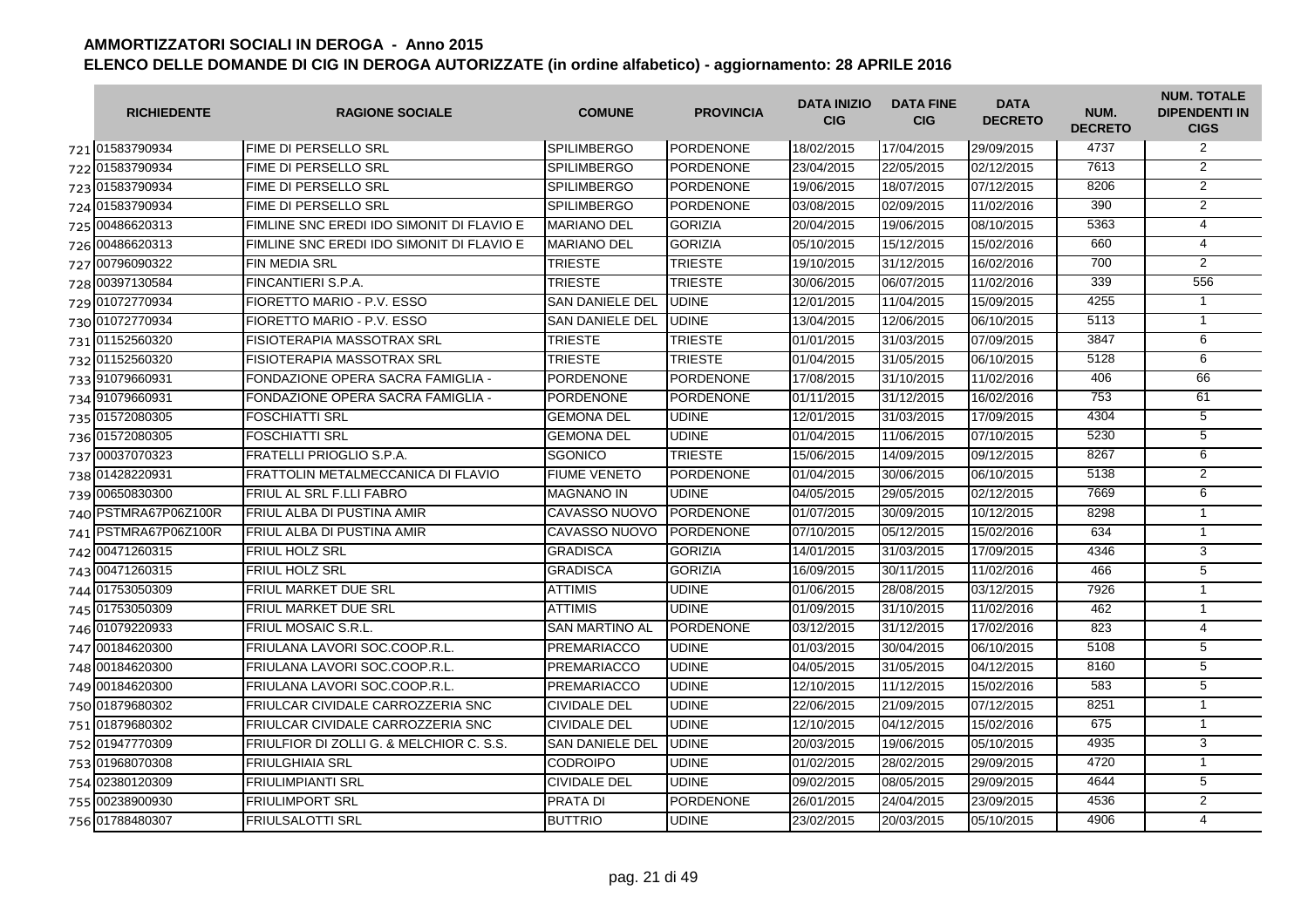| <b>RICHIEDENTE</b>   | <b>RAGIONE SOCIALE</b>                   | <b>COMUNE</b>         | <b>PROVINCIA</b> | <b>DATA INIZIO</b><br><b>CIG</b> | <b>DATA FINE</b><br><b>CIG</b> | <b>DATA</b><br><b>DECRETO</b> | NUM.<br><b>DECRETO</b> | <b>NUM. TOTALE</b><br><b>DIPENDENTI IN</b><br><b>CIGS</b> |
|----------------------|------------------------------------------|-----------------------|------------------|----------------------------------|--------------------------------|-------------------------------|------------------------|-----------------------------------------------------------|
| 757 01788480307      | <b>FRIULSALOTTI SRL</b>                  | <b>BUTTRIO</b>        | <b>UDINE</b>     | 04/05/2015                       | 29/05/2015                     | 02/12/2015                    | 7626                   | 4                                                         |
| 758 01788480307      | <b>FRIULSALOTTI SRL</b>                  | <b>BUTTRIO</b>        | <b>UDINE</b>     | 28/09/2015                       | 06/11/2015                     | 15/02/2016                    | 612                    | $\overline{4}$                                            |
| 759 01788480307      | <b>FRIULSALOTTI SRL</b>                  | <b>BUTTRIO</b>        | <b>UDINE</b>     | 01/12/2015                       | 31/12/2015                     | 17/02/2016                    | 848                    | $\overline{4}$                                            |
| 760 01642230930      | <b>FRIULTEX SRL</b>                      | <b>AZZANO DECIMO</b>  | <b>PORDENONE</b> | 07/12/2015                       | 31/12/2015                     | 17/02/2016                    | 844                    | $\overline{9}$                                            |
| 761 00812520302      | <b>FRIULVECO SRL</b>                     | <b>CAMPOFORMIDO</b>   | <b>UDINE</b>     | 09/02/2015                       | 09/05/2015                     | 05/10/2015                    | 4898                   | $\mathbf{1}$                                              |
| 762 00812520302      | <b>FRIULVECO SRL</b>                     | <b>CAMPOFORMIDO</b>   | <b>UDINE</b>     | 28/05/2015                       | 26/07/2015                     | 07/12/2015                    | 8234                   | $\mathbf{1}$                                              |
| 763 01840930307      | FRM TECNICA DENTALE DI FORMENTIN MARCO   | <b>UDINE</b>          | <b>UDINE</b>     | 07/01/2015                       | 31/01/2015                     | 09/09/2015                    | 3923                   | $\overline{2}$                                            |
| 764 01840930307      | FRM TECNICA DENTALE DI FORMENTIN MARCO   | <b>UDINE</b>          | <b>UDINE</b>     | 08/06/2015                       | 10/07/2015                     | 07/12/2015                    | 8204                   | $\overline{1}$                                            |
| 765 01840930307      | FRM TECNICA DENTALE DI FORMENTIN MARCO   | <b>UDINE</b>          | <b>UDINE</b>     | 13/07/2015                       | 04/08/2015                     | 11/02/2016                    | 346                    | $\mathbf{1}$                                              |
| 766 01840930307      | FRM TECNICA DENTALE DI FORMENTIN MARCO   | <b>UDINE</b>          | <b>UDINE</b>     | 01/09/2015                       | 30/09/2015                     | 11/02/2016                    | 453                    | $\mathbf{1}$                                              |
| 767 01840930307      | FRM TECNICA DENTALE DI FORMENTIN MARCO   | <b>UDINE</b>          | <b>UDINE</b>     | 01/10/2015                       | 31/10/2015                     | 12/02/2016                    | 566                    | $\mathbf{1}$                                              |
| 768 01840930307      | FRM TECNICA DENTALE DI FORMENTIN MARCO   | <b>UDINE</b>          | <b>UDINE</b>     | 01/11/2015                       | 12/11/2015                     | 16/02/2016                    | 711                    | $\mathbf{1}$                                              |
| 769 02412290302      | FRUTTIFLORA LAZZARA S.A.S. DI GIORGIUTTI | PALUZZA               | <b>UDINE</b>     | 12/01/2015                       | 31/03/2015                     | 17/09/2015                    | 4307                   | $\mathbf{1}$                                              |
| 770 02412290302      | FRUTTIFLORA LAZZARA S.A.S. DI GIORGIUTTI | PALUZZA               | <b>UDINE</b>     | 01/04/2015                       | 11/06/2015                     | 08/10/2015                    | 5285                   | $\mathbf{1}$                                              |
| 771 FRLMHL69R44L483Y | <b>FURLAN MARMI DI FURLAN MICHELA</b>    | <b>TRICESIMO</b>      | <b>UDINE</b>     | 07/01/2015                       | 06/04/2015                     | 14/09/2015                    | 4139                   | $\overline{2}$                                            |
| 772 FRLVTR44H13H657M | <b>FURLANETTO VITTORE</b>                | <b>SACILE</b>         | <b>PORDENONE</b> | 03/01/2015                       | 31/03/2015                     | 09/09/2015                    | 3926                   | $\overline{4}$                                            |
| 773 00446090318      | <b>FUTURA SNC</b>                        | <b>STARANZANO</b>     | <b>GORIZIA</b>   | 09/03/2015                       | 09/05/2015                     | 05/10/2015                    | 4889                   | 5                                                         |
| 774 01117390938      | FUTURA SNC DI BRESSANUTTI DORINO &       | <b>CORDENONS</b>      | <b>PORDENONE</b> | 01/06/2015                       | 31/08/2015                     | 04/12/2015                    | 8154                   | $\overline{9}$                                            |
| 775 01117390938      | FUTURA SNC DI BRESSANUTTI DORINO &       | <b>CORDENONS</b>      | <b>PORDENONE</b> | 03/12/2015                       | 31/12/2015                     | 17/02/2016                    | 822                    | 8                                                         |
| 776 01154180937      | FUTURA SOC. COOPERATIVA SOCIALE          | <b>SAN VITO AL</b>    | <b>PORDENONE</b> | 12/01/2015                       | 31/03/2015                     | 22/09/2015                    | 4436                   | 19                                                        |
| 777 01154180937      | FUTURA SOC. COOPERATIVA SOCIALE          | <b>SAN VITO AL</b>    | <b>PORDENONE</b> | 08/04/2015                       | 08/06/2015                     | 08/10/2015                    | 5356                   | 19                                                        |
| 778 00246880934      | G.F.UTENSILI SNC DI BARAZZA FRANCO & C.  | <b>SACILE</b>         | <b>PORDENONE</b> | 20/01/2015                       | 16/04/2015                     | 14/09/2015                    | 4127                   | 2                                                         |
| 779 00246880934      | G.F.UTENSILI SNC DI BARAZZA FRANCO & C.  | <b>SACILE</b>         | <b>PORDENONE</b> | 19/05/2015                       | 21/07/2015                     | 02/12/2015                    | 7634                   | 2                                                         |
| 780 00400320313      | G.M.A. SRL                               | <b>STARANZANO</b>     | <b>GORIZIA</b>   | 04/05/2015                       | 31/07/2015                     | 04/12/2015                    | 8164                   | 22                                                        |
| 781 00400320313      | G.M.A. SRL                               | STARANZANO            | <b>GORIZIA</b>   | 03/08/2015                       | 30/09/2015                     | 11/02/2016                    | 378                    | 19                                                        |
| 782 00921020327      | G.M.C. 2000 S.R.L. UNINOMINALE           | <b>TRIESTE</b>        | <b>TRIESTE</b>   | 03/09/2015                       | 30/11/2015                     | 11/02/2016                    | 424                    | $\overline{4}$                                            |
| 783 00921020327      | G.M.C. 2000 S.R.L. UNINOMINALE           | <b>TRIESTE</b>        | <b>TRIESTE</b>   | 01/12/2015                       | 31/12/2015                     | 17/02/2016                    | 799                    | $\overline{4}$                                            |
| 784 ZLLPPL67S16L483W | <b>G.P.ZETA DI ZILLI PIERPAOLO</b>       | <b>UDINE</b>          | <b>UDINE</b>     | 23/02/2015                       | 30/04/2015                     | 05/10/2015                    | 4894                   | $\overline{2}$                                            |
| 785 01056070939      | <b>GABRIOTTI FOTOGRAFI S.R.L.</b>        | <b>PORCIA</b>         | <b>PORDENONE</b> | 12/01/2015                       | 31/03/2015                     | 14/09/2015                    | 4097                   | $\overline{5}$                                            |
| 786 01651180307      | GAD SNC DI MAURO DENIS E ALESSANDRO      | <b>RIVIGNANO TEOR</b> | <b>UDINE</b>     | 02/11/2015                       | 31/12/2015                     | 16/02/2016                    | 748                    | 11                                                        |
| 787 00151820305      | <b>GALASSI P.E TOMADINI E SNC</b>        | <b>SEDEGLIANO</b>     | <b>UDINE</b>     | 07/01/2015                       | 31/03/2015                     | 14/09/2015                    | 4141                   | $\overline{4}$                                            |
| 788 00151820305      | <b>GALASSI P.E TOMADINI E SNC</b>        | <b>SEDEGLIANO</b>     | <b>UDINE</b>     | 01/04/2015                       | 24/04/2015                     | 08/10/2015                    | 5290                   | 5                                                         |
| 789 00151820305      | <b>GALASSI P.E TOMADINI E SNC</b>        | <b>SEDEGLIANO</b>     | <b>UDINE</b>     | 04/05/2015                       | 22/05/2015                     | 02/12/2015                    | 7672                   | 5                                                         |
| 790 00151820305      | <b>GALASSI P.E TOMADINI E SNC</b>        | <b>SEDEGLIANO</b>     | <b>UDINE</b>     | 15/06/2015                       | 07/07/2015                     | 07/12/2015                    | 8255                   | $\overline{5}$                                            |
| 791 01277110308      | <b>GALLOMOBILI SRL</b>                   | <b>SEDEGLIANO</b>     | <b>UDINE</b>     | 01/07/2015                       | 31/07/2015                     | 10/12/2015                    | 8286                   | $\overline{5}$                                            |
| 792 01277110308      | <b>GALLOMOBILI SRL</b>                   | <b>SEDEGLIANO</b>     | <b>UDINE</b>     | 07/09/2015                       | 05/12/2015                     | 11/02/2016                    | 435                    | $\overline{5}$                                            |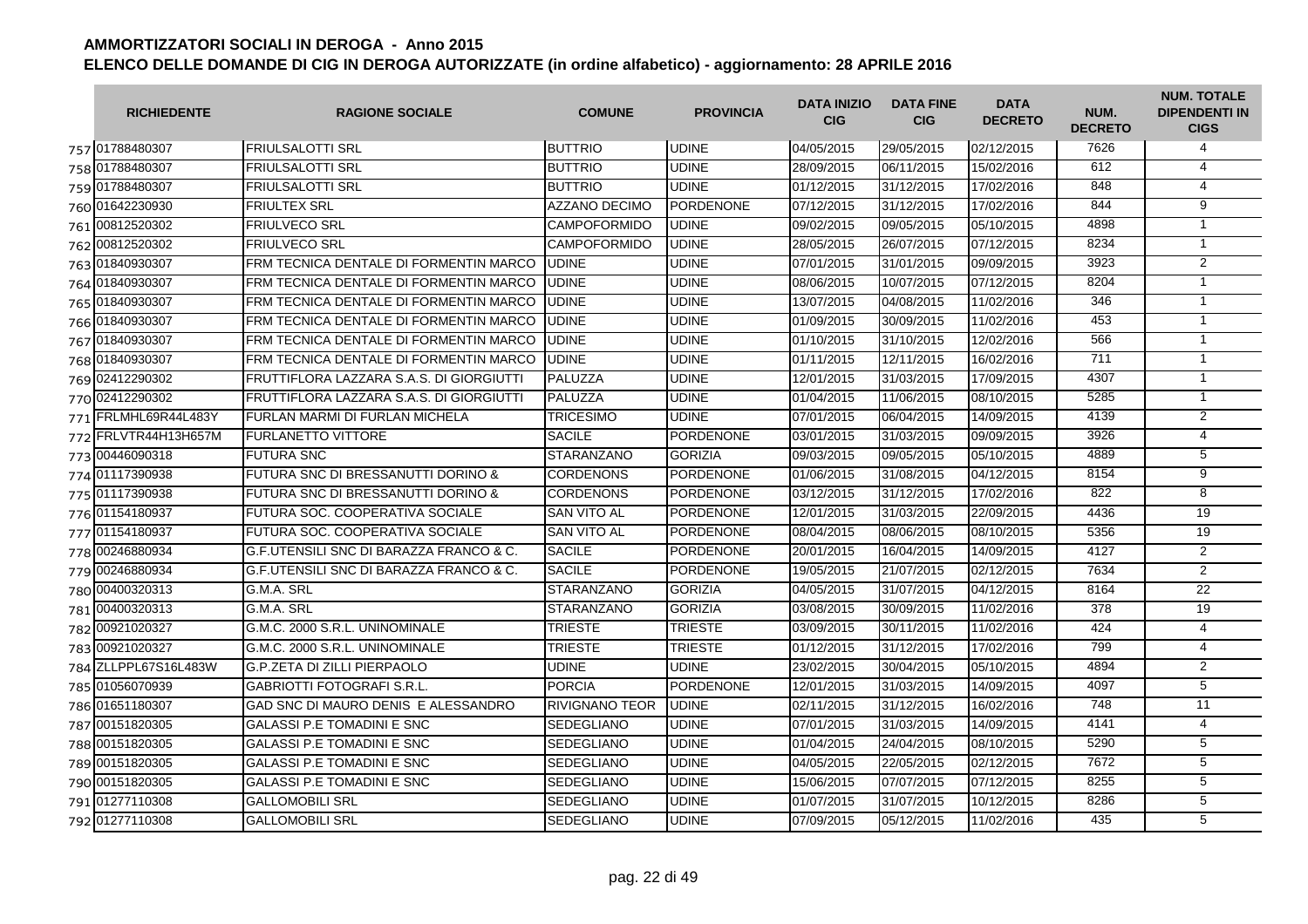| <b>RICHIEDENTE</b>   | <b>RAGIONE SOCIALE</b>                         | <b>COMUNE</b>         | <b>PROVINCIA</b> | <b>DATA INIZIO</b><br><b>CIG</b> | <b>DATA FINE</b><br><b>CIG</b> | <b>DATA</b><br><b>DECRETO</b> | NUM.<br><b>DECRETO</b> | <b>NUM. TOTALE</b><br><b>DIPENDENTI IN</b><br><b>CIGS</b> |
|----------------------|------------------------------------------------|-----------------------|------------------|----------------------------------|--------------------------------|-------------------------------|------------------------|-----------------------------------------------------------|
| 793 00268370301      | <b>GARDAL SNC</b>                              | PAVIA DI UDINE        | <b>UDINE</b>     | 02/03/2015                       | 31/03/2015                     | 29/09/2015                    | 4729                   | 3                                                         |
| 794 00268370301      | <b>GARDAL SNC</b>                              | PAVIA DI UDINE        | <b>UDINE</b>     | 09/11/2015                       | 23/12/2015                     | 16/02/2016                    | 723                    | 3                                                         |
| 795 01606730933      | GASTRONOMIA SELF SERVICE DI ZARDINI EZIO       | <b>SPILIMBERGO</b>    | <b>PORDENONE</b> | 12/01/2015                       | 31/03/2015                     | 08/09/2015                    | 3888                   | 2                                                         |
| 796 01377490303      | GE.CO. 2 SAS DI AGNOLA ENIO & C.               | <b>FORGARIA NEL</b>   | <b>UDINE</b>     | 05/01/2015                       | 04/04/2015                     | 14/09/2015                    | 4098                   | $\overline{2}$                                            |
| 797 01377490303      | GE.CO. 2 SAS DI AGNOLA ENIO & C.               | <b>FORGARIA NEL</b>   | <b>UDINE</b>     | 09/04/2015                       | 08/06/2015                     | 06/10/2015                    | 5135                   | $\overline{2}$                                            |
| 798 02665160301      | GE.IM. S.R.L.                                  | <b>TAVAGNACCO</b>     | <b>UDINE</b>     | 10/02/2015                       | 31/03/2015                     | 29/09/2015                    | 4692                   | $\mathbf{1}$                                              |
| 799 02665160301      | GE.IM. S.R.L.                                  | <b>TAVAGNACCO</b>     | <b>UDINE</b>     | 01/04/2015                       | 25/04/2015                     | 07/10/2015                    | 5228                   | $\overline{1}$                                            |
| 800 01672220306      | <b>GECO SRL</b>                                | <b>UDINE</b>          | <b>UDINE</b>     | 01/10/2015                       | 31/12/2015                     | 12/02/2016                    | 548                    | $\overline{2}$                                            |
| 801 01166610939      | <b>GENERAL IMPIANTI DI ERMACORA G.&amp; C.</b> | <b>ARZENE</b>         | <b>PORDENONE</b> | 26/01/2015                       | 31/03/2015                     | 23/09/2015                    | 4517                   | $\overline{2}$                                            |
| 802 01166610939      | <b>GENERAL IMPIANTI DI ERMACORA G.&amp; C.</b> | <b>ARZENE</b>         | <b>PORDENONE</b> | 11/11/2015                       | 31/12/2015                     | 16/02/2016                    | 768                    | 2                                                         |
| 803 01363650308      | <b>GENERAL PLANNING SRL</b>                    | <b>UDINE</b>          | <b>UDINE</b>     | 04/05/2015                       | 31/07/2015                     | 02/12/2015                    | 7641                   | $\mathbf{1}$                                              |
| 804 01363650308      | <b>GENERAL PLANNING SRL</b>                    | <b>UDINE</b>          | <b>UDINE</b>     | 01/08/2015                       | 30/09/2015                     | 11/02/2016                    | 352                    | $\mathbf{1}$                                              |
| 805 01299860930      | <b>GENERAL RICAMBI SRL</b>                     | PORDENONE             | <b>PORDENONE</b> | 04/05/2015                       | 03/07/2015                     | 02/12/2015                    | 7552                   | $\overline{7}$                                            |
| 806 01299860930      | <b>GENERAL RICAMBI SRL</b>                     | <b>PORDENONE</b>      | <b>PORDENONE</b> | 16/11/2015                       | 31/12/2015                     | 16/02/2016                    | 764                    | $\overline{7}$                                            |
| 807 01022630329      | GENESYS 2002 DI ULCIGRAI MAURO & C. SNC        | SGONICO               | <b>TRIESTE</b>   | 02/01/2015                       | 31/03/2015                     | 09/09/2015                    | 3939                   | $\overline{1}$                                            |
| 808 01022630329      | GENESYS 2002 DI ULCIGRAI MAURO & C. SNC        | <b>SGONICO</b>        | <b>TRIESTE</b>   | 01/04/2015                       | 31/05/2015                     | 05/10/2015                    | 4923                   | $\mathbf{1}$                                              |
| 809 01739800306      | <b>GESTI PROJECT SRL</b>                       | <b>UDINE</b>          | <b>UDINE</b>     | 01/10/2015                       | 31/12/2015                     | 11/02/2016                    | 529                    | $\mathbf{1}$                                              |
| 810 11629770154      | <b>GI GROUP S.P.A.</b>                         | <b>MILANO</b>         | <b>MILANO</b>    | 16/01/2015                       | 10/04/2015                     | 23/09/2015                    | 4521                   | $\overline{4}$                                            |
| 811 01265400935      | GI.MES. SNC DI RIZZETTO GIORGIO & C.           | <b>CORDOVADO</b>      | <b>PORDENONE</b> | 01/04/2015                       | 30/05/2015                     | 05/10/2015                    | 4936                   | 10                                                        |
| 812 01265400935      | GI.MES. SNC DI RIZZETTO GIORGIO & C.           | <b>CORDOVADO</b>      | <b>PORDENONE</b> | 05/06/2015                       | 04/09/2015                     | 07/12/2015                    | 8210                   | 10                                                        |
| 813 02416920300      | GIBI SERVICE DI GINO E BRUNO D'AMPOLO S.       | <b>MARTIGNACCO</b>    | <b>UDINE</b>     | 09/03/2015                       | 20/03/2015                     | 05/10/2015                    | 4973                   | $\mathbf{1}$                                              |
| 814 02416920300      | GIBI SERVICE DI GINO E BRUNO D'AMPOLO S.       | <b>MARTIGNACCO</b>    | <b>UDINE</b>     | 13/04/2015                       | 24/04/2015                     | 07/10/2015                    | 5141                   | $\mathbf{1}$                                              |
| 815 02416920300      | GIBI SERVICE DI GINO E BRUNO D'AMPOLO S.       | <b>MARTIGNACCO</b>    | <b>UDINE</b>     | 17/08/2015                       | 28/08/2015                     | 11/02/2016                    | 398                    | $\overline{1}$                                            |
| 816 SLNGLG66C30L424Q | GINLUIGI SULINI AGENTE ALLIANZ SPA             | <b>TRIESTE</b>        | <b>TRIESTE</b>   | 15/06/2015                       | 14/09/2015                     | 07/12/2015                    | 8250                   | 3                                                         |
| 817 SLNGLG66C30L424Q | GINLUIGI SULINI AGENTE ALLIANZ SPA             | TRIESTE               | <b>TRIESTE</b>   | 26/10/2015                       | 23/12/2015                     | 16/02/2016                    | 706                    | 3                                                         |
| 818 01697790937      | <b>GIOCASA SRL</b>                             | <b>BRUGNERA</b>       | <b>PORDENONE</b> | 19/01/2015                       | 18/04/2015                     | 14/09/2015                    | 4110                   | $\mathbf{1}$                                              |
| 819 01486570300      | GIPIEFFE DI G. ROSSO & C. SNC                  | <b>UDINE</b>          | <b>UDINE</b>     | 07/01/2015                       | 31/03/2015                     | 14/09/2015                    | 4138                   | $\mathbf{1}$                                              |
| 820 01279040305      | <b>GLAP SEDIA DI LUCHITTA PAOLO &amp;C.SAS</b> | <b>MOIMACCO</b>       | <b>UDINE</b>     | 02/01/2015                       | 28/02/2015                     | 09/09/2015                    | 3927                   | $\overline{5}$                                            |
| 821 01279040305      | GLAP SEDIA DI LUCHITTA PAOLO & C.SAS           | <b>MOIMACCO</b>       | <b>UDINE</b>     | 22/06/2015                       | 21/07/2015                     | 09/12/2015                    | 8271                   | $\overline{5}$                                            |
| 822 01279040305      | GLAP SEDIA DI LUCHITTA PAOLO & C.SAS           | <b>MOIMACCO</b>       | <b>UDINE</b>     | 09/11/2015                       | 31/12/2015                     | 16/02/2016                    | 743                    | 5                                                         |
| 823 00161380308      | GODEASSI EDILIZIA SAS DI E. & C.               | <b>CERVIGNANO DEL</b> | <b>UDINE</b>     | 05/02/2015                       | 30/04/2015                     | 22/09/2015                    | 4445                   | $\overline{2}$                                            |
| 824 00161380308      | GODEASSI EDILIZIA SAS DI E. & C.               | CERVIGNANO DEL        | <b>UDINE</b>     | 01/10/2015                       | 31/10/2015                     | 15/02/2016                    | 613                    | $\overline{2}$                                            |
| 825 01069370318      | <b>GRAFICHE NORDEST SAS DI ZANUTEL ELGA</b>    | <b>GORIZIA</b>        | <b>GORIZIA</b>   | 16/02/2015                       | 15/05/2015                     | 29/09/2015                    | 4732                   | $\mathbf{1}$                                              |
| 826 01069370318      | <b>GRAFICHE NORDEST SAS DI ZANUTEL ELGA</b>    | <b>GORIZIA</b>        | <b>GORIZIA</b>   | 25/05/2015                       | 24/07/2015                     | 03/12/2015                    | 7883                   | $\mathbf{1}$                                              |
| 827 01411460304      | <b>GRAFICHE TOFFOLETTI SNC</b>                 | <b>TARCENTO</b>       | <b>UDINE</b>     | 01/01/2015                       | 31/03/2015                     | 09/09/2015                    | 3955                   | $\mathbf{1}$                                              |
| 828 01411460304      | <b>GRAFICHE TOFFOLETTI SNC</b>                 | <b>TARCENTO</b>       | <b>UDINE</b>     | 01/04/2015                       | 31/05/2015                     | 05/10/2015                    | 4934                   | $\mathbf{1}$                                              |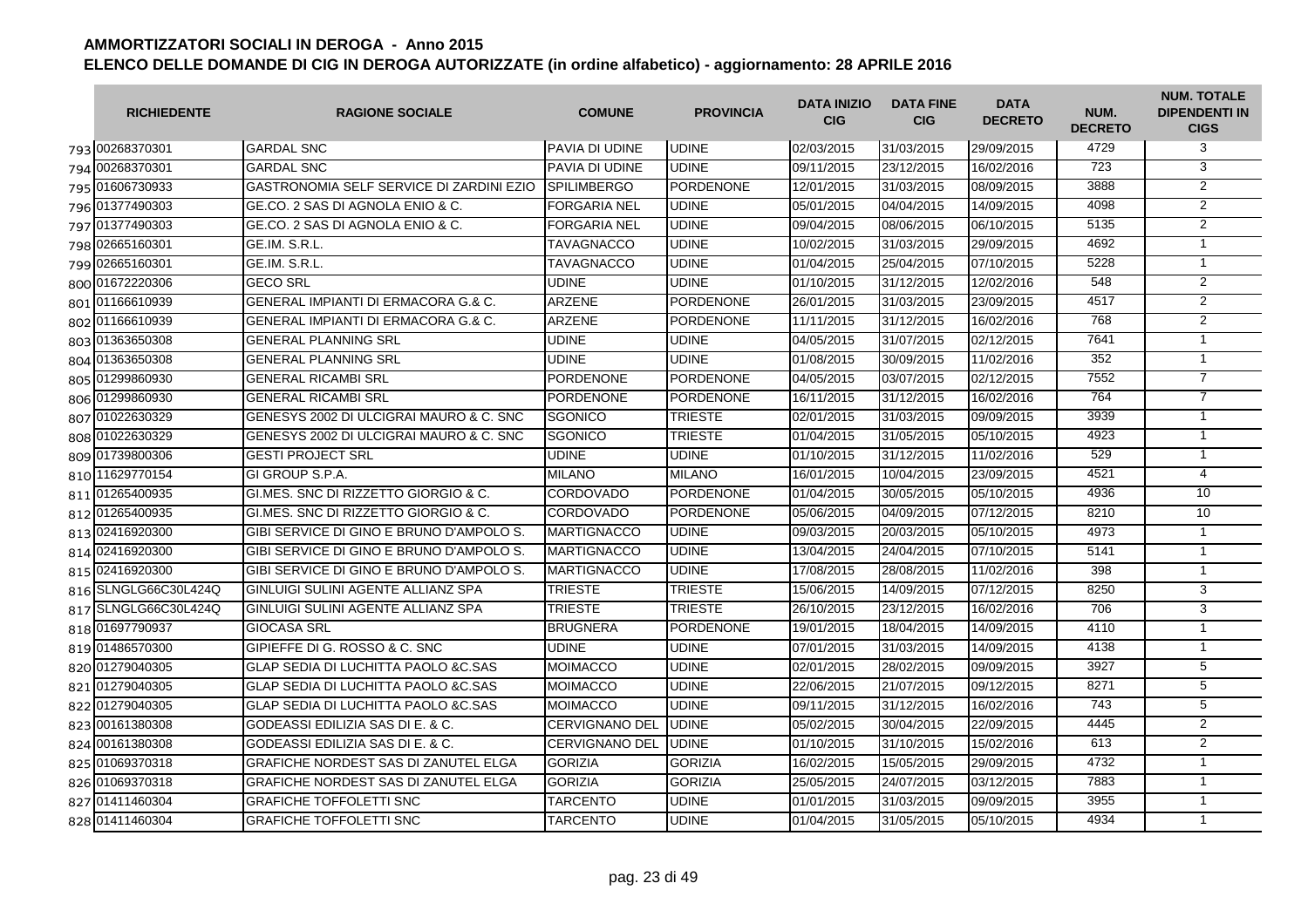| <b>RICHIEDENTE</b>   | <b>RAGIONE SOCIALE</b>                     | <b>COMUNE</b>          | <b>PROVINCIA</b> | <b>DATA INIZIO</b><br><b>CIG</b> | <b>DATA FINE</b><br><b>CIG</b> | <b>DATA</b><br><b>DECRETO</b> | NUM.<br><b>DECRETO</b> | <b>NUM. TOTALE</b><br><b>DIPENDENTI IN</b><br><b>CIGS</b> |
|----------------------|--------------------------------------------|------------------------|------------------|----------------------------------|--------------------------------|-------------------------------|------------------------|-----------------------------------------------------------|
| 829 00959670324      | <b>IGRAPHOSTYLE S.R.L.</b>                 | <b>TRIESTE</b>         | <b>TRIESTE</b>   | 15/01/2015                       | 14/04/2015                     | 14/09/2015                    | 4170                   | 3                                                         |
| 830 00959670324      | <b>GRAPHOSTYLE S.R.L</b>                   | <b>TRIESTE</b>         | <b>TRIESTE</b>   | 15/04/2015                       | 14/06/2015                     | 08/10/2015                    | 5332                   | 3                                                         |
| 831 00457160315      | <b>GRENDENE FIRMINO SNC DI GRENDENE G.</b> | <b>GORIZIA</b>         | <b>GORIZIA</b>   | 12/01/2015                       | 11/04/2015                     | 15/09/2015                    | 4237                   | $\overline{2}$                                            |
| 832 00457160315      | <b>GRENDENE FIRMINO SNC DI GRENDENE G.</b> | <b>GORIZIA</b>         | <b>GORIZIA</b>   | 16/04/2015                       | 15/06/2015                     | 08/10/2015                    | 5361                   | $\overline{2}$                                            |
| 833 01552370932      | <b>GROUP LEGNO S.R.L.</b>                  | <b>PORCIA</b>          | PORDENONE        | 01/01/2015                       | 28/02/2015                     | 07/09/2015                    | 3850                   | $\overline{7}$                                            |
| 834 01552370932      | <b>GROUP LEGNO S.R.L.</b>                  | <b>PORCIA</b>          | <b>PORDENONE</b> | 01/03/2015                       | 30/04/2015                     | 05/10/2015                    | 4888                   | $\overline{7}$                                            |
| 835 01831230303      | <b>GRUER SRL</b>                           | <b>MANZANO</b>         | <b>UDINE</b>     | 02/11/2015                       | 31/12/2015                     | 16/02/2016                    | 744                    | $\mathbf{1}$                                              |
| 836 01403840935      | GS DI DE BIASI S. E ZANOT G. SNC           | <b>PORCIA</b>          | <b>PORDENONE</b> | 25/07/2015                       | 24/10/2015                     | 11/02/2016                    | $\overline{377}$       | $\mathbf{1}$                                              |
| 837 00812750305      | <b>GTMAR SRL</b>                           | <b>PASIAN DI PRATO</b> | <b>UDINE</b>     | 01/04/2015                       | 30/06/2015                     | 05/10/2015                    | 4939                   | $\overline{7}$                                            |
| 838 00812750305      | <b>GTMAR SRL</b>                           | <b>PASIAN DI PRATO</b> | <b>UDINE</b>     | 01/07/2015                       | 31/08/2015                     | 09/12/2015                    | 8278                   | $\overline{7}$                                            |
| 839 GRNLVR51D02H533Q | <b>GUERIN ALVARO</b>                       | <b>RONCHIS</b>         | <b>UDINE</b>     | 08/06/2015                       | 26/06/2015                     | 07/12/2015                    | 8242                   | 3                                                         |
| 840 GRNLVR51D02H533Q | <b>GUERIN ALVARO</b>                       | <b>RONCHIS</b>         | <b>UDINE</b>     | 06/07/2015                       | 21/08/2015                     | 11/02/2016                    | 338                    | 3                                                         |
| 841 GRNLVR51D02H533Q | <b>GUERIN ALVARO</b>                       | <b>RONCHIS</b>         | <b>UDINE</b>     | 26/10/2015                       | 13/11/2015                     | 16/02/2016                    | 705                    | 3                                                         |
| 842 00459290300      | <b>GURISAN SEDIE SNC</b>                   | SAN GIOVANNI AL        | <b>UDINE</b>     | 02/03/2015                       | 30/04/2015                     | 05/10/2015                    | 4895                   | $\overline{4}$                                            |
| 843 01448760932      | HANTES MAGLIERIA DI CUSIN A. E C. SNC      | <b>CHIONS</b>          | <b>PORDENONE</b> | 22/06/2015                       | 12/09/2015                     | 07/12/2015                    | 8258                   | $\overline{2}$                                            |
| 844 02659770305      | <b>HS FOOTBALL SRL</b>                     | COMO                   | COMO             | 08/01/2015                       | 31/03/2015                     | 08/09/2015                    | 3891                   | 4                                                         |
| 845 02659770305      | <b>HS FOOTBALL SRL</b>                     | COMO                   | COMO             | 27/04/2015                       | 03/07/2015                     | 08/10/2015                    | 5375                   | 3                                                         |
| 846 02645740305      | <b>I.B.R. DI ROSSI ALBERTO SRL</b>         | <b>TARVISIO</b>        | <b>UDINE</b>     | 02/03/2015                       | 31/05/2015                     | 05/10/2015                    | 4983                   | $\overline{2}$                                            |
| 847 01992890309      | I.C.S. SRL                                 | <b>CERVIGNANO DEL</b>  | <b>UDINE</b>     | 19/08/2015                       | 21/09/2015                     | 11/02/2016                    | 332                    | 2                                                         |
| 848 01992890309      | I.C.S. SRL                                 | <b>CERVIGNANO DEL</b>  | <b>UDINE</b>     | 05/10/2015                       | 04/12/2015                     | 15/02/2016                    | 641                    | 3                                                         |
| 849 01992890309      | I.C.S. SRL                                 | <b>CERVIGNANO DEL</b>  | <b>UDINE</b>     | 09/12/2015                       | 30/12/2015                     | 17/02/2016                    | 635                    | $\mathbf{1}$                                              |
| 850 00611710302      | I.E. IMPIANTI ELETTRICI SNC                | <b>POVOLETTO</b>       | <b>UDINE</b>     | 12/01/2015                       | 31/03/2015                     | 17/09/2015                    | 4312                   | 3                                                         |
| 851 02163260306      | I.E.S. DI SCHNEIDER M. &C. SAS             | <b>TAVAGNACCO</b>      | <b>UDINE</b>     | 09/02/2015                       | 31/03/2015                     | 05/10/2015                    | 4881                   | $\mathbf{1}$                                              |
| 852 02163260306      | I.E.S. DI SCHNEIDER M. &C. SAS             | <b>TAVAGNACCO</b>      | <b>UDINE</b>     | 13/04/2015                       | 11/07/2015                     | 02/12/2015                    | 7622                   | $\mathbf{1}$                                              |
| 853 02322040300      | <b>IC&amp;PARTNERS SPA</b>                 | <b>UDINE</b>           | <b>UDINE</b>     | 07/09/2015                       | 04/12/2015                     | 11/02/2016                    | 461                    | 3                                                         |
| 854 00223850306      | <b>IDEALSERVICE ARL</b>                    | PASIAN DI PRATO        | <b>UDINE</b>     | 12/01/2015                       | 11/04/2015                     | 18/09/2015                    | 4373                   | 18                                                        |
| 855 00223850306      | <b>IDEALSERVICE ARL</b>                    | PASIAN DI PRATO        | <b>UDINE</b>     | 12/04/2015                       | 11/06/2015                     | 08/10/2015                    | 5352                   | 24                                                        |
| 856 02527610303      | <b>IDRA SRL</b>                            | LATISANA               | <b>UDINE</b>     | 02/02/2015                       | 04/04/2015                     | 22/09/2015                    | 4422                   | 3                                                         |
| 857 01003780317      | <b>IDROCALOR SRL A SOCIO UNICO</b>         | <b>VILLESSE</b>        | <b>GORIZIA</b>   | 02/02/2015                       | 31/03/2015                     | 29/09/2015                    | 4646                   | 16                                                        |
| 858 01003780317      | <b>IDROCALOR SRL A SOCIO UNICO</b>         | <b>VILLESSE</b>        | <b>GORIZIA</b>   | 01/06/2015                       | 30/06/2015                     | 03/12/2015                    | 7930                   | 17                                                        |
| 859 01003780317      | <b>IDROCALOR SRL A SOCIO UNICO</b>         | <b>VILLESSE</b>        | <b>GORIZIA</b>   | 21/09/2015                       | 26/09/2015                     | 11/02/2016                    | 486                    | $\overline{17}$                                           |
| 860 00076900935      | <b>IDROTERMICA DI CESCO A.&amp;L. SNC</b>  | <b>AVIANO</b>          | <b>PORDENONE</b> | 19/01/2015                       | 31/03/2015                     | 18/09/2015                    | 4374                   | $\mathbf{1}$                                              |
| 861 02606680300      | <b>IDROTERMICA DOLOMITI DI DEL FABBRO</b>  | FORNI DI SOPRA         | <b>UDINE</b>     | 10/08/2015                       | 30/09/2015                     | 11/02/2016                    | 533                    | $\mathbf{1}$                                              |
| 862 02289400307      | <b>IDROTERMICA LONDERO EDO SRL</b>         | <b>GEMONA DEL</b>      | <b>UDINE</b>     | 12/01/2015                       | 04/04/2015                     | 15/09/2015                    | 4252                   | $\overline{2}$                                            |
| 863 BRVFBA58A15E098X | <b>IL DESSERT DI BRAVIN FABIO</b>          | <b>FARRA D'ISONZO</b>  | <b>GORIZIA</b>   | 01/09/2015                       | 30/11/2015                     | 11/02/2016                    | 476                    | $\overline{2}$                                            |
| 864 BRVFBA58A15E098X | IL DESSERT DI BRAVIN FABIO                 | <b>FARRA D'ISONZO</b>  | <b>GORIZIA</b>   | 01/12/2015                       | 31/12/2015                     | 17/02/2016                    | 829                    | $\overline{2}$                                            |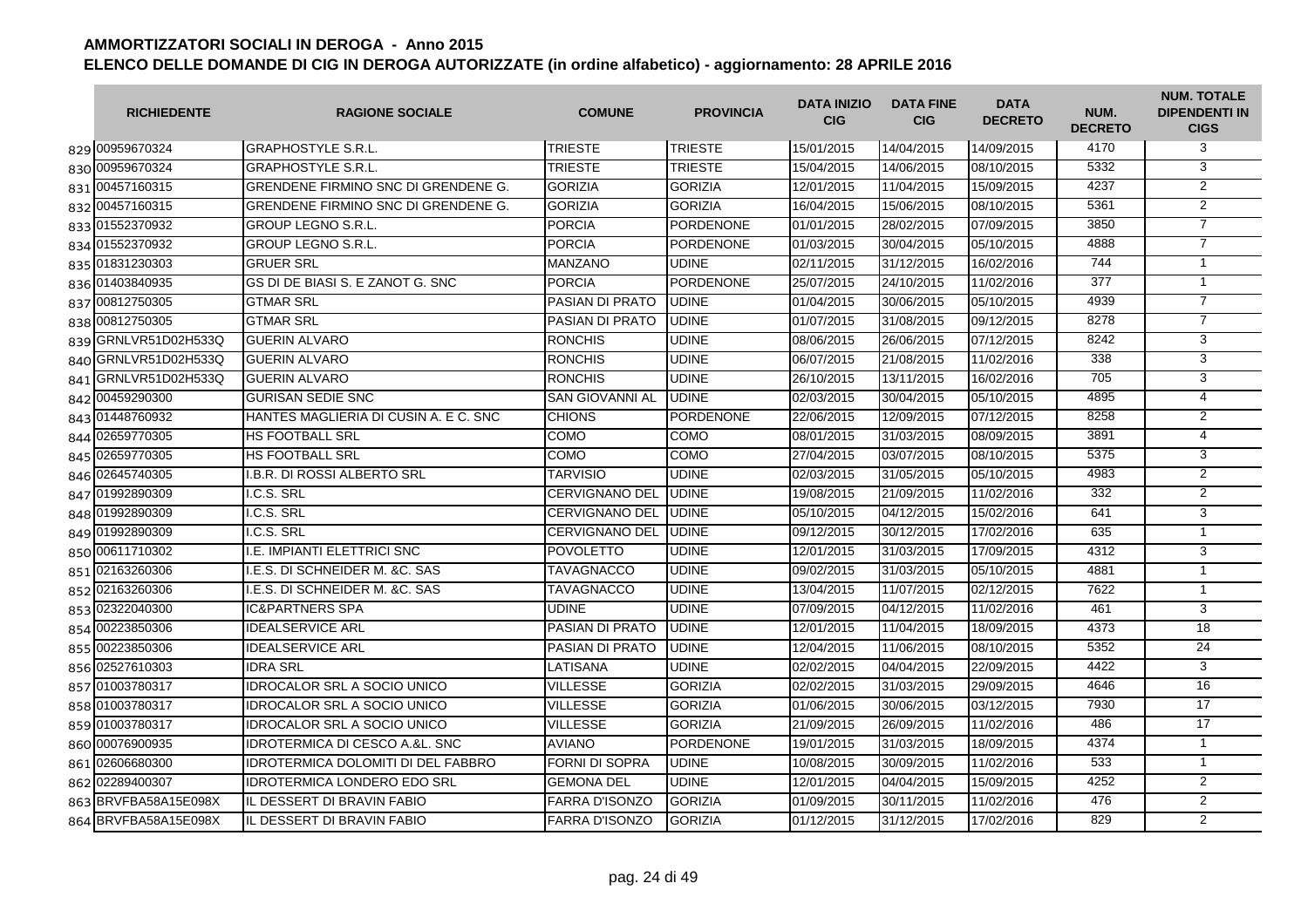| <b>RICHIEDENTE</b>   | <b>RAGIONE SOCIALE</b>                            | <b>COMUNE</b>         | <b>PROVINCIA</b> | <b>DATA INIZIO</b><br><b>CIG</b> | <b>DATA FINE</b><br><b>CIG</b> | <b>DATA</b><br><b>DECRETO</b> | NUM.<br><b>DECRETO</b> | <b>NUM. TOTALE</b><br><b>DIPENDENTI IN</b><br><b>CIGS</b> |
|----------------------|---------------------------------------------------|-----------------------|------------------|----------------------------------|--------------------------------|-------------------------------|------------------------|-----------------------------------------------------------|
| 865 PRTTRS71M54A514W | IL FORNO STORICO ANGELINO SANTO DI PRETE GRADISCA |                       | <b>GORIZIA</b>   | 01/06/2015                       | 31/07/2015                     | 03/12/2015                    | 7993                   | $\mathbf{1}$                                              |
| 866 01970810303      | IME SAS DI VANONE EDI & C.                        | <b>PREMARIACCO</b>    | <b>UDINE</b>     | 28/09/2015                       | 24/12/2015                     | 12/02/2016                    | 557                    | $\mathbf{1}$                                              |
| 867 GRRDRN43H08L424N | IMP.R.E. DI GIRARDINI DORIANO                     | <b>TRIESTE</b>        | <b>TRIESTE</b>   | 01/09/2015                       | 28/11/2015                     | 11/02/2016                    | 489                    | 5                                                         |
| 868 GRRDRN43H08L424N | IMP.R.E. DI GIRARDINI DORIANO                     | <b>TRIESTE</b>        | <b>TRIESTE</b>   | 30/11/2015                       | 31/12/2015                     | 17/02/2016                    | 832                    | $\overline{5}$                                            |
| 869 00257030932      | <b>IMPRESA ANTONIAZZI S.P.A.</b>                  | <b>SAN VITO AL</b>    | <b>PORDENONE</b> | 01/07/2015                       | 31/07/2015                     | 11/02/2016                    | 341                    | 18                                                        |
| 870 00257030932      | <b>IMPRESA ANTONIAZZI S.P.A.</b>                  | <b>SAN VITO AL</b>    | <b>PORDENONE</b> | 03/08/2015                       | 07/09/2015                     | 11/02/2016                    | 407                    | $\overline{18}$                                           |
| 871 00257030932      | <b>IMPRESA ANTONIAZZI S.P.A.</b>                  | <b>SAN VITO AL</b>    | <b>PORDENONE</b> | 08/09/2015                       | 31/10/2015                     | 11/02/2016                    | 480                    | 18                                                        |
| 872 01690130305      | IN.AR.CO. SRL                                     | <b>UDINE</b>          | <b>UDINE</b>     | 07/01/2015                       | 31/03/2015                     | 10/09/2015                    | 4041                   | $\mathbf{1}$                                              |
| 873 01690130305      | IN.AR.CO. SRL                                     | <b>UDINE</b>          | <b>UDINE</b>     | 01/04/2015                       | 31/05/2015                     | 08/10/2015                    | 5366                   | $\mathbf{1}$                                              |
| 874 NNCLGN59H24I403V | <b>INNOCENTE LUIGINO</b>                          | <b>MORSANO AL</b>     | <b>PORDENONE</b> | 26/01/2015                       | 31/03/2015                     | 08/09/2015                    | 3883                   | 2                                                         |
| 875 00551060312      | <b>INTEGRATED AUTOMATION SYSTEM SRL</b>           | <b>GORIZIA</b>        | <b>GORIZIA</b>   | 01/02/2015                       | 30/04/2015                     | 29/09/2015                    | 4664                   | $\mathbf{1}$                                              |
| 876 00551060312      | INTEGRATED AUTOMATION SYSTEM SRL                  | <b>GORIZIA</b>        | <b>GORIZIA</b>   | 17/07/2015                       | 31/08/2015                     | 11/02/2016                    | 329                    | $\mathbf{1}$                                              |
| 877 00391550316      | <b>INTERBARTOLO SPA</b>                           | <b>GORIZIA</b>        | <b>GORIZIA</b>   | 15/01/2015                       | 29/03/2015                     | 17/09/2015                    | 4336                   | $\overline{4}$                                            |
| 878 00391550316      | <b>INTERBARTOLO SPA</b>                           | <b>GORIZIA</b>        | <b>GORIZIA</b>   | 05/10/2015                       | 04/12/2015                     | 15/02/2016                    | 604                    | $\overline{4}$                                            |
| 879 01566130306      | <b>INTERIOR BELTRAMINI SRL</b>                    | <b>MANZANO</b>        | <b>UDINE</b>     | 01/07/2015                       | 31/07/2015                     | 10/12/2015                    | 8315                   | $\overline{4}$                                            |
| 880 01566130306      | <b>INTERIOR BELTRAMINI SRL</b>                    | <b>MANZANO</b>        | <b>UDINE</b>     | 11/09/2015                       | 11/12/2015                     | 11/02/2016                    | 483                    | 5                                                         |
| 881 04041000235      | <b>INTRA SRL</b>                                  | <b>VERONA</b>         | <b>VERONA</b>    | 01/10/2015                       | 31/12/2015                     | 15/02/2016                    | 614                    | $\overline{7}$                                            |
| 882 00059170936      | INTROINI ABBIGLIAMENTO SNC DI PONTILLO            | <b>AVIANO</b>         | <b>PORDENONE</b> | 03/02/2015                       | 31/03/2015                     | 22/09/2015                    | 4441                   | $\overline{9}$                                            |
| 883 01103230312      | <b>IOT VIAGGI S.R.L</b>                           | <b>GORIZIA</b>        | <b>GORIZIA</b>   | 16/09/2015                       | 15/12/2015                     | 11/02/2016                    | 510                    | $\overline{7}$                                            |
| 884 01103230312      | <b>IOT VIAGGI S.R.L</b>                           | <b>GORIZIA</b>        | <b>GORIZIA</b>   | 16/12/2015                       | 31/12/2015                     | 17/02/2016                    | 838                    | $\overline{7}$                                            |
| 885 01293740930      | ISAICO S.N.C. GALET I. & U.                       | <b>CANEVA</b>         | <b>PORDENONE</b> | 09/03/2015                       | 08/06/2015                     | 05/10/2015                    | 4890                   | 8                                                         |
| 886 01692280934      | ISEP S.N.C. DI BAZZO STEFANO & C.                 | <b>PORCIA</b>         | <b>PORDENONE</b> | 01/02/2015                       | 30/04/2015                     | 29/09/2015                    | 4716                   | $\mathbf{1}$                                              |
| 887 01692280934      | ISEP S.N.C. DI BAZZO STEFANO & C.                 | <b>PORCIA</b>         | <b>PORDENONE</b> | 11/05/2015                       | 10/07/2015                     | 04/12/2015                    | 8111                   | $\mathbf{1}$                                              |
| 888 00531370310      | <b>ISONTINA NAVALE SAS</b>                        | <b>MONFALCONE</b>     | <b>GORIZIA</b>   | 12/01/2015                       | 31/01/2015                     | 14/09/2015                    | 4109                   | $\overline{4}$                                            |
| 889 01643570300      | <b>ITALBLOCK SRL</b>                              | <b>MANZANO</b>        | <b>UDINE</b>     | 12/01/2015                       | 28/02/2015                     | 17/09/2015                    | 4305                   | 2                                                         |
| 890 01643570300      | <b>ITALBLOCK SRL</b>                              | <b>MANZANO</b>        | <b>UDINE</b>     | 30/03/2015                       | 29/05/2015                     | 07/10/2015                    | 5218                   | $\mathbf{1}$                                              |
| 891 01468070303      | ITIS SNC DI DEL ZOTTO PAOLO & GOBBATO             | <b>VARMO</b>          | <b>UDINE</b>     | 04/05/2015                       | 28/06/2015                     | 02/12/2015                    | 7638                   | $\overline{4}$                                            |
| 892 01702680933      | <b>ITT ITALIA SRL</b>                             | <b>ZOPPOLA</b>        | <b>PORDENONE</b> | 05/10/2015                       | 19/12/2015                     | 15/02/2016                    | 626                    | $\overline{2}$                                            |
| 893 02677800308      | J.M.J. SRL                                        | <b>PORPETTO</b>       | <b>UDINE</b>     | 03/08/2015                       | 31/10/2015                     | 11/02/2016                    | 387                    | 6                                                         |
| 894 02630140305      | JAMOCU SNC DI JANNIS ANNA ROSA E                  | <b>PALMANOVA</b>      | <b>UDINE</b>     | 02/01/2015                       | 31/03/2015                     | 14/09/2015                    | 4106                   | $\mathbf{1}$                                              |
| 895 91029520938      | JOB & SCHOOL - FORMAZIONE STUDI E                 | <b>PORDENONE</b>      | <b>PORDENONE</b> | 12/01/2015                       | 31/03/2015                     | 08/09/2015                    | 3882                   | $\overline{2}$                                            |
| 896 91029520938      | JOB & SCHOOL - FORMAZIONE STUDI E                 | <b>PORDENONE</b>      | <b>PORDENONE</b> | 16/11/2015                       | 31/12/2015                     | 16/02/2016                    | 772                    | 3                                                         |
| 897 02647270301      | <b>JOLLY CENTER SRL</b>                           | PAVIA DI UDINE        | <b>UDINE</b>     | 02/01/2015                       | 31/03/2015                     | 10/09/2015                    | 4008                   | 2                                                         |
| 898 02647270301      | <b>JOLLY CENTER SRL</b>                           | <b>PAVIA DI UDINE</b> | <b>UDINE</b>     | 01/04/2015                       | 31/05/2015                     | 08/10/2015                    | 5295                   | $\overline{2}$                                            |
| 899 00663070324      | <b>KALCIC SRL</b>                                 | <b>TRIESTE</b>        | <b>TRIESTE</b>   | 02/03/2015                       | 31/05/2015                     | 05/10/2015                    | 4887                   | $\overline{7}$                                            |
| 900 00663070324      | <b>KALCIC SRL</b>                                 | <b>TRIESTE</b>        | <b>TRIESTE</b>   | 01/07/2015                       | 31/08/2015                     | 10/12/2015                    | 8317                   | $\overline{7}$                                            |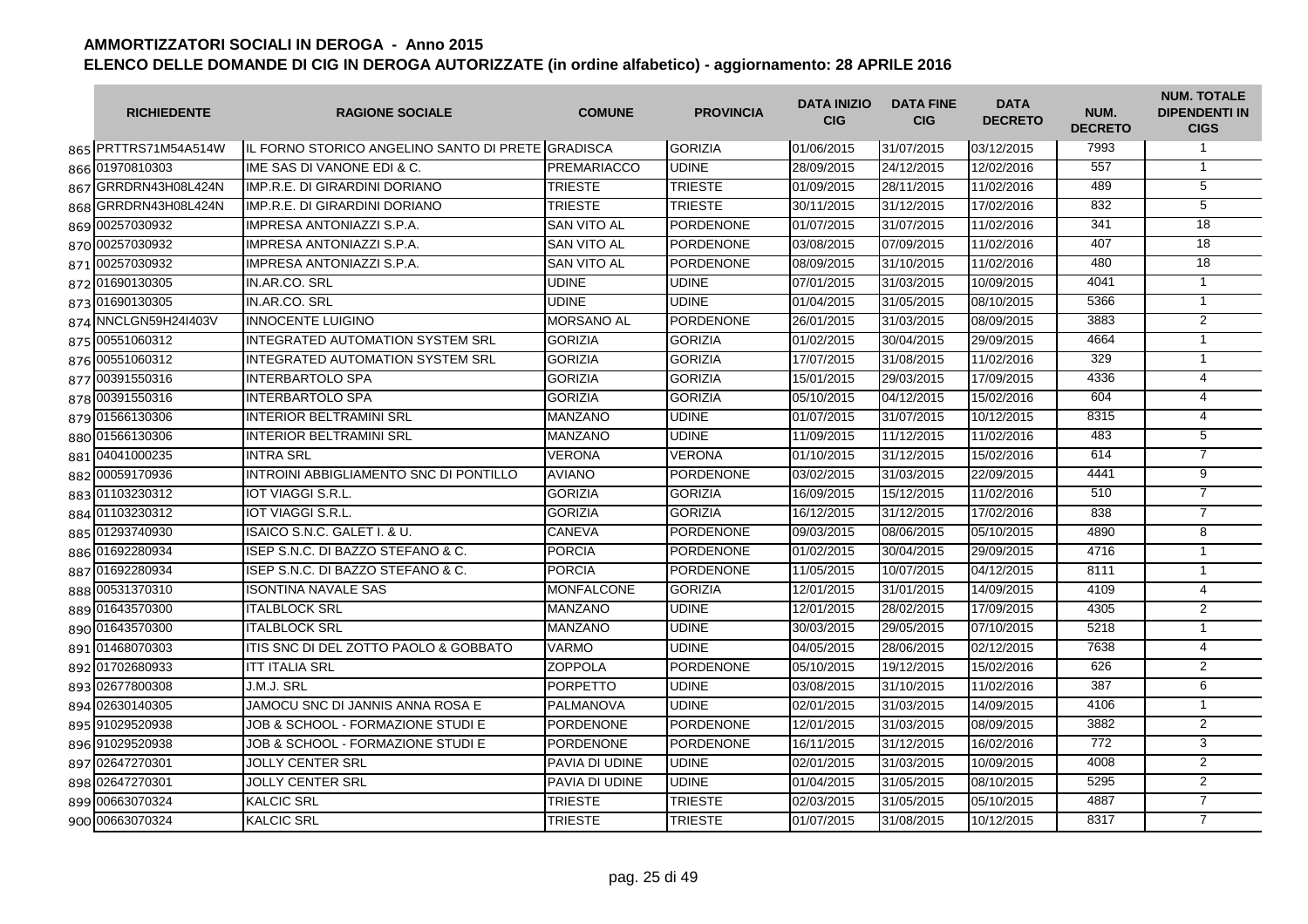| <b>RICHIEDENTE</b>   | <b>RAGIONE SOCIALE</b>                     | <b>COMUNE</b>          | <b>PROVINCIA</b> | <b>DATA INIZIO</b><br><b>CIG</b> | <b>DATA FINE</b><br><b>CIG</b> | <b>DATA</b><br><b>DECRETO</b> | NUM.<br><b>DECRETO</b> | <b>NUM. TOTALE</b><br><b>DIPENDENTI IN</b><br><b>CIGS</b> |
|----------------------|--------------------------------------------|------------------------|------------------|----------------------------------|--------------------------------|-------------------------------|------------------------|-----------------------------------------------------------|
| 901 02125100160      | KCS CAREGIVER COOPERATIVA SOCIALE ARL      | <b>BERGAMO</b>         | <b>BERGAMO</b>   | 28/09/2015                       | 27/12/2015                     | 15/02/2016                    | 579                    | 2                                                         |
| 902 01951810306      | KEN'S DI PASCOLO R. & C. SNC               | <b>NIMIS</b>           | <b>UDINE</b>     | 02/02/2015                       | 31/03/2015                     | 23/09/2015                    | 4561                   | $\overline{3}$                                            |
| 903 00839230323      | <b>KEY CONGRESSI SRL</b>                   | <b>TRIESTE</b>         | <b>TRIESTE</b>   | 12/10/2015                       | 31/12/2015                     | 17/02/2016                    | 795                    | $\overline{4}$                                            |
| 904 01251180939      | KLEB FOTO & STUDIO S.R.L                   | <b>FONTANAFREDDA</b>   | <b>PORDENONE</b> | 19/01/2015                       | 18/04/2015                     | 09/09/2015                    | 3934                   | $\mathbf{1}$                                              |
| 905 KSNVJK58L31Z118J | KOSANOVIC VELJKO                           | <b>MONFALCONE</b>      | <b>GORIZIA</b>   | 07/01/2015                       | 06/04/2015                     | 14/09/2015                    | 4166                   | 3                                                         |
| 906 KSNVJK58L31Z118J | KOSANOVIC VELJKO                           | <b>MONFALCONE</b>      | <b>GORIZIA</b>   | 07/04/2015                       | 06/06/2015                     | 08/10/2015                    | 5309                   | $\overline{3}$                                            |
| 907 01455900934      | KRIVAL SAS DI CASTELLAN VANDA & C.         | <b>SEQUALS</b>         | <b>PORDENONE</b> | 05/10/2015                       | 31/12/2015                     | 15/02/2016                    | 649                    | $\mathbf{1}$                                              |
| 908 02672490303      | KTL SOCIETA' COOPERATIVA                   | <b>UDINE</b>           | <b>UDINE</b>     | 07/01/2015                       | 31/03/2015                     | 17/09/2015                    | 4308                   | 6                                                         |
| 909 02672490303      | KTL SOCIETA' COOPERATIVA                   | <b>UDINE</b>           | <b>UDINE</b>     | 01/04/2015                       | 31/05/2015                     | 08/10/2015                    | 5371                   | $\overline{5}$                                            |
| 910 00419940937      | L.A.C.I. SNC DI FELTRIN & SACILOTTO        | <b>PORDENONE</b>       | <b>PORDENONE</b> | 05/01/2015                       | 31/03/2015                     | 10/09/2015                    | 3993                   | $\overline{2}$                                            |
| 911 00419940937      | L.A.C.I. SNC DI FELTRIN & SACILOTTO        | <b>PORDENONE</b>       | <b>PORDENONE</b> | 01/04/2015                       | 03/06/2015                     | 07/10/2015                    | 5240                   | $\overline{2}$                                            |
| 912 00171460306      | L.E.S.MA. SNC DI MOLINARI STEFANO & C. SAS | <b>PAVIA DI UDINE</b>  | <b>UDINE</b>     | 01/04/2015                       | 31/05/2015                     | 05/10/2015                    | 4931                   | $\overline{4}$                                            |
| 913 00171460306      | E.S.MA. SNC DI MOLINARI STEFANO & C. SAS   | PAVIA DI UDINE         | <b>UDINE</b>     | 22/07/2015                       | 18/10/2015                     | 11/02/2016                    | 380                    | $\overline{4}$                                            |
| 914 01458460308      | L.E.S.SA.CO.SNC DI COSTANTINI MICHELE & C  | <b>CORNO DI</b>        | <b>UDINE</b>     | 02/01/2015                       | 28/02/2015                     | 08/09/2015                    | 3878                   | $\overline{2}$                                            |
| 915 01458460308      | L.E.S.SA.CO.SNC DI COSTANTINI MICHELE & C  | <b>CORNO DI</b>        | <b>UDINE</b>     | 23/06/2015                       | 03/07/2015                     | 10/12/2015                    | 8285                   | $\overline{2}$                                            |
| 916 01458460308      | LE.S.SA.CO.SNC DI COSTANTINI MICHELE & C   | <b>CORNO DI</b>        | <b>UDINE</b>     | 22/09/2015                       | 30/09/2015                     | 12/02/2016                    | 559                    | $\overline{2}$                                            |
| 917 01458460308      | L.E.S.SA.CO.SNC DI COSTANTINI MICHELE & C  | <b>CORNO DI</b>        | <b>UDINE</b>     | 04/11/2015                       | 13/11/2015                     | 16/02/2016                    | 739                    | $\overline{2}$                                            |
| 918 01458460308      | L.E.S.SA.CO.SNC DI COSTANTINI MICHELE & C  | <b>CORNO DI</b>        | <b>UDINE</b>     | 30/11/2015                       | 31/12/2015                     | 17/02/2016                    | 807                    | $\overline{2}$                                            |
| 919 01586220939      | L.F. SERVIZI S.N.C. DI LUCA BOCCALON ED    | <b>FIUME VENETO</b>    | <b>PORDENONE</b> | 23/02/2015                       | 22/05/2015                     | 29/09/2015                    | 4680                   | $\overline{2}$                                            |
| 920 01586220939      | L.F. SERVIZI S.N.C. DI LUCA BOCCALON ED    | <b>FIUME VENETO</b>    | <b>PORDENONE</b> | 25/05/2015                       | 24/07/2015                     | 03/12/2015                    | 7911                   | $\mathbf{1}$                                              |
| 921 01141810935      | M. LAVORAZIONI MECCANICHE DI FAVETTA &     | <b>MONTEREALE</b>      | <b>PORDENONE</b> | 12/01/2015                       | 31/03/2015                     | 10/09/2015                    | 4035                   | $\mathbf{1}$                                              |
| 922 01141810935      | L.M. LAVORAZIONI MECCANICHE DI FAVETTA &   | <b>MONTEREALE</b>      | <b>PORDENONE</b> | 02/04/2015                       | 11/06/2015                     | 07/10/2015                    | 5183                   | $\mathbf{1}$                                              |
| 923 00149570319      | LA BUONA TERRA SOC. COOP. A R.L. (EX       | <b>RONCHI DEI</b>      | <b>GORIZIA</b>   | 01/06/2015                       | 30/06/2015                     | 07/12/2015                    | 8192                   | $\overline{1}$                                            |
| 924 00422680314      | LA CISILE SOC. COOP. SOCIALE ONLUS         | <b>GORIZIA</b>         | <b>GORIZIA</b>   | 03/01/2015                       | 31/03/2015                     | 17/09/2015                    | 4335                   | $\overline{9}$                                            |
| 925 02541890303      | LA CJALDERIE SOCIETA' COOPERATIVA          | <b>SAN DANIELE DEL</b> | <b>UDINE</b>     | 01/01/2015                       | 31/03/2015                     | 09/09/2015                    | 3925                   | 6                                                         |
| 926 02541890303      | LA CJALDERIE SOCIETA' COOPERATIVA          | <b>SAN DANIELE DEL</b> | <b>UDINE</b>     | 14/05/2015                       | 13/07/2015                     | 04/12/2015                    | 8114                   | 6                                                         |
| 927 00746150325      | LA COLLINA SCARL COOP.SOC.ONLUS            | <b>TRIESTE</b>         | <b>TRIESTE</b>   | 03/03/2015                       | 23/03/2015                     | 05/10/2015                    | 4975                   | 5                                                         |
| 928 00746150325      | LA COLLINA SCARL COOP.SOC.ONLUS            | <b>TRIESTE</b>         | <b>TRIESTE</b>   | 24/03/2015                       | 04/04/2015                     | 07/10/2015                    | 5211                   | 5                                                         |
| 929 00074200312      | LA CORMONESE MARMI                         | <b>CORMONS</b>         | <b>GORIZIA</b>   | 07/01/2015                       | 06/04/2015                     | 14/09/2015                    | 4169                   | $\overline{2}$                                            |
| 930 FRLDNL58B05H816O | LA FAGAGNESE DI FURLANO DANIELE            | <b>FAGAGNA</b>         | <b>UDINE</b>     | 12/01/2015                       | 31/03/2015                     | 15/09/2015                    | 4249                   | 9                                                         |
| 931 FRLDNL58B05H816O | LA FAGAGNESE DI FURLANO DANIELE            | <b>FAGAGNA</b>         | <b>UDINE</b>     | 01/04/2015                       | 31/05/2015                     | 07/10/2015                    | 5212                   | 8                                                         |
| 932 BSTGPL64C27E098Y | LA FALEGNAMERIA DI BUSATTA GIAMPAOLO       | <b>GORIZIA</b>         | <b>GORIZIA</b>   | 02/03/2015                       | 01/06/2015                     | 05/10/2015                    | 5032                   | $\mathbf{1}$                                              |
| 933 80018260325      | LA FONTE-COMUNITA' FAMIGLIA O.N.L.U.S.     | <b>TRIESTE</b>         | <b>TRIESTE</b>   | 02/01/2015                       | 31/03/2015                     | 08/09/2015                    | 3894                   | 3                                                         |
| 934 80018260325      | LA FONTE-COMUNITA' FAMIGLIA O.N.L.U.S.     | <b>TRIESTE</b>         | <b>TRIESTE</b>   | 02/04/2015                       | 30/05/2015                     | 08/10/2015                    | 5286                   | $\overline{3}$                                            |
| 935 CRBGNI37P17G966J | LA FRIUL SERRAMENTI DI CORUBOLO GINO       | POZZUOLO DEL           | <b>UDINE</b>     | 02/02/2015                       | 31/03/2015                     | 23/09/2015                    | 4557                   | $\overline{4}$                                            |
| 936 CRBGNI37P17G966J | LA FRIUL SERRAMENTI DI CORUBOLO GINO       | POZZUOLO DEL           | <b>UDINE</b>     | 07/04/2015                       | 31/05/2015                     | 06/10/2015                    | 5143                   | $\overline{4}$                                            |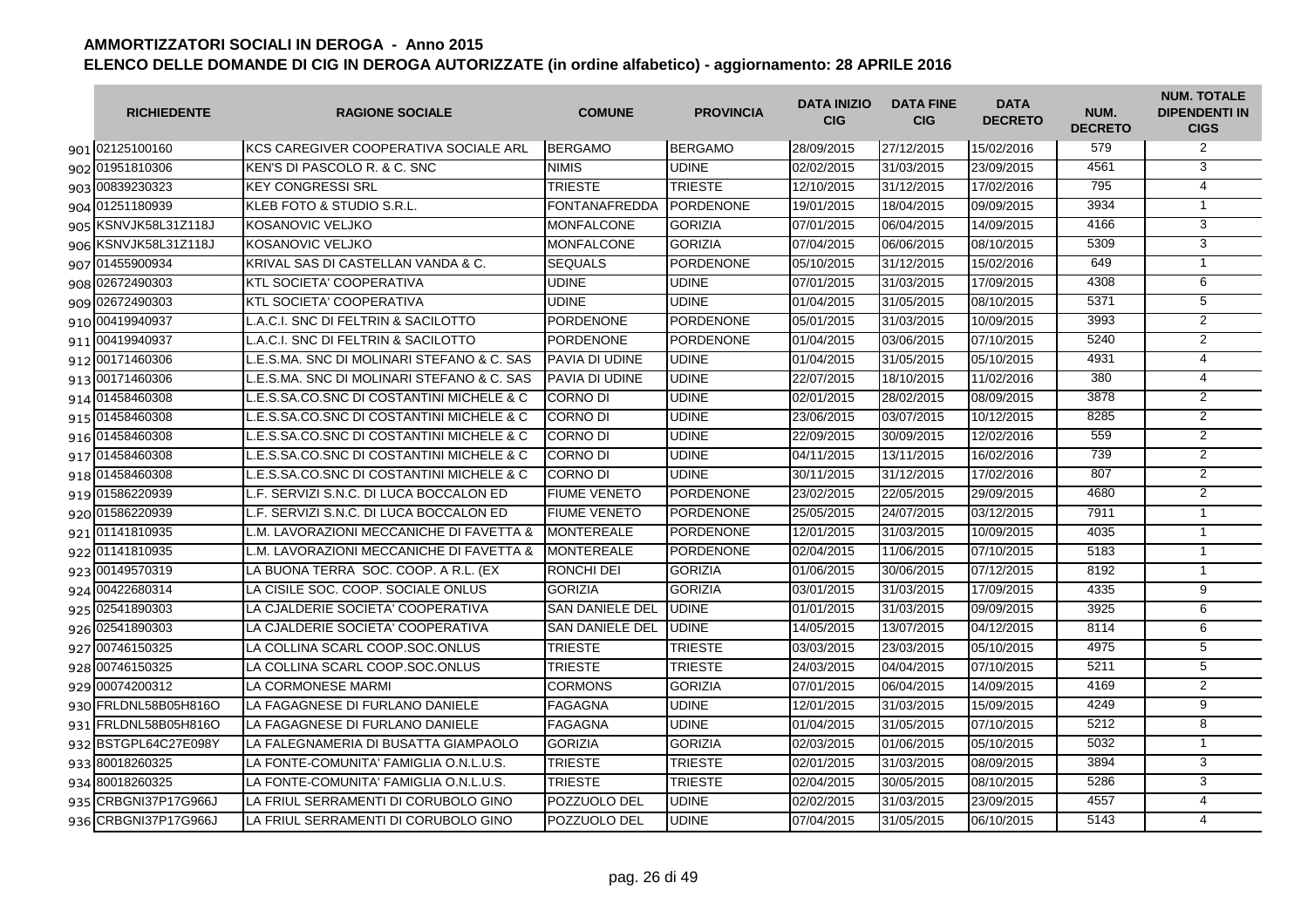| <b>RICHIEDENTE</b>   | <b>RAGIONE SOCIALE</b>                   | <b>COMUNE</b>         | <b>PROVINCIA</b> | <b>DATA INIZIO</b><br><b>CIG</b> | <b>DATA FINE</b><br><b>CIG</b> | <b>DATA</b><br><b>DECRETO</b> | NUM.<br><b>DECRETO</b> | <b>NUM. TOTALE</b><br><b>DIPENDENTI IN</b><br><b>CIGS</b> |
|----------------------|------------------------------------------|-----------------------|------------------|----------------------------------|--------------------------------|-------------------------------|------------------------|-----------------------------------------------------------|
| 937 CRBGNI37P17G966J | LA FRIUL SERRAMENTI DI CORUBOLO GINO     | <b>POZZUOLO DEL</b>   | <b>UDINE</b>     | 08/06/2015                       | 07/07/2015                     | 07/12/2015                    | 8200                   | 4                                                         |
| 938 00818450306      | LA MOBILCASA SAS DI STRAULINO NICOLA & C | <b>SUTRIO</b>         | <b>UDINE</b>     | 05/01/2015                       | 28/02/2015                     | 14/09/2015                    | 4122                   | $\mathbf{1}$                                              |
| 939 00818450306      | LA MOBILCASA SAS DI STRAULINO NICOLA & C | <b>SUTRIO</b>         | <b>UDINE</b>     | 02/03/2015                       | 30/05/2015                     | 05/10/2015                    | 4893                   | $\mathbf{1}$                                              |
| 940 00830930327      | LA NUOVA IMPIANTI SNC DI EMANUELE        | <b>TRIESTE</b>        | <b>TRIESTE</b>   | 22/06/2015                       | 21/07/2015                     | 07/12/2015                    | 8241                   | $\overline{5}$                                            |
| 941 00830930327      | LA NUOVA IMPIANTI SNC DI EMANUELE        | <b>TRIESTE</b>        | <b>TRIESTE</b>   | 23/07/2015                       | 22/09/2015                     | 11/02/2016                    | 359                    | $\overline{8}$                                            |
| 942 01082650936      | LA QUERCIA SNC DI SARTOR CLAUDIO & C.    | <b>PASIANO DI</b>     | <b>PORDENONE</b> | 05/01/2015                       | 31/03/2015                     | 07/09/2015                    | 3863                   | $\mathbf{1}$                                              |
| 943 00730470325      | LA QUERCIA SOC. COOP. A R.L.             | <b>TRIESTE</b>        | <b>TRIESTE</b>   | 01/08/2015                       | 31/10/2015                     | 11/02/2016                    | 376                    | $\overline{28}$                                           |
| 944 00730470325      | LA QUERCIA SOC. COOP. A R.L.             | <b>TRIESTE</b>        | <b>TRIESTE</b>   | 01/11/2015                       | 31/12/2015                     | 15/02/2016                    | 671                    | 28                                                        |
| 945 01222000935      | LA S.E.B.DI BRESOLIN MONICA, NICOLA E C. | <b>PASIANO DI</b>     | <b>PORDENONE</b> | 21/01/2015                       | 18/04/2015                     | 10/09/2015                    | 4030                   | $\overline{4}$                                            |
| 946 02124420304      | LA TECNICA SNC DI ZAMBANO MARCO & C.     | <b>RAGOGNA</b>        | <b>UDINE</b>     | 10/06/2015                       | 31/07/2015                     | 07/12/2015                    | 8214                   | $\overline{2}$                                            |
| 947 RNZMRA67L23L483E | LA TERMOIDRAULICA DI RONZAT MAURO        | <b>MANIAGO</b>        | PORDENONE        | 10/02/2015                       | 09/05/2015                     | 23/09/2015                    | 4555                   | $\overline{1}$                                            |
| 948 00080790934      | LA TIPOGRAFICA SAS DI ANDREA CIAN & C    | <b>PORDENONE</b>      | <b>PORDENONE</b> | 02/02/2015                       | 14/03/2015                     | 22/09/2015                    | 4427                   | $\overline{3}$                                            |
| 949 00080790934      | LA TIPOGRAFICA SAS DI ANDREA CIAN & C    | <b>PORDENONE</b>      | <b>PORDENONE</b> | 06/07/2015                       | 05/09/2015                     | 10/12/2015                    | 8311                   | 3                                                         |
| 950 00080790934      | LA TIPOGRAFICA SAS DI ANDREA CIAN & C    | <b>PORDENONE</b>      | <b>PORDENONE</b> | 16/11/2015                       | 31/12/2015                     | 16/02/2016                    | 774                    | 3                                                         |
| 951 00154640304      | <b>LA TIPOGRAFICA SRL</b>                | <b>CAMPOFORMIDO</b>   | <b>UDINE</b>     | 02/01/2015                       | 31/03/2015                     | 10/09/2015                    | 3998                   | $\overline{4}$                                            |
| 952 00154640304      | <b>LA TIPOGRAFICA SRL</b>                | <b>CAMPOFORMIDO</b>   | <b>UDINE</b>     | 01/04/2015                       | 31/05/2015                     | 06/10/2015                    | 5118                   | $\overline{11}$                                           |
| 953 00545970311      | LA Z SERRAMENTI SNC                      | <b>MONFALCONE</b>     | <b>GORIZIA</b>   | 20/01/2015                       | 19/04/2015                     | 14/09/2015                    | 4132                   | $\overline{2}$                                            |
| 954 01125170306      | LA.P.E.IN SRL                            | PAVIA DI UDINE        | <b>UDINE</b>     | 02/02/2015                       | 28/02/2015                     | 22/09/2015                    | 4426                   | $\overline{3}$                                            |
| 955 01125170306      | LA.P.E.IN SRL                            | <b>PAVIA DI UDINE</b> | <b>UDINE</b>     | 09/03/2015                       | 30/04/2015                     | 05/10/2015                    | 4991                   | 4                                                         |
| 956 01125170306      | LA.P.E.IN SRL                            | <b>PAVIA DI UDINE</b> | <b>UDINE</b>     | 01/05/2015                       | 30/06/2015                     | 02/12/2015                    | 7636                   | $\overline{4}$                                            |
| 957 01371040302      | LABORATORIO ODONTOPROTESICO "DENTAL      | <b>UDINE</b>          | <b>UDINE</b>     | 12/01/2015                       | 28/03/2015                     | 14/09/2015                    | 4108                   | 6                                                         |
| 958 01371040302      | LABORATORIO ODONTOPROTESICO "DENTAL      | <b>UDINE</b>          | <b>UDINE</b>     | 30/03/2015                       | 30/05/2015                     | 05/10/2015                    | 5029                   | 6                                                         |
| 959 LQNCRL67T04H823L | <b>LAQUINTANA CARLO</b>                  | <b>FIUME VENETO</b>   | <b>PORDENONE</b> | 05/01/2015                       | 31/03/2015                     | 09/09/2015                    | 3933                   | $\overline{2}$                                            |
| 960 00213290935      | L'ARREDAMENTO SRL                        | <b>PRATA DI</b>       | PORDENONE        | 04/02/2015                       | 03/05/2015                     | 23/09/2015                    | 4564                   | $\overline{2}$                                            |
| 961 00213290935      | <b>L'ARREDAMENTO SRL</b>                 | <b>PRATA DI</b>       | <b>PORDENONE</b> | 12/05/2015                       | 11/07/2015                     | 05/10/2015                    | 4908                   | 2                                                         |
| 962 00296650302      | LAUZZANA CALCESTRUZZI S.A.S.             | <b>SAN VITO DI</b>    | <b>UDINE</b>     | 01/02/2015                       | 28/02/2015                     | 18/09/2015                    | 4382                   | 5                                                         |
| 963 00296650302      | LAUZZANA CALCESTRUZZI S.A.S.             | <b>SAN VITO DI</b>    | <b>UDINE</b>     | 01/04/2015                       | 30/04/2015                     | 06/10/2015                    | 5122                   | 5                                                         |
| 964 00296650302      | LAUZZANA CALCESTRUZZI S.A.S.             | <b>SAN VITO DI</b>    | <b>UDINE</b>     | 01/07/2015                       | 31/07/2015                     | 10/12/2015                    | 8305                   | $\overline{5}$                                            |
| 965 00296650302      | LAUZZANA CALCESTRUZZI S.A.S.             | <b>SAN VITO DI</b>    | <b>UDINE</b>     | 01/10/2015                       | 31/10/2015                     | 12/02/2016                    | 545                    | $\overline{5}$                                            |
| 966 00296650302      | LAUZZANA CALCESTRUZZI S.A.S.             | <b>SAN VITO DI</b>    | <b>UDINE</b>     | 02/11/2015                       | 30/11/2015                     | 16/02/2016                    | 730                    | 5                                                         |
| 967 01454690932      | LAVANDERIA ORCHIDEA S.N.C. DI ROS        | <b>SACILE</b>         | <b>PORDENONE</b> | 02/02/2015                       | 30/04/2015                     | 23/09/2015                    | 4554                   | 2                                                         |
| 968 02064550300      | LAVORAZIONE FERRO SERAFINI SAS           | <b>GEMONA DEL</b>     | <b>UDINE</b>     | 07/01/2015                       | 31/03/2015                     | 10/09/2015                    | 4028                   | $\overline{4}$                                            |
| 969 02064550300      | LAVORAZIONE FERRO SERAFINI SAS           | <b>GEMONA DEL</b>     | <b>UDINE</b>     | 01/03/2015                       | 31/03/2015                     | 05/10/2015                    | 4990                   | $\overline{2}$                                            |
| 970 02064550300      | LAVORAZIONE FERRO SERAFINI SAS           | <b>GEMONA DEL</b>     | <b>UDINE</b>     | 07/04/2015                       | 30/04/2015                     | 06/10/2015                    | 5139                   | 6                                                         |
| 971 02064550300      | LAVORAZIONE FERRO SERAFINI SAS           | <b>GEMONA DEL</b>     | <b>UDINE</b>     | 04/05/2015                       | 31/05/2015                     | 02/12/2015                    | 7667                   | $\overline{5}$                                            |
| 972 02064550300      | LAVORAZIONE FERRO SERAFINI SAS           | <b>GEMONA DEL</b>     | <b>UDINE</b>     | 01/06/2015                       | 12/06/2015                     | 07/12/2015                    | 8196                   | $\overline{5}$                                            |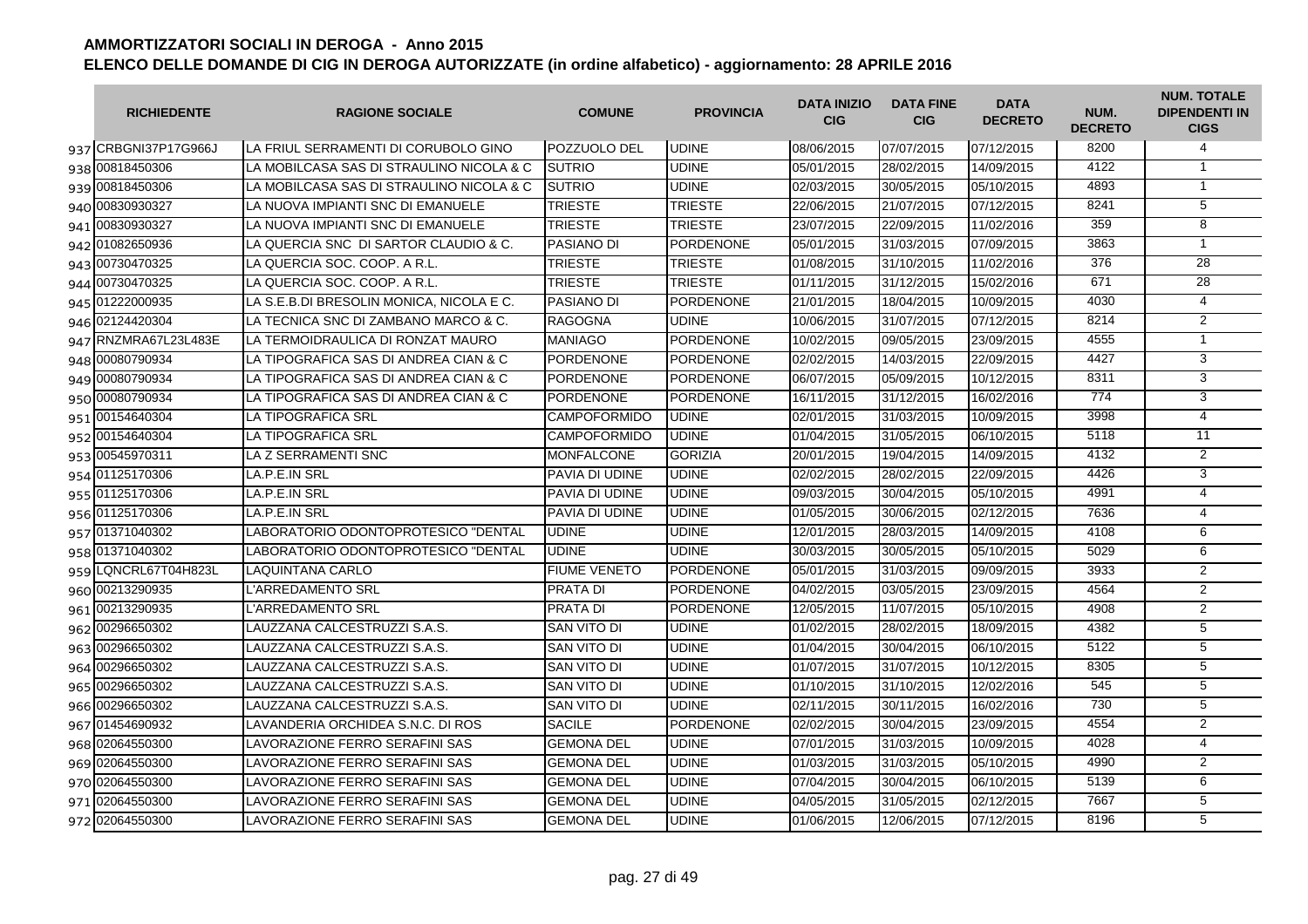| <b>RICHIEDENTE</b>    | <b>RAGIONE SOCIALE</b>                           | <b>COMUNE</b>         | <b>PROVINCIA</b> | <b>DATA INIZIO</b><br><b>CIG</b> | <b>DATA FINE</b><br><b>CIG</b> | <b>DATA</b><br><b>DECRETO</b> | NUM.<br><b>DECRETO</b> | <b>NUM. TOTALE</b><br><b>DIPENDENTI IN</b><br><b>CIGS</b> |
|-----------------------|--------------------------------------------------|-----------------------|------------------|----------------------------------|--------------------------------|-------------------------------|------------------------|-----------------------------------------------------------|
| 973 01033750934       | LAZZARIN DAVIDE & C. S.N.C.                      | <b>ROVEREDO IN</b>    | <b>PORDENONE</b> | 19/01/2015                       | 18/04/2015                     | 15/09/2015                    | 4231                   | $\mathbf{1}$                                              |
| 974 01042170314       | LE RONDINI PICCOLA SOC. COOP. A.R.L.             | <b>GORIZIA</b>        | <b>GORIZIA</b>   | 16/02/2015                       | 16/05/2015                     | 29/09/2015                    | 4719                   | $\overline{4}$                                            |
| 975 00181080938       | LEADER - CAM S.R.L.                              | <b>MANIAGO</b>        | <b>PORDENONE</b> | 19/01/2015                       | 21/02/2015                     | 14/09/2015                    | 4092                   | 6                                                         |
| 976 00181080938       | LEADER - CAM S.R.L.                              | <b>MANIAGO</b>        | <b>PORDENONE</b> | 15/06/2015                       | 05/09/2015                     | 07/12/2015                    | 8203                   | 6                                                         |
| 977 00181080938       | LEADER - CAM S.R.L.                              | <b>MANIAGO</b>        | PORDENONE        | 10/09/2015                       | 14/10/2015                     | 11/02/2016                    | 469                    | 6                                                         |
| 978 01678110931       | LEGNORAFO SRL IN LIQUIDAZIONE                    | <b>PORDENONE</b>      | <b>PORDENONE</b> | 05/01/2015                       | 31/03/2015                     | 07/09/2015                    | 3844                   | $\overline{4}$                                            |
| 979 01678110931       | LEGNORAFO SRL IN LIQUIDAZIONE                    | PORDENONE             | <b>PORDENONE</b> | 02/04/2015                       | 05/06/2015                     | 05/10/2015                    | 4930                   | $\overline{2}$                                            |
| 980 02605430301       | L'ELETTROTECNICA VISINTINI SRL                   | <b>PREMARIACCO</b>    | <b>UDINE</b>     | 01/10/2015                       | 30/11/2015                     | 12/02/2016                    | 562                    | 2                                                         |
| 981 00223140302       | L'ELITE DEL LEGNO DI DI GASPERO SNC              | <b>PREMARIACCO</b>    | <b>UDINE</b>     | 01/10/2015                       | 31/10/2015                     | 11/02/2016                    | 523                    | $\overline{4}$                                            |
| 982 00223140302       | L'ELITE DEL LEGNO DI DI GASPERO SNC              | <b>PREMARIACCO</b>    | <b>UDINE</b>     | 02/11/2015                       | 24/12/2015                     | 16/02/2016                    | 749                    | $\overline{4}$                                            |
| 983 LNRLDI46H46L657U  | <b>LENARDON LIDA</b>                             | <b>SAN MARTINO AL</b> | <b>PORDENONE</b> | 13/01/2015                       | 11/04/2015                     | 15/09/2015                    | 4238                   | 4                                                         |
| 984 LNRMCL69H64L483O  | <b>LENARDON MARCELLA</b>                         | <b>TARCENTO</b>       | <b>UDINE</b>     | 25/05/2015                       | 25/07/2015                     | 02/12/2015                    | 7685                   | 2                                                         |
| 985 LNRMCL69H64L483O  | LENARDON MARCELLA                                | <b>TARCENTO</b>       | <b>UDINE</b>     | 17/08/2015                       | 30/09/2015                     | 11/02/2016                    | 371                    | $\mathbf{1}$                                              |
| 986 MSCMSM68D17G888V  | LEONARDO CORNICI DI MUSCI MASSIMO                | <b>SAN VITO AL</b>    | PORDENONE        | 02/02/2015                       | 28/02/2015                     | 23/09/2015                    | 4508                   | $\overline{7}$                                            |
| 987 MSCMSM68D17G888V  | LEONARDO CORNICI DI MUSCI MASSIMO                | SAN VITO AL           | <b>PORDENONE</b> | 01/04/2015                       | 30/04/2015                     | 07/10/2015                    | 5233                   | 6                                                         |
| 988 MSCMSM68D17G888V  | LEONARDO CORNICI DI MUSCI MASSIMO                | <b>SAN VITO AL</b>    | <b>PORDENONE</b> | 05/05/2015                       | 04/06/2015                     | 02/12/2015                    | 7646                   | 6                                                         |
| 989 MSCMSM68D17G888V  | LEONARDO CORNICI DI MUSCI MASSIMO                | <b>SAN VITO AL</b>    | <b>PORDENONE</b> | 02/11/2015                       | 31/12/2015                     | 16/02/2016                    | 741                    | 6                                                         |
| 990 DZZGUO65C08Z133O  | LES GARCONS DI DOZZO UGO                         | <b>SACILE</b>         | <b>PORDENONE</b> | 02/03/2015                       | 30/05/2015                     | 29/09/2015                    | 4738                   | $\mathbf{1}$                                              |
| 991 DZZGUO65C08Z133O  | LES GARCONS DI DOZZO UGO                         | <b>SACILE</b>         | <b>PORDENONE</b> | 01/10/2015                       | 30/11/2015                     | 15/02/2016                    | 582                    | $\mathbf{1}$                                              |
| 992 02561000304       | LESIZZA S.R.L. UNIPERSONALE                      | <b>MANZANO</b>        | <b>UDINE</b>     | 02/02/2015                       | 27/02/2015                     | 18/09/2015                    | 4379                   | $\mathbf{1}$                                              |
| 993 01327750939       | LEVIGATURA SANTAROSSA S.N.C.                     | <b>PORCIA</b>         | <b>PORDENONE</b> | 09/02/2015                       | 08/05/2015                     | 23/09/2015                    | 4531                   | 3                                                         |
| 994 01225990934       | LIBRALON S.R.L.                                  | <b>PORDENONE</b>      | <b>PORDENONE</b> | 09/09/2015                       | 08/12/2015                     | 11/02/2016                    | 491                    | $\mathbf{1}$                                              |
| 995 01225990934       | LIBRALON S.R.L.                                  | <b>PORDENONE</b>      | <b>PORDENONE</b> | 09/12/2015                       | 31/12/2015                     | 17/02/2016                    | 836                    | $\mathbf{1}$                                              |
| 996 00211610308       | LIBRERIA FRIULI SAS DI ROSSO GIANCARLO &         | <b>UDINE</b>          | <b>UDINE</b>     | 07/09/2015                       | 30/11/2015                     | 11/02/2016                    | 456                    | 2                                                         |
| 997 00461240301       | LIM-LAVORAZIONI INDUSTRIALI MECCANICHE DI IUDINE |                       | <b>UDINE</b>     | 09/02/2015                       | 27/02/2015                     | 29/09/2015                    | 4654                   | 2                                                         |
| 998 02474750268       | LINEA EDILIZIA SRL                               | PONTE DI PIAVE        | <b>TREVISO</b>   | 16/03/2015                       | 30/04/2015                     | 05/10/2015                    | 4910                   | 8                                                         |
| 999 01617820939       | LIVENZA VIAGGI SRL                               | <b>SACILE</b>         | <b>PORDENONE</b> | 26/01/2015                       | 31/03/2015                     | 18/09/2015                    | 4385                   | $\mathbf{1}$                                              |
| 1000 01617820939      | LIVENZA VIAGGI SRL                               | <b>SACILE</b>         | PORDENONE        | 01/04/2015                       | 26/06/2015                     | 08/10/2015                    | 5313                   | $\mathbf{1}$                                              |
| 1001 MRCMHL84D23L195W | LOCANDA VITTORIA DI MARCATO MICHELE              | <b>PREONE</b>         | <b>UDINE</b>     | 10/02/2015                       | 29/03/2015                     | 29/09/2015                    | 4668                   | $\mathbf{1}$                                              |
| 1002 01490730304      | LOCATELLI GOMME DI LOCATELLI G.& C.              | <b>UDINE</b>          | <b>UDINE</b>     | 15/01/2015                       | 15/04/2015                     | 17/09/2015                    | 4302                   | 3                                                         |
| 1003 01490730304      | LOCATELLI GOMME DI LOCATELLI G.& C.              | <b>UDINE</b>          | <b>UDINE</b>     | 08/06/2015                       | 08/08/2015                     | 03/12/2015                    | 7931                   | $\overline{4}$                                            |
| 1004 LDLSRG52E23L483H | <b>LODOLO SERGIO</b>                             | <b>COLLOREDO DI</b>   | <b>UDINE</b>     | 04/05/2015                       | 30/05/2015                     | 02/12/2015                    | 7637                   | $\mathbf{1}$                                              |
| 1005 LDLSRG52E23L483H | LODOLO SERGIO                                    | <b>COLLOREDO DI</b>   | <b>UDINE</b>     | 01/09/2015                       | 27/11/2015                     | 11/02/2016                    | 451                    | $\mathbf{1}$                                              |
| 1006 02131950301      | LOGIC TRANS SRL                                  | <b>UDINE</b>          | <b>UDINE</b>     | 01/10/2015                       | 24/12/2015                     | 15/02/2016                    | 628                    | 3                                                         |
| 1007 02631490303      | LOGISTA & SERVIZI SOC.COOP.                      | <b>ROMA</b>           | <b>ROMA</b>      | 07/01/2015                       | 31/03/2015                     | 17/09/2015                    | 4320                   | 13                                                        |
| 1008 02631490303      | LOGISTA & SERVIZI SOC.COOP.                      | <b>ROMA</b>           | <b>ROMA</b>      | 01/04/2015                       | 31/05/2015                     | 08/10/2015                    | 5372                   | 10                                                        |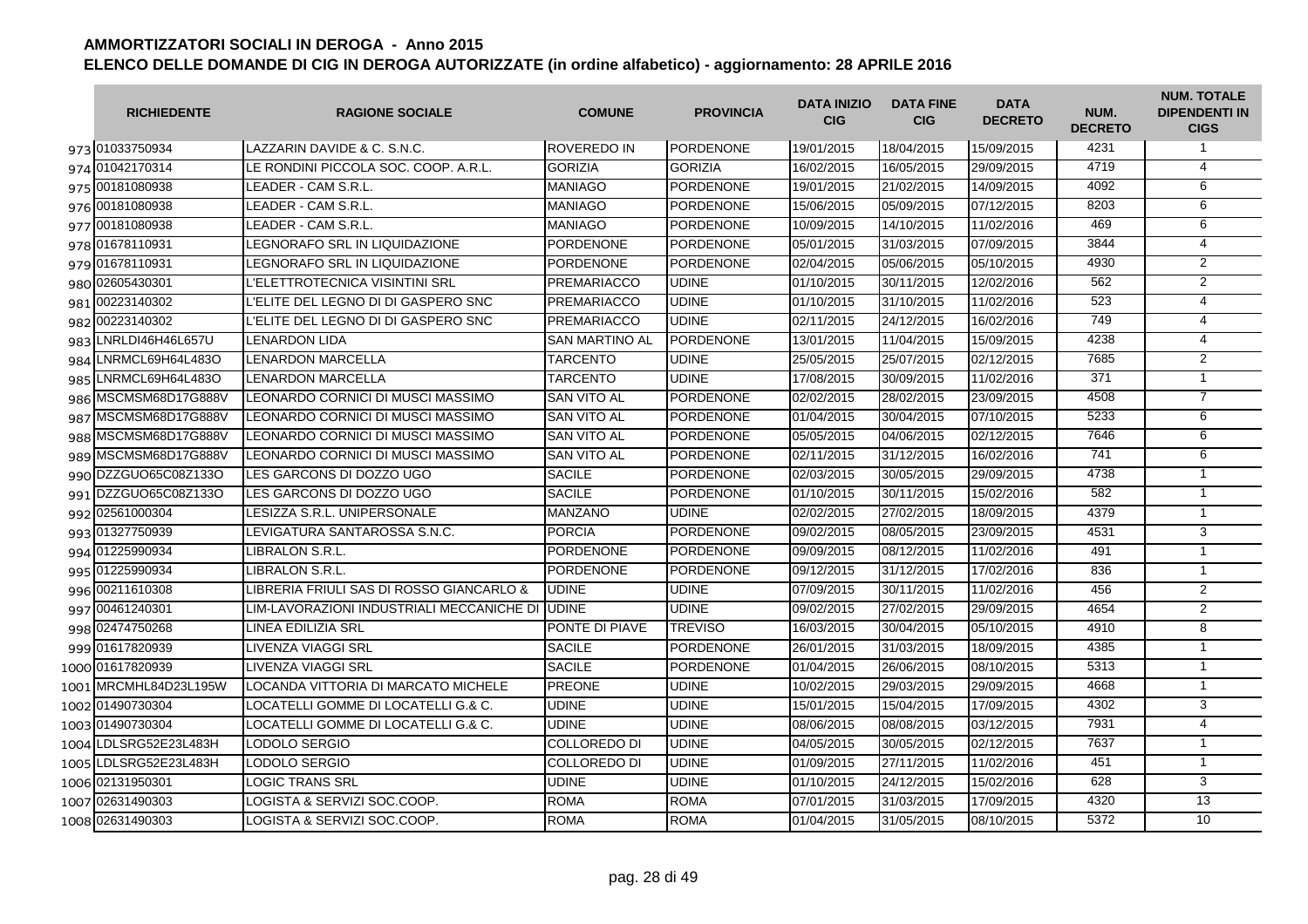| <b>RICHIEDENTE</b>    | <b>RAGIONE SOCIALE</b>                   | <b>COMUNE</b>          | <b>PROVINCIA</b> | <b>DATA INIZIO</b><br><b>CIG</b> | <b>DATA FINE</b><br><b>CIG</b> | <b>DATA</b><br><b>DECRETO</b> | NUM.<br><b>DECRETO</b> | <b>NUM. TOTALE</b><br><b>DIPENDENTI IN</b><br><b>CIGS</b> |
|-----------------------|------------------------------------------|------------------------|------------------|----------------------------------|--------------------------------|-------------------------------|------------------------|-----------------------------------------------------------|
| 1009 LRNGDN38R01L424R | <b>LORENZI GIORDANO</b>                  | <b>TRIESTE</b>         | <b>TRIESTE</b>   | 07/01/2015                       | 03/04/2015                     | 10/09/2015                    | 4023                   | 2                                                         |
| 1010 LRNGDN38R01L424R | LORENZI GIORDANO                         | <b>TRIESTE</b>         | TRIESTE          | 15/04/2015                       | 12/06/2015                     | 08/10/2015                    | 5283                   | $\overline{2}$                                            |
| 1011 00301820932      | LOVADINA SNC DI LOVADINA FRANCO & C.     | <b>SAN VITO AL</b>     | PORDENONE        | 09/03/2015                       | 31/05/2015                     | 05/10/2015                    | 4902                   | $\mathbf{1}$                                              |
| 1012 LVTMRN58R05M034J | <b>LOVATO MARINO</b>                     | <b>SAN GIOVANNI AL</b> | <b>UDINE</b>     | 19/01/2015                       | 28/02/2015                     | 15/09/2015                    | 4256                   | $\mathbf{1}$                                              |
| 1013 LVTMRN58R05M034J | <b>LOVATO MARINO</b>                     | <b>SAN GIOVANNI AL</b> | <b>UDINE</b>     | 23/03/2015                       | 22/05/2015                     | 05/10/2015                    | 5061                   | $\mathbf{1}$                                              |
| 1014 01346150939      | LUCATO AUTOTRASPORTI SNC LUCATO P&P      | <b>SACILE</b>          | PORDENONE        | 04/05/2015                       | 31/05/2015                     | 02/12/2015                    | 7631                   | $\mathbf{1}$                                              |
| 1015 01346150939      | LUCATO AUTOTRASPORTI SNC LUCATO P&P      | <b>SACILE</b>          | <b>PORDENONE</b> | 03/08/2015                       | 03/10/2015                     | 11/02/2016                    | 400                    | $\mathbf{1}$                                              |
| 1016 02210700304      | LUCCA & QUENDOLO S.A.S. DELL'ARCHITETTO  | <b>UDINE</b>           | UDINE            | 12/01/2015                       | 11/04/2015                     | 14/09/2015                    | 4179                   | $\mathbf{1}$                                              |
| 1017 02210700304      | LUCCA & QUENDOLO S.A.S. DELL'ARCHITETTO  | UDINE                  | <b>UDINE</b>     | 13/04/2015                       | 12/06/2015                     | 02/12/2015                    | 7540                   | $\mathbf{1}$                                              |
| 1018 00426760930      | LUMET SNC DI ZANELLA BRUNO & C.          | <b>ROVEREDO IN</b>     | <b>PORDENONE</b> | 01/10/2015                       | 31/12/2015                     | 15/02/2016                    | 591                    | 8                                                         |
| 1019 044 63390874     | LUOGHI COMUNI SOC. COOP. SOC. ONLUS      | <b>ACIREALE</b>        | <b>CATANIA</b>   | 05/01/2015                       | 08/02/2015                     | 17/09/2015                    | 4349                   | 35                                                        |
| 1020 04463390874      | LUOGHI COMUNI SOC. COOP. SOC. ONLUS      | <b>ACIREALE</b>        | <b>CATANIA</b>   | 23/02/2015                       | 12/04/2015                     | 06/10/2015                    | 5105                   | 46                                                        |
| 1021 BLZMRG69P15F205U | M R MIZZA RENATO DI BALZAROTTI AMBROGIO  | <b>TARCENTO</b>        | <b>UDINE</b>     | 07/01/2015                       | 31/01/2015                     | 14/09/2015                    | 4091                   | $\overline{4}$                                            |
| 1022 BLZMRG69P15F205U | IM R MIZZA RENATO DI BALZAROTTI AMBROGIO | <b>TARCENTO</b>        | <b>UDINE</b>     | 02/02/2015                       | 31/03/2015                     | 23/09/2015                    | 4558                   | $\overline{4}$                                            |
| 1023 BLZMRG69P15F205U | IM R MIZZA RENATO DI BALZAROTTI AMBROGIO | <b>TARCENTO</b>        | <b>UDINE</b>     | 05/03/2015                       | 31/03/2015                     | 05/10/2015                    | 5031                   | $\overline{1}$                                            |
| 1024 BLZMRG69P15F205U | M R MIZZA RENATO DI BALZAROTTI AMBROGIO  | <b>TARCENTO</b>        | UDINE            | 16/04/2015                       | 30/04/2015                     | 08/10/2015                    | 5378                   | 8                                                         |
| 1025 BLZMRG69P15F205U | IM R MIZZA RENATO DI BALZAROTTI AMBROGIO | <b>TARCENTO</b>        | <b>UDINE</b>     | 18/05/2015                       | 29/05/2015                     | 03/12/2015                    | 7889                   | 8                                                         |
| 1026 BLZMRG69P15F205U | IM R MIZZA RENATO DI BALZAROTTI AMBROGIO | <b>TARCENTO</b>        | <b>UDINE</b>     | 17/08/2015                       | 31/08/2015                     | 11/02/2016                    | 394                    | $\overline{7}$                                            |
| 1027 BLZMRG69P15F205U | IM R MIZZA RENATO DI BALZAROTTI AMBROGIO | <b>TARCENTO</b>        | <b>UDINE</b>     | 21/09/2015                       | 15/10/2015                     | 12/02/2016                    | 544                    | 6                                                         |
| 1028 01565950936      | M. G SNC DI POPOLIZIO MICHELE E DEL BEN  | <b>PORDENONE</b>       | <b>PORDENONE</b> | 05/01/2015                       | 31/03/2015                     | 09/09/2015                    | 3951                   | 3                                                         |
| 1029 02255310308      | M.C.F. ERMACORA S.R.L.                   | <b>TARCENTO</b>        | <b>UDINE</b>     | 20/07/2015                       | 19/10/2015                     | 11/02/2016                    | 383                    | $\overline{2}$                                            |
| 1030 02255310308      | M.C.F. ERMACORA S.R.L.                   | <b>TARCENTO</b>        | <b>UDINE</b>     | 20/10/2015                       | 19/12/2015                     | 16/02/2016                    | 719                    | $\overline{4}$                                            |
| 1031 01537930933      | M.D.L. SAS DI VEDOVATO L. & G.           | <b>PRATA DI</b>        | <b>PORDENONE</b> | 20/07/2015                       | 30/09/2015                     | 11/02/2016                    | 333                    | $\overline{2}$                                            |
| 1032 01537930933      | M.D.L. SAS DI VEDOVATO L. & G.           | <b>PRATA DI</b>        | <b>PORDENONE</b> | 20/10/2015                       | 31/12/2015                     | 12/02/2016                    | 565                    | 2                                                         |
| 1033 01138650930      | M.G.M. DI GERARDO VALENTINO S.A.S.       | <b>CHIONS</b>          | <b>PORDENONE</b> | 02/02/2015                       | 31/03/2015                     | 23/09/2015                    | 4545                   | 3                                                         |
| 1034 01138650930      | M.G.M. DI GERARDO VALENTINO S.A.S.       | <b>CHIONS</b>          | <b>PORDENONE</b> | 12/11/2015                       | 31/12/2015                     | 16/02/2016                    | 779                    | $\overline{2}$                                            |
| 1035 00696260322      | MA.MA. S.R.L.                            | <b>SGONICO</b>         | <b>TRIESTE</b>   | 01/12/2015                       | 31/12/2015                     | 17/02/2016                    | 819                    | 2                                                         |
| 1036 PRSDNL46D11I403J | MA.PER. DI PEROSA DANILO                 | <b>UDINE</b>           | <b>UDINE</b>     | 02/01/2015                       | 31/03/2015                     | 10/09/2015                    | 4004                   | $\mathbf{1}$                                              |
| 1037 DRCLCU81R12E473W | <b>MAC SERVICE DI ODORICO LUCA</b>       | LIGNANO                | UDINE            | 07/09/2015                       | 05/12/2015                     | 11/02/2016                    | 438                    | $\overline{2}$                                            |
| 1038 01072420936      | MAG SYSTEMS DI MANSUTTI A & C SNC        | <b>ZOPPOLA</b>         | <b>PORDENONE</b> | 12/01/2015                       | 11/04/2015                     | 09/09/2015                    | 3956                   | $\overline{5}$                                            |
| 1039 01072420936      | MAG SYSTEMS DI MANSUTTI A & C SNC        | <b>ZOPPOLA</b>         | <b>PORDENONE</b> | 13/04/2015                       | 12/06/2015                     | 05/10/2015                    | 5053                   | 5                                                         |
| 1040 00543000301      | MAGAZZINI MANZANESI SPA                  | <b>MANZANO</b>         | <b>UDINE</b>     | 09/02/2015                       | 31/03/2015                     | 29/09/2015                    | 4691                   | 4                                                         |
| 1041 00543000301      | MAGAZZINI MANZANESI SPA                  | <b>MANZANO</b>         | <b>UDINE</b>     | 01/04/2015                       | 30/04/2015                     | 06/10/2015                    | 5134                   | 4                                                         |
| 1042 00543000301      | MAGAZZINI MANZANESI SPA                  | <b>MANZANO</b>         | <b>UDINE</b>     | 04/05/2015                       | 31/05/2015                     | 02/12/2015                    | 7659                   | $\overline{4}$                                            |
| 1043 00543000301      | MAGAZZINI MANZANESI SPA                  | <b>MANZANO</b>         | <b>UDINE</b>     | 01/06/2015                       | 30/06/2015                     | 04/12/2015                    | 8122                   | $\overline{4}$                                            |
| 1044 01879720306      | <b>MAGI SRL</b>                          | <b>BUTTRIO</b>         | UDINE            | 09/03/2015                       | 08/05/2015                     | 05/10/2015                    | 4961                   | 6                                                         |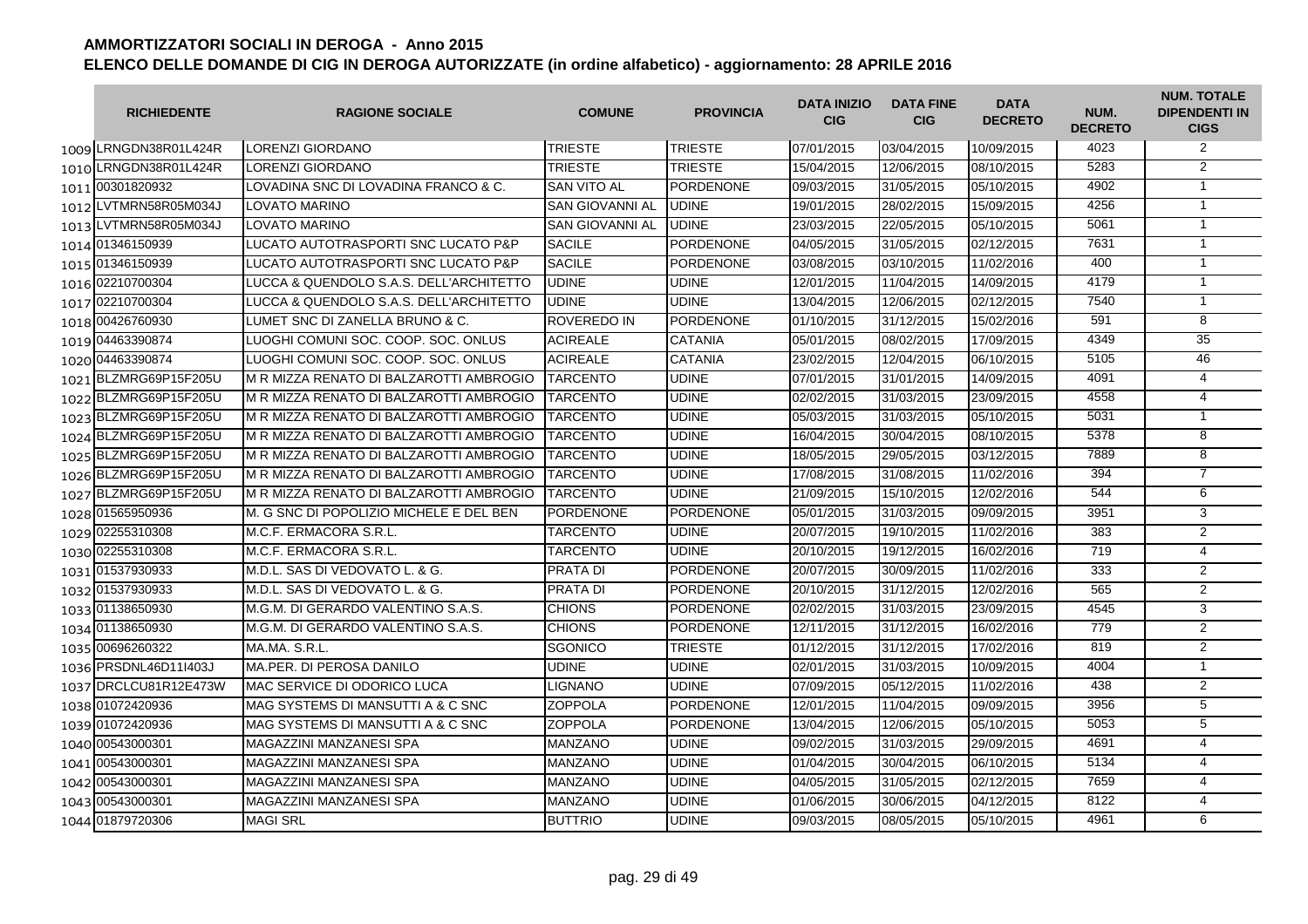|      | <b>RICHIEDENTE</b>    | <b>RAGIONE SOCIALE</b>                             | <b>COMUNE</b>        | <b>PROVINCIA</b> | <b>DATA INIZIO</b><br><b>CIG</b> | <b>DATA FINE</b><br><b>CIG</b> | <b>DATA</b><br><b>DECRETO</b> | NUM.<br><b>DECRETO</b> | <b>NUM. TOTALE</b><br><b>DIPENDENTI IN</b><br><b>CIGS</b> |
|------|-----------------------|----------------------------------------------------|----------------------|------------------|----------------------------------|--------------------------------|-------------------------------|------------------------|-----------------------------------------------------------|
|      | 1045 02016250280      | MAINOX GROUP S.P.A.                                | <b>PADOVA</b>        | <b>PADOVA</b>    | 26/01/2015                       | 25/04/2015                     | 22/09/2015                    | 4424                   | 3                                                         |
|      | 1046 02016250280      | MAINOX GROUP S.P.A.                                | <b>PADOVA</b>        | <b>PADOVA</b>    | 27/04/2015                       | 26/06/2015                     | 02/12/2015                    | 7522                   | 3                                                         |
|      | 1047 00588120329      | MALALAN DI DARKO MALALAN & CO. SNC                 | <b>TRIESTE</b>       | <b>TRIESTE</b>   | 01/10/2015                       | 31/12/2015                     | 15/02/2016                    | 595                    | $\mathbf{1}$                                              |
|      | 1048 01722320932      | MANCIN & ZIGAGNA SAS DI MANCIN LORENZO & PORDENONE |                      | <b>PORDENONE</b> | 01/07/2015                       | 22/08/2015                     | 10/12/2015                    | 8312                   | 5                                                         |
|      | 1049 01196880320      | <b>MANSUTTI AUTO S.R.L.</b>                        | <b>TRIESTE</b>       | <b>TRIESTE</b>   | 15/06/2015                       | 14/09/2015                     | 07/12/2015                    | 8256                   | 5                                                         |
|      | 1050 01196880320      | <b>MANSUTTI AUTO S.R.L.</b>                        | <b>TRIESTE</b>       | <b>TRIESTE</b>   | 12/10/2015                       | 14/12/2015                     | 15/02/2016                    | 651                    | $\overline{5}$                                            |
|      | 1051 MNSGPT54D17L483S | <b>MANSUTTI GIANPIETRO</b>                         | <b>TRICESIMO</b>     | <b>UDINE</b>     | 01/03/2015                       | 31/05/2015                     | 05/10/2015                    | 4896                   | 3                                                         |
| 1052 | MNSGPT54D17L483S      | <b>MANSUTTI GIANPIETRO</b>                         | <b>TRICESIMO</b>     | <b>UDINE</b>     | 01/09/2015                       | 31/10/2015                     | 11/02/2016                    | 441                    | 3                                                         |
| 1053 | 00214560930           | MARCHIO' S.N.C. DI MARCHIO' SILVANO & C.           | <b>FONTANAFREDDA</b> | <b>PORDENONE</b> | 05/01/2015                       | 31/03/2015                     | 10/09/2015                    | 4033                   | 5                                                         |
|      | 1054 00214560930      | MARCHIO'S.N.C. DI MARCHIO'SILVANO & C.             | FONTANAFREDDA        | <b>PORDENONE</b> | 01/04/2015                       | 04/06/2015                     | 07/10/2015                    | 5229                   | $\overline{5}$                                            |
|      | 1055 01848490304      | <b>MARCHIOL SRL</b>                                | PASIAN DI PRATO      | <b>UDINE</b>     | 27/07/2015                       | 23/10/2015                     | 11/02/2016                    | 409                    | $\mathbf{1}$                                              |
|      | 1056 00148510316      | MARINA AZZURRA SPA                                 | <b>TRIESTE</b>       | <b>TRIESTE</b>   | 17/03/2015                       | 16/06/2015                     | 05/10/2015                    | 4958                   | $\overline{2}$                                            |
|      | 1057 01408540308      | MARINIG REMO DI MARINIG PAOLO SAS                  | <b>CIVIDALE DEL</b>  | <b>UDINE</b>     | 01/04/2015                       | 30/04/2015                     | 07/10/2015                    | 5237                   | $\overline{12}$                                           |
|      | 1058 01408540308      | MARINIG REMO DI MARINIG PAOLO SAS                  | <b>CIVIDALE DEL</b>  | <b>UDINE</b>     | 03/06/2015                       | 17/06/2015                     | 03/12/2015                    | 7924                   | $\overline{12}$                                           |
|      | 1059 01408540308      | MARINIG REMO DI MARINIG PAOLO SAS                  | <b>CIVIDALE DEL</b>  | <b>UDINE</b>     | 01/09/2015                       | 15/09/2015                     | 11/02/2016                    | 445                    | 16                                                        |
|      | 1060 01035050937      | MARIO DEL SAVIO SNC DI DEL SAVIO MANUELE           | <b>PORDENONE</b>     | <b>PORDENONE</b> | 02/03/2015                       | 30/05/2015                     | 29/09/2015                    | 4711                   | 6                                                         |
|      | 1061 00439720319      | <b>MARIO MUCCI S.R.L.</b>                          | <b>GORIZIA</b>       | <b>GORIZIA</b>   | 09/02/2015                       | 08/04/2015                     | 29/09/2015                    | 4703                   | 18                                                        |
|      | 1062 01786370302      | MARKET DI BLAS SNC DI FEDELE GIANNA & C.           | <b>GONARS</b>        | <b>UDINE</b>     | 02/01/2015                       | 02/04/2015                     | 10/09/2015                    | 4010                   | $\mathbf{1}$                                              |
|      | 1063 01786370302      | MARKET DI BLAS SNC DI FEDELE GIANNA & C.           | <b>GONARS</b>        | <b>UDINE</b>     | 03/04/2015                       | 31/05/2015                     | 08/10/2015                    | 5368                   | $\mathbf{1}$                                              |
|      | 1064 01224060937      | MARMI E GRANITI DI FILIPUZZI T.                    | <b>SPILIMBERGO</b>   | <b>PORDENONE</b> | 19/01/2015                       | 28/02/2015                     | 17/09/2015                    | 4311                   | $\overline{7}$                                            |
|      | 1065 01224060937      | MARMI E GRANITI DI FILIPUZZI T.                    | <b>SPILIMBERGO</b>   | <b>PORDENONE</b> | 09/03/2015                       | 08/05/2015                     | 05/10/2015                    | 4966                   | $\overline{7}$                                            |
|      | 1066 01224060937      | MARMI E GRANITI DI FILIPUZZI T.                    | <b>SPILIMBERGO</b>   | <b>PORDENONE</b> | 19/05/2015                       | 06/07/2015                     | 03/12/2015                    | 7884                   | $\overline{7}$                                            |
|      | 1067 00517290938      | MARMI E GRANITI S.R.L. DI ROS & ROVER              | <b>SACILE</b>        | <b>PORDENONE</b> | 02/02/2015                       | 28/03/2015                     | 29/09/2015                    | 4647                   | 13                                                        |
|      | 1068 02269100307      | MARMI LAVIA SAS DI LAVIA MASSIMILIANO & C.         | <b>MARTIGNACCO</b>   | UDINE            | 16/02/2015                       | 15/04/2015                     | 22/09/2015                    | 4461                   | $\overline{2}$                                            |
|      | 1069 02269100307      | MARMI LAVIA SAS DI LAVIA MASSIMILIANO & C.         | <b>MARTIGNACCO</b>   | <b>UDINE</b>     | 15/06/2015                       | 14/08/2015                     | 07/12/2015                    | 8257                   | 2                                                         |
|      | 1070 00565820321      | MARSICH FEDERICO COMMERCIO MATER.ED                | <b>TRIESTE</b>       | <b>TRIESTE</b>   | 18/02/2015                       | 17/05/2015                     | 05/10/2015                    | 5038                   | 5                                                         |
|      | 1071 00565820321      | MARSICH FEDERICO COMMERCIO MATER.ED                | <b>TRIESTE</b>       | <b>TRIESTE</b>   | 01/06/2015                       | 31/07/2015                     | 07/12/2015                    | 8246                   | $\overline{7}$                                            |
|      | 1072 01223200930      | <b>MARSON DANILO E FIGLI SNC</b>                   | <b>PASIANO DI</b>    | PORDENONE        | 12/01/2015                       | 28/02/2015                     | 15/09/2015                    | 4229                   | 3                                                         |
|      | 1073 01223200930      | <b>MARSON DANILO E FIGLI SNC</b>                   | <b>PASIANO DI</b>    | <b>PORDENONE</b> | 04/05/2015                       | 03/07/2015                     | 02/12/2015                    | 7644                   | $\overline{3}$                                            |
|      | 1074 01223200930      | <b>MARSON DANILO E FIGLI SNC</b>                   | <b>PASIANO DI</b>    | <b>PORDENONE</b> | 02/11/2015                       | 14/11/2015                     | 16/02/2016                    | 746                    | $\mathbf{1}$                                              |
|      | 1075 MTTNGL62M20L424D | <b>MATTESI ANGELO</b>                              | <b>TRIESTE</b>       | <b>TRIESTE</b>   | 02/11/2015                       | 31/12/2015                     | 16/02/2016                    | 731                    | $\mathbf{1}$                                              |
|      | 1076 01462850932      | <b>MECCANICHE DEL MISTRO SRL</b>                   | <b>MANIAGO</b>       | <b>PORDENONE</b> | 07/01/2015                       | 28/02/2015                     | 14/09/2015                    | 4085                   | $\overline{2}$                                            |
|      | 1077 01462850932      | MECCANICHE DEL MISTRO SRL                          | <b>MANIAGO</b>       | <b>PORDENONE</b> | 10/03/2015                       | 09/06/2015                     | 05/10/2015                    | 5024                   | $\overline{2}$                                            |
|      | 1078 01021050321      | <b>MEDIALABOR SRL</b>                              | <b>TRIESTE</b>       | TRIESTE          | 19/01/2015                       | 18/04/2015                     | 22/09/2015                    | 4419                   | $\overline{2}$                                            |
|      | 1079 01021050321      | <b>MEDIALABOR SRL</b>                              | <b>TRIESTE</b>       | TRIESTE          | 27/04/2015                       | 20/06/2015                     | 02/12/2015                    | 7616                   | $\overline{2}$                                            |
|      | 1080 00596440933      | MEGASPRAY DI DUS P. & C. SAS                       | <b>PRATA DI</b>      | <b>PORDENONE</b> | 02/03/2015                       | 30/05/2015                     | 29/09/2015                    | 4701                   | $\mathbf{1}$                                              |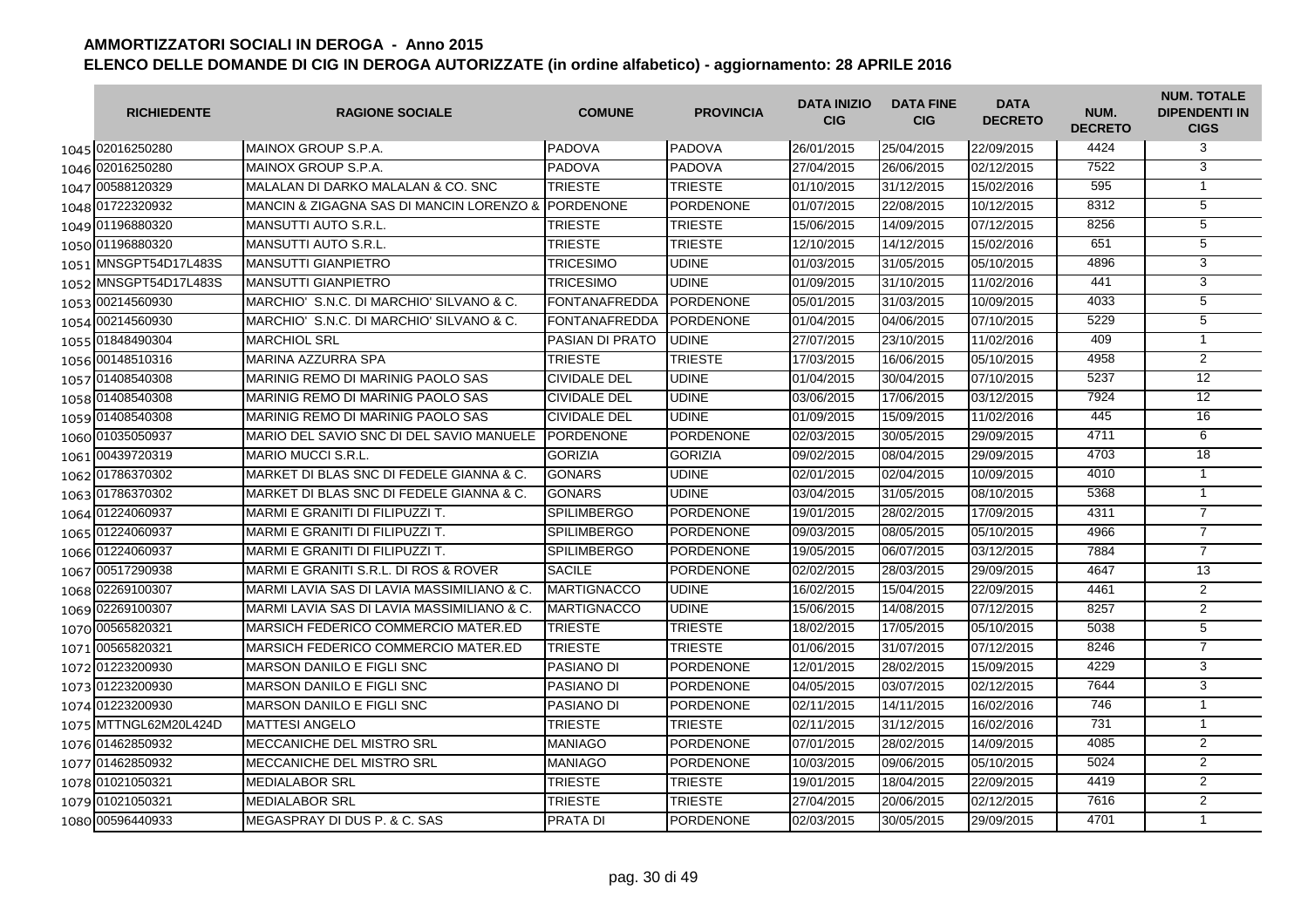| <b>RICHIEDENTE</b>    | <b>RAGIONE SOCIALE</b>                              | <b>COMUNE</b>       | <b>PROVINCIA</b> | <b>DATA INIZIO</b><br><b>CIG</b> | <b>DATA FINE</b><br><b>CIG</b> | <b>DATA</b><br><b>DECRETO</b> | NUM.<br><b>DECRETO</b> | <b>NUM. TOTALE</b><br><b>DIPENDENTI IN</b><br><b>CIGS</b> |
|-----------------------|-----------------------------------------------------|---------------------|------------------|----------------------------------|--------------------------------|-------------------------------|------------------------|-----------------------------------------------------------|
| 1081 00596440933      | <b>IMEGASPRAY DI DUS P. &amp; C. SAS</b>            | <b>PRATA DI</b>     | <b>PORDENONE</b> | 22/06/2015                       | 20/08/2015                     | 07/12/2015                    | 8231                   | $\mathbf{1}$                                              |
| 1082 01191450939      | MELARANCIA SCARL - ONLUS                            | <b>PORDENONE</b>    | PORDENONE        | 12/10/2015                       | 31/12/2015                     | 15/02/2016                    | 662                    | 34                                                        |
| 1083 00078760931      | MERCURY SNC DI DEL BEN                              | <b>MANIAGO</b>      | PORDENONE        | 26/02/2015                       | 28/03/2015                     | 23/09/2015                    | 4553                   | 4                                                         |
| 1084 00078760931      | MERCURY SNC DI DEL BEN                              | <b>MANIAGO</b>      | <b>PORDENONE</b> | 13/04/2015                       | 12/05/2015                     | 08/10/2015                    | 5304                   | 5                                                         |
| 1085 00078760931      | MERCURY SNC DI DEL BEN                              | <b>MANIAGO</b>      | PORDENONE        | 13/05/2015                       | 11/07/2015                     | 03/12/2015                    | 7876                   | 5                                                         |
| 1086 00822090304      | MERLINO ANTONINO & C. SNC                           | <b>TRICESIMO</b>    | <b>UDINE</b>     | 15/10/2015                       | 31/12/2015                     | 15/02/2016                    | 674                    | $\overline{4}$                                            |
| 1087 01972150302      | <b>MESTIERI &amp; MESTIERI SOC. COOP.</b>           | <b>MILANO</b>       | <b>MILANO</b>    | 05/01/2015                       | 04/04/2015                     | 10/09/2015                    | 3997                   | 30                                                        |
| 1088 01972150302      | <b>MESTIERI &amp; MESTIERI SOC. COOP.</b>           | <b>MILANO</b>       | <b>MILANO</b>    | 17/03/2015                       | 31/05/2015                     | 08/10/2015                    | 5263                   | $\mathbf{1}$                                              |
| 1089 01972150302      | <b>MESTIERI &amp; MESTIERI SOC. COOP.</b>           | <b>MILANO</b>       | <b>MILANO</b>    | 07/04/2015                       | 31/05/2015                     | 02/12/2015                    | 7535                   | 32                                                        |
| 1090 01972150302      | <b>MESTIERI &amp; MESTIERI SOC. COOP.</b>           | <b>MILANO</b>       | <b>MILANO</b>    | 02/05/2015                       | 30/05/2015                     | 03/12/2015                    | 7981                   | $\overline{4}$                                            |
| 1091 00444400311      | METAL COSTRUZIONI DI RUSIN SRL (EX SNC)             | <b>SAN PIER</b>     | <b>GORIZIA</b>   | 11/05/2015                       | 22/07/2015                     | 03/12/2015                    | 7892                   | 10                                                        |
| 1092 MTRRCR61D28F356E | <b>METERC RICCARDO</b>                              | PALMANOVA           | <b>UDINE</b>     | 07/01/2015                       | 31/03/2015                     | 14/09/2015                    | 4112                   | $\overline{2}$                                            |
| 1093 MTRRCR61D28F356E | <b>METERC RICCARDO</b>                              | PALMANOVA           | <b>UDINE</b>     | 01/04/2015                       | 06/06/2015                     | 07/10/2015                    | 5210                   | $\overline{2}$                                            |
| 1094 01739240933      | <b>MG SYSTEM SRL</b>                                | <b>AVIANO</b>       | <b>PORDENONE</b> | 09/02/2015                       | 08/05/2015                     | 29/09/2015                    | 4715                   | $\overline{2}$                                            |
| 1095 MNISVV75S43G224K | <b>MIAN SVEVA</b>                                   | <b>MEDUNO</b>       | PORDENONE        | 13/01/2015                       | 11/04/2015                     | 07/09/2015                    | 3860                   | $\mathbf{1}$                                              |
| 1096 01113270936      | MICHELIN EMILIO & MAURIZIO S.N.C.                   | <b>SACILE</b>       | PORDENONE        | 09/03/2015                       | 06/06/2015                     | 05/10/2015                    | 4981                   | $\mathbf{1}$                                              |
| 1097 01565880935      | <b>MIGRADATA SRL</b>                                | PORDENONE           | <b>PORDENONE</b> | 27/04/2015                       | 25/07/2015                     | 02/12/2015                    | 7553                   | $\mathbf{1}$                                              |
| 1098 01565880935      | <b>MIGRADATA SRL</b>                                | <b>PORDENONE</b>    | <b>PORDENONE</b> | 27/07/2015                       | 25/09/2015                     | 11/02/2016                    | 368                    | $\mathbf{1}$                                              |
| 1099 00796130326      | <b>MILAN TUL SNC</b>                                | <b>SAN DORLIGO</b>  | <b>TRIESTE</b>   | 19/01/2015                       | 18/04/2015                     | 17/09/2015                    | 4340                   | $\mathbf{1}$                                              |
| 1100 00796130326      | <b>MILAN TUL SNC</b>                                | <b>SAN DORLIGO</b>  | <b>TRIESTE</b>   | 23/04/2015                       | 22/06/2015                     | 02/12/2015                    | 7542                   | $\mathbf{1}$                                              |
| 1101 ZNTGLI80S58E889T | MILLE E UNA PAGINA DI ZANETTI GIULIA                | <b>TRIVIGNANO</b>   | <b>UDINE</b>     | 12/01/2015                       | 11/04/2015                     | 17/09/2015                    | 4317                   | $\overline{2}$                                            |
| 1102 00303620314      | MINERVA S.C.P.A.                                    | <b>SAVOGNA</b>      | <b>GORIZIA</b>   | 13/07/2015                       | 12/10/2015                     | 11/02/2016                    | 350                    | 45                                                        |
| 1103 00303620314      | MINERVA S.C.P.A.                                    | <b>SAVOGNA</b>      | <b>GORIZIA</b>   | 13/10/2015                       | 30/11/2015                     | 15/02/2016                    | 667                    | 50                                                        |
| 1104 01349210300      | <b>MININ SRL</b>                                    | <b>PORPETTO</b>     | <b>UDINE</b>     | 02/01/2015                       | 31/03/2015                     | 10/09/2015                    | 4022                   | 28                                                        |
| 1105 01349210300      | <b>MININ SRL</b>                                    | <b>PORPETTO</b>     | <b>UDINE</b>     | 01/04/2015                       | 31/05/2015                     | 08/10/2015                    | 5331                   | 25                                                        |
| 1106 01136500327      | MIT CLIMSERVICE S.N.C. DI F. E D.                   | <b>TRIESTE</b>      | <b>TRIESTE</b>   | 15/01/2015                       | 14/04/2015                     | 14/09/2015                    | 4171                   | 2                                                         |
| 1107 01136500327      | MIT CLIMSERVICE S.N.C. DI F. E D.                   | <b>TRIESTE</b>      | <b>TRIESTE</b>   | 15/04/2015                       | 14/06/2015                     | 08/10/2015                    | 5327                   | $\overline{2}$                                            |
| 1108 01810720308      | <b>MITI 2 SRL</b>                                   | <b>BUTTRIO</b>      | <b>UDINE</b>     | 01/09/2015                       | 30/11/2015                     | 11/02/2016                    | 477                    | $\overline{4}$                                            |
| 1109 00390960276      | MODELLERIA C.M.F. SNC                               | <b>PRAVISDOMINI</b> | <b>PORDENONE</b> | 15/10/2015                       | 31/12/2015                     | 15/02/2016                    | 653                    | 9                                                         |
| 1110 01249410935      | MODOLO SRL                                          | <b>SACILE</b>       | <b>PORDENONE</b> | 18/05/2015                       | 17/08/2015                     | 02/12/2015                    | 7682                   | 2                                                         |
| 1111 01098910324      | MONTICOLO SERGIO                                    | <b>TRIESTE</b>      | <b>TRIESTE</b>   | 03/06/2015                       | 02/09/2015                     | 03/12/2015                    | 7997                   | 9                                                         |
| 1112 01931340309      | MORENO ELETTRICITA' DI PANTAROTTO VALDO MOIMACCO    |                     | <b>UDINE</b>     | 12/01/2015                       | 11/04/2015                     | 14/09/2015                    | 4184                   | $\overline{2}$                                            |
| 1113 01931340309      | MORENO ELETTRICITA' DI PANTAROTTO VALDO IMOIMACCO   |                     | <b>UDINE</b>     | 16/04/2015                       | 15/06/2015                     | 08/10/2015                    | 5364                   | $\overline{2}$                                            |
| 1114 01230440933      | MOSAICI E VETRI DI TONEGUZZO F & ROBERTO MORSANO AL |                     | <b>PORDENONE</b> | 16/02/2015                       | 14/03/2015                     | 29/09/2015                    | 4697                   | $\mathbf{1}$                                              |
| 1115 01569150939      | <b>MOSAICI MORUZZI SRL</b>                          | <b>TRAVESIO</b>     | <b>PORDENONE</b> | 12/01/2015                       | 28/01/2015                     | 15/09/2015                    | 4240                   | 3                                                         |
| 1116 01569150939      | <b>MOSAICI MORUZZI SRL</b>                          | <b>TRAVESIO</b>     | <b>PORDENONE</b> | 04/11/2015                       | 31/12/2015                     | 16/02/2016                    | 755                    | $\overline{3}$                                            |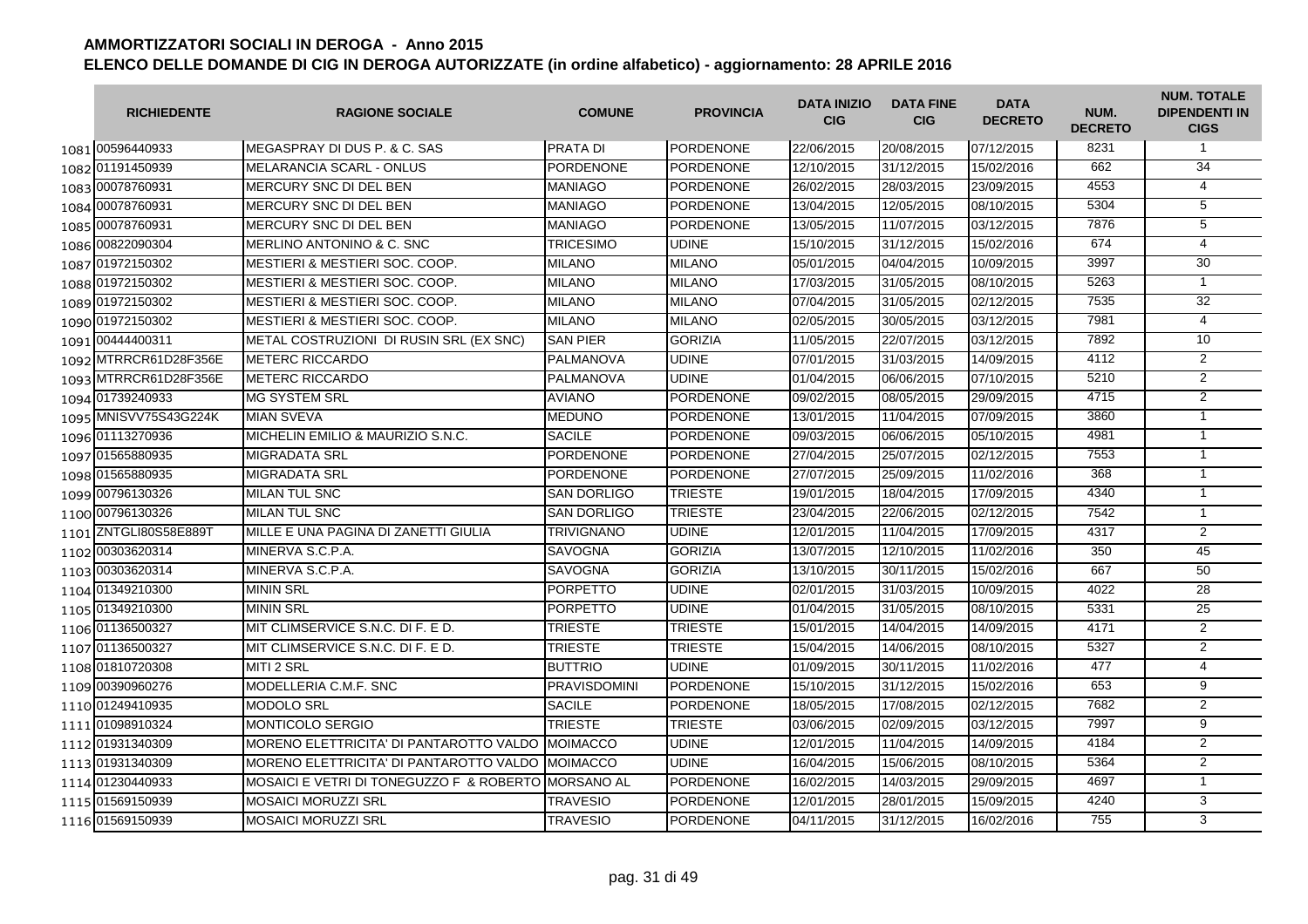| <b>RICHIEDENTE</b>    | <b>RAGIONE SOCIALE</b>                   | <b>COMUNE</b>         | <b>PROVINCIA</b> | <b>DATA INIZIO</b><br><b>CIG</b> | <b>DATA FINE</b><br><b>CIG</b> | <b>DATA</b><br><b>DECRETO</b> | NUM.<br><b>DECRETO</b> | <b>NUM. TOTALE</b><br><b>DIPENDENTI IN</b><br><b>CIGS</b> |
|-----------------------|------------------------------------------|-----------------------|------------------|----------------------------------|--------------------------------|-------------------------------|------------------------|-----------------------------------------------------------|
| 1117 01831070303      | <b>MOSCHIONE RENZO SNC</b>               | <b>BUTTRIO</b>        | <b>UDINE</b>     | 07/01/2015                       | 27/02/2015                     | 14/09/2015                    | 4143                   | 6                                                         |
| 1118 01831070303      | MOSCHIONE RENZO SNC                      | <b>BUTTRIO</b>        | <b>UDINE</b>     | 02/03/2015                       | 31/03/2015                     | 05/10/2015                    | 4977                   | 8                                                         |
| 1119 01831070303      | MOSCHIONE RENZO SNC                      | <b>BUTTRIO</b>        | <b>UDINE</b>     | 07/04/2015                       | 30/04/2015                     | 07/10/2015                    | 5192                   | $\overline{7}$                                            |
| 1120 00591500327      | MOTO SHOP DUE SRL                        | <b>TRIESTE</b>        | <b>TRIESTE</b>   | 02/01/2015                       | 31/03/2015                     | 09/09/2015                    | 3946                   | $\mathbf{1}$                                              |
| 1121 00591500327      | <b>MOTO SHOP DUE SRL</b>                 | <b>TRIESTE</b>        | <b>TRIESTE</b>   | 01/04/2015                       | 31/05/2015                     | 08/10/2015                    | 5328                   | $\mathbf{1}$                                              |
| 1122 LSSRLA72T02L483Y | MOTORCYCLES CLINIC DI ALESSIO RAOUL      | POZZUOLO DEL          | <b>UDINE</b>     | 02/02/2015                       | 31/03/2015                     | 23/09/2015                    | 4538                   | $\overline{1}$                                            |
| 1123 LSSRLA72T02L483Y | MOTORCYCLES CLINIC DI ALESSIO RAOUL      | <b>POZZUOLO DEL</b>   | <b>UDINE</b>     | 01/10/2015                       | 23/12/2015                     | 11/02/2016                    | 505                    | 3                                                         |
| 1124 01894730306      | <b>MULTITEMA SRL</b>                     | <b>TAVAGNACCO</b>     | <b>UDINE</b>     | 12/01/2015                       | 31/03/2015                     | 10/09/2015                    | 3987                   | 3                                                         |
| 1125 01894730306      | <b>MULTITEMA SRL</b>                     | <b>TAVAGNACCO</b>     | <b>UDINE</b>     | 01/04/2015                       | 11/06/2015                     | 08/10/2015                    | 5274                   | 3                                                         |
| 1126 00266940303      | MURELLO GIUSEPPE E GIORDANO SAS          | <b>CODROIPO</b>       | <b>UDINE</b>     | 01/07/2015                       | 31/07/2015                     | 09/12/2015                    | 8277                   | 3                                                         |
| 1127 00266940303      | MURELLO GIUSEPPE E GIORDANO SAS          | <b>CODROIPO</b>       | <b>UDINE</b>     | 01/09/2015                       | 30/11/2015                     | 11/02/2016                    | 444                    | $\overline{3}$                                            |
| 1128 00266940303      | MURELLO GIUSEPPE E GIORDANO SAS          | <b>CODROIPO</b>       | <b>UDINE</b>     | 01/12/2015                       | 31/12/2015                     | 17/02/2016                    | 805                    | 3                                                         |
| 1129 04063840278      | N.A.V. S.R.L.                            | <b>SAN DONA' DI</b>   | VENEZIA          | 16/02/2015                       | 16/05/2015                     | 29/09/2015                    | 4744                   | $\overline{5}$                                            |
| 1130 NRDTLD40C28I404B | NARDIN TULLIO ADRIANO                    | <b>SAN VITO AL</b>    | <b>UDINE</b>     | 16/02/2015                       | 16/03/2015                     | 29/09/2015                    | 4728                   | $\overline{2}$                                            |
| 1131 NRDTLD40C28I404B | NARDIN TULLIO ADRIANO                    | <b>SAN VITO AL</b>    | <b>UDINE</b>     | 18/08/2015                       | 31/08/2015                     | 11/02/2016                    | 395                    | $\overline{2}$                                            |
| 1132 01787010303      | NARDINI LUIGI & C. SNC                   | <b>RIVIGNANO TEOR</b> | <b>UDINE</b>     | 07/01/2015                       | 31/03/2015                     | 14/09/2015                    | 4115                   | $\mathbf{1}$                                              |
| 1133 NTLMRT42B06H501Y | NATALUCCI UMBERTO                        | <b>PORDENONE</b>      | <b>PORDENONE</b> | 04/05/2015                       | 31/07/2015                     | 02/12/2015                    | 7614                   | $\mathbf{1}$                                              |
| 1134 NTLMRT42B06H501Y | NATALUCCI UMBERTO                        | <b>PORDENONE</b>      | <b>PORDENONE</b> | 01/10/2015                       | 30/11/2015                     | 12/02/2016                    | 556                    | $\mathbf{1}$                                              |
| 1135 01287370306      | NATURAMA SNC DI EOLI PAOLO & C.          | <b>UDINE</b>          | <b>UDINE</b>     | 13/05/2015                       | 12/06/2015                     | 03/12/2015                    | 7904                   | $\overline{4}$                                            |
| 1136 01287370306      | NATURAMA SNC DI EOLI PAOLO & C.          | <b>UDINE</b>          | <b>UDINE</b>     | 02/11/2015                       | 23/12/2015                     | 16/02/2016                    | 752                    | 4                                                         |
| 1137 00267680320      | NATURSTUDIO PICCOLA SCARL                | <b>TRIESTE</b>        | <b>TRIESTE</b>   | 01/02/2015                       | 30/04/2015                     | 23/09/2015                    | 4550                   | 3                                                         |
| 1138 00267680320      | NATURSTUDIO PICCOLA SCARL                | <b>TRIESTE</b>        | <b>TRIESTE</b>   | 01/05/2015                       | 30/06/2015                     | 03/12/2015                    | 7983                   | 3                                                         |
| 1139 01116320316      | NAUTILUS ALLESTIMENTI SRL                | <b>MONFALCONE</b>     | <b>GORIZIA</b>   | 02/03/2015                       | 30/05/2015                     | 06/10/2015                    | 5131                   | $\overline{2}$                                            |
| 1140 01116320316      | NAUTILUS ALLESTIMENTI SRL                | <b>MONFALCONE</b>     | <b>GORIZIA</b>   | 23/03/2015                       | 30/05/2015                     | 08/10/2015                    | 5336                   | $\overline{1}$                                            |
| 1141 01116320316      | NAUTILUS ALLESTIMENTI SRL                | <b>MONFALCONE</b>     | <b>GORIZIA</b>   | 01/06/2015                       | 31/07/2015                     | 07/12/2015                    | 8248                   | 2                                                         |
| 1142 01870740303      | <b>NAUTIMARKET SRL</b>                   | CARLINO               | <b>UDINE</b>     | 20/01/2015                       | 20/03/2015                     | 14/09/2015                    | 4118                   | $\overline{7}$                                            |
| 1143 01119950325      | <b>NAVTEC SRL</b>                        | <b>MONRUPINO</b>      | <b>TRIESTE</b>   | 09/03/2015                       | 06/06/2015                     | 05/10/2015                    | 4901                   | 3                                                         |
| 1144 01119950325      | <b>NAVTEC SRL</b>                        | <b>SAN DORLIGO</b>    | <b>TRIESTE</b>   | 08/06/2015                       | 08/08/2015                     | 04/12/2015                    | 8153                   | 3                                                         |
| 1145 01201820931      | NETO SAS DI SCOTTA' GIUSEPPE & C         | <b>ROVEREDO IN</b>    | <b>PORDENONE</b> | 19/01/2015                       | 31/03/2015                     | 14/09/2015                    | 4189                   | $\mathbf{1}$                                              |
| 1146 01201820931      | NETO SAS DI SCOTTA' GIUSEPPE & C         | <b>ROVEREDO IN</b>    | <b>PORDENONE</b> | 17/04/2015                       | 16/06/2015                     | 02/12/2015                    | 7611                   | $\mathbf{1}$                                              |
| 1147 00301470308      | NETTO LUCIANO E DANIELE SNC              | <b>REMANZACCO</b>     | <b>UDINE</b>     | 09/02/2015                       | 28/02/2015                     | 29/09/2015                    | 4655                   | 2                                                         |
| 1148 00301470308      | NETTO LUCIANO E DANIELE SNC              | <b>REMANZACCO</b>     | <b>UDINE</b>     | 02/03/2015                       | 31/03/2015                     | 29/09/2015                    | 4726                   | $\overline{2}$                                            |
| 1149 00301470308      | NETTO LUCIANO E DANIELE SNC              | <b>REMANZACCO</b>     | <b>UDINE</b>     | 01/04/2015                       | 30/04/2015                     | 05/10/2015                    | 4929                   | $\overline{2}$                                            |
| 1150 00301470308      | NETTO LUCIANO E DANIELE SNC              | <b>REMANZACCO</b>     | <b>UDINE</b>     | 01/12/2015                       | 31/12/2015                     | 17/02/2016                    | 809                    | $\overline{1}$                                            |
| 1151 02739510309      | NEW TRANSLOGISTIC SOCIETA' COOPERATIVA   | <b>VICENZA</b>        | <b>VICENZA</b>   | 07/01/2015                       | 31/03/2015                     | 17/09/2015                    | 4301                   | $\overline{2}$                                            |
| 1152 01835900307      | NIK AUTOTRASPORTI DI NICASTRI MAURO & C. | SAN GIOVANNI AL       | <b>UDINE</b>     | 15/04/2015                       | 14/07/2015                     | 08/10/2015                    | 5373                   | $\overline{2}$                                            |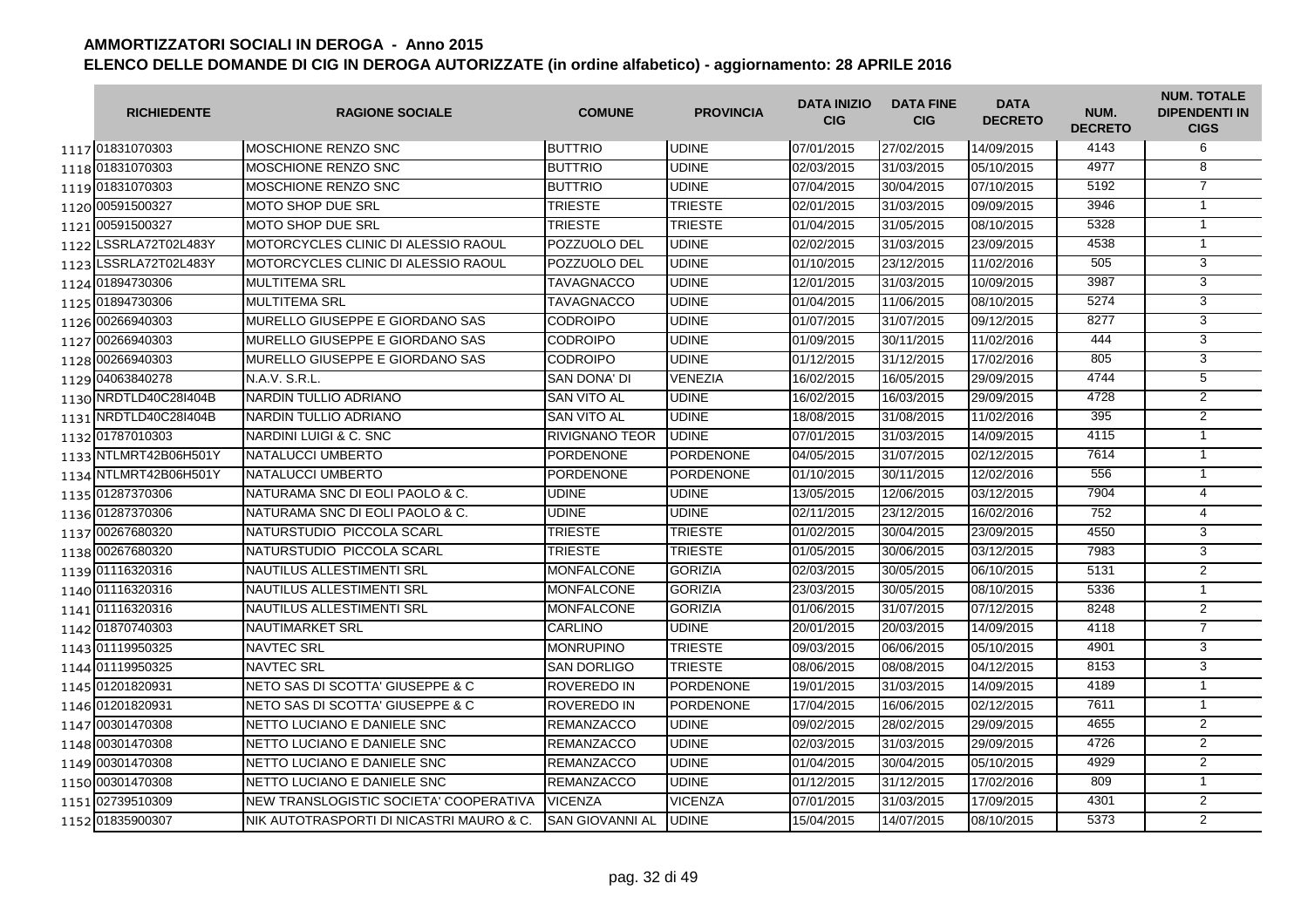|      | <b>RICHIEDENTE</b>    | <b>RAGIONE SOCIALE</b>                              | <b>COMUNE</b>          | <b>PROVINCIA</b> | <b>DATA INIZIO</b><br><b>CIG</b> | <b>DATA FINE</b><br><b>CIG</b> | <b>DATA</b><br><b>DECRETO</b> | NUM.<br><b>DECRETO</b> | <b>NUM. TOTALE</b><br><b>DIPENDENTI IN</b><br><b>CIGS</b> |
|------|-----------------------|-----------------------------------------------------|------------------------|------------------|----------------------------------|--------------------------------|-------------------------------|------------------------|-----------------------------------------------------------|
|      | 1153 01835900307      | INIK AUTOTRASPORTI DI NICASTRI MAURO & C.           | <b>SAN GIOVANNI AL</b> | <b>UDINE</b>     | 19/10/2015                       | 18/12/2015                     | 16/02/2016                    | 709                    | 2                                                         |
|      | 1154 NCCRND51T04G736P | NOACCO ARMANDO                                      | <b>TRICESIMO</b>       | <b>UDINE</b>     | 01/10/2015                       | 31/12/2015                     | 12/02/2016                    | 550                    | $\overline{4}$                                            |
|      | 1155 00950920306      | <b>NOBILE IMPIANTI SRL</b>                          | SAN GIORGIO DI         | <b>UDINE</b>     | 02/02/2015                       | 31/03/2015                     | 29/09/2015                    | 4663                   | $\mathbf{1}$                                              |
|      | 1156 NLCVNT78C22L424  | <b>NOLICH VALENTINO</b>                             | <b>TRIESTE</b>         | <b>TRIESTE</b>   | 13/07/2015                       | 12/10/2015                     | 11/02/2016                    | $\overline{348}$       | $\mathbf{1}$                                              |
|      | 1157 NLCVNT78C22L424I | <b>NOLICH VALENTINO</b>                             | <b>TRIESTE</b>         | <b>TRIESTE</b>   | 13/10/2015                       | 12/12/2015                     | 15/02/2016                    | 659                    | $\mathbf{1}$                                              |
|      | 1158 00182090936      | NONCELLO TENDE SNC DI FALOMO ITALO & C              | ROVEREDO IN            | <b>PORDENONE</b> | 12/01/2015                       | 31/03/2015                     | 10/09/2015                    | 4029                   | 6                                                         |
|      | 1159 00182090936      | NONCELLO TENDE SNC DI FALOMO ITALO & C              | <b>ROVEREDO IN</b>     | <b>PORDENONE</b> | 21/10/2015                       | 31/12/2015                     | 16/02/2016                    | 718                    | 5                                                         |
|      | 1160 00182090936      | NONCELLO TENDE SNC DI FALOMO ITALO & C              | ROVEREDO IN            | <b>PORDENONE</b> | 21/12/2015                       | 31/12/2015                     | 17/02/2016                    | 843                    | $\mathbf{1}$                                              |
|      | 1161 02368250300      | NUOVA ERA SRL                                       | UDINE                  | <b>UDINE</b>     | 02/02/2015                       | 31/03/2015                     | 23/09/2015                    | 4546                   | $\mathbf{1}$                                              |
|      | 1162 CLDLRA80A62L424A | NUOVA G.M. DI CLAUDIO LARA                          | TRIESTE                | <b>TRIESTE</b>   | 12/01/2015                       | 11/04/2015                     | 14/09/2015                    | 4156                   | 2                                                         |
|      | 1163 CLDLRA80A62L424A | NUOVA G.M. DI CLAUDIO LARA                          | <b>TRIESTE</b>         | <b>TRIESTE</b>   | 13/04/2015                       | 12/06/2015                     | 08/10/2015                    | 5278                   | $\overline{2}$                                            |
|      | 1164 01344470305      | NUOVA SALDOTERMICA SAS DI FABBRONI                  | LATISANA               | <b>UDINE</b>     | 01/07/2015                       | 30/09/2015                     | 10/12/2015                    | 8284                   | $\overline{4}$                                            |
|      | 1165 01177520937      | NUOVASIDER SRL                                      | <b>SAN QUIRINO</b>     | <b>PORDENONE</b> | 01/02/2015                       | 30/04/2015                     | 29/09/2015                    | 4649                   | $\overline{8}$                                            |
|      | 1166 01177520937      | NUOVASIDER SRL                                      | <b>SAN QUIRINO</b>     | <b>PORDENONE</b> | 04/09/2015                       | 03/11/2015                     | 11/02/2016                    | 429                    | $\overline{4}$                                            |
|      | 1167 00154330310      | O.F.G.OFFICINE FRIUL GORIZIANE SCRL                 | <b>GORIZIA</b>         | <b>GORIZIA</b>   | 07/01/2015                       | 06/04/2015                     | 14/09/2015                    | 4121                   | $\overline{7}$                                            |
|      | 1168 00154330310      | O.F.G.OFFICINE FRIUL GORIZIANE SCRL                 | <b>GORIZIA</b>         | <b>GORIZIA</b>   | 14/04/2015                       | 13/06/2015                     | 08/10/2015                    | 5362                   | 5                                                         |
|      | 1169 02008670305      | O.G.V. OFF.GRAFICHE VISENTIN SNC                    | <b>PALMANOVA</b>       | <b>UDINE</b>     | 19/01/2015                       | 31/03/2015                     | 22/09/2015                    | 4423                   | $\mathbf{1}$                                              |
|      | 1170 02008670305      | O.G.V. OFF.GRAFICHE VISENTIN SNC                    | <b>PALMANOVA</b>       | <b>UDINE</b>     | 07/09/2015                       | 23/11/2015                     | 11/02/2016                    | 504                    | $\mathbf{1}$                                              |
|      | 1171 00122340938      | O.M.G. S.N.C.                                       | <b>SEQUALS</b>         | <b>PORDENONE</b> | 02/03/2015                       | 30/04/2015                     | 05/10/2015                    | 4904                   | $\overline{5}$                                            |
|      | 1172 02172730307      | O.M.P. DI LIZZI STEFANO & C. SAS                    | <b>FAGAGNA</b>         | <b>UDINE</b>     | 12/01/2015                       | 31/03/2015                     | 15/09/2015                    | 4236                   | $\mathbf{1}$                                              |
|      | 1173 02172730307      | O.M.P. DI LIZZI STEFANO & C. SAS                    | <b>FAGAGNA</b>         | <b>UDINE</b>     | 07/04/2015                       | 30/04/2015                     | 08/10/2015                    | 5338                   | $\mathbf{1}$                                              |
|      | 1174 02581800303      | <b>ODOMED SRL</b>                                   | <b>UDINE</b>           | <b>UDINE</b>     | 01/06/2015                       | 31/07/2015                     | 03/12/2015                    | 7873                   | $\overline{9}$                                            |
|      | 1175 02581800303      | <b>ODOMED SRL</b>                                   | UDINE                  | <b>UDINE</b>     | 01/09/2015                       | 30/11/2015                     | 11/02/2016                    | 426                    | 9                                                         |
|      | 1176 DNTGRG53D26E098X | OFF. MECC. "DONATI ALDO" DI DONATI GIORGIO IGORIZIA |                        | <b>GORIZIA</b>   | 07/01/2015                       | 06/04/2015                     | 14/09/2015                    | 4163                   | 5                                                         |
|      | 1177 DNTGRG53D26E098X | OFF. MECC. "DONATI ALDO" DI DONATI GIORGIO GORIZIA  |                        | <b>GORIZIA</b>   | 07/04/2015                       | 06/06/2015                     | 08/10/2015                    | 5305                   | 5                                                         |
|      | 1178 00308840313      | <b>OFFICINE ADRIA SRL</b>                           | <b>MONFALCONE</b>      | <b>GORIZIA</b>   | 25/05/2015                       | 24/07/2015                     | 02/12/2015                    | 7674                   | $\overline{7}$                                            |
|      | 1179 00984320325      | <b>OFFICINE BELLETTI SRL</b>                        | <b>TRIESTE</b>         | <b>TRIESTE</b>   | 23/02/2015                       | 11/04/2015                     | 05/10/2015                    | 4932                   | 2                                                         |
|      | 1180 01223540939      | OFFICINE ONGARO SNC DI ONGARO DARIO                 | <b>MONTEREALE</b>      | <b>PORDENONE</b> | 12/02/2015                       | 31/03/2015                     | 29/09/2015                    | 4667                   | $\overline{5}$                                            |
|      | 1181 00122340938      | OMG SRL                                             | <b>SEQUALS</b>         | <b>PORDENONE</b> | 14/09/2015                       | 12/12/2015                     | 11/02/2016                    | 475                    | 6                                                         |
|      | 1182 13343690155      | <b>OPENJOBMETIS SPA</b>                             | <b>MILANO</b>          | <b>MILANO</b>    | 13/03/2015                       | 23/04/2015                     | 05/10/2015                    | 5009                   | 3                                                         |
|      | 1183 13343690155      | <b>OPENJOBMETIS SPA</b>                             | <b>MILANO</b>          | <b>MILANO</b>    | 11/05/2015                       | 10/07/2015                     | 02/12/2015                    | 7624                   | 2                                                         |
|      | 1184 13343690155      | <b>OPENJOBMETIS SPA</b>                             | <b>MILANO</b>          | <b>MILANO</b>    | 11/05/2015                       | 30/06/2015                     | 03/12/2015                    | 7859                   | 3                                                         |
|      | 1185 13343690155      | <b>OPENJOBMETIS SPA</b>                             | <b>MILANO</b>          | <b>MILANO</b>    | 12/06/2015                       | 31/07/2015                     | 07/12/2015                    | 8190                   | 3                                                         |
|      | 1186 13343690155      | <b>OPENJOBMETIS SPA</b>                             | <b>MILANO</b>          | <b>MILANO</b>    | 14/09/2015                       | 30/09/2015                     | 11/02/2016                    | 519                    | $\overline{4}$                                            |
| 1187 | 13343690155           | <b>OPENJOBMETIS SPA</b>                             | <b>MILANO</b>          | <b>MILANO</b>    | 14/09/2015                       | 24/10/2015                     | 11/02/2016                    | 521                    | $\overline{2}$                                            |
|      | 1188 13343690155      | OPENJOBMETIS SPA                                    | <b>MILANO</b>          | <b>MILANO</b>    | 16/09/2015                       | 27/11/2015                     | 11/02/2016                    | 520                    | $\overline{5}$                                            |
|      |                       |                                                     |                        |                  |                                  |                                |                               |                        |                                                           |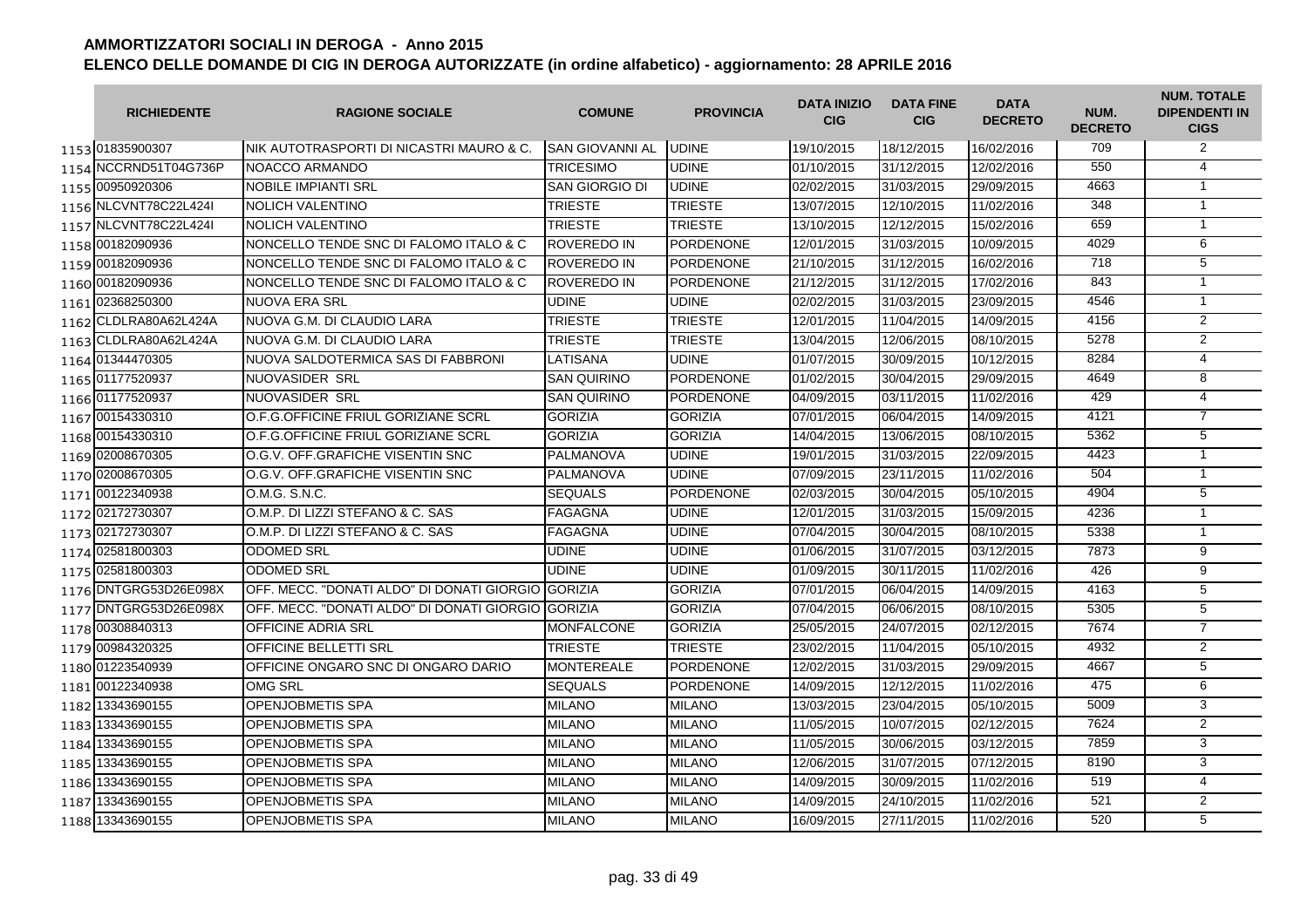|      | <b>RICHIEDENTE</b>    | <b>RAGIONE SOCIALE</b>                                 | <b>COMUNE</b>          | <b>PROVINCIA</b> | <b>DATA INIZIO</b><br><b>CIG</b> | <b>DATA FINE</b><br><b>CIG</b> | <b>DATA</b><br><b>DECRETO</b> | NUM.<br><b>DECRETO</b> | <b>NUM. TOTALE</b><br><b>DIPENDENTI IN</b><br><b>CIGS</b> |
|------|-----------------------|--------------------------------------------------------|------------------------|------------------|----------------------------------|--------------------------------|-------------------------------|------------------------|-----------------------------------------------------------|
|      | 1189 13343690155      | <b>OPENJOBMETIS SPA</b>                                | <b>MILANO</b>          | <b>MILANO</b>    | 12/10/2015                       | 13/11/2015                     | 15/02/2016                    | 658                    | 4                                                         |
|      | 1190 13343690155      | OPENJOBMETIS SPA                                       | <b>MILANO</b>          | <b>MILANO</b>    | 01/12/2015                       | 24/12/2015                     | 17/02/2016                    | 828                    | $\mathbf{1}$                                              |
|      | 1191 13343690155      | <b>OPENJOBMETIS SPA</b>                                | <b>MILANO</b>          | <b>MILANO</b>    | 30/11/2015                       | 23/12/2015                     | 17/02/2016                    | 840                    | $\overline{4}$                                            |
|      | 1192 13343690155      | <b>OPENJOBMETIS SPA</b>                                | <b>MILANO</b>          | <b>MILANO</b>    | 01/12/2015                       | 23/12/2015                     | 17/02/2016                    | 834                    | 4                                                         |
|      | 1193 00093320323      | OPERA VILLAGGIO DEL FANCIULLO                          | <b>TRIESTE</b>         | <b>TRIESTE</b>   | 02/02/2015                       | 02/05/2015                     | 29/09/2015                    | 4725                   | 18                                                        |
|      | 1194 00093320323      | OPERA VILLAGGIO DEL FANCIULLO                          | <b>TRIESTE</b>         | <b>TRIESTE</b>   | 02/02/2015                       | 02/05/2015                     | 29/09/2015                    | 4727                   | $\overline{23}$                                           |
|      | 1195 00093320323      | OPERA VILLAGGIO DEL FANCIULLO                          | <b>TRIESTE</b>         | <b>TRIESTE</b>   | 04/05/2015                       | 30/06/2015                     | 07/12/2015                    | 8183                   | $\overline{23}$                                           |
|      | 1196 00093320323      | OPERA VILLAGGIO DEL FANCIULLO                          | <b>TRIESTE</b>         | <b>TRIESTE</b>   | 04/05/2015                       | 30/06/2015                     | 07/12/2015                    | 8182                   | 17                                                        |
|      | 1197 CSRFLV77P14l904G | ORNAFER DI CESARIN FLAVIO                              | <b>SEQUALS</b>         | <b>PORDENONE</b> | 13/04/2015                       | 30/06/2015                     | 08/10/2015                    | 5385                   | $\mathbf{1}$                                              |
| 1198 | CSRFLV77P14I904G      | ORNAFER DI CESARIN FLAVIO                              | <b>SEQUALS</b>         | <b>PORDENONE</b> | 01/07/2015                       | 12/09/2015                     | 10/12/2015                    | 8302                   | $\mathbf{1}$                                              |
|      | 1199 01016770313      | ORO & PIU' GIOIELLI SRL                                | <b>MONFALCONE</b>      | <b>GORIZIA</b>   | 14/01/2015                       | 13/04/2015                     | 10/09/2015                    | 4001                   | $\mathbf{1}$                                              |
|      | 1200 02398540308      | P & P DI PIZZAMIGLIO FEDERICA E SABRINA                | <b>SAN GIOVANNI AL</b> | <b>UDINE</b>     | 26/10/2015                       | 18/12/2015                     | 16/02/2016                    | 695                    | 2                                                         |
|      | 1201 00050230325      | <b>PADOVAN &amp; CONTI SRL</b>                         | <b>TRIESTE</b>         | <b>TRIESTE</b>   | 21/10/2015                       | 31/12/2015                     | 16/02/2016                    | 728                    | $\overline{2}$                                            |
|      | 1202 00050230325      | <b>PADOVAN &amp; CONTI SRL</b>                         | <b>TRIESTE</b>         | <b>TRIESTE</b>   | 21/10/2015                       | 31/12/2015                     | 16/02/2016                    | 725                    | $\overline{2}$                                            |
|      | 1203 00050230325      | <b>PADOVAN &amp; CONTI SRL</b>                         | <b>TRIESTE</b>         | <b>TRIESTE</b>   | 11/11/2015                       | 31/12/2015                     | 16/02/2016                    | 776                    | $\overline{5}$                                            |
|      | 1204 00050230325      | <b>PADOVAN &amp; CONTI SRL</b>                         | <b>TRIESTE</b>         | <b>TRIESTE</b>   | 11/11/2015                       | 31/12/2015                     | 16/02/2016                    | 775                    | $\mathbf{1}$                                              |
|      | 1205 00060510310      | PADRE GIACOMO MONTANARI SOC. COOP.                     | <b>VILLESSE</b>        | <b>GORIZIA</b>   | 03/01/2015                       | 31/03/2015                     | 17/09/2015                    | 4338                   | $\overline{5}$                                            |
|      | 1206 00410510937      | PALUDET MARIO & C. SNC                                 | <b>AZZANO DECIMO</b>   | <b>PORDENONE</b> | 26/01/2015                       | 21/02/2015                     | 14/09/2015                    | 4152                   | $\overline{8}$                                            |
|      | 1207 00410510937      | PALUDET MARIO & C. SNC                                 | AZZANO DECIMO          | <b>PORDENONE</b> | 09/03/2015                       | 08/05/2015                     | 05/10/2015                    | 4987                   | $\overline{4}$                                            |
|      | 1208 00410510937      | PALUDET MARIO & C. SNC                                 | <b>AZZANO DECIMO</b>   | <b>PORDENONE</b> | 12/05/2015                       | 11/07/2015                     | 02/12/2015                    | 7633                   | $\overline{4}$                                            |
|      | 1209 00490690302      | PANIF. GOBATTO SNC                                     | <b>LIGNANO</b>         | <b>UDINE</b>     | 07/01/2015                       | 31/03/2015                     | 14/09/2015                    | 4125                   | 2                                                         |
|      | 1210 PLZDTL62P47L483L | PAOLUZZI DONATELLA                                     | <b>REMANZACCO</b>      | <b>UDINE</b>     | 09/02/2015                       | 08/05/2015                     | 29/09/2015                    | 4658                   | $\overline{2}$                                            |
|      | 1211 DTRSVT67B08L424X | PARCHETTI DI TORO                                      | <b>TRIESTE</b>         | <b>TRIESTE</b>   | 01/04/2015                       | 31/05/2015                     | 05/10/2015                    | 4917                   | $\mathbf{1}$                                              |
|      | 1212 00444250302      | PARON S.N.C. DI PARON L. & C.                          | <b>RONCHIS</b>         | <b>UDINE</b>     | 07/01/2015                       | 31/03/2015                     | 14/09/2015                    | 4164                   | $\overline{7}$                                            |
|      | 1213 00444250302      | PARON S.N.C. DI PARON L. & C.                          | <b>RONCHIS</b>         | <b>UDINE</b>     | 01/04/2015                       | 22/05/2015                     | 07/10/2015                    | 5224                   | $\overline{7}$                                            |
|      | 1214 00586170300      | PARTECIPAZIONE COOP SOCIALE A R.L.                     | <b>UDINE</b>           | <b>UDINE</b>     | 04/02/2015                       | 30/04/2015                     | 29/09/2015                    | 4690                   | 18                                                        |
|      | 1215 00631990306      | <b>PARTIGROSS SRL</b>                                  | UDINE                  | <b>UDINE</b>     | 20/04/2015                       | 19/07/2015                     | 02/12/2015                    | 7534                   | $\overline{2}$                                            |
|      | 1216 00631990306      | <b>PARTIGROSS SRL</b>                                  | <b>UDINE</b>           | <b>UDINE</b>     | 05/10/2015                       | 04/12/2015                     | 15/02/2016                    | 606                    | $\overline{2}$                                            |
|      | 1217 01129180939      | PASTICCERIA ARTIGIANA DI TOSOLARI MICHELEIFIUME VENETO |                        | <b>PORDENONE</b> | 27/10/2015                       | 06/11/2015                     | 16/02/2016                    | 721                    | $\overline{3}$                                            |
|      | 1218 STFMRZ67T22L195J | PASTICCERIA DA MAURY DI STEFANUTTI                     | TOLMEZZO               | <b>UDINE</b>     | 20/04/2015                       | 30/05/2015                     | 08/10/2015                    | 5386                   | $\mathbf{1}$                                              |
|      | 1219 STFMRZ67T22L195J | PASTICCERIA DA MAURY DI STEFANUTTI                     | <b>TOLMEZZO</b>        | <b>UDINE</b>     | 08/06/2015                       | 31/07/2015                     | 04/12/2015                    | 8121                   | $\mathbf{1}$                                              |
|      | 1220 01804300307      | PEDEMONTANA SERVIZI SCARL                              | <b>UDINE</b>           | <b>UDINE</b>     | 04/02/2015                       | 30/04/2015                     | 05/10/2015                    | 4882                   | 2                                                         |
|      | 1221 01338240938      | PEDEMONTANA TRASPORTI S.R.L.                           | CANEVA                 | <b>PORDENONE</b> | 09/02/2015                       | 14/03/2015                     | 29/09/2015                    | 4678                   | 6                                                         |
|      | 1222 PLLLRA62M67L483A | PELLEGRINI LAURA                                       | <b>UDINE</b>           | <b>UDINE</b>     | 01/02/2015                       | 30/04/2015                     | 22/09/2015                    | 4457                   | $\mathbf{1}$                                              |
|      | 1223 PLLLRA62M67L483A | PELLEGRINI LAURA                                       | <b>UDINE</b>           | <b>UDINE</b>     | 01/05/2015                       | 30/06/2015                     | 02/12/2015                    | 7609                   | $\mathbf{1}$                                              |
|      | 1224 00798 140323     | PELLICCERIA SOLINA SNC                                 | <b>TRIESTE</b>         | <b>TRIESTE</b>   | 15/01/2015                       | 14/04/2015                     | 14/09/2015                    | 4172                   | $\mathbf{1}$                                              |
|      |                       |                                                        |                        |                  |                                  |                                |                               |                        |                                                           |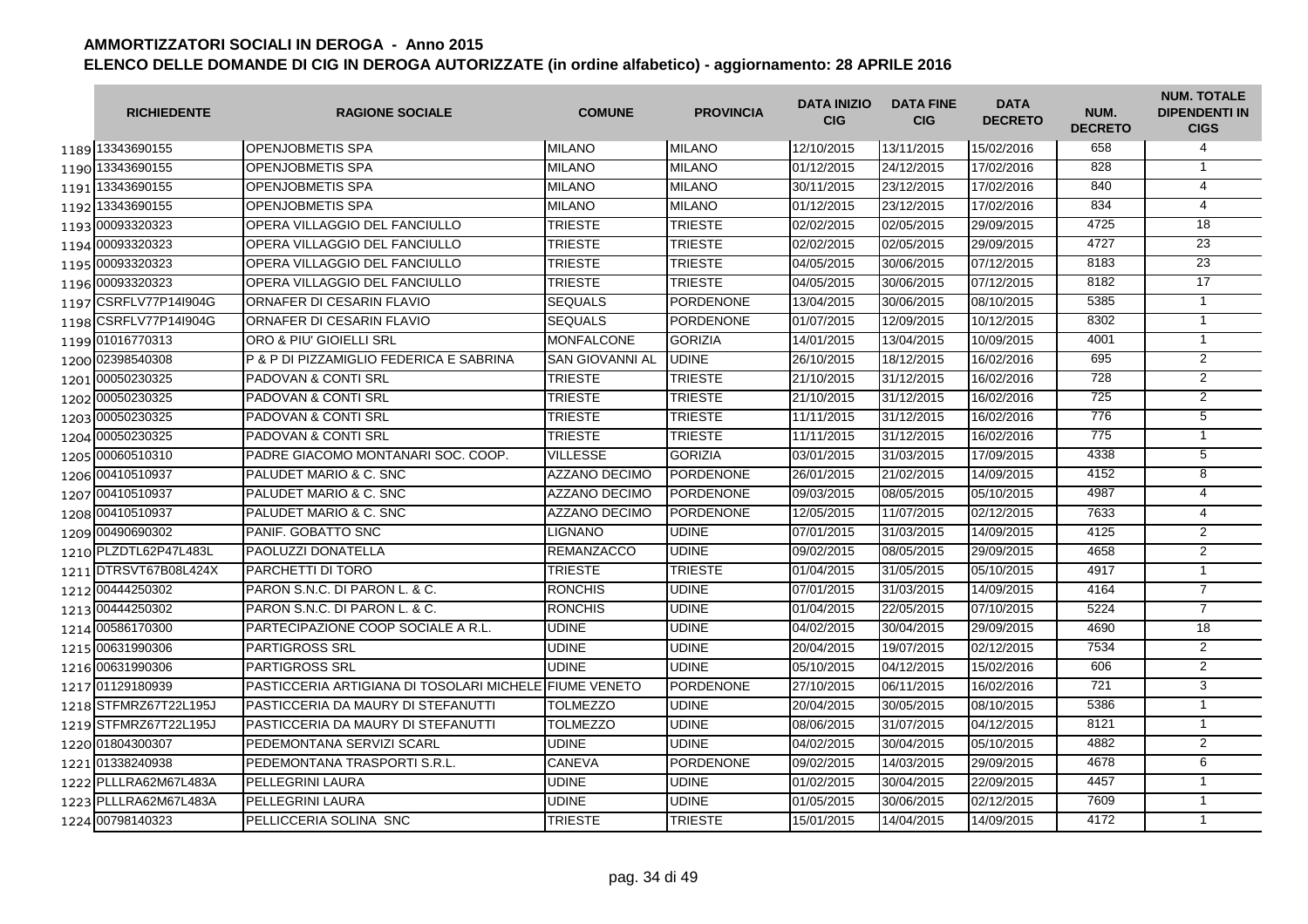| <b>RICHIEDENTE</b>    | <b>RAGIONE SOCIALE</b>                     | <b>COMUNE</b>          | <b>PROVINCIA</b> | <b>DATA INIZIO</b><br><b>CIG</b> | <b>DATA FINE</b><br><b>CIG</b> | <b>DATA</b><br><b>DECRETO</b> | NUM.<br><b>DECRETO</b> | <b>NUM. TOTALE</b><br><b>DIPENDENTI IN</b><br><b>CIGS</b> |
|-----------------------|--------------------------------------------|------------------------|------------------|----------------------------------|--------------------------------|-------------------------------|------------------------|-----------------------------------------------------------|
| 1225 00798140323      | <b>PELLICCERIA SOLINA SNC</b>              | <b>TRIESTE</b>         | <b>TRIESTE</b>   | 15/04/2015                       | 14/06/2015                     | 08/10/2015                    | 5330                   | $\mathbf{1}$                                              |
| 1226 PRCGCR54D07C758H | PERCO GIANCARLO                            | <b>PREPOTTO</b>        | <b>UDINE</b>     | 16/03/2015                       | 15/04/2015                     | 05/10/2015                    | 5018                   | $\overline{5}$                                            |
| 1227 PRCGCR54D07C758H | <b>PERCO GIANCARLO</b>                     | <b>PREPOTTO</b>        | <b>UDINE</b>     | 25/05/2015                       | 24/06/2015                     | 03/12/2015                    | 7917                   | $\overline{5}$                                            |
| 1228 02501770305      | PERESAN SRL                                | SEDEGLIANO             | <b>UDINE</b>     | 16/03/2015                       | 15/06/2015                     | 06/10/2015                    | 5111                   | 13                                                        |
| 1229 02501770305      | <b>PERESAN SRL</b>                         | <b>SEDEGLIANO</b>      | <b>UDINE</b>     | 31/08/2015                       | 02/11/2015                     | 11/02/2016                    | 436                    | 11                                                        |
| 1230 SNTMRA43L17E833W | PERLA SALOTTI DI SANT MARIO                | CASSACCO               | <b>UDINE</b>     | 16/02/2015                       | 28/02/2015                     | 29/09/2015                    | 4677                   | $\overline{2}$                                            |
| 1231 SNTMRA43L17E833W | PERLA SALOTTI DI SANT MARIO                | <b>CASSACCO</b>        | <b>UDINE</b>     | 15/06/2015                       | 31/07/2015                     | 07/12/2015                    | 8194                   | 3                                                         |
| 1232 SNTMRA43L17E833W | PERLA SALOTTI DI SANT MARIO                | CASSACCO               | <b>UDINE</b>     | 05/10/2015                       | 31/12/2015                     | 12/02/2016                    | 552                    | 3                                                         |
| 1233 PRSFVN69E10Z133A | PERUSINI FLAVIEN PATRICK                   | <b>SEDEGLIANO</b>      | <b>UDINE</b>     | 11/05/2015                       | 07/08/2015                     | 02/12/2015                    | 7681                   | $\mathbf{1}$                                              |
| 1234 PRSFVN69E10Z133A | PERUSINI FLAVIEN PATRICK                   | <b>SEDEGLIANO</b>      | <b>UDINE</b>     | 14/09/2015                       | 16/10/2015                     | 11/02/2016                    | 471                    | $\mathbf{1}$                                              |
| 1235 02328460304      | PET SERVICE SRL                            | <b>BASILIANO</b>       | <b>UDINE</b>     | 28/09/2015                       | 24/12/2015                     | 11/02/2016                    | 506                    | 2                                                         |
| 1236 00150670305      | PETRIS STEFANO & C. SNC                    | <b>CIVIDALE DEL</b>    | <b>UDINE</b>     | 05/10/2015                       | 31/12/2015                     | 12/02/2016                    | 568                    | $\overline{2}$                                            |
| 1237 00665070322      | PETROLCHIMICA ADRIATICA SNC DI MALE        | <b>SAN DORLIGO</b>     | <b>TRIESTE</b>   | 18/05/2015                       | 26/07/2015                     | 07/12/2015                    | 8189                   | $\overline{3}$                                            |
| 1238 00665070322      | PETROLCHIMICA ADRIATICA SNC DI MALE        | <b>SAN DORLIGO</b>     | <b>TRIESTE</b>   | 03/08/2015                       | 24/10/2015                     | 11/02/2016                    | 379                    | $\overline{3}$                                            |
| 1239 PTRRCR55R10F356Z | PETROSSO RICCARDO                          | <b>UDINE</b>           | <b>UDINE</b>     | 01/09/2015                       | 30/11/2015                     | 11/02/2016                    | 450                    | $\overline{1}$                                            |
| 1240 PTRRCR55R10F356Z | <b>PETROSSO RICCARDO</b>                   | <b>UDINE</b>           | <b>UDINE</b>     | 01/12/2015                       | 31/12/2015                     | 17/02/2016                    | 831                    | $\mathbf{1}$                                              |
| 1241 02181220308      | PETRUZZI 2 S.R.L.                          | <b>SAN GIOVANNI AL</b> | <b>UDINE</b>     | 16/02/2015                       | 10/04/2015                     | 29/09/2015                    | 4704                   | 16                                                        |
| 1242 02181220308      | PETRUZZI 2 S.R.L.                          | <b>SAN GIOVANNI AL</b> | <b>UDINE</b>     | 20/05/2015                       | 19/06/2015                     | 03/12/2015                    | 7886                   | 16                                                        |
| 1243 02181220308      | PETRUZZI 2 S.R.L.                          | <b>SAN GIOVANNI AL</b> | <b>UDINE</b>     | 05/10/2015                       | 07/12/2015                     | 15/02/2016                    | 657                    | $\overline{16}$                                           |
| 1244 00589410307      | PEZZARINI LINO & C.SNC                     | <b>MANZANO</b>         | <b>UDINE</b>     | 16/03/2015                       | 02/05/2015                     | 05/10/2015                    | 4928                   | $\mathbf{1}$                                              |
| 1245 00589410307      | PEZZARINI LINO & C.SNC                     | <b>MANZANO</b>         | <b>UDINE</b>     | 04/05/2015                       | 30/05/2015                     | 02/12/2015                    | 7664                   | $\mathbf{1}$                                              |
| 1246 00589410307      | PEZZARINI LINO & C.SNC                     | <b>MANZANO</b>         | <b>UDINE</b>     | 15/06/2015                       | 31/07/2015                     | 07/12/2015                    | 8227                   | $\mathbf{1}$                                              |
| 1247 00589410307      | PEZZARINI LINO & C.SNC                     | <b>MANZANO</b>         | <b>UDINE</b>     | 02/11/2015                       | 30/11/2015                     | 16/02/2016                    | 745                    | $\mathbf{1}$                                              |
| 1248 02638640306      | PICCINI CLIMATIZZATORI SRL                 | <b>CODROIPO</b>        | <b>UDINE</b>     | 02/02/2015                       | 31/03/2015                     | 29/09/2015                    | 4709                   | 6                                                         |
| 1249 01410970303      | PIETRO MARCUZZI SUPERMERCATI SRL           | <b>UDINE</b>           | <b>UDINE</b>     | 28/10/2015                       | 31/12/2015                     | 15/02/2016                    | 673                    | $\mathbf{1}$                                              |
| 1250 MSCMRC74M13G888G | PILMEC DI MUSCI MARCO                      | <b>SAN VITO AL</b>     | <b>PORDENONE</b> | 02/11/2015                       | 31/12/2015                     | 16/02/2016                    | 742                    | $\mathbf{1}$                                              |
| 1251 02374660302      | <b>PITACCO TARCISIO S.R.L.</b>             | <b>TARVISIO</b>        | <b>UDINE</b>     | 03/03/2015                       | 30/04/2015                     | 29/09/2015                    | 4739                   | 6                                                         |
| 1252 00663160323      | PITTINI IMPRESA EDILE SAS DI WALTER        | <b>SAN DORLIGO</b>     | <b>TRIESTE</b>   | 21/09/2015                       | 19/12/2015                     | 12/02/2016                    | 561                    | $\overline{3}$                                            |
| 1253 01434750301      | PNEUS PASIAN DI DORIGO & C. SNC            | PASIAN DI PRATO        | <b>UDINE</b>     | 12/01/2015                       | 28/02/2015                     | 17/09/2015                    | 4313                   | $\overline{2}$                                            |
| 1254 01434750301      | <b>PNEUS PASIAN DI DORIGO &amp; C. SNC</b> | <b>PASIAN DI PRATO</b> | <b>UDINE</b>     | 29/06/2015                       | 26/09/2015                     | 07/12/2015                    | 8237                   | 2                                                         |
| 1255 PLBWLM72B28L483X | <b>POL BODETTO WILIAM</b>                  | <b>LESTIZZA</b>        | <b>UDINE</b>     | 14/01/2015                       | 13/04/2015                     | 09/09/2015                    | 3949                   | $\mathbf{1}$                                              |
| 1256 01249450931      | POLAZZO PIETRO & C. SNC                    | <b>AZZANO DECIMO</b>   | PORDENONE        | 05/01/2015                       | 04/04/2015                     | 14/09/2015                    | 4087                   | $\overline{2}$                                            |
| 1257 01249450931      | POLAZZO PIETRO & C. SNC                    | <b>AZZANO DECIMO</b>   | <b>PORDENONE</b> | 07/04/2015                       | 06/06/2015                     | 06/10/2015                    | 5136                   | $\overline{2}$                                            |
| 1258 PLTRNT63B27A516U | POLETTO RENATO EUROCOM                     | <b>CORDENONS</b>       | <b>PORDENONE</b> | 11/05/2015                       | 10/07/2015                     | 02/12/2015                    | 7640                   | $\overline{2}$                                            |
| 1259 01005000326      | POLITEC SRL                                | <b>SAN DORLIGO</b>     | <b>TRIESTE</b>   | 15/01/2015                       | 31/03/2015                     | 09/09/2015                    | 3931                   | $\overline{3}$                                            |
| 1260 PNTSVN51R12C385Z | PONTELLO SILVANO                           | CAVASSO NUOVO          | <b>PORDENONE</b> | 01/04/2015                       | 30/05/2015                     | 07/10/2015                    | 5236                   | $\overline{1}$                                            |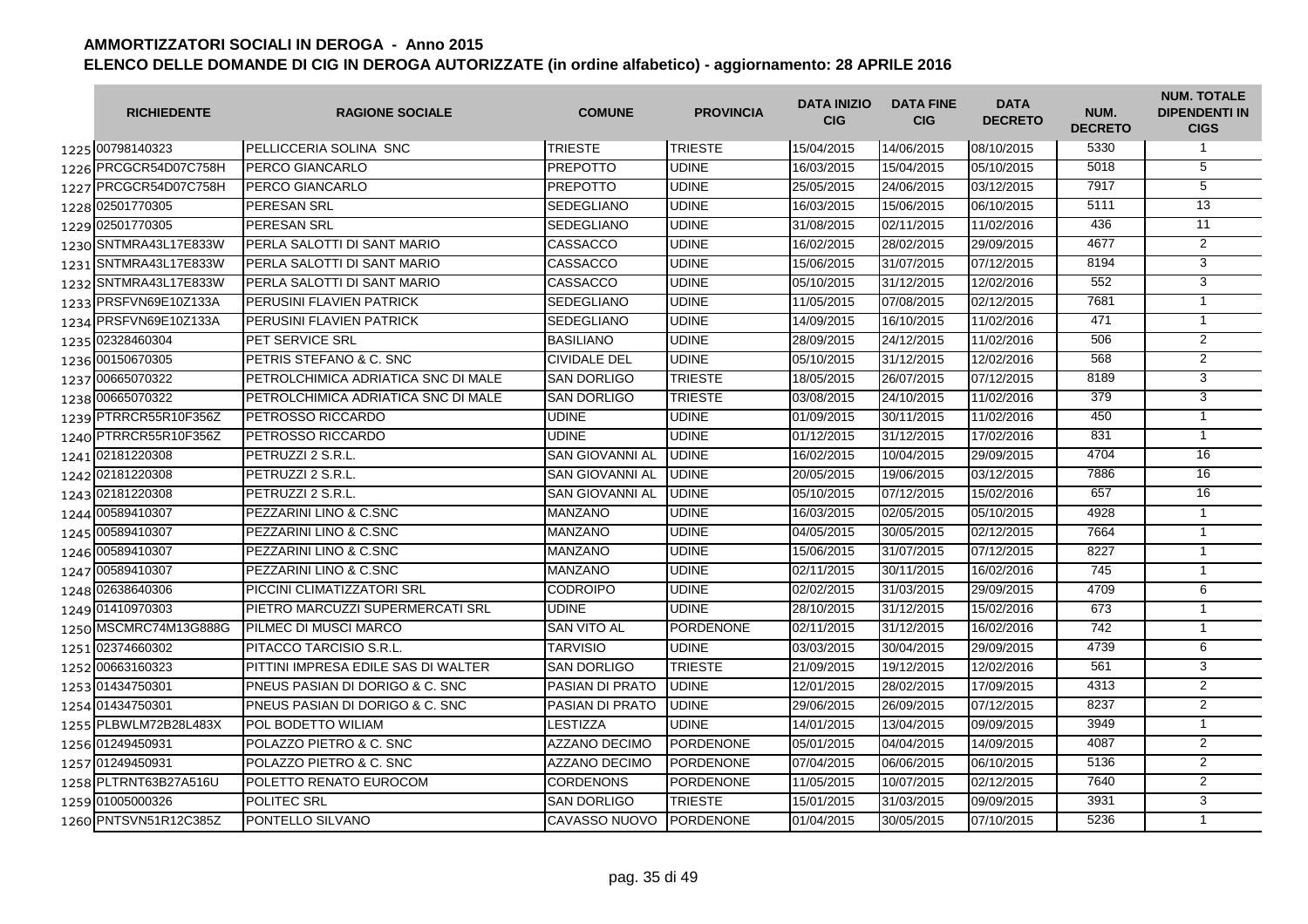| <b>RICHIEDENTE</b>    | <b>RAGIONE SOCIALE</b>                 | <b>COMUNE</b>        | <b>PROVINCIA</b> | <b>DATA INIZIO</b><br><b>CIG</b> | <b>DATA FINE</b><br><b>CIG</b> | <b>DATA</b><br><b>DECRETO</b> | NUM.<br><b>DECRETO</b> | <b>NUM. TOTALE</b><br><b>DIPENDENTI IN</b><br><b>CIGS</b> |
|-----------------------|----------------------------------------|----------------------|------------------|----------------------------------|--------------------------------|-------------------------------|------------------------|-----------------------------------------------------------|
| 1261 PPLNRL68D02G888L | POPOLIZIO ANDREA                       | <b>FIUME VENETO</b>  | <b>PORDENONE</b> | 02/02/2015                       | 31/03/2015                     | 22/09/2015                    | 4454                   | $\mathbf{1}$                                              |
| 1262 00547570317      | PORTE ITALIA SRL                       | <b>GORIZIA</b>       | <b>GORIZIA</b>   | 12/01/2015                       | 11/04/2015                     | 17/09/2015                    | 4309                   | $\overline{8}$                                            |
| 1263 00547570317      | PORTE ITALIA SRL                       | <b>GORIZIA</b>       | <b>GORIZIA</b>   | 16/04/2015                       | 15/06/2015                     | 08/10/2015                    | 5360                   | 8                                                         |
| 1264 00556980316      | POZZO SAS DI MASSIMILIANO POZZO &C.    | <b>CORMONS</b>       | <b>GORIZIA</b>   | 02/03/2015                       | 31/03/2015                     | 05/10/2015                    | 4884                   | 3                                                         |
| 1265 02307010302      | <b>PRATA SRL</b>                       | LATISANA             | <b>UDINE</b>     | 07/01/2015                       | 31/01/2015                     | 14/09/2015                    | 4158                   | $\mathbf{1}$                                              |
| 1266 02307010302      | <b>PRATA SRL</b>                       | LATISANA             | <b>UDINE</b>     | 01/11/2015                       | 22/12/2015                     | 16/02/2016                    | 754                    | 6                                                         |
| 1267 01744420306      | PRAVISANI MARMI SNC DI PRAVISANI M.    | <b>BAGNARIA ARSA</b> | <b>UDINE</b>     | 03/03/2015                       | 29/05/2015                     | 05/10/2015                    | 4998                   | $\overline{2}$                                            |
| 1268 01744420306      | PRAVISANI MARMI SNC DI PRAVISANI M.    | <b>BAGNARIA ARSA</b> | <b>UDINE</b>     | 01/10/2015                       | 30/11/2015                     | 15/02/2016                    | 610                    | $\overline{2}$                                            |
| 1269 02168060305      | PRESALOTTO SRL                         | <b>MAGNANO IN</b>    | <b>UDINE</b>     | 01/07/2015                       | 07/08/2015                     | 10/12/2015                    | 8309                   | $\mathbf{1}$                                              |
| 1270 02168060305      | PRESALOTTO SRL                         | <b>MAGNANO IN</b>    | <b>UDINE</b>     | 03/09/2015                       | 30/11/2015                     | 11/02/2016                    | 482                    | $\mathbf{1}$                                              |
| 1271 01227840327      | PRIORE RICCARDO SERVIZIO TERMOTECNICO  | <b>TRIESTE</b>       | <b>TRIESTE</b>   | 10/04/2015                       | 31/05/2015                     | 08/10/2015                    | 5289                   | 8                                                         |
| 1272 01679250306      | <b>PROFOR SRL</b>                      | UDINE                | UDINE            | 14/01/2015                       | 31/03/2015                     | 17/09/2015                    | 4345                   | 3                                                         |
| 1273 01679250306      | <b>PROFOR SRL</b>                      | <b>UDINE</b>         | <b>UDINE</b>     | 01/04/2015                       | 31/05/2015                     | 08/10/2015                    | 5315                   | 3                                                         |
| 1274 03877340277      | PROMOMEDIA SRL                         | <b>PORDENONE</b>     | <b>PORDENONE</b> | 18/05/2015                       | 14/08/2015                     | 02/12/2015                    | 7658                   | $\mathbf{1}$                                              |
| 1275 PGNPLA73T56L483H | PUGNALE PAOLA                          | RIVE D'ARCANO        | <b>UDINE</b>     | 09/03/2015                       | 27/03/2015                     | 05/10/2015                    | 5025                   | $\overline{2}$                                            |
| 1276 PGNPLA73T56L483H | <b>PUGNALE PAOLA</b>                   | <b>RIVE D'ARCANO</b> | <b>UDINE</b>     | 30/03/2015                       | 25/04/2015                     | 05/10/2015                    | 5066                   | $\overline{2}$                                            |
| 1277 PGNPLA73T56L483H | <b>PUGNALE PAOLA</b>                   | <b>RIVE D'ARCANO</b> | <b>UDINE</b>     | 27/04/2015                       | 30/05/2015                     | 02/12/2015                    | 7617                   | 2                                                         |
| 1278 PGNPLA73T56L483H | <b>PUGNALE PAOLA</b>                   | <b>RIVE D'ARCANO</b> | <b>UDINE</b>     | 01/06/2015                       | 27/06/2015                     | 03/12/2015                    | 7943                   | $\overline{2}$                                            |
| 1279 PGNPLA73T56L483H | PUGNALE PAOLA                          | <b>RIVE D'ARCANO</b> | <b>UDINE</b>     | 01/07/2015                       | 18/07/2015                     | 10/12/2015                    | 8314                   | $\overline{2}$                                            |
| 1280 PGNPLA73T56L483H | <b>PUGNALE PAOLA</b>                   | <b>RIVE D'ARCANO</b> | <b>UDINE</b>     | 20/07/2015                       | 01/08/2015                     | 11/02/2016                    | 358                    | $\mathbf{1}$                                              |
| 1281 01478500307      | PUNTO LAVORO SAS DI ZANIER CHIARA & C. | <b>UDINE</b>         | <b>UDINE</b>     | 10/08/2015                       | 31/10/2015                     | 11/02/2016                    | 412                    | $\mathbf{1}$                                              |
| 1282 QGLSRN63A08D670P | QUAGLIOTTO SEVERINO                    | <b>FONTANAFREDDA</b> | <b>PORDENONE</b> | 19/01/2015                       | 18/04/2015                     | 18/09/2015                    | 4381                   | $\overline{2}$                                            |
| 1283 QGLSRN63A08D670P | QUAGLIOTTO SEVERINO                    | <b>FONTANAFREDDA</b> | <b>PORDENONE</b> | 20/04/2015                       | 19/06/2015                     | 02/12/2015                    | 7551                   | 2                                                         |
| 1284 01765290307      | <b>QUASAR SRL</b>                      | <b>TAVAGNACCO</b>    | <b>UDINE</b>     | 01/02/2015                       | 30/04/2015                     | 23/09/2015                    | 4527                   | 3                                                         |
| 1285 01765290307      | <b>QUASAR SRL</b>                      | <b>TAVAGNACCO</b>    | <b>UDINE</b>     | 01/06/2015                       | 31/07/2015                     | 09/12/2015                    | 8269                   | 3                                                         |
| 1286 00246840938      | <b>QUICK SRL</b>                       | <b>CHIONS</b>        | <b>PORDENONE</b> | 28/09/2015                       | 24/12/2015                     | 12/02/2016                    | 549                    | 3                                                         |
| 1287 00202070934      | R.B. DI RUBIN R.& BORTOLIN S.          | <b>ROVEREDO IN</b>   | <b>PORDENONE</b> | 19/01/2015                       | 18/04/2015                     | 18/09/2015                    | 4369                   | $\overline{4}$                                            |
| 1288 00202070934      | R.B. DI RUBIN R.& BORTOLIN S.          | <b>ROVEREDO IN</b>   | <b>PORDENONE</b> | 21/04/2015                       | 20/06/2015                     | 08/10/2015                    | 5380                   | 3                                                         |
| 1289 01323130938      | R.P.G. INTAGLI S.R.L.                  | <b>PRATA DI</b>      | <b>PORDENONE</b> | 10/03/2015                       | 09/05/2015                     | 05/10/2015                    | 4959                   | $\overline{4}$                                            |
| 1290 01323130938      | R.P.G. INTAGLI S.R.L.                  | <b>PRATA DI</b>      | <b>PORDENONE</b> | 12/05/2015                       | 11/08/2015                     | 02/12/2015                    | 7687                   | 3                                                         |
| 1291 00427750930      | RADIOTELEPORDENONE SRL                 | PORDENONE            | <b>PORDENONE</b> | 07/01/2015                       | 07/04/2015                     | 14/09/2015                    | 4187                   | $\mathbf{1}$                                              |
| 1292 00427750930      | RADIOTELEPORDENONE SRL                 | <b>PORDENONE</b>     | <b>PORDENONE</b> | 06/07/2015                       | 06/09/2015                     | 11/02/2016                    | 403                    | $\overline{1}$                                            |
| 1293 03542200260      | <b>RAGIM SRL</b>                       | <b>TREVISO</b>       | <b>TREVISO</b>   | 30/03/2015                       | 27/06/2015                     | 08/10/2015                    | 5320                   | $\overline{2}$                                            |
| 1294 03542200260      | <b>RAGIM SRL</b>                       | <b>TREVISO</b>       | <b>TREVISO</b>   | 06/10/2015                       | 05/12/2015                     | 15/02/2016                    | 645                    | $\overline{2}$                                            |
| 1295 01074090315      | <b>RAIL SERVICES SRL</b>               | <b>GORIZIA</b>       | <b>GORIZIA</b>   | 07/01/2015                       | 06/04/2015                     | 14/09/2015                    | 4178                   | $\overline{4}$                                            |
| 1296 01074090315      | <b>RAIL SERVICES SRL</b>               | <b>GORIZIA</b>       | <b>GORIZIA</b>   | 07/04/2015                       | 06/06/2015                     | 08/10/2015                    | 5310                   | 4                                                         |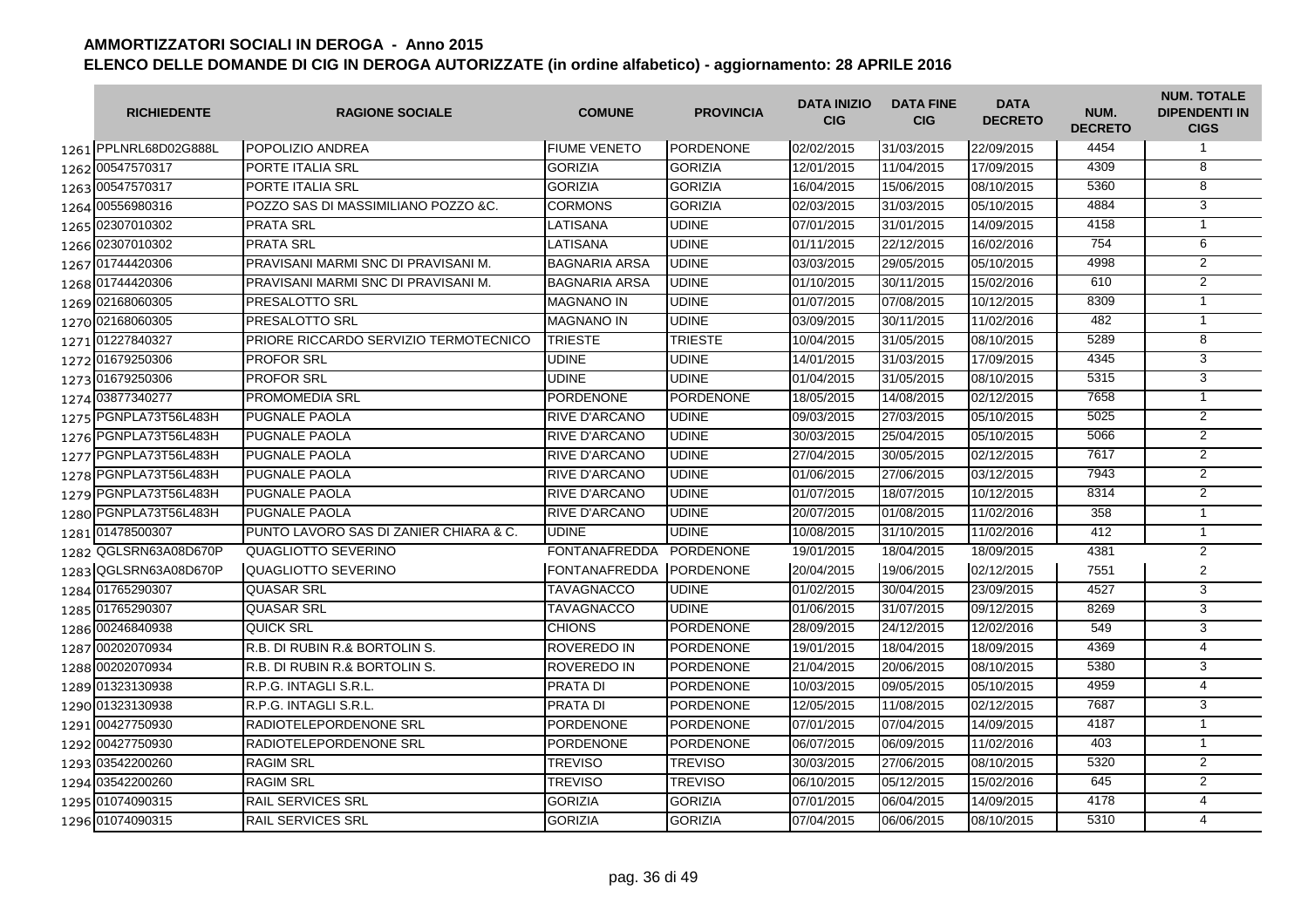| <b>RICHIEDENTE</b>    | <b>RAGIONE SOCIALE</b>                 | <b>COMUNE</b>      | <b>PROVINCIA</b> | <b>DATA INIZIO</b><br><b>CIG</b> | <b>DATA FINE</b><br><b>CIG</b> | <b>DATA</b><br><b>DECRETO</b> | NUM.<br><b>DECRETO</b> | <b>NUM. TOTALE</b><br><b>DIPENDENTI IN</b><br><b>CIGS</b> |
|-----------------------|----------------------------------------|--------------------|------------------|----------------------------------|--------------------------------|-------------------------------|------------------------|-----------------------------------------------------------|
| 1297 01583650930      | <b>RAMINELLI SRL</b>                   | <b>ZOPPOLA</b>     | <b>PORDENONE</b> | 01/04/2015                       | 30/04/2015                     | 07/10/2015                    | 5215                   | 4                                                         |
| 1298 01583650930      | <b>RAMINELLI SRL</b>                   | <b>ZOPPOLA</b>     | <b>PORDENONE</b> | 01/06/2015                       | 30/06/2015                     | 07/12/2015                    | 8205                   | $\overline{4}$                                            |
| 1299 01583650930      | <b>RAMINELLI SRL</b>                   | <b>ZOPPOLA</b>     | <b>PORDENONE</b> | 01/08/2015                       | 31/08/2015                     | 11/02/2016                    | 442                    | 4                                                         |
| 1300 01583650930      | <b>RAMINELLI SRL</b>                   | <b>ZOPPOLA</b>     | <b>PORDENONE</b> | 02/11/2015                       | 31/12/2015                     | 16/02/2016                    | 707                    | 4                                                         |
| 1301 01206850321      | REVAS GROUP S.P.A.                     | <b>TRIESTE</b>     | <b>TRIESTE</b>   | 02/11/2015                       | 31/12/2015                     | 16/02/2016                    | 736                    | 3                                                         |
| 1302 01695780302      | RIGISED SNC DI POCOVAZ SERGIO & C.     | <b>PREMARIACCO</b> | <b>UDINE</b>     | 16/02/2015                       | 15/04/2015                     | 29/09/2015                    | 4686                   | $\overline{5}$                                            |
| 1303 01695780302      | RIGISED SNC DI POCOVAZ SERGIO & C.     | PREMARIACCO        | <b>UDINE</b>     | 03/06/2015                       | 03/07/2015                     | 03/12/2015                    | 7910                   | 6                                                         |
| 1304 01695780302      | RIGISED SNC DI POCOVAZ SERGIO & C.     | PREMARIACCO        | <b>UDINE</b>     | 07/09/2015                       | 06/10/2015                     | 11/02/2016                    | 501                    | 6                                                         |
| 1305 01695780302      | RIGISED SNC DI POCOVAZ SERGIO & C.     | <b>PREMARIACCO</b> | <b>UDINE</b>     | 19/10/2015                       | 07/11/2015                     | 15/02/2016                    | 663                    | 6                                                         |
| 1306 01520820935      | RIGO ORNELLA MOBILI S.N.C.             | <b>SACILE</b>      | <b>PORDENONE</b> | 21/01/2015                       | 18/04/2015                     | 14/09/2015                    | 4124                   | $\overline{2}$                                            |
| 1307 01520820935      | RIGO ORNELLA MOBILI S.N.C.             | <b>SACILE</b>      | <b>PORDENONE</b> | 21/04/2015                       | 20/06/2015                     | 02/12/2015                    | 7557                   | $\overline{2}$                                            |
| 1308 RGTNRE69H24A059C | <b>RIGOTTO NERIO</b>                   | <b>UDINE</b>       | <b>UDINE</b>     | 23/01/2015                       | 20/04/2015                     | 18/09/2015                    | 4377                   | $\overline{2}$                                            |
| 1309 RGTNRE69H24A059C | <b>RIGOTTO NERIO</b>                   | <b>UDINE</b>       | <b>UDINE</b>     | 21/04/2015                       | 20/06/2015                     | 08/10/2015                    | 5382                   | $\overline{2}$                                            |
| 1310 RGTGRG52A31l621O | <b>IRIGUTTI GIORGIO</b>                | <b>SPILIMBERGO</b> | <b>PORDENONE</b> | 13/04/2015                       | 13/06/2015                     | 07/10/2015                    | 5219                   | $\mathbf{1}$                                              |
| 1311 02638150306      | <b>RISTO' TEC S.R.L.</b>               | PRADAMANO          | <b>UDINE</b>     | 19/01/2015                       | 31/03/2015                     | 15/09/2015                    | 4241                   | $\overline{2}$                                            |
| 1312 02638150306      | RISTO' TEC S.R.L.                      | <b>PRADAMANO</b>   | <b>UDINE</b>     | 07/04/2015                       | 23/06/2015                     | 08/10/2015                    | 5333                   | $\mathbf{1}$                                              |
| 1313 RNCBBR73L56E098R | <b>RISTORANTE AL PONTE DI RONCHESE</b> | <b>FIUMICELLO</b>  | <b>UDINE</b>     | 02/11/2015                       | 31/12/2015                     | 16/02/2016                    | 732                    | 3                                                         |
| 1314 RZZCLD58B16C758P | RIZZI SISTEMI DI RIZZI CLAUDIO         | <b>MOIMACCO</b>    | <b>UDINE</b>     | 02/03/2015                       | 29/05/2015                     | 05/10/2015                    | 4967                   | $\overline{1}$                                            |
| 1315 RZZCLD58B16C758P | RIZZI SISTEMI DI RIZZI CLAUDIO         | <b>MOIMACCO</b>    | <b>UDINE</b>     | 20/07/2015                       | 18/09/2015                     | 11/02/2016                    | 360                    | $\overline{1}$                                            |
| 1316 01411870932      | <b>RO.VER. ELETTRIC SNC</b>            | <b>ROVEREDO IN</b> | <b>PORDENONE</b> | 01/10/2015                       | 31/12/2015                     | 12/02/2016                    | 546                    | 3                                                         |
| 1317 02652350303      | <b>RODA SYSTEM S.R.L</b>               | <b>GEMONA DEL</b>  | <b>UDINE</b>     | 19/01/2015                       | 18/04/2015                     | 14/09/2015                    | 4134                   | $\overline{2}$                                            |
| 1318 02682180308      | ROMANELLO DINO & C. S.N.C.             | <b>UDINE</b>       | <b>UDINE</b>     | 02/02/2015                       | 31/03/2015                     | 17/09/2015                    | 4319                   | $\overline{3}$                                            |
| 1319 02682180308      | ROMANELLO DINO & C. S.N.C.             | <b>UDINE</b>       | <b>UDINE</b>     | 04/05/2015                       | 30/06/2015                     | 08/10/2015                    | 5325                   | $\overline{2}$                                            |
| 1320 02682180308      | ROMANELLO DINO & C. S.N.C.             | <b>UDINE</b>       | <b>UDINE</b>     | 21/09/2015                       | 20/10/2015                     | 11/02/2016                    | 492                    | $\overline{2}$                                            |
| 1321 01308110301      | ROMANO ALESSANDRO SNC                  | <b>UDINE</b>       | <b>UDINE</b>     | 02/03/2015                       | 31/05/2015                     | 05/10/2015                    | 4883                   | 2                                                         |
| 1322 01308110301      | ROMANO ALESSANDRO SNC                  | <b>UDINE</b>       | <b>UDINE</b>     | 01/06/2015                       | 31/07/2015                     | 03/12/2015                    | 7914                   | 2                                                         |
| 1323 RNCRNT50S22G888K | IRONCHI RENATO GRAPHOTECNICA RONCHI    | <b>PORDENONE</b>   | <b>PORDENONE</b> | 05/01/2015                       | 31/03/2015                     | 09/09/2015                    | 3953                   | $\mathbf{1}$                                              |
| 1324 01556970935      | <b>ROS ANGELO SRL</b>                  | <b>BRUGNERA</b>    | <b>PORDENONE</b> | 19/01/2015                       | 18/04/2015                     | 14/09/2015                    | 4090                   | $\mathbf{1}$                                              |
| 1325 01556970935      | <b>ROS ANGELO SRL</b>                  | <b>BRUGNERA</b>    | <b>PORDENONE</b> | 04/05/2015                       | 03/07/2015                     | 02/12/2015                    | 7627                   | $\mathbf{1}$                                              |
| 1326 RSSMRZ64A15G994G | ROSSETTO MAURIZIO                      | <b>PRATA DI</b>    | <b>PORDENONE</b> | 12/01/2015                       | 16/02/2015                     | 05/10/2015                    | 4909                   | 3                                                         |
| 1327 RSSMRZ64A15G994G | <b>ROSSETTO MAURIZIO</b>               | <b>PRATA DI</b>    | <b>PORDENONE</b> | 10/07/2015                       | 30/09/2015                     | 11/02/2016                    | 370                    | 4                                                         |
| 1328 RSSMRZ64A15G994G | <b>ROSSETTO MAURIZIO</b>               | <b>PRATA DI</b>    | <b>PORDENONE</b> | 01/10/2015                       | 04/11/2015                     | 15/02/2016                    | 638                    | 5                                                         |
| 1329 00669990301      | ROSSI MARMI SNC DI ROSSI BRUNO & C.    | <b>TORREANO</b>    | <b>UDINE</b>     | 16/02/2015                       | 11/04/2015                     | 05/10/2015                    | 5007                   | 3                                                         |
| 1330 00669990301      | ROSSI MARMI SNC DI ROSSI BRUNO & C.    | <b>TORREANO</b>    | <b>UDINE</b>     | 20/07/2015                       | 17/10/2015                     | 11/02/2016                    | 419                    | $\overline{3}$                                            |
| 1331 RSSRMN53E17I092W | <b>ROSSI ROMANO</b>                    | SAN PIETRO AL      | <b>UDINE</b>     | 04/05/2015                       | 30/06/2015                     | 02/12/2015                    | 7648                   | $\mathbf{1}$                                              |
| 1332 RSSRMN53E17l092W | <b>ROSSI ROMANO</b>                    | SAN PIETRO AL      | <b>UDINE</b>     | 02/11/2015                       | 31/12/2015                     | 16/02/2016                    | 738                    | $\mathbf{1}$                                              |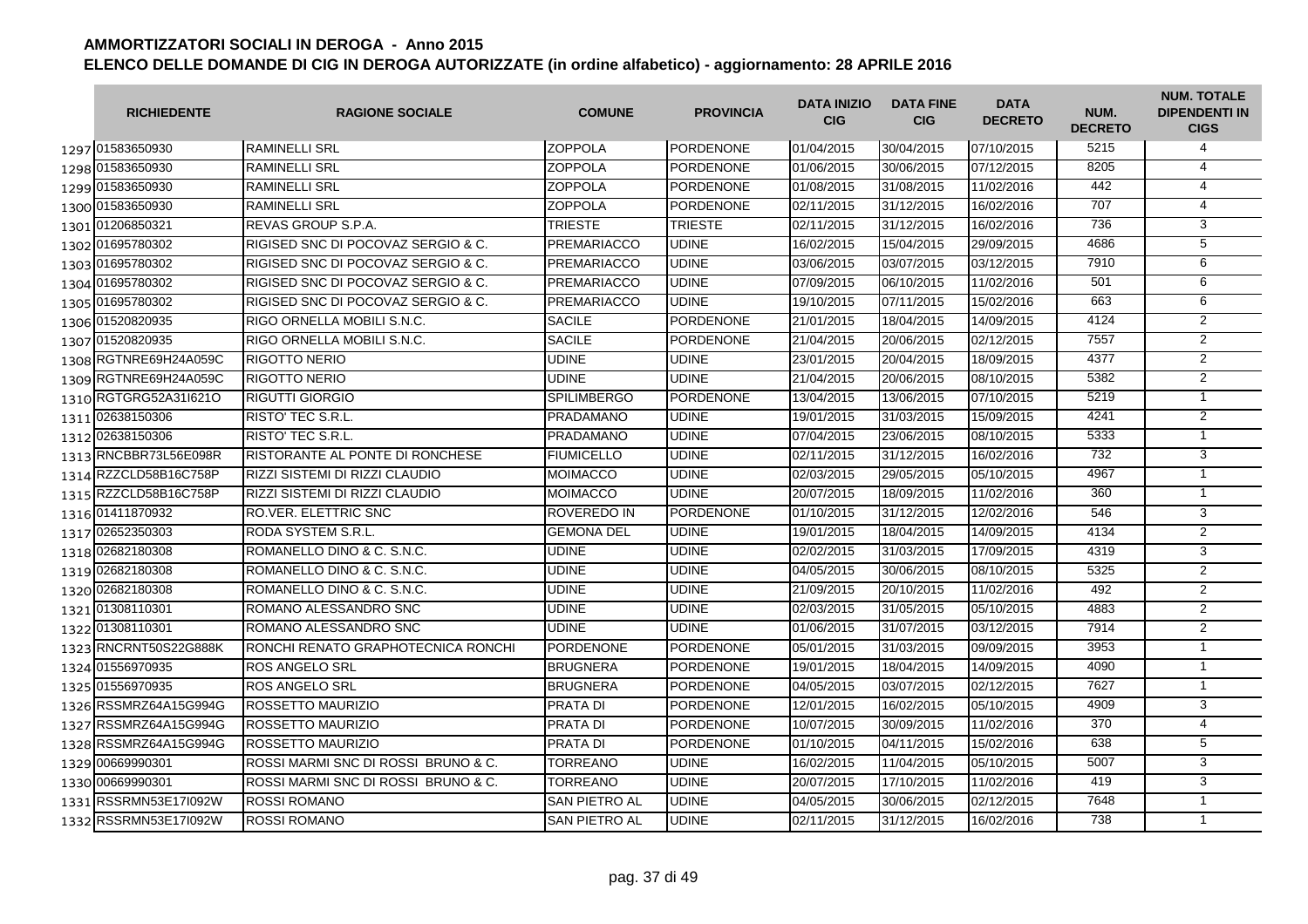| <b>RICHIEDENTE</b>    | <b>RAGIONE SOCIALE</b>                             | <b>COMUNE</b>           | <b>PROVINCIA</b> | <b>DATA INIZIO</b><br><b>CIG</b> | <b>DATA FINE</b><br><b>CIG</b> | <b>DATA</b><br><b>DECRETO</b> | NUM.<br><b>DECRETO</b> | <b>NUM. TOTALE</b><br><b>DIPENDENTI IN</b><br><b>CIGS</b> |
|-----------------------|----------------------------------------------------|-------------------------|------------------|----------------------------------|--------------------------------|-------------------------------|------------------------|-----------------------------------------------------------|
| 1333 RSUMRA38L17D670V | <b>RUOSO MARIO</b>                                 | <b>PORCIA</b>           | PORDENONE        | 05/01/2015                       | 31/03/2015                     | 07/09/2015                    | 3853                   | 3                                                         |
| 1334 RSUMRA38L17D670V | <b>RUOSO MARIO</b>                                 | <b>PORCIA</b>           | PORDENONE        | 07/04/2015                       | 10/06/2015                     | 05/10/2015                    | 5056                   | 3                                                         |
| 1335 00551270325      | S.A.R.A. DI DANIELIS MARINO                        | <b>TRIESTE</b>          | <b>TRIESTE</b>   | 21/09/2015                       | 12/12/2015                     | 11/02/2016                    | 508                    | 4                                                         |
| 1336 00066510314      | S.C.A.M.O. SNC                                     | ROMANS D'ISONZO GORIZIA |                  | 16/02/2015                       | 27/02/2015                     | 29/09/2015                    | 4643                   | 5                                                         |
| 1337 00066510314      | S.C.A.M.O. SNC                                     | ROMANS D'ISONZO GORIZIA |                  | 09/03/2015                       | 20/03/2015                     | 29/09/2015                    | 4670                   | 5                                                         |
| 1338 00066510314      | S.C.A.M.O. SNC                                     | ROMANS D'ISONZO GORIZIA |                  | 13/04/2015                       | 24/04/2015                     | 29/09/2015                    | 4671                   | 5                                                         |
| 1339 00066510314      | S.C.A.M.O. SNC                                     | ROMANS D'ISONZO GORIZIA |                  | 08/06/2015                       | 19/06/2015                     | 03/12/2015                    | 7870                   | $\overline{5}$                                            |
| 1340 00066510314      | S.C.A.M.O. SNC                                     | ROMANS D'ISONZO GORIZIA |                  | 18/05/2015                       | 29/05/2015                     | 03/12/2015                    | 7869                   | 3                                                         |
| 1341 00066510314      | S.C.A.M.O. SNC                                     | ROMANS D'ISONZO GORIZIA |                  | 06/07/2015                       | 17/07/2015                     | 03/12/2015                    | 7891                   | 5                                                         |
| 1342 00066510314      | S.C.A.M.O. SNC                                     | ROMANS D'ISONZOIGORIZIA |                  | 07/09/2015                       | 18/09/2015                     | 11/02/2016                    | 494                    | 3                                                         |
| 1343 00066510314      | S.C.A.M.O. SNC                                     | ROMANS D'ISONZOIGORIZIA |                  | 12/10/2015                       | 23/10/2015                     | 11/02/2016                    | 496                    | $\overline{5}$                                            |
| 1344 00066510314      | S.C.A.M.O. SNC                                     | ROMANS D'ISONZO GORIZIA |                  | 16/11/2015                       | 27/11/2015                     | 11/02/2016                    | 507                    | 5                                                         |
| 1345 00066510314      | S.C.A.M.O. SNC                                     | ROMANS D'ISONZO GORIZIA |                  | 14/12/2015                       | 24/12/2015                     | 11/02/2016                    | 497                    | $\overline{5}$                                            |
| 1346 00263750309      | S.C.I.C. SRL                                       | <b>UDINE</b>            | <b>UDINE</b>     | 02/11/2015                       | 31/12/2015                     | 16/02/2016                    | 762                    | $\overline{3}$                                            |
| 1347 01010550323      | S.G.M. CONSULTING SRL                              | <b>TRIESTE</b>          | <b>TRIESTE</b>   | 08/01/2015                       | 04/04/2015                     | 17/09/2015                    | 4323                   | $\overline{1}$                                            |
| 1348 01010550323      | S.G.M. CONSULTING SRL                              | <b>TRIESTE</b>          | <b>TRIESTE</b>   | 07/04/2015                       | 30/05/2015                     | 08/10/2015                    | 5273                   | $\mathbf{1}$                                              |
| 1349 01233490307      | S.P.A. FINANZIARIA                                 | <b>UDINE</b>            | <b>UDINE</b>     | 30/03/2015                       | 26/06/2015                     | 05/10/2015                    | 5033                   | $\overline{1}$                                            |
| 1350 01544510306      | S.T.E.I.SNC DI TOSO LUCA & BELTRAME                | <b>SAN VITO AL</b>      | <b>UDINE</b>     | 19/01/2015                       | 27/02/2015                     | 14/09/2015                    | 4126                   | $\overline{7}$                                            |
| 1351 01544510306      | S.T.E.I.SNC DI TOSO LUCA & BELTRAME                | <b>SAN VITO AL</b>      | <b>UDINE</b>     | 02/03/2015                       | 30/04/2015                     | 05/10/2015                    | 4997                   | 9                                                         |
| 1352 00572440303      | SA.DER. DI DE ROSSI LUIGI & C.SNC                  | <b>MANZANO</b>          | <b>UDINE</b>     | 12/01/2015                       | 31/03/2015                     | 15/09/2015                    | 4242                   | $\overline{4}$                                            |
| 1353 00572440303      | SA.DER. DI DE ROSSI LUIGI & C.SNC                  | <b>MANZANO</b>          | <b>UDINE</b>     | 01/04/2015                       | 30/04/2015                     | 06/10/2015                    | 5121                   | $\overline{4}$                                            |
| 1354 01311060931      | SA.RO SAS DI SANGION D. D. & C                     | <b>ZOPPOLA</b>          | PORDENONE        | 15/01/2015                       | 31/03/2015                     | 14/09/2015                    | 4188                   | $\mathbf{1}$                                              |
| 1355 01311060931      | SA. RO SAS DI SANGION D. D. & C                    | <b>ZOPPOLA</b>          | <b>PORDENONE</b> | 01/04/2015                       | 13/06/2015                     | 07/10/2015                    | 5226                   | $\mathbf{1}$                                              |
| 1356 00543880314      | <b>SABA SRL</b>                                    | <b>SAN CANZIAN</b>      | <b>GORIZIA</b>   | 01/04/2015                       | 30/04/2015                     | 08/10/2015                    | 5287                   | $\overline{4}$                                            |
| 1357 00543880314      | <b>SABA SRL</b>                                    | <b>SAN CANZIAN</b>      | <b>GORIZIA</b>   | 01/05/2015                       | 31/05/2015                     | 02/12/2015                    | 7642                   | 4                                                         |
| 1358 01048320301      | SALONE CAPRICCIO DI MURADORE E COCCOLO ITAVAGNACCO |                         | <b>UDINE</b>     | 03/02/2015                       | 31/03/2015                     | 23/09/2015                    | 4506                   | $\overline{1}$                                            |
| 1359 01405620301      | SALUMIFICIO COLETTI PIERINO & C.SNC                | <b>FORGARIA NEL</b>     | <b>UDINE</b>     | 09/03/2015                       | 08/06/2015                     | 05/10/2015                    | 4984                   | 10                                                        |
| 1360 01405620301      | SALUMIFICIO COLETTI PIERINO & C.SNC                | <b>FORGARIA NEL</b>     | <b>UDINE</b>     | 22/06/2015                       | 21/08/2015                     | 09/12/2015                    | 8279                   | 10                                                        |
| 1361 SLVFRC58D12I403C | SALVADOR FEDERICO "PERSEO GAMES"                   | PASIAN DI PRATO         | <b>UDINE</b>     | 12/01/2015                       | 12/04/2015                     | 07/09/2015                    | 3851                   | $\overline{1}$                                            |
| 1362 SLVFRC58D12I403C | SALVADOR FEDERICO "PERSEO GAMES"                   | PASIAN DI PRATO         | <b>UDINE</b>     | 20/04/2015                       | 19/06/2015                     | 08/10/2015                    | 5267                   | $\mathbf{1}$                                              |
| 1363 00389600933      | <b>SAMI DI CHIAROT SRL</b>                         | <b>PORDENONE</b>        | <b>PORDENONE</b> | 13/04/2015                       | 11/07/2015                     | 06/10/2015                    | 5142                   | 2                                                         |
| 1364 01621780301      | <b>SAMIC SRL</b>                                   | <b>PASIAN DI PRATO</b>  | <b>UDINE</b>     | 03/04/2015                       | 30/04/2015                     | 08/10/2015                    | 5288                   | 6                                                         |
| 1365 01621780301      | <b>SAMIC SRL</b>                                   | <b>PASIAN DI PRATO</b>  | <b>UDINE</b>     | 01/05/2015                       | 05/05/2015                     | 02/12/2015                    | 7645                   | $\overline{4}$                                            |
| 1366 00216790303      | SAMSA DI GARBINO SILVANO & C.SNC                   | <b>MANZANO</b>          | <b>UDINE</b>     | 12/01/2015                       | 27/02/2015                     | 14/09/2015                    | 4144                   | $\overline{2}$                                            |
| 1367 00216790303      | SAMSA DI GARBINO SILVANO & C.SNC                   | <b>MANZANO</b>          | <b>UDINE</b>     | 18/03/2015                       | 15/05/2015                     | 05/10/2015                    | 5036                   | $\overline{2}$                                            |
| 1368 00617580329      | <b>SAN DORLIGO CARNI SRL</b>                       | <b>TRIESTE</b>          | <b>TRIESTE</b>   | 01/09/2015                       | 30/11/2015                     | 11/02/2016                    | 431                    | 5                                                         |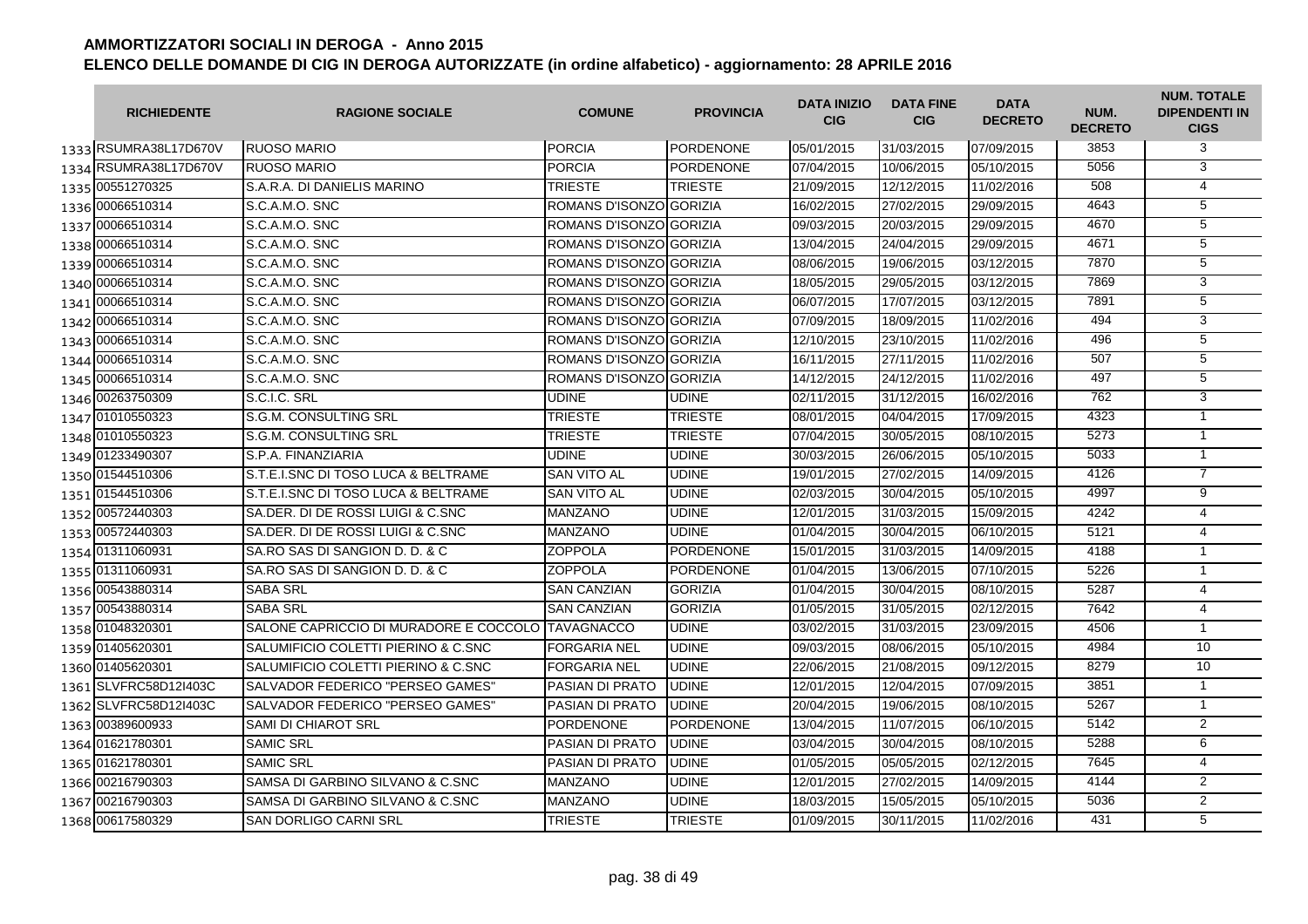|      | <b>RICHIEDENTE</b>    | <b>RAGIONE SOCIALE</b>                 | <b>COMUNE</b>          | <b>PROVINCIA</b> | <b>DATA INIZIO</b><br><b>CIG</b> | <b>DATA FINE</b><br><b>CIG</b> | <b>DATA</b><br><b>DECRETO</b> | NUM.<br><b>DECRETO</b> | <b>NUM. TOTALE</b><br><b>DIPENDENTI IN</b><br><b>CIGS</b> |
|------|-----------------------|----------------------------------------|------------------------|------------------|----------------------------------|--------------------------------|-------------------------------|------------------------|-----------------------------------------------------------|
|      | 1369 00617580329      | ISAN DORLIGO CARNI SRL                 | <b>TRIESTE</b>         | <b>TRIESTE</b>   | 01/12/2015                       | 31/12/2015                     | 17/02/2016                    | 798                    | 5                                                         |
|      | 1370 SNSBRN42D13G886D | <b>SANSON BRUNO</b>                    | <b>PORDENONE</b>       | <b>PORDENONE</b> | 09/02/2015                       | 04/04/2015                     | 29/09/2015                    | 4641                   | 8                                                         |
|      | 1371 SNSBRN42D13G886D | <b>SANSON BRUNO</b>                    | <b>PORDENONE</b>       | <b>PORDENONE</b> | 01/04/2015                       | 30/04/2015                     | 06/10/2015                    | 5130                   | 10 <sup>1</sup>                                           |
|      | 1372 SNSBRN42D13G886D | <b>SANSON BRUNO</b>                    | <b>PORDENONE</b>       | <b>PORDENONE</b> | 03/08/2015                       | 05/09/2015                     | 11/02/2016                    | 342                    | 10                                                        |
|      | 1373 00624950937      | SAPITEX SRL                            | SAN VITO AL            | <b>PORDENONE</b> | 14/08/2015                       | 13/11/2015                     | 11/02/2016                    | 382                    | 6                                                         |
|      | 1374 00624950937      | SAPITEX SRL                            | <b>SAN VITO AL</b>     | <b>PORDENONE</b> | 18/11/2015                       | 31/12/2015                     | 17/02/2016                    | 803                    | 6                                                         |
|      | 1375 01006720310      | SARP SNC DI RUSSI SIMONE E POLO ANDREA | <b>MONFALCONE</b>      | <b>GORIZIA</b>   | 25/05/2015                       | 29/05/2015                     | 03/12/2015                    | 7885                   | $\mathbf{1}$                                              |
|      | 1376 01006720310      | SARP SNC DI RUSSI SIMONE E POLO ANDREA | <b>MONFALCONE</b>      | <b>GORIZIA</b>   | 22/06/2015                       | 26/06/2015                     | 03/12/2015                    | 7881                   | $\mathbf{1}$                                              |
|      | 1377 01006720310      | SARP SNC DI RUSSI SIMONE E POLO ANDREA | <b>MONFALCONE</b>      | <b>GORIZIA</b>   | 20/07/2015                       | 24/07/2015                     | 03/12/2015                    | 7880                   | $\mathbf{1}$                                              |
|      | 1378 00466570314      | SARTORI ERVINO DI SARTORI G.E C.SNC    | <b>MARIANO DEL</b>     | <b>GORIZIA</b>   | 12/10/2015                       | 31/12/2015                     | 16/02/2016                    | 701                    | 6                                                         |
|      | 1379 00456730316      | SASA EXPORT S.R.L. A SOCIO UNICO       | <b>PREMARIACCO</b>     | <b>UDINE</b>     | 12/01/2015                       | 28/03/2015                     | 14/09/2015                    | 4148                   | $\overline{2}$                                            |
|      | 1380 00456730316      | SASA EXPORT S.R.L. A SOCIO UNICO       | <b>PREMARIACCO</b>     | <b>UDINE</b>     | 09/11/2015                       | 31/12/2015                     | 16/02/2016                    | 770                    | $\mathbf{1}$                                              |
|      | 1381 00664630324      | SASSETTI S.N.C.                        | <b>TRIESTE</b>         | <b>TRIESTE</b>   | 22/01/2015                       | 21/04/2015                     | 14/09/2015                    | 4161                   | $\mathbf{1}$                                              |
|      | 1382 00664630324      | SASSETTI S.N.C.                        | <b>TRIESTE</b>         | <b>TRIESTE</b>   | 22/04/2015                       | 21/06/2015                     | 02/12/2015                    | 7619                   | $\mathbf{1}$                                              |
|      | 1383 00773080320      | <b>SAVI GUERRINO EREDI SDF</b>         | <b>TRIESTE</b>         | <b>TRIESTE</b>   | 20/02/2015                       | 19/05/2015                     | 29/09/2015                    | 4694                   | $\overline{4}$                                            |
|      | 1384 00773080320      | SAVI GUERRINO EREDI SDF                | <b>TRIESTE</b>         | <b>TRIESTE</b>   | 20/05/2015                       | 19/07/2015                     | 03/12/2015                    | 7874                   | $\overline{5}$                                            |
|      | 1385 00405350307      | SCUDELLER AMEDEO E FIGLI SNC           | PAVIA DI UDINE         | <b>UDINE</b>     | 07/01/2015                       | 31/01/2015                     | 09/09/2015                    | 3929                   | $\overline{2}$                                            |
| 1386 | 02558140303           | <b>SCULAC PAVIMENTI SRL</b>            | <b>FIUMICELLO</b>      | <b>UDINE</b>     | 20/07/2015                       | 31/08/2015                     | 11/02/2016                    | 366                    | 10                                                        |
| 1387 | 02558140303           | <b>SCULAC PAVIMENTI SRL</b>            | <b>FIUMICELLO</b>      | <b>UDINE</b>     | 01/09/2015                       | 30/09/2015                     | 11/02/2016                    | 465                    | 10                                                        |
|      | 1388 00117070326      | <b>SEA SERVICE SRL</b>                 | <b>TRIESTE</b>         | <b>TRIESTE</b>   | 31/08/2015                       | 31/10/2015                     | 11/02/2016                    | 420                    | $\overline{1}$                                            |
|      | 1389 00117070326      | SEA SERVICE SRL                        | <b>TRIESTE</b>         | <b>TRIESTE</b>   | 01/11/2015                       | 31/12/2015                     | 16/02/2016                    | 727                    | $\mathbf{1}$                                              |
|      | 1390 00620980300      | SEDIE QUATTRO SNC DI FABBRO L.& C.     | <b>SAN GIOVANNI AL</b> | <b>UDINE</b>     | 01/04/2015                       | 30/04/2015                     | 07/10/2015                    | 5189                   | 3                                                         |
|      | 1391 00498650308      | SEDILUX DI QUARINA & C. SNC            | <b>SAN PIETRO AL</b>   | <b>UDINE</b>     | 21/04/2015                       | 20/06/2015                     | 08/10/2015                    | 5384                   | $\overline{4}$                                            |
|      | 1392 00498650308      | SEDILUX DI QUARINA & C. SNC            | SAN PIETRO AL          | <b>UDINE</b>     | 02/11/2015                       | 31/12/2015                     | 16/02/2016                    | 740                    | $\overline{4}$                                            |
|      | 1393 SLVMRA40D21L483C | SELVA FORNITURE DI SELVA MARIO         | <b>MONFALCONE</b>      | <b>GORIZIA</b>   | 14/01/2015                       | 13/04/2015                     | 10/09/2015                    | 4011                   | $\overline{1}$                                            |
|      | 1394 SLVMRA40D21L483C | SELVA FORNITURE DI SELVA MARIO         | <b>MONFALCONE</b>      | <b>GORIZIA</b>   | 17/04/2015                       | 16/06/2015                     | 08/10/2015                    | 5269                   | $\mathbf{1}$                                              |
|      | 1395 00237290325      | SEM SRL - SOCIETA' EDILE MUIESAN       | <b>TRIESTE</b>         | <b>TRIESTE</b>   | 26/01/2015                       | 25/04/2015                     | 22/09/2015                    | 4464                   | 5                                                         |
|      | 1396 00253540306      | SER MOBIL SNC DI STRAULINO F.& F.      | <b>SUTRIO</b>          | <b>UDINE</b>     | 01/04/2015                       | 31/05/2015                     | 05/10/2015                    | 4912                   | 2                                                         |
|      | 1397 01224490936      | SER VETRO S.N.C.                       | <b>SAN VITO AL</b>     | <b>PORDENONE</b> | 19/01/2015                       | 14/02/2015                     | 18/09/2015                    | 4380                   | 6                                                         |
|      | 1398 01224490936      | SER VETRO S.N.C.                       | <b>SAN VITO AL</b>     | <b>PORDENONE</b> | 16/02/2015                       | 28/03/2015                     | 29/09/2015                    | 4672                   | 5                                                         |
|      | 1399 01224490936      | SER VETRO S.N.C.                       | <b>SAN VITO AL</b>     | <b>PORDENONE</b> | 30/03/2015                       | 30/04/2015                     | 07/10/2015                    | 5232                   | 5                                                         |
|      | 1400 01224490936      | SER VETRO S.N.C.                       | <b>SAN VITO AL</b>     | <b>PORDENONE</b> | 04/05/2015                       | 13/06/2015                     | 02/12/2015                    | 7665                   | 5                                                         |
|      | 1401 SRFNDR67B16L483W | SERAFINI ALESSANDRO DI SERAFINI ANDREA | <b>UDINE</b>           | <b>UDINE</b>     | 15/01/2015                       | 31/03/2015                     | 09/09/2015                    | 3937                   | $\mathbf{1}$                                              |
|      | 1402 SRFNDR67B16L483W | SERAFINI ALESSANDRO DI SERAFINI ANDREA | <b>UDINE</b>           | <b>UDINE</b>     | 01/04/2015                       | 31/05/2015                     | 06/10/2015                    | 5115                   | $\overline{1}$                                            |
|      | 1403 01788530309      | SERETTI SRL                            | SAN GIORGIO DI         | <b>UDINE</b>     | 01/08/2015                       | 31/10/2015                     | 11/02/2016                    | 391                    | 14                                                        |
|      | 1404 01788530309      | SERETTI SRL                            | <b>SAN GIORGIO DI</b>  | <b>UDINE</b>     | 05/11/2015                       | 27/11/2015                     | 16/02/2016                    | 769                    | 2                                                         |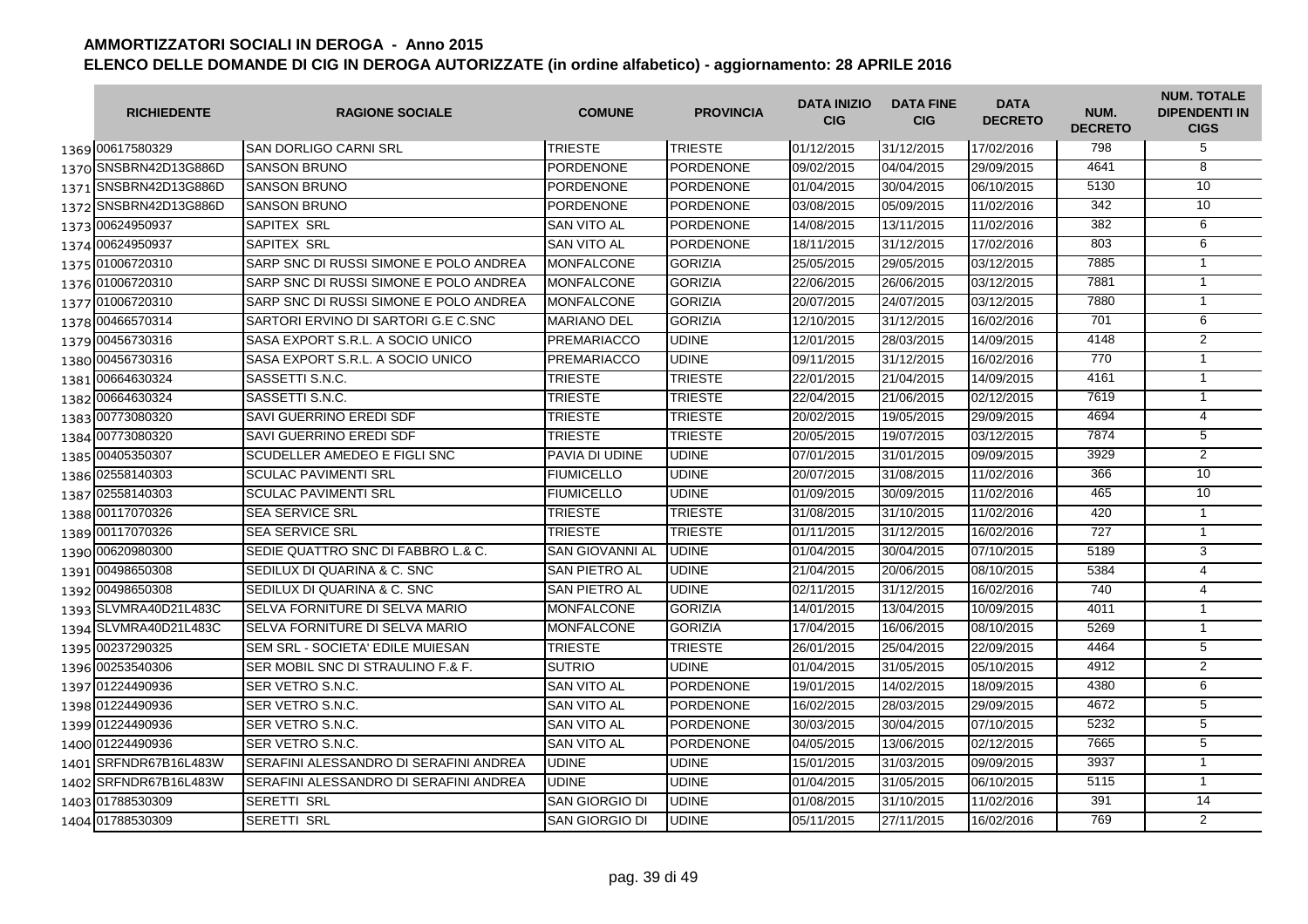| <b>RICHIEDENTE</b>    | <b>RAGIONE SOCIALE</b>                     | <b>COMUNE</b>         | <b>PROVINCIA</b> | <b>DATA INIZIO</b><br><b>CIG</b> | <b>DATA FINE</b><br><b>CIG</b> | <b>DATA</b><br><b>DECRETO</b> | NUM.<br><b>DECRETO</b> | <b>NUM. TOTALE</b><br><b>DIPENDENTI IN</b><br><b>CIGS</b> |
|-----------------------|--------------------------------------------|-----------------------|------------------|----------------------------------|--------------------------------|-------------------------------|------------------------|-----------------------------------------------------------|
| 1405 00099030322      | <b>SERIGRAFIA SERINOVE SRL</b>             | <b>TRIESTE</b>        | <b>TRIESTE</b>   | 04/02/2015                       | 03/05/2015                     | 29/09/2015                    | 4662                   | 3                                                         |
| 1406 02604970307      | SERVIZI AMMINISTRATIVI DI DE FALCO F. E    | <b>DIGNANO</b>        | UDINE            | 01/01/2015                       | 31/03/2015                     | 09/09/2015                    | 3944                   | $\mathbf{1}$                                              |
| 1407 02604970307      | SERVIZI AMMINISTRATIVI DI DE FALCO F. E    | <b>DIGNANO</b>        | <b>UDINE</b>     | 01/04/2015                       | 31/05/2015                     | 08/10/2015                    | 5291                   | $\mathbf{1}$                                              |
| 1408 02085830301      | SERVIZI AVANZATI PROFESSIONALI SRL         | <b>UDINE</b>          | <b>UDINE</b>     | 02/01/2015                       | 31/03/2015                     | 14/09/2015                    | 4157                   | $\overline{2}$                                            |
| 1409 02085830301      | SERVIZI AVANZATI PROFESSIONALI SRL         | UDINE                 | <b>UDINE</b>     | 20/04/2015                       | 19/06/2015                     | 02/12/2015                    | 7524                   | $\overline{2}$                                            |
| 1410 01522130309      | SERVIZI DI INFORMATICA SRL                 | <b>UDINE</b>          | <b>UDINE</b>     | 05/01/2015                       | 31/03/2015                     | 10/09/2015                    | 4002                   | 3                                                         |
| 1411 01522130309      | SERVIZI DI INFORMATICA SRL                 | <b>UDINE</b>          | <b>UDINE</b>     | 20/04/2015                       | 16/05/2015                     | 02/12/2015                    | 7543                   | 3                                                         |
| 1412 00838450328      | SERVIZI IMPRESE TRIESTE SRL                | <b>TRIESTE</b>        | <b>TRIESTE</b>   | 07/04/2015                       | 06/05/2015                     | 08/10/2015                    | 5367                   | 3                                                         |
| 1413 02312870302      | SERVIZI PER L'EDILIZIA SAS DI MERLIN T.    | <b>CERVIGNANO DEL</b> | <b>UDINE</b>     | 05/01/2015                       | 31/03/2015                     | 10/09/2015                    | 4000                   | 6                                                         |
| 1414 02312870302      | SERVIZI PER L'EDILIZIA SAS DI MERLIN T.    | <b>CERVIGNANO DEL</b> | <b>UDINE</b>     | 01/04/2015                       | 31/05/2015                     | 08/10/2015                    | 5339                   | $\overline{3}$                                            |
| 1415 01584300931      | SESTENSE MOLLEGGI S.A.S. DI LELLO SILVIA & | <b>SESTO AL</b>       | <b>PORDENONE</b> | 19/01/2015                       | 18/03/2015                     | 14/09/2015                    | 4133                   | $\overline{2}$                                            |
| 1416 01584300931      | SESTENSE MOLLEGGI S.A.S. DI LELLO SILVIA & | <b>SESTO AL</b>       | <b>PORDENONE</b> | 03/08/2015                       | 17/09/2015                     | 11/02/2016                    | 397                    | $\overline{2}$                                            |
| 1417 01584300931      | SESTENSE MOLLEGGI S.A.S. DI LELLO SILVIA & | <b>SESTO AL</b>       | <b>PORDENONE</b> | 16/11/2015                       | 31/12/2015                     | 16/02/2016                    | 765                    | 2                                                         |
| 1418 02657070302      | SETTE IMPIANTI S.R.L.                      | <b>SAN GIORGIO DI</b> | <b>UDINE</b>     | 09/03/2015                       | 29/05/2015                     | 06/10/2015                    | 5148                   | 4                                                         |
| 1419 01554080307      | <b>SICEA SRL</b>                           | <b>FAEDIS</b>         | <b>UDINE</b>     | 02/01/2015                       | 01/02/2015                     | 14/09/2015                    | 4151                   | 6                                                         |
| 1420 01554080307      | <b>SICEA SRL</b>                           | <b>FAEDIS</b>         | <b>UDINE</b>     | 16/03/2015                       | 10/05/2015                     | 08/10/2015                    | 5262                   | $\overline{4}$                                            |
| 1421 01554080307      | <b>SICEA SRL</b>                           | <b>FAEDIS</b>         | <b>UDINE</b>     | 15/06/2015                       | 05/07/2015                     | 09/12/2015                    | 8268                   | $\overline{4}$                                            |
| 1422 01554080307      | <b>SICEA SRL</b>                           | <b>FAEDIS</b>         | <b>UDINE</b>     | 06/07/2015                       | 17/07/2015                     | 11/02/2016                    | 327                    | $\overline{4}$                                            |
| 1423 00819150301      | SIET INTERNAZIONALE SRL                    | <b>UDINE</b>          | <b>UDINE</b>     | 15/05/2015                       | 15/08/2015                     | 04/12/2015                    | 8162                   | 2                                                         |
| 1424 SMNGNN56A06C556X | SIMIONATO GIOVANNI                         | <b>CERVIGNANO DEL</b> | <b>UDINE</b>     | 02/03/2015                       | 07/05/2015                     | 05/10/2015                    | 4956                   | 15                                                        |
| 1425 01558150932      | SINA IMPIANTI S.R.L.                       | <b>SAN QUIRINO</b>    | <b>PORDENONE</b> | 05/01/2015                       | 21/02/2015                     | 10/09/2015                    | 4026                   | 5                                                         |
| 1426 01558150932      | SINA IMPIANTI S.R.L.                       | <b>SAN QUIRINO</b>    | <b>PORDENONE</b> | 04/05/2015                       | 27/06/2015                     | 02/12/2015                    | 7676                   | $\overline{1}$                                            |
| 1427 01558150932      | SINA IMPIANTI S.R.L.                       | <b>SAN QUIRINO</b>    | PORDENONE        | 29/06/2015                       | 14/08/2015                     | 10/12/2015                    | 8293                   | $\overline{1}$                                            |
| 1428 01713540308      | SINTESI DI COBESSI & C.SNC                 | <b>ATTIMIS</b>        | <b>UDINE</b>     | 19/01/2015                       | 30/01/2015                     | 15/09/2015                    | 4245                   | $\mathbf{1}$                                              |
| 1429 01713540308      | SINTESI DI COBESSI & C.SNC                 | <b>ATTIMIS</b>        | <b>UDINE</b>     | 16/02/2015                       | 27/02/2015                     | 29/09/2015                    | 4683                   | $\overline{1}$                                            |
| 1430 01713540308      | SINTESI DI COBESSI & C.SNC                 | <b>ATTIMIS</b>        | <b>UDINE</b>     | 16/03/2015                       | 31/03/2015                     | 05/10/2015                    | 5017                   | $\overline{1}$                                            |
| 1431 01713540308      | SINTESI DI COBESSI & C.SNC                 | <b>ATTIMIS</b>        | <b>UDINE</b>     | 20/04/2015                       | 30/04/2015                     | 08/10/2015                    | 5324                   | $\mathbf{1}$                                              |
| 1432 01713540308      | SINTESI DI COBESSI & C.SNC                 | <b>ATTIMIS</b>        | <b>UDINE</b>     | 18/05/2015                       | 29/05/2015                     | 03/12/2015                    | 7861                   | $\mathbf{1}$                                              |
| 1433 01713540308      | SINTESI DI COBESSI & C.SNC                 | <b>ATTIMIS</b>        | <b>UDINE</b>     | 15/06/2015                       | 30/06/2015                     | 07/12/2015                    | 8220                   | $\mathbf{1}$                                              |
| 1434 01713540308      | SINTESI DI COBESSI & C.SNC                 | <b>ATTIMIS</b>        | <b>UDINE</b>     | 20/07/2015                       | 31/07/2015                     | 11/02/2016                    | 343                    | $\mathbf{1}$                                              |
| 1435 01713540308      | SINTESI DI COBESSI & C.SNC                 | <b>ATTIMIS</b>        | <b>UDINE</b>     | 17/09/2015                       | 30/09/2015                     | 11/02/2016                    | 532                    | $\mathbf{1}$                                              |
| 1436 01713540308      | SINTESI DI COBESSI & C.SNC                 | <b>ATTIMIS</b>        | <b>UDINE</b>     | 19/10/2015                       | 30/10/2015                     | 15/02/2016                    | 672                    | $\mathbf{1}$                                              |
| 1437 01713540308      | SINTESI DI COBESSI & C.SNC                 | <b>ATTIMIS</b>        | UDINE            | 16/11/2015                       | 30/11/2015                     | 17/02/2016                    | 802                    | $\overline{1}$                                            |
| 1438 BSTPRZ59D09Z110B | <b>SIP DI BISUTTI PATRIZIO</b>             | PORDENONE             | <b>PORDENONE</b> | 01/07/2015                       | 30/09/2015                     | 10/12/2015                    | 8299                   | $\overline{1}$                                            |
| 1439 BSTPRZ59D09Z110B | <b>SIP DI BISUTTI PATRIZIO</b>             | <b>PORDENONE</b>      | <b>PORDENONE</b> | 01/10/2015                       | 30/11/2015                     | 15/02/2016                    | 633                    | $\mathbf{1}$                                              |
| 1440 01728020932      | SISTEMA UFFICIO S.A.S. DI SPINATO ANGELO & | <b>SACILE</b>         | <b>PORDENONE</b> | 31/01/2015                       | 30/03/2015                     | 23/09/2015                    | 4514                   | $\mathbf{1}$                                              |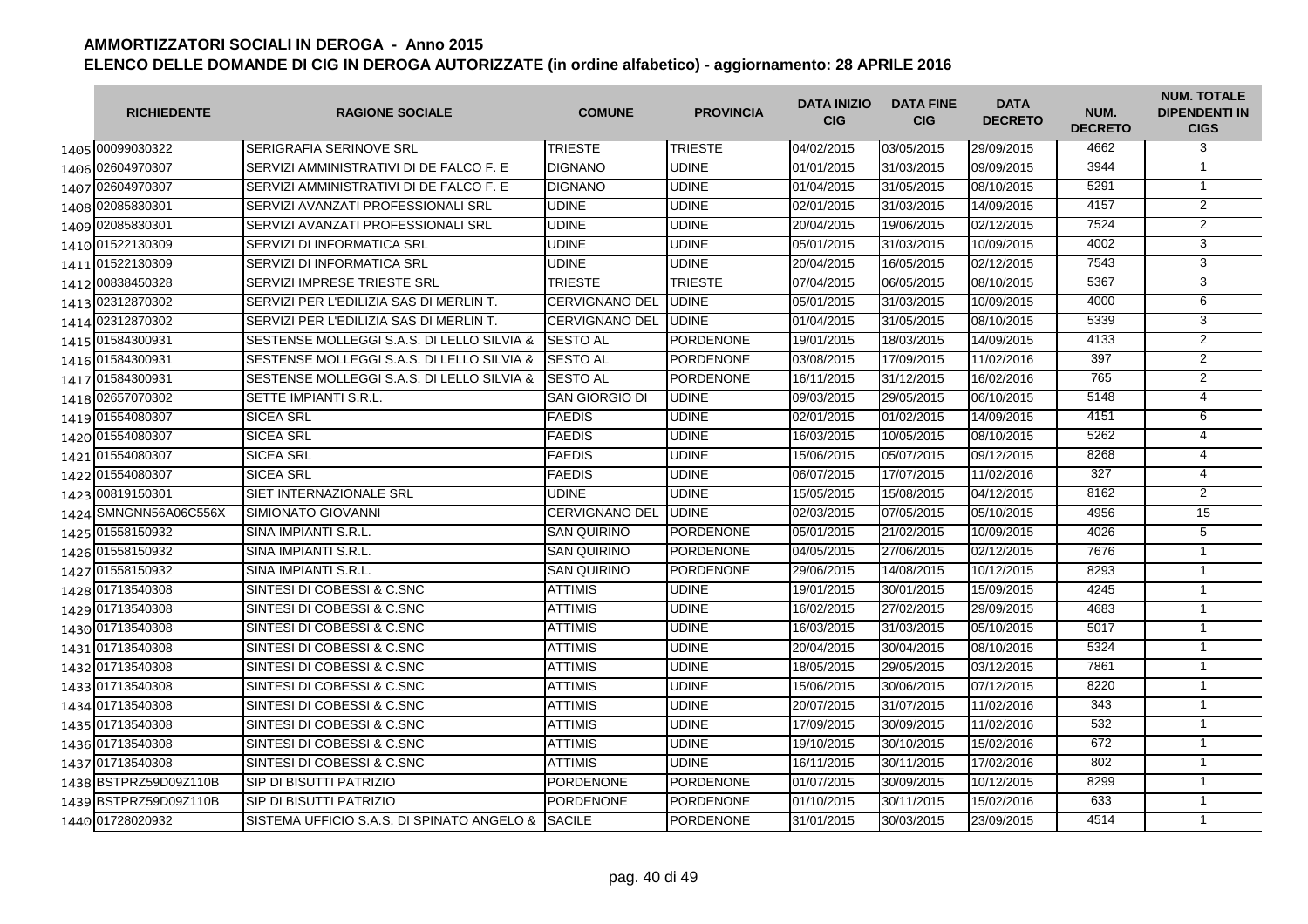| <b>RICHIEDENTE</b> | <b>RAGIONE SOCIALE</b>                       | <b>COMUNE</b>          | <b>PROVINCIA</b> | <b>DATA INIZIO</b><br><b>CIG</b> | <b>DATA FINE</b><br><b>CIG</b> | <b>DATA</b><br><b>DECRETO</b> | NUM.<br><b>DECRETO</b> | <b>NUM. TOTALE</b><br><b>DIPENDENTI IN</b><br><b>CIGS</b> |
|--------------------|----------------------------------------------|------------------------|------------------|----------------------------------|--------------------------------|-------------------------------|------------------------|-----------------------------------------------------------|
| 1441 01728020932   | SISTEMA UFFICIO S.A.S. DI SPINATO ANGELO &   | <b>SACILE</b>          | <b>PORDENONE</b> | 11/04/2015                       | 30/06/2015                     | 08/10/2015                    | 5323                   | $\mathbf{1}$                                              |
| 1442 01728020932   | SISTEMA UFFICIO S.A.S. DI SPINATO ANGELO &   | <b>SACILE</b>          | <b>PORDENONE</b> | 13/07/2015                       | 18/07/2015                     | 11/02/2016                    | 344                    | $\mathbf{1}$                                              |
| 1443 01728020932   | SISTEMA UFFICIO S.A.S. DI SPINATO ANGELO &   | <b>SACILE</b>          | <b>PORDENONE</b> | 05/10/2015                       | 09/10/2015                     | 15/02/2016                    | 636                    | $\overline{1}$                                            |
| 1444 01218920930   | SITALIA SNC DI BERTOLI VALENTINO             | <b>CASTELNOVO DEL</b>  | <b>PORDENONE</b> | 02/01/2015                       | 31/03/2015                     | 08/09/2015                    | 3895                   | $\overline{4}$                                            |
| 1445 01218920930   | SITALIA SNC DI BERTOLI VALENTINO             | <b>CASTELNOVO DEL</b>  | <b>PORDENONE</b> | 01/04/2015                       | 31/05/2015                     | 07/10/2015                    | 5220                   | $\overline{4}$                                            |
| 1446 01734500935   | SK LEGNO S.R.L.                              | <b>SAN MARTINO AL</b>  | <b>PORDENONE</b> | 08/06/2015                       | 07/09/2015                     | 07/12/2015                    | 8197                   | $\mathbf{1}$                                              |
| 1447 01734500935   | SK LEGNO S.R.L.                              | <b>SAN MARTINO AL</b>  | <b>PORDENONE</b> | 14/09/2015                       | 13/11/2015                     | 11/02/2016                    | 439                    | $\overline{1}$                                            |
| 1448 01063650319   | SLOVENSKI IZOBRAZEVALNI KONZORCIJ            | <b>GORIZIA</b>         | <b>GORIZIA</b>   | 02/11/2015                       | 31/12/2015                     | 15/02/2016                    | 580                    | $\overline{1}$                                            |
| 1449 00162730303   | SMISTAMENTO MERCI E SERVIZI INTEGRATI        | <b>UDINE</b>           | <b>UDINE</b>     | 05/03/2015                       | 31/03/2015                     | 07/10/2015                    | 5217                   | 3                                                         |
| 1450 00162730303   | SMISTAMENTO MERCI E SERVIZI INTEGRATI        | <b>UDINE</b>           | <b>UDINE</b>     | 13/04/2015                       | 24/04/2015                     | 02/12/2015                    | 7538                   | 3                                                         |
| 1451 00162730303   | SMISTAMENTO MERCI E SERVIZI INTEGRATI        | <b>UDINE</b>           | UDINE            | 18/05/2015                       | 29/05/2015                     | 07/12/2015                    | 8193                   | $\overline{2}$                                            |
| 1452 00162730303   | SMISTAMENTO MERCI E SERVIZI INTEGRATI        | UDINE                  | <b>UDINE</b>     | 15/06/2015                       | 28/06/2015                     | 10/12/2015                    | 8287                   | 3                                                         |
| 1453 00162730303   | SMISTAMENTO MERCI E SERVIZI INTEGRATI        | UDINE                  | UDINE            | 20/07/2015                       | 31/07/2015                     | 11/02/2016                    | 411                    | 3                                                         |
| 1454 00162730303   | SMISTAMENTO MERCI E SERVIZI INTEGRATI        | <b>UDINE</b>           | <b>UDINE</b>     | 18/08/2015                       | 31/08/2015                     | 11/02/2016                    | 437                    | $\overline{5}$                                            |
| 1455 00162730303   | SMISTAMENTO MERCI E SERVIZI INTEGRATI        | <b>UDINE</b>           | <b>UDINE</b>     | 14/09/2015                       | 30/09/2015                     | 12/02/2016                    | 542                    | $\overline{4}$                                            |
| 1456 00162730303   | SMISTAMENTO MERCI E SERVIZI INTEGRATI        | <b>UDINE</b>           | UDINE            | 22/10/2015                       | 30/10/2015                     | 16/02/2016                    | 734                    | 5                                                         |
| 1457 00162730303   | SMISTAMENTO MERCI E SERVIZI INTEGRATI        | <b>UDINE</b>           | <b>UDINE</b>     | 23/11/2015                       | 27/11/2015                     | 16/02/2016                    | 771                    | 5                                                         |
| 1458 00162730303   | SMISTAMENTO MERCI E SERVIZI INTEGRATI        | <b>UDINE</b>           | <b>UDINE</b>     | 21/12/2015                       | 31/12/2015                     | 17/02/2016                    | 837                    | $\overline{5}$                                            |
| 1459 00048440325   | <b>SMOLARS SRL</b>                           | <b>TRIESTE</b>         | <b>TRIESTE</b>   | 15/09/2015                       | 14/12/2015                     | 11/02/2016                    | 499                    | 12                                                        |
| 1460 01164600320   | <b>SOC. GESTIONI ELETTRICHE SRL</b>          | <b>MONRUPINO</b>       | <b>TRIESTE</b>   | 23/02/2015                       | 22/05/2015                     | 29/09/2015                    | 4710                   | $\mathbf{1}$                                              |
| 1461 01164600320   | <b>SOC. GESTIONI ELETTRICHE SRL</b>          | <b>MONRUPINO</b>       | <b>TRIESTE</b>   | 25/06/2015                       | 24/08/2015                     | 10/12/2015                    | 8304                   | $\overline{1}$                                            |
| 1462 00051210318   | SOCIETA' EDILE ISONTINA - S.E.I. S.R.L. - IN | <b>MONFALCONE</b>      | <b>GORIZIA</b>   | 01/01/2015                       | 31/03/2015                     | 07/09/2015                    | 3865                   | $\overline{21}$                                           |
| 1463 00051210318   | SOCIETA' EDILE ISONTINA - S.E.I. S.R.L. - IN | <b>MONFALCONE</b>      | <b>GORIZIA</b>   | 01/04/2015                       | 31/05/2015                     | 05/10/2015                    | 4960                   | 21                                                        |
| 1464 01501870305   | SOFTOP SNC DI MACORIG SERGIO & C.            | <b>MANZANO</b>         | <b>UDINE</b>     | 11/05/2015                       | 28/06/2015                     | 03/12/2015                    | 7867                   | 3                                                         |
| 1465 01501870305   | SOFTOP SNC DI MACORIG SERGIO & C.            | <b>MANZANO</b>         | <b>UDINE</b>     | 29/06/2015                       | 31/07/2015                     | 10/12/2015                    | 8297                   | 3                                                         |
| 1466 01491600936   | SOGNOFLEX DI ASTOLFI MORENO & C. SAS         | <b>SACILE</b>          | <b>PORDENONE</b> | 26/10/2015                       | 31/12/2015                     | 16/02/2016                    | 699                    | 3                                                         |
| 1467 01384880306   | SOLAI BURI DI BRAIDOTTI & C. SNC             | <b>BUTTRIO</b>         | UDINE            | 18/05/2015                       | 07/08/2015                     | 03/12/2015                    | 7906                   | $\overline{2}$                                            |
| 1468 00499130300   | <b>SOLAI CARNIA SNC</b>                      | <b>TOLMEZZO</b>        | <b>UDINE</b>     | 07/01/2015                       | 28/02/2015                     | 14/09/2015                    | 4105                   | $\overline{7}$                                            |
| 1469 00499130300   | SOLAI CARNIA SNC                             | <b>TOLMEZZO</b>        | <b>UDINE</b>     | 02/03/2015                       | 31/03/2015                     | 05/10/2015                    | 5003                   | $\overline{7}$                                            |
| 1470 01829150307   | SOLAR ENERGY GROUP SPA                       | <b>SAN DANIELE DEL</b> | <b>UDINE</b>     | 08/06/2015                       | 31/07/2015                     | 03/12/2015                    | 7929                   | 17                                                        |
| 1471 01829150307   | <b>SOLAR ENERGY GROUP SPA</b>                | <b>SAN DANIELE DEL</b> | <b>UDINE</b>     | 07/09/2015                       | 30/11/2015                     | 11/02/2016                    | 433                    | $\overline{17}$                                           |
| 1472 02687930301   | SOLUZIONE ITALIA S.R.L.                      | <b>PRADAMANO</b>       | <b>UDINE</b>     | 19/01/2015                       | 31/03/2015                     | 15/09/2015                    | 4239                   | $\overline{2}$                                            |
| 1473 02687930301   | SOLUZIONE ITALIA S.R.L.                      | <b>PRADAMANO</b>       | <b>UDINE</b>     | 07/04/2015                       | 23/06/2015                     | 08/10/2015                    | 5349                   | 2                                                         |
| 1474 01033240936   | <b>SOLVEPI SPA</b>                           | <b>PRATA DI</b>        | <b>PORDENONE</b> | 01/02/2015                       | 30/04/2015                     | 22/09/2015                    | 4447                   | 10                                                        |
| 1475 01723460307   | <b>SPIGA SRL</b>                             | <b>TORVISCOSA</b>      | <b>UDINE</b>     | 02/01/2015                       | 01/04/2015                     | 14/09/2015                    | 4137                   | $\overline{2}$                                            |
| 1476 01723460307   | <b>SPIGA SRL</b>                             | <b>TORVISCOSA</b>      | <b>UDINE</b>     | 02/04/2015                       | 31/05/2015                     | 02/12/2015                    | 7521                   | $\overline{2}$                                            |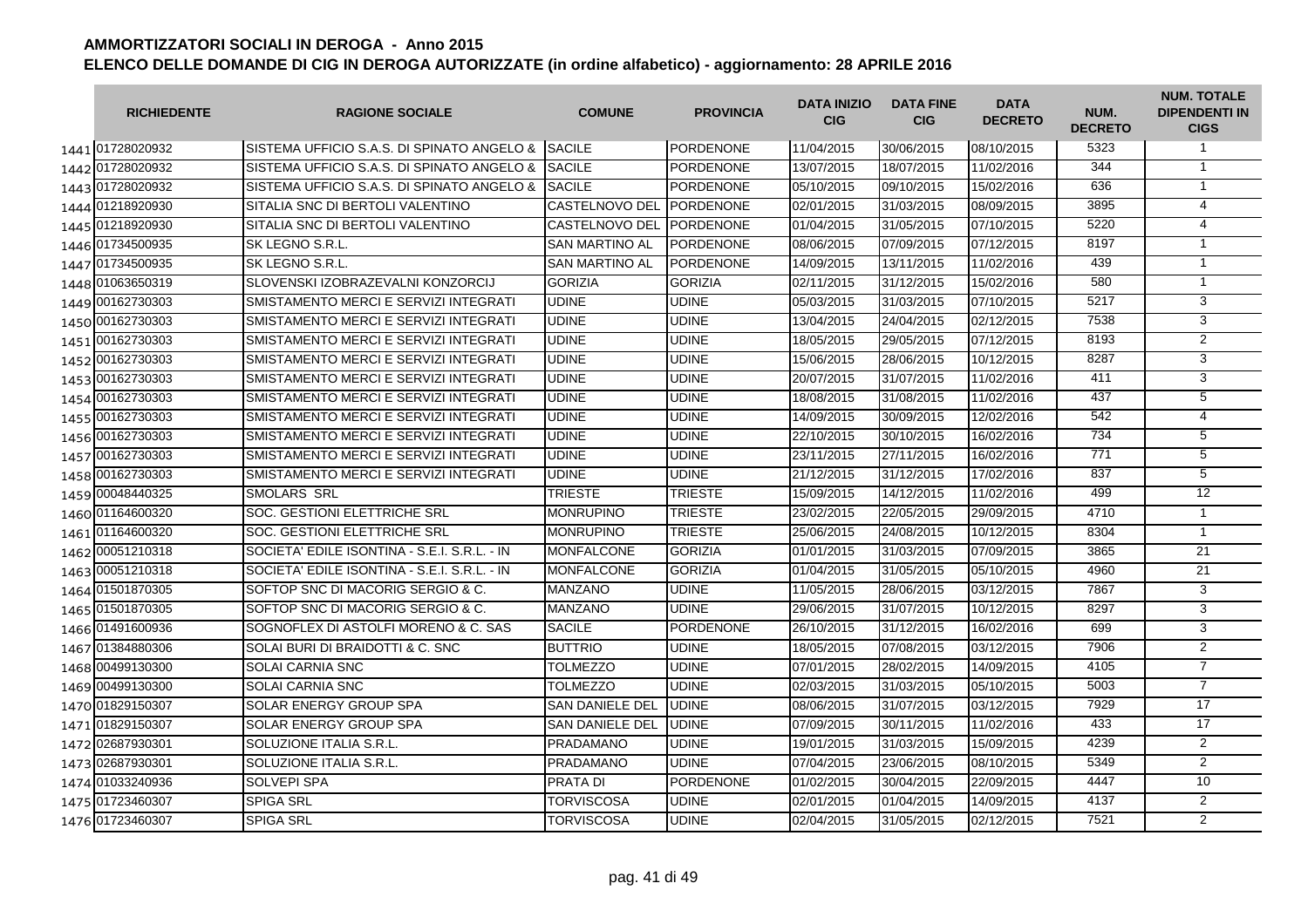|      | <b>RICHIEDENTE</b>    | <b>RAGIONE SOCIALE</b>                   | <b>COMUNE</b>         | <b>PROVINCIA</b> | <b>DATA INIZIO</b><br><b>CIG</b> | <b>DATA FINE</b><br><b>CIG</b> | <b>DATA</b><br><b>DECRETO</b> | NUM.<br><b>DECRETO</b> | <b>NUM. TOTALE</b><br><b>DIPENDENTI IN</b><br><b>CIGS</b> |
|------|-----------------------|------------------------------------------|-----------------------|------------------|----------------------------------|--------------------------------|-------------------------------|------------------------|-----------------------------------------------------------|
|      | 1477 01123390310      | STAGELITE SNC DI STABILE NEVIO & C.      | <b>RONCHI DEI</b>     | <b>GORIZIA</b>   | 01/02/2015                       | 30/04/2015                     | 15/09/2015                    | 4244                   | $\mathbf{1}$                                              |
|      | 1478 01123390310      | STAGELITE SNC DI STABILE NEVIO & C.      | <b>RONCHI DEI</b>     | <b>GORIZIA</b>   | 05/10/2015                       | 04/12/2015                     | 12/02/2016                    | 572                    | $\mathbf{1}$                                              |
|      | 1479 STMZRN69H14Z118J | STAMENKOVIC ZORAN "UCA MORAVAC"          | <b>SAN VITO AL</b>    | <b>PORDENONE</b> | 05/03/2015                       | 31/05/2015                     | 05/10/2015                    | 4957                   | $\mathbf{1}$                                              |
|      | 1480 STMZRN69H14Z118J | STAMENKOVIC ZORAN "UCA MORAVAC"          | <b>SAN VITO AL</b>    | <b>PORDENONE</b> | 01/06/2015                       | 30/06/2015                     | 04/12/2015                    | 8116                   | $\mathbf{1}$                                              |
|      | 1481 STCDRN51A19D014H | STECCHINA ADRIANO                        | <b>CORMONS</b>        | <b>GORIZIA</b>   | 07/01/2015                       | 06/04/2015                     | 14/09/2015                    | 4190                   | $\mathbf{1}$                                              |
|      | 1482 STCDRN51A19D014H | STECCHINA ADRIANO                        | <b>CORMONS</b>        | <b>GORIZIA</b>   | 07/04/2015                       | 06/06/2015                     | 08/10/2015                    | 5303                   | $\overline{1}$                                            |
|      | 1483 01844740306      | STELLA S.A.S. DI STELLA A.& C.           | <b>UDINE</b>          | <b>UDINE</b>     | 25/05/2015                       | 07/08/2015                     | 03/12/2015                    | 7863                   | $\overline{2}$                                            |
|      | 1484 01844740306      | STELLA S.A.S. DI STELLA A.& C.           | <b>UDINE</b>          | <b>UDINE</b>     | 12/10/2015                       | 24/12/2015                     | 15/02/2016                    | 600                    | $\overline{2}$                                            |
| 1485 | 00605730308           | <b>S-TRE SRL</b>                         | <b>MANZANO</b>        | <b>UDINE</b>     | 02/01/2015                       | 31/01/2015                     | 14/09/2015                    | 4094                   | 4                                                         |
| 1486 | 00605730308           | <b>S-TRE SRL</b>                         | <b>MANZANO</b>        | <b>UDINE</b>     | 16/02/2015                       | 28/02/2015                     | 23/09/2015                    | 4510                   | 4                                                         |
| 1487 | 00605730308           | S-TRE SRL                                | <b>MANZANO</b>        | <b>UDINE</b>     | 01/03/2015                       | 13/03/2015                     | 05/10/2015                    | 4999                   | $\overline{4}$                                            |
|      | 1488 00605730308      | <b>S-TRE SRL</b>                         | <b>MANZANO</b>        | <b>UDINE</b>     | 18/05/2015                       | 28/05/2015                     | 02/12/2015                    | 7623                   | $\overline{4}$                                            |
|      | 1489 00605730308      | <b>S-TRE SRL</b>                         | <b>MANZANO</b>        | <b>UDINE</b>     | 22/06/2015                       | 21/07/2015                     | 10/12/2015                    | 8296                   | 4                                                         |
|      | 1490 00605730308      | <b>S-TRE SRL</b>                         | <b>MANZANO</b>        | <b>UDINE</b>     | 01/10/2015                       | 22/11/2015                     | 15/02/2016                    | 608                    | 4                                                         |
|      | 1491 STRDNL54P44A855N | STRIZZOLO DANIELA BUTEGHE DI PAIS        | <b>SANTA MARIA LA</b> | <b>UDINE</b>     | 12/01/2015                       | 11/04/2015                     | 14/09/2015                    | 4186                   | $\overline{1}$                                            |
|      | 1492 STRDNL54P44A855N | STRIZZOLO DANIELA BUTEGHE DI PAIS        | <b>SANTA MARIA LA</b> | <b>UDINE</b>     | 12/04/2015                       | 11/06/2015                     | 08/10/2015                    | 5314                   | $\mathbf{1}$                                              |
|      | 1493 03340400245      | <b>STS SRL</b>                           | <b>SCHIO</b>          | <b>VICENZA</b>   | 06/07/2015                       | 30/09/2015                     | 11/02/2016                    | 354                    | $\overline{5}$                                            |
|      | 1494 03340400245      | <b>STS SRL</b>                           | <b>SCHIO</b>          | <b>VICENZA</b>   | 05/10/2015                       | 30/11/2015                     | 15/02/2016                    | 640                    | 3                                                         |
|      | 1495 01715860308      | STUDIO ASS. FANTIN DI FANTIN C. & R.     | <b>UDINE</b>          | <b>UDINE</b>     | 13/04/2015                       | 30/04/2015                     | 06/10/2015                    | 5116                   | $\mathbf{1}$                                              |
|      | 1496 01715860308      | STUDIO ASS. FANTIN DI FANTIN C. & R      | <b>UDINE</b>          | <b>UDINE</b>     | 15/07/2015                       | 31/07/2015                     | 11/02/2016                    | 381                    | $\mathbf{1}$                                              |
|      | 1497 01715860308      | STUDIO ASS. FANTIN DI FANTIN C. & R      | <b>UDINE</b>          | <b>UDINE</b>     | 15/09/2015                       | 30/09/2015                     | 11/02/2016                    | 463                    | $\mathbf{1}$                                              |
|      | 1498 01715860308      | STUDIO ASS. FANTIN DI FANTIN C. & R.     | <b>UDINE</b>          | <b>UDINE</b>     | 15/10/2015                       | 31/10/2015                     | 15/02/2016                    | 609                    | $\mathbf{1}$                                              |
|      | 1499 01715860308      | STUDIO ASS. FANTIN DI FANTIN C. & R.     | <b>UDINE</b>          | <b>UDINE</b>     | 16/11/2015                       | 30/11/2015                     | 16/02/2016                    | 756                    | $\mathbf{1}$                                              |
|      | 1500 01715860308      | STUDIO ASS. FANTIN DI FANTIN C. & R      | <b>UDINE</b>          | UDINE            | 15/12/2015                       | 31/12/2015                     | 17/02/2016                    | 827                    | $\overline{1}$                                            |
|      | 1501 00583330303      | <b>STUDIO ELLE SRL</b>                   | UDINE                 | <b>UDINE</b>     | 02/03/2015                       | 30/04/2015                     | 05/10/2015                    | 4899                   | $\overline{1}$                                            |
|      | 1502 01406950939      | <b>STUDIO GHERSETTI SRL</b>              | <b>PORDENONE</b>      | PORDENONE        | 08/06/2015                       | 31/08/2015                     | 07/12/2015                    | 8233                   | 2                                                         |
|      | 1503 01406950939      | <b>STUDIO GHERSETTI SRL</b>              | <b>PORDENONE</b>      | <b>PORDENONE</b> | 01/09/2015                       | 31/10/2015                     | 11/02/2016                    | 457                    | $\overline{2}$                                            |
|      | 1504 01508510938      | STUDIO LEGALE ASSOCIATO RIZZO - ROSSETTI | <b>PORDENONE</b>      | <b>PORDENONE</b> | 01/07/2015                       | 30/09/2015                     | 09/12/2015                    | 8276                   | $\overline{2}$                                            |
|      | 1505 01508510938      | STUDIO LEGALE ASSOCIATO RIZZO - ROSSETTI | <b>PORDENONE</b>      | <b>PORDENONE</b> | 01/10/2015                       | 30/11/2015                     | 12/02/2016                    | 573                    | $\overline{2}$                                            |
|      | 1506 01234890935      | STUDIOSERVICE ASSOCIAZIONE FRA           | <b>PORDENONE</b>      | <b>PORDENONE</b> | 01/06/2015                       | 07/08/2015                     | 04/12/2015                    | 8119                   | 4                                                         |
| 1507 | 01234890935           | STUDIOSERVICE ASSOCIAZIONE FRA           | <b>PORDENONE</b>      | <b>PORDENONE</b> | 24/08/2015                       | 30/09/2015                     | 11/02/2016                    | 432                    | $\overline{4}$                                            |
| 1508 | SPNWTR69R25L424W      | <b>SUPANCICH WALTER</b>                  | <b>TRIESTE</b>        | <b>TRIESTE</b>   | 20/05/2015                       | 19/08/2015                     | 02/12/2015                    | 7680                   | $\overline{2}$                                            |
|      | 1509 SPNWTR69R25L424W | <b>SUPANCICH WALTER</b>                  | <b>TRIESTE</b>        | <b>TRIESTE</b>   | 14/09/2015                       | 13/11/2015                     | 11/02/2016                    | 448                    | $\overline{2}$                                            |
|      | 1510 01359200936      | SUPER SYSTEM DI DE MARTIN G.& C.SNC      | <b>SACILE</b>         | <b>PORDENONE</b> | 13/01/2015                       | 11/04/2015                     | 09/09/2015                    | 3928                   | $\overline{2}$                                            |
|      | 1511 00471340315      | SVERZUT GUALTIERO & C. SNC               | <b>FOGLIANO</b>       | <b>GORIZIA</b>   | 12/01/2015                       | 11/04/2015                     | 14/09/2015                    | 4078                   | $\overline{8}$                                            |
|      | 1512 00471340315      | SVERZUT GUALTIERO & C. SNC               | <b>FOGLIANO</b>       | <b>GORIZIA</b>   | 12/04/2015                       | 11/06/2015                     | 08/10/2015                    | 5345                   | 8                                                         |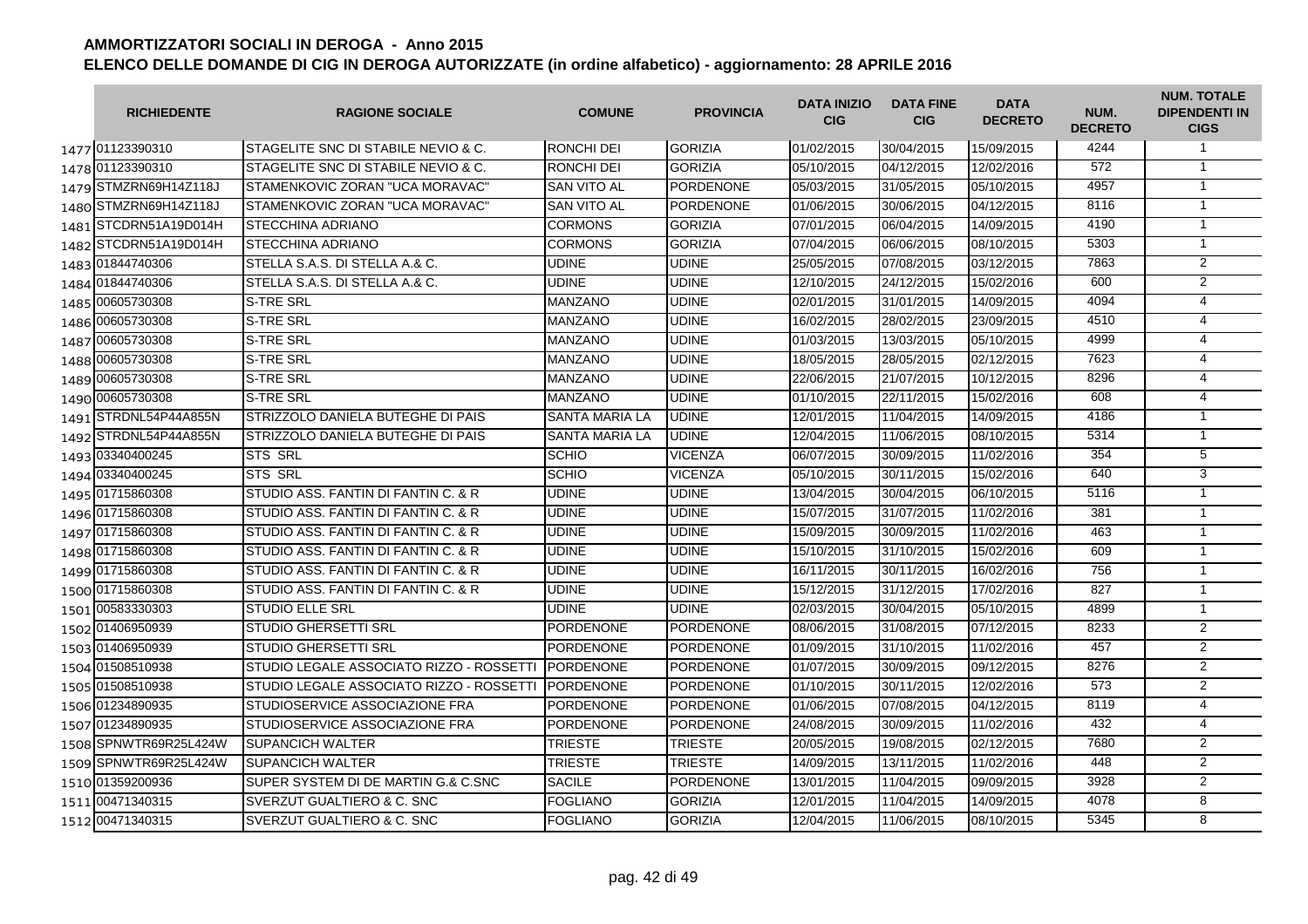| <b>RICHIEDENTE</b>    | <b>RAGIONE SOCIALE</b>                             | <b>COMUNE</b>           | <b>PROVINCIA</b> | <b>DATA INIZIO</b><br><b>CIG</b> | <b>DATA FINE</b><br><b>CIG</b> | <b>DATA</b><br><b>DECRETO</b> | NUM.<br><b>DECRETO</b> | <b>NUM. TOTALE</b><br><b>DIPENDENTI IN</b><br><b>CIGS</b> |
|-----------------------|----------------------------------------------------|-------------------------|------------------|----------------------------------|--------------------------------|-------------------------------|------------------------|-----------------------------------------------------------|
| 1513 TBLSMN71R30G284W | <b>T &amp; T DI TIBALDI SIMONE</b>                 | <b>CERVIGNANO DEL</b>   | <b>UDINE</b>     | 09/02/2015                       | 31/03/2015                     | 29/09/2015                    | 4687                   | $\mathbf{1}$                                              |
| 1514 01846220307      | T.D.G. SCRL                                        | <b>MARTIGNACCO</b>      | <b>UDINE</b>     | 12/01/2015                       | 14/02/2015                     | 23/09/2015                    | 4522                   | $\overline{4}$                                            |
| 1515 01031110933      | TANGRAM SAS DI PAOLO BASANA                        | <b>CODROIPO</b>         | <b>UDINE</b>     | 02/01/2015                       | 31/01/2015                     | 09/09/2015                    | 3936                   | $\overline{4}$                                            |
| 1516 01031110933      | TANGRAM SAS DI PAOLO BASANA                        | <b>CODROIPO</b>         | <b>UDINE</b>     | 02/02/2015                       | 28/02/2015                     | 22/09/2015                    | 4460                   | 4                                                         |
| 1517 01031110933      | TANGRAM SAS DI PAOLO BASANA                        | <b>CODROIPO</b>         | <b>UDINE</b>     | 02/03/2015                       | 31/03/2015                     | 29/09/2015                    | 4740                   | $\overline{4}$                                            |
| 1518 01031110933      | TANGRAM SAS DI PAOLO BASANA                        | <b>CODROIPO</b>         | <b>UDINE</b>     | 01/04/2015                       | 30/04/2015                     | 05/10/2015                    | 4924                   | $\overline{4}$                                            |
| 1519 01031110933      | TANGRAM SAS DI PAOLO BASANA                        | CODROIPO                | <b>UDINE</b>     | 01/05/2015                       | 31/05/2015                     | 02/12/2015                    | 7615                   | 3                                                         |
| 1520 02640000309      | TAPPEZZERIA BROVEDANI S.A.S. DI BROVEDANI TOLMEZZO |                         | <b>UDINE</b>     | 18/05/2015                       | 25/07/2015                     | 03/12/2015                    | 7866                   | $\mathbf{1}$                                              |
| 1521 02640000309      | TAPPEZZERIA BROVEDANI S.A.S. DI BROVEDANI          | <b>TOLMEZZO</b>         | <b>UDINE</b>     | 28/09/2015                       | 17/12/2015                     | 11/02/2016                    | 516                    | $\mathbf{1}$                                              |
| 1522 02003840309      | TAPPEZZERIA C.M.C.SAS DI COSTANTINI                | <b>MANZANO</b>          | <b>UDINE</b>     | 02/02/2015                       | 30/04/2015                     | 29/09/2015                    | 4653                   | 5                                                         |
| 1523 02003840309      | TAPPEZZERIA C.M.C.SAS DI COSTANTINI                | <b>MANZANO</b>          | <b>UDINE</b>     | 02/05/2015                       | 30/06/2015                     | 02/12/2015                    | 7657                   | 5                                                         |
| 1524 01035270931      | TAPPEZZERIA CODEN DI CODEN REMO & C                | <b>AZZANO DECIMO</b>    | <b>PORDENONE</b> | 07/01/2015                       | 31/03/2015                     | 07/09/2015                    | 3858                   | 2                                                         |
| 1525 01035270931      | TAPPEZZERIA CODEN DI CODEN REMO & C                | <b>AZZANO DECIMO</b>    | PORDENONE        | 09/04/2015                       | 13/06/2015                     | 06/10/2015                    | 5119                   | 2                                                         |
| 1526 00284410305      | TARDIVELLO GREGORIO & C. S.R.L.                    | <b>UDINE</b>            | <b>UDINE</b>     | 27/01/2015                       | 24/04/2015                     | 29/09/2015                    | 4661                   | $\mathbf{1}$                                              |
| 1527 01044810305      | TAVERNA CENTRO PER L'AUTO SNC                      | <b>PRADAMANO</b>        | <b>UDINE</b>     | 12/01/2015                       | 12/02/2015                     | 14/09/2015                    | 4149                   | $\overline{2}$                                            |
| 1528 01044810305      | TAVERNA CENTRO PER L'AUTO SNC                      | <b>PRADAMANO</b>        | <b>UDINE</b>     | 02/03/2015                       | 02/04/2015                     | 05/10/2015                    | 4971                   | $\overline{2}$                                            |
| 1529 00392020939      | TECHNICA SAS DI D. BIASOTTO E C.                   | <b>PORDENONE</b>        | <b>PORDENONE</b> | 09/03/2015                       | 29/05/2015                     | 05/10/2015                    | 4927                   | $\mathbf{1}$                                              |
| 1530 00392020939      | TECHNICA SAS DI D. BIASOTTO E C.                   | <b>PORDENONE</b>        | <b>PORDENONE</b> | 15/06/2015                       | 21/08/2015                     | 07/12/2015                    | 8235                   | $\mathbf{1}$                                              |
| 1531 01172530329      | TECNISIDER S.R.L.                                  | <b>TRIESTE</b>          | <b>TRIESTE</b>   | 26/08/2015                       | 25/11/2015                     | 11/02/2016                    | 449                    | 6                                                         |
| 1532 01172530329      | TECNISIDER S.R.L.                                  | <b>TRIESTE</b>          | <b>TRIESTE</b>   | 26/11/2015                       | 31/12/2015                     | 17/02/2016                    | 804                    | 6                                                         |
| 1533 00972350300      | TECNO AUTO SRL                                     | <b>TAVAGNACCO</b>       | <b>UDINE</b>     | 20/07/2015                       | 03/10/2015                     | 11/02/2016                    | 340                    | 6                                                         |
| 1534 00972350300      | TECNO AUTO SRL                                     | <b>TAVAGNACCO</b>       | <b>UDINE</b>     | 12/10/2015                       | 26/12/2015                     | 15/02/2016                    | 587                    | 6                                                         |
| 1535 01450540305      | TECNO.MED SNC                                      | <b>CAMPOFORMIDO</b>     | <b>UDINE</b>     | 12/01/2015                       | 11/04/2015                     | 15/09/2015                    | 4254                   | $\overline{2}$                                            |
| 1536 01450540305      | TECNO.MED SNC                                      | <b>CAMPOFORMIDO</b>     | <b>UDINE</b>     | 13/04/2015                       | 12/06/2015                     | 08/10/2015                    | 5271                   | 2                                                         |
| 1537 CPTLCU60P05D962G | TECNOELETTRICA DI COPETTI LUCIO                    | <b>GEMONA DEL</b>       | <b>UDINE</b>     | 01/10/2015                       | 31/12/2015                     | 15/02/2016                    | 611                    | 2                                                         |
| 1538 01626310302      | TECNOIMPIANTI DI CICUTTINI N. & C. SNC             | <b>SAN PIETRO AL</b>    | <b>UDINE</b>     | 05/10/2015                       | 18/12/2015                     | 15/02/2016                    | 642                    | $\mathbf{1}$                                              |
| 1539 00074790932      | TECNOMAC S.R.L.                                    | <b>FONTANAFREDDA</b>    | <b>PORDENONE</b> | 19/01/2015                       | 18/04/2015                     | 14/09/2015                    | 4103                   | 3                                                         |
| 1540 00074790932      | TECNOMAC S.R.L.                                    | <b>FONTANAFREDDA</b>    | <b>PORDENONE</b> | 20/04/2015                       | 19/06/2015                     | 08/10/2015                    | 5387                   | $\overline{3}$                                            |
| 1541 01408500302      | TECNOPRESS SNC                                     | PAVIA DI UDINE          | <b>UDINE</b>     | 01/10/2015                       | 31/12/2015                     | 15/02/2016                    | 627                    | $\overline{3}$                                            |
| 1542 00378890313      | TECNOTERM S.A.S. DI SILVESTRI PIERGIORGIO          | ROMANS D'ISONZO GORIZIA |                  | 01/01/2015                       | 31/03/2015                     | 09/09/2015                    | 3961                   | 2                                                         |
| 1543 00378890313      | TECNOTERM S.A.S. DI SILVESTRI PIERGIORGIO          | ROMANS D'ISONZO GORIZIA |                  | 01/04/2015                       | 31/05/2015                     | 07/10/2015                    | 5244                   | $\mathbf{1}$                                              |
| 1544 01396380931      | TECNOTERM SNC DI BACCIN EDY & BRAVO                | <b>CORDOVADO</b>        | <b>PORDENONE</b> | 09/03/2015                       | 08/05/2015                     | 05/10/2015                    | 4995                   | 4                                                         |
| 1545 01396380931      | TECNOTERM SNC DI BACCIN EDY & BRAVO                | <b>CORDOVADO</b>        | <b>PORDENONE</b> | 11/05/2015                       | 10/06/2015                     | 02/12/2015                    | 7675                   | $\overline{4}$                                            |
| 1546 01670430303      | TECNOTRANSFER SRL                                  | <b>UDINE</b>            | <b>UDINE</b>     | 02/01/2015                       | 31/03/2015                     | 07/09/2015                    | 3856                   | $\mathbf{1}$                                              |
| 1547 01670430303      | TECNOTRANSFER SRL                                  | UDINE                   | <b>UDINE</b>     | 01/11/2015                       | 31/12/2015                     | 16/02/2016                    | 715                    | $\mathbf{1}$                                              |
| 1548 00166080309      | <b><i>TECNOTRASPORT SNC</i></b>                    | UDINE                   | <b>UDINE</b>     | 02/01/2015                       | 31/03/2015                     | 07/09/2015                    | 3854                   | $\overline{4}$                                            |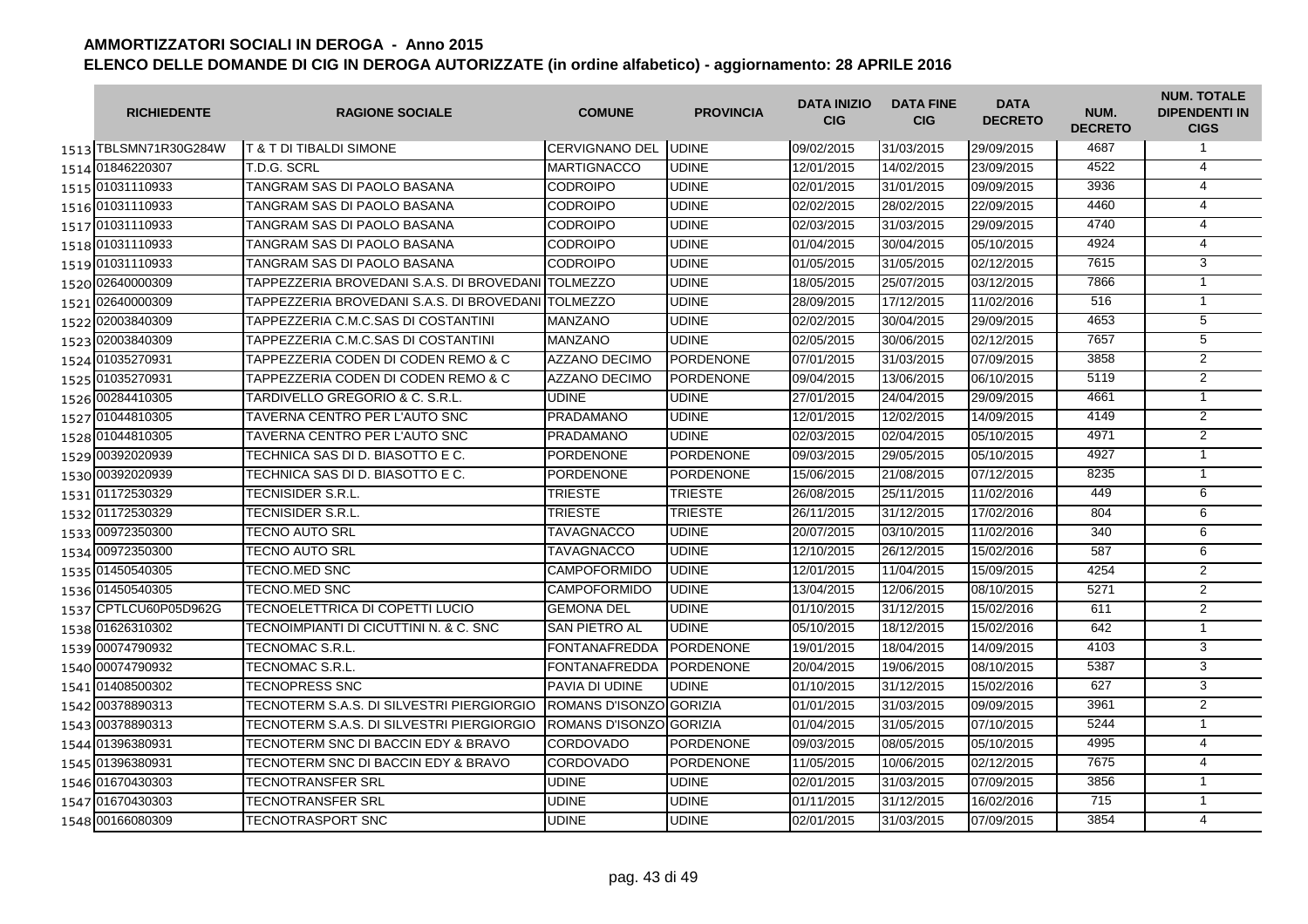|      | <b>RICHIEDENTE</b>    | <b>RAGIONE SOCIALE</b>                                 | <b>COMUNE</b>        | <b>PROVINCIA</b> | <b>DATA INIZIO</b><br><b>CIG</b> | <b>DATA FINE</b><br><b>CIG</b> | <b>DATA</b><br><b>DECRETO</b> | NUM.<br><b>DECRETO</b> | <b>NUM. TOTALE</b><br><b>DIPENDENTI IN</b><br><b>CIGS</b> |
|------|-----------------------|--------------------------------------------------------|----------------------|------------------|----------------------------------|--------------------------------|-------------------------------|------------------------|-----------------------------------------------------------|
|      | 1549 00166080309      | TECNOTRASPORT SNC                                      | <b>UDINE</b>         | <b>UDINE</b>     | 01/11/2015                       | 31/12/2015                     | 16/02/2016                    | 714                    | 3                                                         |
|      | 1550 00815540323      | TEDESCO EMILIO METALLI SRL                             | <b>TRIESTE</b>       | <b>TRIESTE</b>   | 01/02/2015                       | 30/04/2015                     | 10/09/2015                    | 4005                   | 2                                                         |
|      | 1551 00815540323      | TEDESCO EMILIO METALLI SRL                             | <b>TRIESTE</b>       | <b>TRIESTE</b>   | 01/11/2015                       | 31/12/2015                     | 15/02/2016                    | 666                    | 2                                                         |
|      | 1552 02300770308      | TEKNOSERVICE SRL                                       | <b>TOLMEZZO</b>      | <b>UDINE</b>     | 02/02/2015                       | 31/03/2015                     | 23/09/2015                    | 4532                   | 6                                                         |
|      | 1553 02796680300      | TELONI FIASCARIS SRL                                   | <b>TAVAGNACCO</b>    | <b>UDINE</b>     | 19/01/2015                       | 13/02/2015                     | 17/09/2015                    | 4344                   | 6                                                         |
|      | 1554 TMPSFN72P25L483P | TEMPORAL STEFANO                                       | <b>GEMONA DEL</b>    | <b>UDINE</b>     | 09/02/2015                       | 07/03/2015                     | 29/09/2015                    | 4674                   | $\mathbf{1}$                                              |
|      | 1555 TMPSFN72P25L483P | TEMPORAL STEFANO                                       | <b>GEMONA DEL</b>    | <b>UDINE</b>     | 07/05/2015                       | 31/07/2015                     | 02/12/2015                    | 7679                   | $\mathbf{1}$                                              |
|      | 1556 TMPSFN72P25L483P | TEMPORAL STEFANO                                       | <b>GEMONA DEL</b>    | <b>UDINE</b>     | 10/09/2015                       | 03/10/2015                     | 11/02/2016                    | 467                    | $\mathbf{1}$                                              |
|      | 1557 00299990937      | TENDALUX SNC DI FAVOT MARIO E C                        | <b>SAN VITO AL</b>   | <b>PORDENONE</b> | 05/01/2015                       | 28/02/2015                     | 08/09/2015                    | 3884                   | $\overline{2}$                                            |
|      | 1558 00299990937      | TENDALUX SNC DI FAVOT MARIO E C                        | <b>SAN VITO AL</b>   | <b>PORDENONE</b> | 15/10/2015                       | 31/12/2015                     | 15/02/2016                    | 668                    | $\overline{2}$                                            |
|      | 1559 02549790307      | TERMO ENERGY SRL                                       | <b>UDINE</b>         | <b>UDINE</b>     | 25/05/2015                       | 08/08/2015                     | 03/12/2015                    | 7915                   | 3                                                         |
|      | 1560 02549790307      | Termo energy Srl                                       | <b>UDINE</b>         | <b>UDINE</b>     | 21/09/2015                       | 03/12/2015                     | 11/02/2016                    | 531                    | $\overline{4}$                                            |
|      | 1561 01831400302      | TERMOCARNICA SNC DI CESCATO PAOLO & C.                 | <b>TOLMEZZO</b>      | <b>UDINE</b>     | 19/01/2015                       | 19/04/2015                     | 18/09/2015                    | 4363                   | 2                                                         |
|      | 1562 01831400302      | TERMOCARNICA SNC DI CESCATO PAOLO & C.                 | <b>TOLMEZZO</b>      | <b>UDINE</b>     | 20/04/2015                       | 19/06/2015                     | 02/12/2015                    | 7556                   | 3                                                         |
|      | 1563 00202350930      | TERMOIDRAULICA DEL PUPPO S.N.C.                        | CANEVA               | <b>PORDENONE</b> | 09/02/2015                       | 11/04/2015                     | 29/09/2015                    | 4689                   | 4                                                         |
|      | 1564 00202350930      | TERMOIDRAULICA DEL PUPPO S.N.C.                        | <b>CANEVA</b>        | <b>PORDENONE</b> | 11/05/2015                       | 04/07/2015                     | 02/12/2015                    | 7649                   | 4                                                         |
|      | 1565 01013630304      | TERMOIDRAULICA DELLA ROVERE SNC                        | <b>MANZANO</b>       | <b>UDINE</b>     | 16/03/2015                       | 28/03/2015                     | 05/10/2015                    | 5027                   | $\mathbf{1}$                                              |
|      | 1566 01013630304      | TERMOIDRAULICA DELLA ROVERE SNC                        | <b>MANZANO</b>       | <b>UDINE</b>     | 30/03/2015                       | 02/05/2015                     | 07/10/2015                    | 5184                   | $\mathbf{1}$                                              |
| 1567 | ZNCLRS60T26H657M      | TERMOIDRAULICA DI ZANCHETTA LORIS                      | <b>FONTANAFREDDA</b> | <b>PORDENONE</b> | 01/04/2015                       | 30/05/2015                     | 06/10/2015                    | 5140                   | $\mathbf{1}$                                              |
|      | 1568 01224360329      | TERMOIDRAULICA IDEALE DI FORAUS                        | <b>SAN DORLIGO</b>   | <b>TRIESTE</b>   | 08/06/2015                       | 31/07/2015                     | 07/12/2015                    | 8221                   | $\mathbf{1}$                                              |
|      | 1569 01516920301      | TERMOIDRAULICA MAINARDIS                               | <b>TOLMEZZO</b>      | <b>UDINE</b>     | 04/05/2015                       | 02/08/2015                     | 02/12/2015                    | 7663                   | $\overline{4}$                                            |
|      | 1570 MZZGLC76H19G888K | TERMOIDRAULICA MUZZIN DI MUZZIN GIANLUCA CASARSA DELLA |                      | <b>PORDENONE</b> | 19/01/2015                       | 18/04/2015                     | 14/09/2015                    | 4136                   | $\mathbf{1}$                                              |
|      | 1571 02166260303      | TERMOIDRAULICA SCRUZZI DANILO DI PAOLO                 | <b>MAJANO</b>        | <b>UDINE</b>     | 16/03/2015                       | 30/05/2015                     | 05/10/2015                    | 5035                   | $\mathbf{1}$                                              |
|      | 1572 02166260303      | TERMOIDRAULICA SCRUZZI DANILO DI PAOLO                 | <b>MAJANO</b>        | <b>UDINE</b>     | 01/06/2015                       | 15/08/2015                     | 04/12/2015                    | 8120                   | $\mathbf{1}$                                              |
|      | 1573 STLNDR75B24L483K | TERMOIDRAULICA STEL RENZO DI STEL                      | <b>CODROIPO</b>      | <b>UDINE</b>     | 07/04/2015                       | 17/04/2015                     | 14/10/2015                    | 5496                   | $\overline{1}$                                            |
|      | 1574 ZCCLRI56P01L686Y | TERMOSANITARIA DI ZOCCOLAN ILARIO                      | <b>RIVIGNANO</b>     | UDINE            | 11/05/2015                       | 30/06/2015                     | 03/12/2015                    | 7868                   | 2                                                         |
|      | 1575 02455320305      | TERMOSANITARIA GORENSZACH SRL                          | <b>MOIMACCO</b>      | <b>UDINE</b>     | 19/01/2015                       | 28/02/2015                     | 18/09/2015                    | 4368                   | 2                                                         |
|      | 1576 02455320305      | TERMOSANITARIA GORENSZACH SRL                          | <b>MOIMACCO</b>      | <b>UDINE</b>     | 02/03/2015                       | 31/03/2015                     | 05/10/2015                    | 5001                   | $\mathbf{1}$                                              |
|      | 1577 01161800329      | TEROTECH ENERGY & SERVICE SRL                          | <b>TRIESTE</b>       | <b>TRIESTE</b>   | 19/01/2015                       | 17/04/2015                     | 14/09/2015                    | 4081                   | $\overline{4}$                                            |
|      | 1578 01161800329      | TEROTECH ENERGY & SERVICE SRL                          | <b>TRIESTE</b>       | <b>TRIESTE</b>   | 19/01/2015                       | 17/04/2015                     | 14/09/2015                    | 4082                   | 2                                                         |
|      | 1579 01161800329      | TEROTECH ENERGY & SERVICE SRL                          | <b>TRIESTE</b>       | <b>TRIESTE</b>   | 20/04/2015                       | 20/06/2015                     | 02/12/2015                    | 7537                   | $\overline{4}$                                            |
|      | 1580 01161800329      | TEROTECH ENERGY & SERVICE SRL                          | <b>TRIESTE</b>       | TRIESTE          | 20/04/2015                       | 20/06/2015                     | 03/12/2015                    | 7982                   | $\overline{2}$                                            |
|      | 1581 02001860309      | TESSITURA F.LLI ZAMO' DI F.ZAMO'& C                    | <b>REMANZACCO</b>    | UDINE            | 09/02/2015                       | 09/05/2015                     | 29/09/2015                    | 4681                   | $\mathbf{1}$                                              |
|      | 1582 02001860309      | TESSITURA F.LLI ZAMO' DI F.ZAMO'& C                    | <b>REMANZACCO</b>    | <b>UDINE</b>     | 14/09/2015                       | 12/11/2015                     | 11/02/2016                    | 498                    | $\overline{1}$                                            |
|      | 1583 01760630937      | TESSITURA MASON SAS DI PAOLA MATTIUSSI &               | <b>SAN GIORGIO</b>   | <b>PORDENONE</b> | 03/03/2015                       | 30/04/2015                     | 05/10/2015                    | 4886                   | $\mathbf{1}$                                              |
|      | 1584 01760630937      | TESSITURA MASON SAS DI PAOLA MATTIUSSI &               | <b>SAN GIORGIO</b>   | <b>PORDENONE</b> | 11/08/2015                       | 10/10/2015                     | 11/02/2016                    | 361                    | $\mathbf{1}$                                              |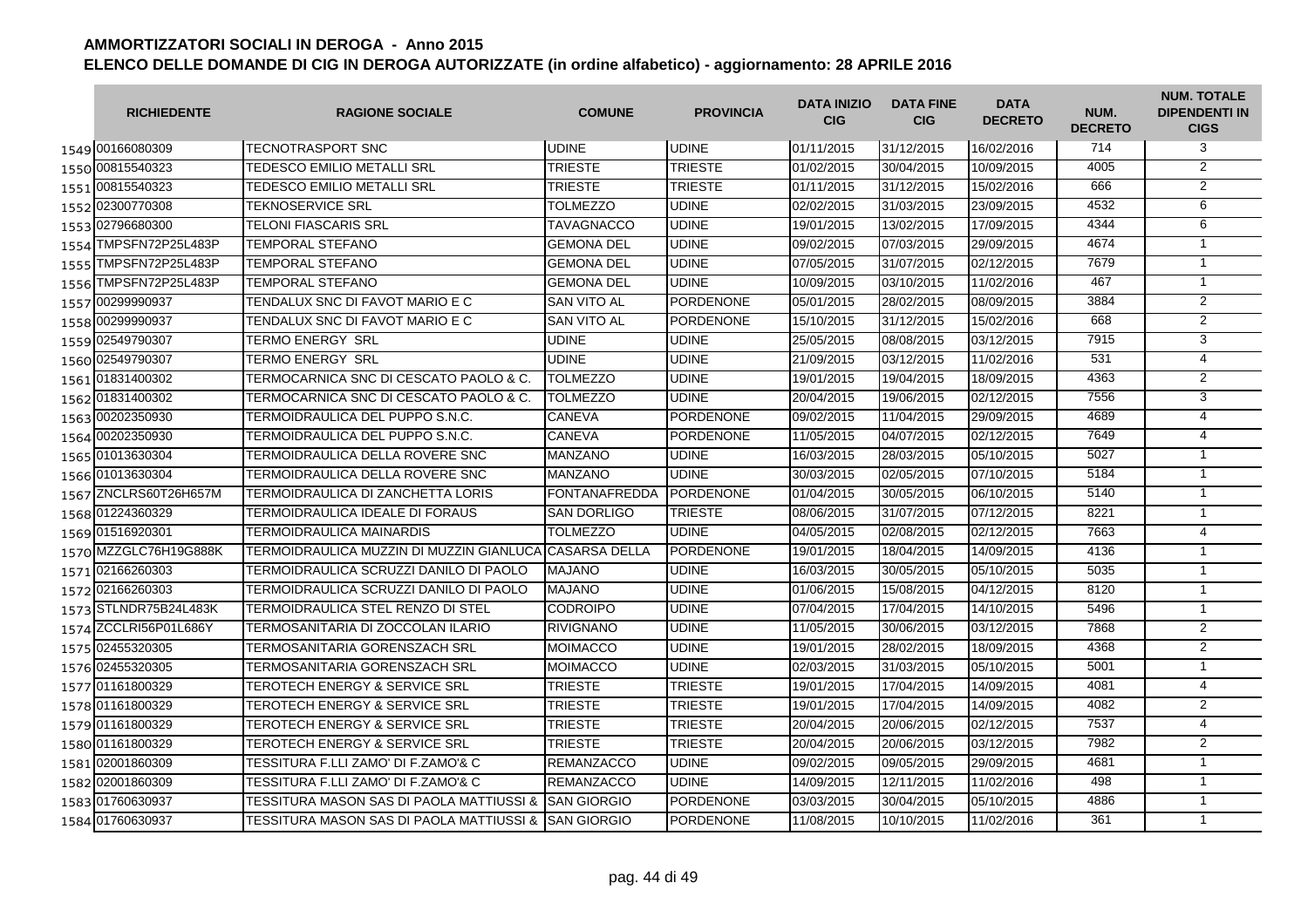|      | <b>RICHIEDENTE</b>    | <b>RAGIONE SOCIALE</b>                | <b>COMUNE</b>           | <b>PROVINCIA</b> | <b>DATA INIZIO</b><br><b>CIG</b> | <b>DATA FINE</b><br><b>CIG</b> | <b>DATA</b><br><b>DECRETO</b> | NUM.<br><b>DECRETO</b> | <b>NUM. TOTALE</b><br><b>DIPENDENTI IN</b><br><b>CIGS</b> |
|------|-----------------------|---------------------------------------|-------------------------|------------------|----------------------------------|--------------------------------|-------------------------------|------------------------|-----------------------------------------------------------|
|      | 1585 00636740326      | THE OFFICE S.R.L.                     | <b>TRIESTE</b>          | <b>TRIESTE</b>   | 05/02/2015                       | 04/05/2015                     | 05/10/2015                    | 4885                   | 5                                                         |
|      | 1586 00636740326      | THE OFFICE S.R.L.                     | <b>TRIESTE</b>          | TRIESTE          | 07/04/2015                       | 04/05/2015                     | 08/10/2015                    | 5329                   | $\mathbf{1}$                                              |
|      | 1587 00636740326      | THE OFFICE S.R.L.                     | <b>TRIESTE</b>          | <b>TRIESTE</b>   | 15/04/2015                       | 04/05/2015                     | 02/12/2015                    | 7541                   | 2                                                         |
|      | 1588 00636740326      | THE OFFICE S.R.L.                     | <b>TRIESTE</b>          | <b>TRIESTE</b>   | 25/05/2015                       | 30/05/2015                     | 07/12/2015                    | 8179                   | 8                                                         |
|      | 1589 00636740326      | THE OFFICE S.R.L.                     | <b>TRIESTE</b>          | <b>TRIESTE</b>   | 15/06/2015                       | 19/06/2015                     | 09/12/2015                    | 8275                   | 8                                                         |
|      | 1590 00636740326      | THE OFFICE S.R.L.                     | <b>TRIESTE</b>          | <b>TRIESTE</b>   | 20/07/2015                       | 31/07/2015                     | 11/02/2016                    | 353                    | $\overline{9}$                                            |
|      | 1591 00636740326      | THE OFFICE S.R.L.                     | <b>TRIESTE</b>          | <b>TRIESTE</b>   | 10/08/2015                       | 28/08/2015                     | 11/02/2016                    | 410                    | 9                                                         |
|      | 1592 00636740326      | THE OFFICE S.R.L.                     | <b>TRIESTE</b>          | <b>TRIESTE</b>   | 07/09/2015                       | 11/09/2015                     | 11/02/2016                    | 440                    | $\overline{9}$                                            |
|      | 1593 00636740326      | THE OFFICE S.R.L.                     | <b>TRIESTE</b>          | <b>TRIESTE</b>   | 16/11/2015                       | 20/11/2015                     | 16/02/2016                    | 759                    | $\overline{9}$                                            |
|      | 1594 TPLDNL68B52L424B | TIEPOLO DANIELA                       | <b>GRADO</b>            | <b>GORIZIA</b>   | 01/10/2015                       | 31/12/2015                     | 12/02/2016                    | 547                    | $\mathbf{1}$                                              |
| 1595 | 00654550300           | TIPOGRAFIA ITALO BERTOSSI & C. SNC    | UDINE                   | <b>UDINE</b>     | 01/06/2015                       | 31/08/2015                     | 07/12/2015                    | 8195                   | $\overline{1}$                                            |
|      | 1596 00654550300      | TIPOGRAFIA ITALO BERTOSSI & C. SNC    | <b>UDINE</b>            | UDINE            | 17/09/2015                       | 16/11/2015                     | 12/02/2016                    | 574                    | $\mathbf{1}$                                              |
|      | 1597 02768890309      | TIPOGRAFIA MORO ANDREA SRL            | TOLMEZZO                | <b>UDINE</b>     | 01/09/2015                       | 30/11/2015                     | 11/02/2016                    | 454                    | 6                                                         |
|      | 1598 TDRFRZ61H25L483Q | TODERO FABRIZIO                       | <b>CORNO DI</b>         | <b>UDINE</b>     | 13/01/2015                       | 11/04/2015                     | 17/09/2015                    | 4341                   | $\mathbf{1}$                                              |
| 1599 | TDRFRZ61H25L483Q      | TODERO FABRIZIO                       | <b>CORNO DI</b>         | <b>UDINE</b>     | 15/06/2015                       | 31/07/2015                     | 07/12/2015                    | 8215                   | $\mathbf{1}$                                              |
|      | 1600 TDRFRZ61H25L483Q | TODERO FABRIZIO                       | <b>CORNO DI</b>         | <b>UDINE</b>     | 21/12/2015                       | 31/12/2015                     | 17/02/2016                    | 849                    | $\mathbf{1}$                                              |
|      | 1601 01887330304      | <b>TOLAZZI SRL</b>                    | <b>TOLMEZZO</b>         | <b>UDINE</b>     | 27/07/2015                       | 25/10/2015                     | 11/02/2016                    | 375                    | $\mathbf{1}$                                              |
|      | 1602 TMSJRU78C20E889E | TOMASELLA JURI                        | <b>ARBA</b>             | <b>PORDENONE</b> | 20/04/2015                       | 18/07/2015                     | 02/12/2015                    | 7547                   | $\mathbf{1}$                                              |
|      | 1603 TMSJRU78C20E889E | TOMASELLA JURI                        | <b>ARBA</b>             | <b>PORDENONE</b> | 20/07/2015                       | 19/09/2015                     | 11/02/2016                    | 373                    | $\overline{1}$                                            |
|      | 1604 00082940313      | TOMASIN S.R.L.                        | ROMANS D'ISONZO GORIZIA |                  | 05/01/2015                       | 04/04/2015                     | 07/09/2015                    | 3859                   | 12                                                        |
|      | 1605 00082940313      | TOMASIN S.R.L.                        | ROMANS D'ISONZO GORIZIA |                  | 06/04/2015                       | 04/06/2015                     | 05/10/2015                    | 5052                   | 12                                                        |
|      | 1606 TNDGNN52C24L195H | <b>TONDO GIOVANNI</b>                 | <b>TOLMEZZO</b>         | <b>UDINE</b>     | 08/01/2015                       | 03/04/2015                     | 08/09/2015                    | 3880                   | $\overline{2}$                                            |
| 1607 | TNDGNN52C24L195H      | TONDO GIOVANNI                        | <b>TOLMEZZO</b>         | <b>UDINE</b>     | 14/12/2015                       | 31/12/2015                     | 17/02/2016                    | 841                    | $\overline{2}$                                            |
| 1608 | 00167900307           | TORNERIA FRIULANA PIANI SRL           | <b>SAN GIOVANNI AL</b>  | <b>UDINE</b>     | 04/03/2015                       | 31/03/2015                     | 05/10/2015                    | 4980                   | 3                                                         |
|      | 1609 00167900307      | TORNERIA FRIULANA PIANI SRL           | <b>SAN GIOVANNI AL</b>  | <b>UDINE</b>     | 25/05/2015                       | 26/06/2015                     | 03/12/2015                    | 7879                   | 3                                                         |
|      | 1610 02392590309      | TORRE NATISONE GAL SOC.CONS.ARL       | <b>TARCENTO</b>         | <b>UDINE</b>     | 04/05/2015                       | 29/05/2015                     | 02/12/2015                    | 7671                   | $\overline{1}$                                            |
|      | 1611 02392590309      | TORRE NATISONE GAL SOC.CONS.ARL       | <b>TARCENTO</b>         | <b>UDINE</b>     | 01/06/2015                       | 30/06/2015                     | 03/12/2015                    | 7990                   | $\mathbf{1}$                                              |
|      | 1612 02392590309      | TORRE NATISONE GAL SOC.CONS.ARL       | <b>TARCENTO</b>         | <b>UDINE</b>     | 16/07/2015                       | 31/07/2015                     | 11/02/2016                    | 367                    | $\mathbf{1}$                                              |
|      | 1613 02392590309      | TORRE NATISONE GAL SOC.CONS.ARL       | <b>TARCENTO</b>         | <b>UDINE</b>     | 17/08/2015                       | 31/08/2015                     | 11/02/2016                    | 414                    | $\mathbf{1}$                                              |
|      | 1614 02392590309      | TORRE NATISONE GAL SOC.CONS.ARL       | <b>TARCENTO</b>         | UDINE            | 16/09/2015                       | 16/10/2015                     | 11/02/2016                    | 485                    | $\overline{1}$                                            |
|      | 1615 02392590309      | TORRE NATISONE GAL SOC.CONS.ARL       | <b>TARCENTO</b>         | UDINE            | 23/11/2015                       | 24/12/2015                     | 17/02/2016                    | 806                    | $\mathbf{1}$                                              |
|      | 1616 TSLSDR51R24L246Q | TOSOLINI SANDRO                       | <b>TORREANO</b>         | <b>UDINE</b>     | 02/03/2015                       | 31/05/2015                     | 05/10/2015                    | 4970                   | $\overline{2}$                                            |
|      | 1617 TSLSDR51R24L246Q | <b>TOSOLINI SANDRO</b>                | <b>TORREANO</b>         | <b>UDINE</b>     | 01/06/2015                       | 31/07/2015                     | 03/12/2015                    | 7928                   | 2                                                         |
|      | 1618 01017460930      | TRANFOR DI BALLARIN MARIO & C. S.N.C. | <b>FONTANAFREDDA</b>    | <b>PORDENONE</b> | 01/04/2015                       | 30/05/2015                     | 06/10/2015                    | 5127                   | 3                                                         |
|      | 1619 00470940305      | TRASPORTI MANZANESI SRL               | <b>MANZANO</b>          | <b>UDINE</b>     | 19/01/2015                       | 18/04/2015                     | 17/09/2015                    | 4342                   | 8                                                         |
|      | 1620 00470 940305     | TRASPORTI MANZANESI SRL               | <b>MANZANO</b>          | <b>UDINE</b>     | 05/10/2015                       | 04/12/2015                     | 15/02/2016                    | 585                    | $\overline{8}$                                            |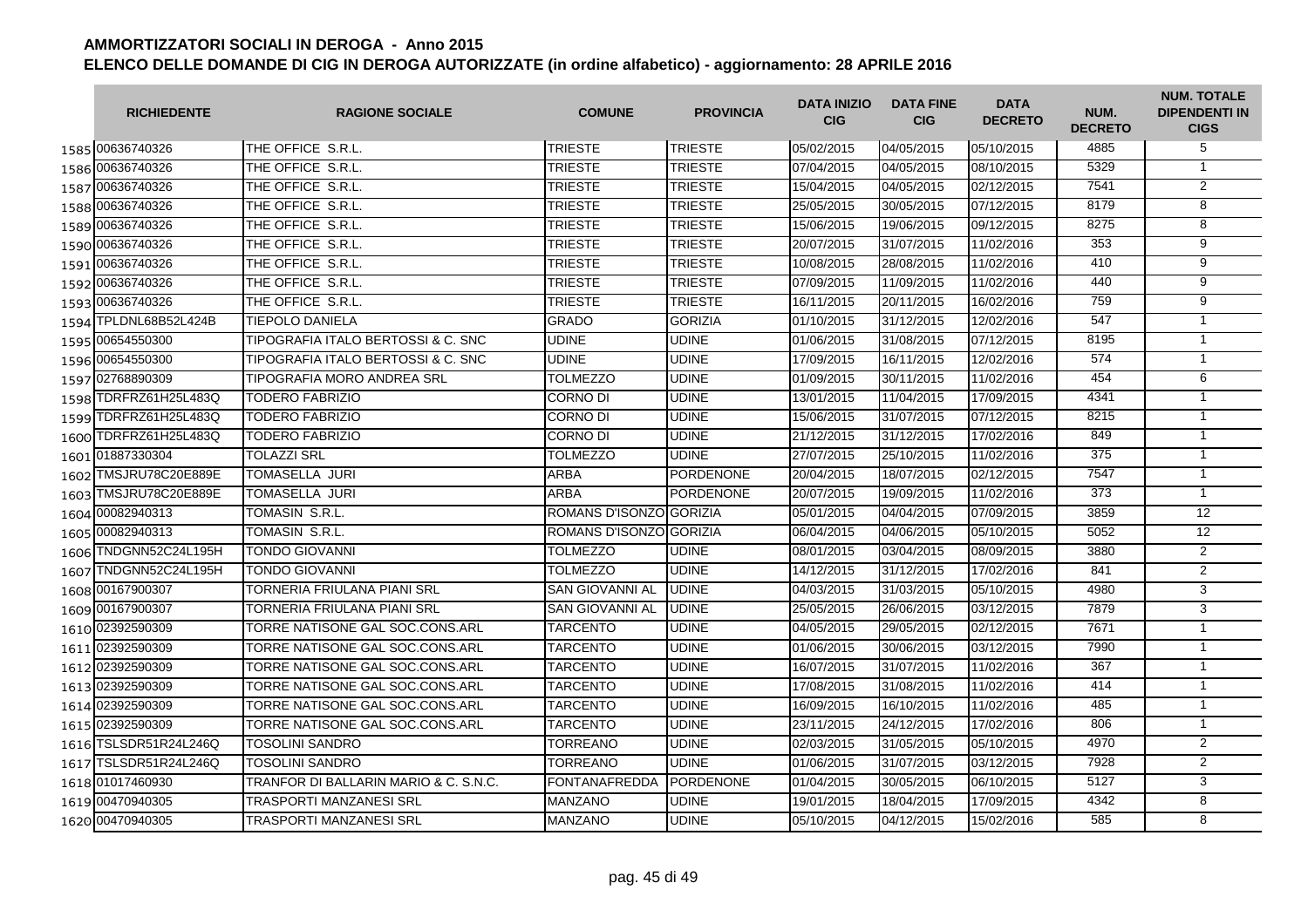|      | <b>RICHIEDENTE</b>    | <b>RAGIONE SOCIALE</b>                    | <b>COMUNE</b>           | <b>PROVINCIA</b> | <b>DATA INIZIO</b><br><b>CIG</b> | <b>DATA FINE</b><br><b>CIG</b> | <b>DATA</b><br><b>DECRETO</b> | NUM.<br><b>DECRETO</b> | <b>NUM. TOTALE</b><br><b>DIPENDENTI IN</b><br><b>CIGS</b> |
|------|-----------------------|-------------------------------------------|-------------------------|------------------|----------------------------------|--------------------------------|-------------------------------|------------------------|-----------------------------------------------------------|
|      | 1621 01610290932      | TRE B ITALIA SRL                          | <b>AZZANO DECIMO</b>    | <b>PORDENONE</b> | 16/02/2015                       | 31/03/2015                     | 29/09/2015                    | 4656                   | 5                                                         |
|      | 1622 01610290932      | TRE B ITALIA SRL                          | AZZANO DECIMO           | <b>PORDENONE</b> | 18/05/2015                       | 17/07/2015                     | 03/12/2015                    | 7888                   | 4                                                         |
|      | 1623 TLLSDR60D05G163V | <b>TRETI ARREDAMENTI</b>                  | <b>TRICESIMO</b>        | <b>UDINE</b>     | 01/01/2015                       | 31/03/2015                     | 10/09/2015                    | 3988                   | $\mathbf{1}$                                              |
|      | 1624 TLLSDR60D05G163V | TRETI ARREDAMENTI                         | <b>TRICESIMO</b>        | <b>UDINE</b>     | 01/04/2015                       | 31/05/2015                     | 08/10/2015                    | 5284                   | $\mathbf{1}$                                              |
|      | 1625 01197540303      | TREVISAN COSTRUZIONI SRL                  | <b>AIELLO DEL FRIUL</b> | <b>UDINE</b>     | 01/09/2015                       | 30/10/2015                     | 11/02/2016                    | 458                    | $\mathbf{1}$                                              |
|      | 1626 TRVLCU45S18C640P | TREVISAN LUCIO                            | <b>FIUME VENETO</b>     | <b>PORDENONE</b> | 12/01/2015                       | 28/02/2015                     | 22/09/2015                    | 4449                   | $\overline{1}$                                            |
| 1627 | TRVMRA28P29H531T      | TREVISAN MARIO                            | <b>MONFALCONE</b>       | <b>GORIZIA</b>   | 02/03/2015                       | 31/05/2015                     | 29/09/2015                    | 4733                   | $\overline{2}$                                            |
| 1628 | TRVMRA28P29H531T      | <b>TREVISAN MARIO</b>                     | <b>MONFALCONE</b>       | <b>GORIZIA</b>   | 08/06/2015                       | 07/08/2015                     | 07/12/2015                    | 8187                   | 2                                                         |
| 1629 | TRVSNT50S01I373W      | TREVISAN SANTE                            | <b>PRATA DI</b>         | <b>PORDENONE</b> | 24/08/2015                       | 30/09/2015                     | 11/02/2016                    | 416                    | 3                                                         |
|      | 1630 01348470301      | TROST SPA                                 | <b>UDINE</b>            | UDINE            | 02/01/2015                       | 31/03/2015                     | 14/09/2015                    | 4173                   | $\overline{17}$                                           |
|      | 1631 01348470301      | TROST SPA                                 | <b>UDINE</b>            | <b>UDINE</b>     | 01/04/2015                       | 31/05/2015                     | 08/10/2015                    | 5376                   | 12                                                        |
|      | 1632 TRCLXA78R07G888S | TURCHET ALEX TAPEZZERIA TENDAGGI          | <b>FONTANAFREDDA</b>    | <b>PORDENONE</b> | 05/01/2015                       | 31/03/2015                     | 14/09/2015                    | 4088                   | $\overline{2}$                                            |
|      | 1633 00256680935      | TURCHET PIETRO S.R.L.                     | <b>ROVEREDO IN</b>      | <b>PORDENONE</b> | 02/02/2015                       | 30/04/2015                     | 23/09/2015                    | 4525                   | $\overline{5}$                                            |
|      | 1634 05391311007      | UMANA SPA SOCIETA' DI FORNITURA DI        | <b>VENEZIA</b>          | <b>VENEZIA</b>   | 01/01/2015                       | 28/02/2015                     | 14/09/2015                    | 4084                   | 4                                                         |
|      | 1635 05391311007      | UMANA SPA SOCIETA' DI FORNITURA DI        | <b>VENEZIA</b>          | <b>VENEZIA</b>   | 01/01/2015                       | 31/01/2015                     | 14/09/2015                    | 4153                   | $\overline{1}$                                            |
|      | 1636 05391311007      | UMANA SPA SOCIETA' DI FORNITURA DI        | <b>VENEZIA</b>          | <b>VENEZIA</b>   | 01/01/2015                       | 31/01/2015                     | 14/09/2015                    | 4154                   | 3                                                         |
|      | 1637 05391311007      | UMANA SPA SOCIETA' DI FORNITURA DI        | <b>VENEZIA</b>          | <b>VENEZIA</b>   | 12/01/2015                       | 31/01/2015                     | 18/09/2015                    | 4364                   | $\mathbf{1}$                                              |
|      | 1638 05391311007      | UMANA SPA SOCIETA' DI FORNITURA DI        | <b>VENEZIA</b>          | <b>VENEZIA</b>   | 12/01/2015                       | 31/01/2015                     | 18/09/2015                    | 4366                   | $\overline{4}$                                            |
|      | 1639 05391311007      | UMANA SPA SOCIETA' DI FORNITURA DI        | <b>VENEZIA</b>          | VENEZIA          | 02/02/2015                       | 13/02/2015                     | 29/09/2015                    | 4665                   | $\mathbf{1}$                                              |
|      | 1640 05391311007      | UMANA SPA SOCIETA' DI FORNITURA DI        | <b>VENEZIA</b>          | <b>VENEZIA</b>   | 02/02/2015                       | 14/02/2015                     | 29/09/2015                    | 4734                   | 4                                                         |
|      | 1641 05391311007      | UMANA SPA SOCIETA' DI FORNITURA DI        | VENEZIA                 | <b>VENEZIA</b>   | 20/02/2015                       | 16/05/2015                     | 05/10/2015                    | 5006                   | 4                                                         |
|      | 1642 01626740938      | UNIVERSALLEGNO S.R.L.                     | <b>PRATA DI</b>         | <b>PORDENONE</b> | 28/09/2015                       | 31/10/2015                     | 11/02/2016                    | 528                    | $\overline{4}$                                            |
|      | 1643 01626740938      | UNIVERSALLEGNO S.R.L.                     | <b>PRATA DI</b>         | <b>PORDENONE</b> | 02/11/2015                       | 28/11/2015                     | 16/02/2016                    | 716                    | $\overline{4}$                                            |
|      | 1644 01626740938      | UNIVERSALLEGNO S.R.L.                     | <b>PRATA DI</b>         | <b>PORDENONE</b> | 30/11/2015                       | 31/12/2015                     | 17/02/2016                    | 824                    | $\overline{4}$                                            |
|      | 1645 RZUGNE47L13L424I | URIZIO EUGENIO                            | <b>TRIESTE</b>          | TRIESTE          | 01/07/2015                       | 31/08/2015                     | 10/12/2015                    | 8303                   | 6                                                         |
|      | 1646 RZUGNE47L13L424  | URIZIO EUGENIO                            | <b>TRIESTE</b>          | <b>TRIESTE</b>   | 12/10/2015                       | 31/12/2015                     | 15/02/2016                    | 681                    | 14                                                        |
|      | 1647 01121580938      | UTENSILERIA PRAVISDOMINI SNC DI ARTICO L. | <b>PRAVISDOMINI</b>     | PORDENONE        | 23/03/2015                       | 20/06/2015                     | 05/10/2015                    | 5034                   | $\mathbf{1}$                                              |
|      | 1648 01121580938      | UTENSILERIA PRAVISDOMINI SNC DI ARTICO L. | <b>PRAVISDOMINI</b>     | <b>PORDENONE</b> | 09/07/2015                       | 08/09/2015                     | 11/02/2016                    | 345                    | $\mathbf{1}$                                              |
|      | 1649 MLRGDN50C16E760V | UTILIZZAZIONI BOSCHIVE DI MOLARO G.       | <b>LUSEVERA</b>         | UDINE            | 02/03/2015                       | 30/04/2015                     | 06/10/2015                    | 5109                   | $\overline{2}$                                            |
|      | 1650 02357640271      | V.I.P. VERNIC. INDUSTR. PORTOGRUARO SNC   | <b>FONTANAFREDDA</b>    | <b>PORDENONE</b> | 19/01/2015                       | 31/03/2015                     | 08/09/2015                    | 3892                   | 5                                                         |
|      | 1651 02357640271      | V.I.P. VERNIC. INDUSTR. PORTOGRUARO SNC   | <b>FONTANAFREDDA</b>    | <b>PORDENONE</b> | 15/04/2015                       | 30/06/2015                     | 08/10/2015                    | 5298                   | 5                                                         |
|      | 1652 01065130930      | V.S.G. DI UMBERTO GAMBRON & C.SNC         | ROVEREDO IN             | <b>PORDENONE</b> | 01/10/2015                       | 31/12/2015                     | 15/02/2016                    | 586                    | 14                                                        |
|      | 1653 00119610939      | VACCHER ADRIANO E C. SNC                  | <b>SAN VITO AL</b>      | <b>PORDENONE</b> | 20/01/2015                       | 18/04/2015                     | 15/09/2015                    | 4235                   | 3                                                         |
|      | 1654 00119610939      | VACCHER ADRIANO E C. SNC                  | <b>SAN VITO AL</b>      | <b>PORDENONE</b> | 05/10/2015                       | 04/12/2015                     | 12/02/2016                    | 569                    | $\overline{3}$                                            |
|      | 1655 00179350939      | VACCHER VALENTINO E C. SNC                | SAN VITO AL             | <b>PORDENONE</b> | 01/07/2015                       | 31/08/2015                     | 10/12/2015                    | 8288                   | $\overline{2}$                                            |
|      | 1656 00179350939      | VACCHER VALENTINO E C. SNC                | <b>SAN VITO AL</b>      | <b>PORDENONE</b> | 12/10/2015                       | 31/12/2015                     | 15/02/2016                    | 644                    | 4                                                         |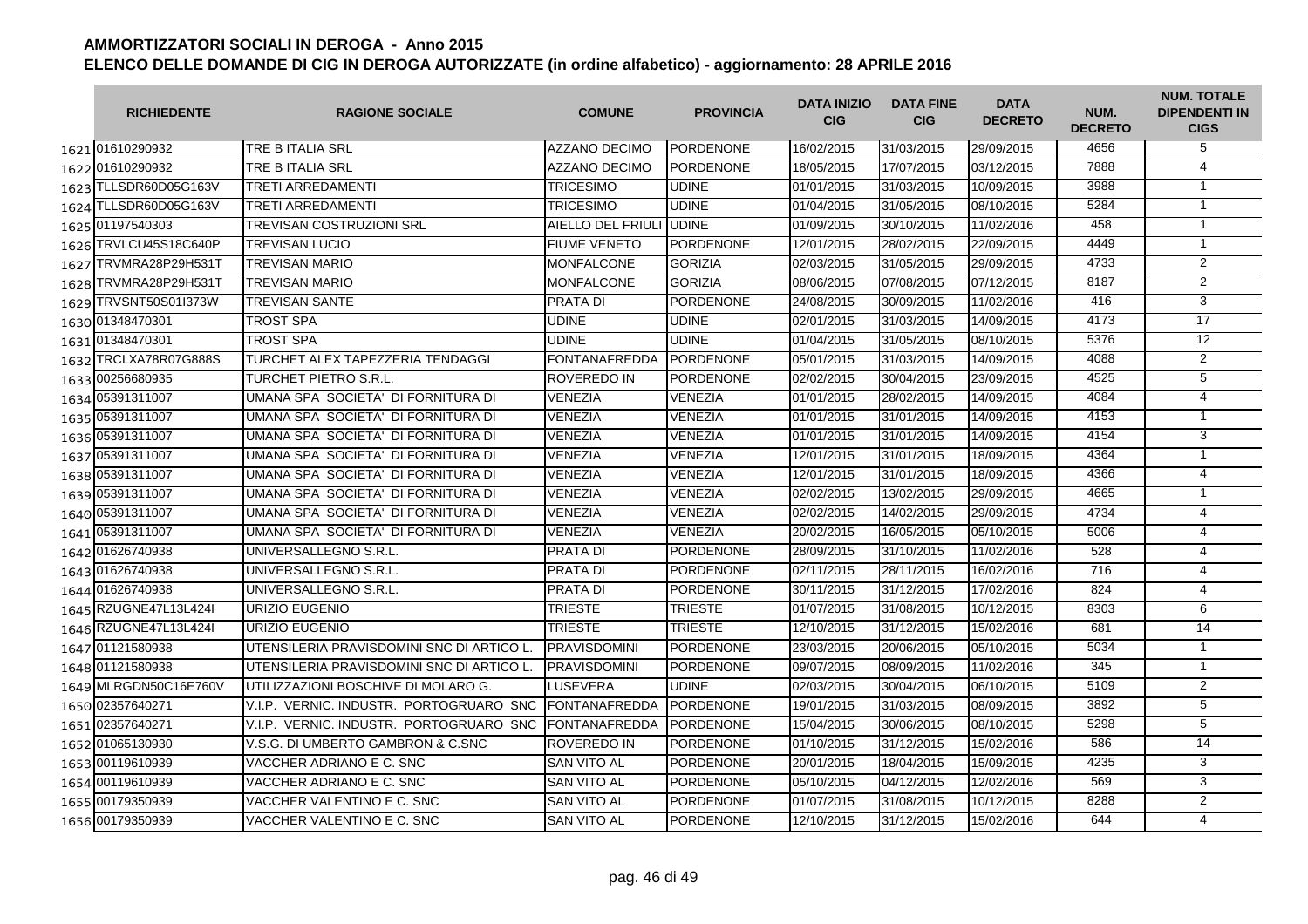|      | <b>RICHIEDENTE</b>    | <b>RAGIONE SOCIALE</b>                   | <b>COMUNE</b>           | <b>PROVINCIA</b>       | <b>DATA INIZIO</b><br><b>CIG</b> | <b>DATA FINE</b><br><b>CIG</b> | <b>DATA</b><br><b>DECRETO</b> | NUM.<br><b>DECRETO</b> | <b>NUM. TOTALE</b><br><b>DIPENDENTI IN</b><br><b>CIGS</b> |
|------|-----------------------|------------------------------------------|-------------------------|------------------------|----------------------------------|--------------------------------|-------------------------------|------------------------|-----------------------------------------------------------|
|      | 1657 02681530305      | VANON S.R.L.                             | <b>SAN GIOVANNI AL</b>  | <b>UDINE</b>           | 03/06/2015                       | 31/07/2015                     | 04/12/2015                    | 8124                   | 3                                                         |
|      | 1658 02681530305      | VANON S.R.L.                             | <b>SAN GIOVANNI AL</b>  | <b>UDINE</b>           | 01/09/2015                       | 30/11/2015                     | 11/02/2016                    | 459                    | $\overline{7}$                                            |
|      | 1659 01066190933      | VAS POR DI MELLA SANDRO & C. SAS         | <b>AVIANO</b>           | <b>PORDENONE</b>       | 12/01/2015                       | 31/03/2015                     | 17/09/2015                    | 4337                   | 2                                                         |
|      | 1660 VNDLGN45B13H010X | <b>VENDRAME LUIGINO</b>                  | <b>PRAVISDOMINI</b>     | PORDENONE              | 01/02/2015                       | 30/04/2015                     | 29/09/2015                    | 4714                   | $\mathbf{1}$                                              |
|      | 1661 VNDLGN45B13H010X | <b>VENDRAME LUIGINO</b>                  | <b>PRAVISDOMINI</b>     | <b>PORDENONE</b>       | 07/09/2015                       | 06/11/2015                     | 11/02/2016                    | 509                    | $\mathbf{1}$                                              |
|      | 1662 00245940937      | VENIER SNC DI VENIER SERGIO E LUCIANO    | <b>FIUME VENETO</b>     | <b>PORDENONE</b>       | 22/10/2015                       | 31/12/2015                     | 15/02/2016                    | 680                    | 3                                                         |
|      | 1663 02364440301      | <b>VENUTI LINO COMMERCIALE SRL</b>       | <b>TARCENTO</b>         | <b>UDINE</b>           | 01/10/2015                       | 31/12/2015                     | 15/02/2016                    | 594                    | $\overline{4}$                                            |
|      | 1664 01411410309      | <b>VERITTI DI VERITTI T.&amp; C.SNC</b>  | <b>MOGGIO UDINESE</b>   | <b>UDINE</b>           | 02/01/2015                       | 31/03/2015                     | 10/09/2015                    | 4024                   | $\overline{7}$                                            |
|      | 1665 01411410309      | VERITTI DI VERITTI T.& C.SNC             | MOGGIO UDINESE          | <b>UDINE</b>           | 07/04/2015                       | 06/06/2015                     | 08/10/2015                    | 5312                   | $\overline{7}$                                            |
|      | 1666 02197110303      | VERLAST DI ZORZINI DEBORA & C. SNC       | <b>CORNO DI</b>         | <b>UDINE</b>           | 13/01/2015                       | 28/02/2015                     | 17/09/2015                    | 4322                   | 3                                                         |
|      | 1667 02197110303      | VERLAST DI ZORZINI DEBORA & C. SNC       | <b>CORNO DI</b>         | <b>UDINE</b>           | 02/03/2015                       | 13/03/2015                     | 05/10/2015                    | 4968                   | 3                                                         |
|      | 1668 02197110303      | VERLAST DI ZORZINI DEBORA & C. SNC       | <b>CORNO DI</b>         | <b>UDINE</b>           | 07/04/2015                       | 17/04/2015                     | 08/10/2015                    | 5282                   | 3                                                         |
|      | 1669 02197110303      | VERLAST DI ZORZINI DEBORA & C. SNC       | <b>CORNO DI</b>         | <b>UDINE</b>           | 04/05/2015                       | 17/05/2015                     | 02/12/2015                    | 7650                   | 3                                                         |
|      | 1670 02186180309      | <b>VERSOLATTO DAVIDE &amp; C. SAS</b>    | <b>PALAZZOLO</b>        | <b>UDINE</b>           | 23/03/2015                       | 20/06/2015                     | 05/10/2015                    | 4913                   | 5                                                         |
|      | 1671 00431230317      | VERZEGNASSI EGONE DEI F.LLI VERZEG.      | ROMANS D'ISONZO GORIZIA |                        | 12/01/2015                       | 11/04/2015                     | 14/09/2015                    | 4165                   | 4                                                         |
|      | 1672 00431230317      | VERZEGNASSI EGONE DEI F.LLI VERZEG.      | ROMANS D'ISONZO GORIZIA |                        | 16/04/2015                       | 15/06/2015                     | 08/10/2015                    | 5365                   | 4                                                         |
|      | 1673 VRZRRT57L30G284U | <b>VERZEGNASSI ROBERTO</b>               | <b>CAMPOLONGO</b>       | <b>UDINE</b>           | 07/01/2015                       | 31/03/2015                     | 14/09/2015                    | 4182                   | 3                                                         |
|      | 1674 00296160302      | VETRERIA CIVIDALESE                      | <b>CIVIDALE DEL</b>     | <b>UDINE</b>           | 19/10/2015                       | 31/12/2015                     | 16/02/2016                    | 694                    | 4                                                         |
|      | 1675 01190640936      | VETRERIA IL VETRAIO DI BUTTIGNOL A. & R. | <b>CORDENONS</b>        | <b>PORDENONE</b>       | 29/04/2015                       | 28/07/2015                     | 02/12/2015                    | 7550                   | $\overline{7}$                                            |
|      | 1676 00187430939      | <b>VETRERIA TRAMONTIN S.R.L.</b>         | <b>SAN VITO AL</b>      | <b>PORDENONE</b>       | 30/01/2015                       | 24/04/2015                     | 14/09/2015                    | 4119                   | $\overline{7}$                                            |
|      | 1677 MLLLNA65P19Z133O | VETROIDEA DI MELLA ALAN                  | <b>SACILE</b>           | <b>PORDENONE</b>       | 23/03/2015                       | 20/06/2015                     | 05/10/2015                    | 5014                   | $\overline{2}$                                            |
|      | 1678 MLLLNA65P19Z133O | VETROIDEA DI MELLA ALAN                  | <b>SACILE</b>           | <b>PORDENONE</b>       | 05/10/2015                       | 04/12/2015                     | 12/02/2016                    | 555                    | $\overline{2}$                                            |
|      | 1679 01183630324      | VF IMPIANTI SRL                          | <b>TRIESTE</b>          | <b>TRIESTE</b>         | 12/01/2015                       | 11/04/2015                     | 14/09/2015                    | 4180                   | $\mathbf{1}$                                              |
|      | 1680 01951990306      | <b>VI.PA. SRL UNIPERSONALE</b>           | <b>PORPETTO</b>         | <b>UDINE</b>           | 02/02/2015                       | 28/03/2015                     | 29/09/2015                    | 4717                   | 20                                                        |
|      | 1681 01951990306      | VI.PA. SRL UNIPERSONALE                  | <b>PORPETTO</b>         | <b>UDINE</b>           | 06/04/2015                       | 02/05/2015                     | 02/12/2015                    | 7530                   | 20                                                        |
|      | 1682 08196370962      | VIA LOGISTIC S.R.L.                      | <b>DESIO</b>            | <b>MONZA E BRIANZA</b> | 11/05/2015                       | 08/08/2015                     | 04/12/2015                    | 8159                   | 2                                                         |
|      | 1683 08196370962      | VIA LOGISTIC S.R.L.                      | <b>DESIO</b>            | <b>MONZA E BRIANZA</b> | 10/08/2015                       | 09/10/2015                     | 11/02/2016                    | 443                    | 2                                                         |
|      | 1684 02073260305      | <b>VICENTINI SERVIZI SRL</b>             | <b>TOLMEZZO</b>         | <b>UDINE</b>           | 11/03/2015                       | 10/06/2015                     | 05/10/2015                    | 5013                   | $\overline{2}$                                            |
|      | 1685 01083880938      | <b>VIDEO PORDENONE SRL</b>               | <b>PORCIA</b>           | <b>PORDENONE</b>       | 07/01/2015                       | 07/04/2015                     | 14/09/2015                    | 4191                   | $\mathbf{1}$                                              |
|      | 1686 01083880938      | <b>VIDEO PORDENONE SRL</b>               | <b>PORCIA</b>           | PORDENONE              | 06/07/2015                       | 06/09/2015                     | 11/02/2016                    | 337                    | $\mathbf{1}$                                              |
| 1687 | VGNGPP64P54D205N      | VIGANT GIUSEPPINA                        | <b>NIMIS</b>            | <b>UDINE</b>           | 02/09/2015                       | 31/10/2015                     | 11/02/2016                    | 478                    | $\overline{7}$                                            |
| 1688 | VGNGPP64P54D205N      | VIGANT GIUSEPPINA                        | <b>NIMIS</b>            | <b>UDINE</b>           | 02/11/2015                       | 23/12/2015                     | 16/02/2016                    | 757                    | $\overline{7}$                                            |
| 1689 | 00563710938           | VILLABLAR SNC DI CASTELLARIN R.L. & C.   | <b>CASARSA DELLA</b>    | <b>PORDENONE</b>       | 02/03/2015                       | 29/05/2015                     | 29/09/2015                    | 4731                   | $\mathbf{1}$                                              |
|      | 1690 00563710938      | VILLABLAR SNC DI CASTELLARIN R.L. & C.   | <b>CASARSA DELLA</b>    | <b>PORDENONE</b>       | 03/06/2015                       | 17/06/2015                     | 03/12/2015                    | 7919                   | $\overline{1}$                                            |
|      | 1691 00563710938      | VILLABLAR SNC DI CASTELLARIN R.L. & C.   | <b>CASARSA DELLA</b>    | <b>PORDENONE</b>       | 13/07/2015                       | 25/07/2015                     | 10/12/2015                    | 8294                   | $\mathbf{1}$                                              |
|      | 1692 00563710938      | VILLABLAR SNC DI CASTELLARIN R.L. & C.   | <b>CASARSA DELLA</b>    | <b>PORDENONE</b>       | 03/08/2015                       | 14/08/2015                     | 11/02/2016                    | 385                    | $\mathbf{1}$                                              |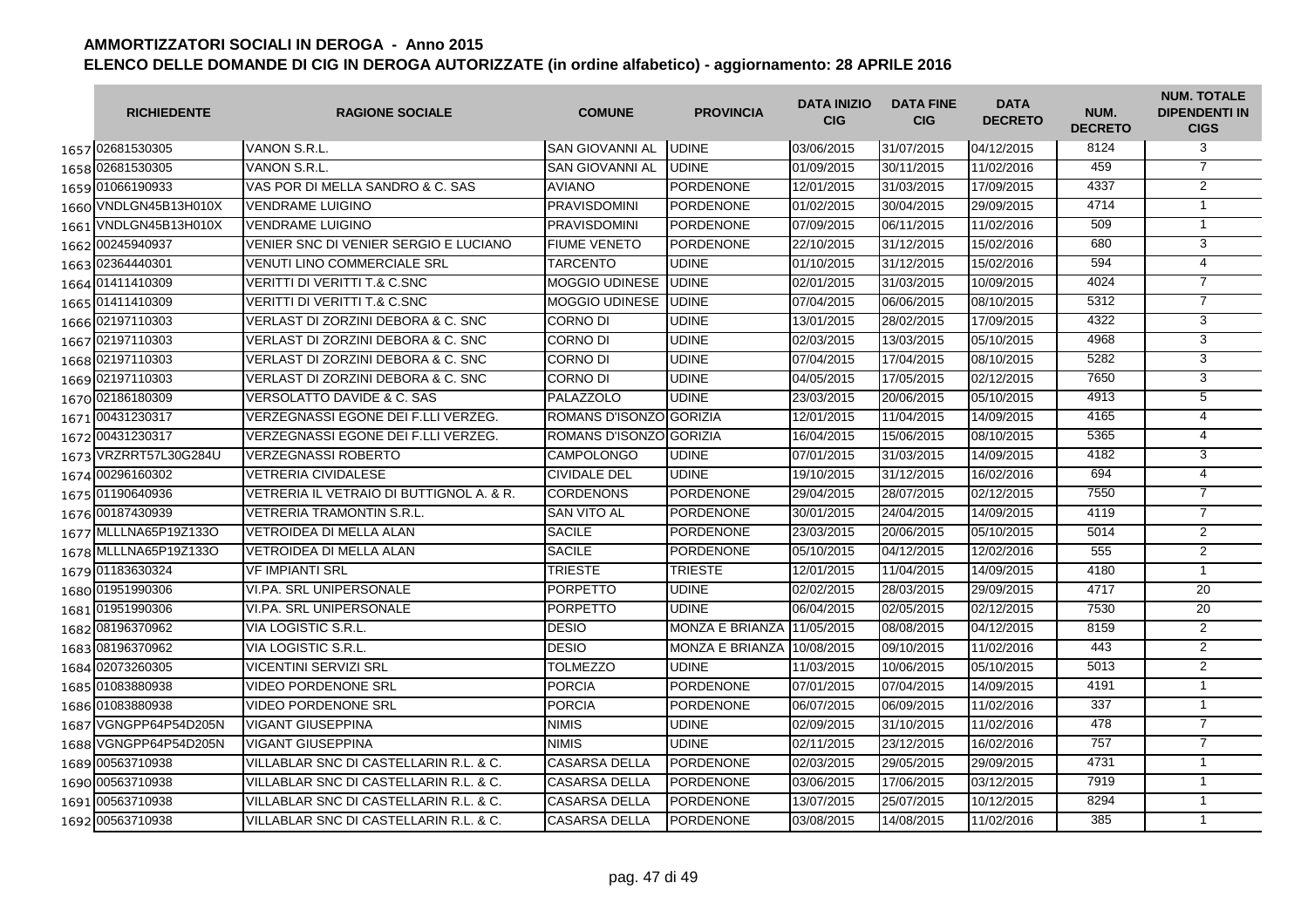|      | <b>RICHIEDENTE</b>    | <b>RAGIONE SOCIALE</b>                 | <b>COMUNE</b>            | <b>PROVINCIA</b> | <b>DATA INIZIO</b><br><b>CIG</b> | <b>DATA FINE</b><br><b>CIG</b> | <b>DATA</b><br><b>DECRETO</b> | NUM.<br><b>DECRETO</b> | <b>NUM. TOTALE</b><br><b>DIPENDENTI IN</b><br><b>CIGS</b> |
|------|-----------------------|----------------------------------------|--------------------------|------------------|----------------------------------|--------------------------------|-------------------------------|------------------------|-----------------------------------------------------------|
|      | 1693 00563710938      | VILLABLAR SNC DI CASTELLARIN R.L. & C. | <b>CASARSA DELLA</b>     | <b>PORDENONE</b> | 14/09/2015                       | 19/09/2015                     | 11/02/2016                    | 434                    | $\mathbf{1}$                                              |
|      | 1694 00563710938      | VILLABLAR SNC DI CASTELLARIN R.L. & C. | <b>CASARSA DELLA</b>     | <b>PORDENONE</b> | 12/10/2015                       | 16/10/2015                     | 15/02/2016                    | 589                    | $\mathbf{1}$                                              |
|      | 1695 00563710938      | VILLABLAR SNC DI CASTELLARIN R.L. & C. | <b>CASARSA DELLA</b>     | <b>PORDENONE</b> | 09/11/2015                       | 13/11/2015                     | 16/02/2016                    | 717                    | $\overline{1}$                                            |
|      | 1696 00768430324      | VIMA CONTROSOFFITTI SRL DI MAGGI-VI    | <b>TRIESTE</b>           | <b>TRIESTE</b>   | 22/01/2015                       | 28/02/2015                     | 14/09/2015                    | 4160                   | $\overline{5}$                                            |
|      | 1697 PLOSFN65R05L424L | <b>VIP AGENCY DI POLO STEFANO</b>      | <b>TRIESTE</b>           | <b>TRIESTE</b>   | 09/02/2015                       | 09/05/2015                     | 29/09/2015                    | 4682                   | $\overline{2}$                                            |
|      | 1698 PLOSFN65R05L424L | VIP AGENCY DI POLO STEFANO             | <b>TRIESTE</b>           | <b>TRIESTE</b>   | 25/05/2015                       | 18/07/2015                     | 03/12/2015                    | 7927                   | $\overline{2}$                                            |
|      | 1699 00256530304      | <b>VIRGILI ERMIDO &amp; SIRO SNC</b>   | <b>SAN GIOVANNI AL</b>   | <b>UDINE</b>     | 12/01/2015                       | 28/02/2015                     | 14/09/2015                    | 4145                   | $\overline{1}$                                            |
|      | 1700 00256530304      | VIRGILI ERMIDO & SIRO SNC              | <b>SAN GIOVANNI AL</b>   | <b>UDINE</b>     | 11/05/2015                       | 13/06/2015                     | 02/12/2015                    | 7666                   | $\overline{1}$                                            |
|      | 1701 00256530304      | VIRGILI ERMIDO & SIRO SNC              | <b>SAN GIOVANNI AL</b>   | <b>UDINE</b>     | 07/09/2015                       | 31/10/2015                     | 11/02/2016                    | 473                    | $\mathbf{1}$                                              |
| 1702 | VSNPLA72B04E098Y      | <b>VISINTIN PAOLO</b>                  | AIELLO DEL FRIULI JUDINE |                  | 02/03/2015                       | 31/03/2015                     | 05/10/2015                    | 4962                   | $\mathbf{1}$                                              |
|      | 1703 VSNPLA72B04E098Y | <b>VISINTIN PAOLO</b>                  | AIELLO DEL FRIULI        | <b>UDINE</b>     | 09/04/2015                       | 08/05/2015                     | 08/10/2015                    | 5326                   | $\mathbf{1}$                                              |
| 1704 | VSNPLA72B04E098Y      | <b>VISINTIN PAOLO</b>                  | AIELLO DEL FRIULI JUDINE |                  | 11/05/2015                       | 12/06/2015                     | 02/12/2015                    | 7684                   | $\mathbf{1}$                                              |
| 1705 | VSNPLA72B04E098Y      | <b>VISINTIN PAOLO</b>                  | AIELLO DEL FRIULI JUDINE |                  | 15/07/2015                       | 14/08/2015                     | 11/02/2016                    | 364                    | $\mathbf{1}$                                              |
| 1706 | VSNPLA72B04E098Y      | <b>VISINTIN PAOLO</b>                  | AIELLO DEL FRIULI UDINE  |                  | 07/12/2015                       | 31/12/2015                     | 17/02/2016                    | 845                    | $\overline{1}$                                            |
|      | 1707 VSNFNN48B02L421A | <b>VISINTINI DR.FERNANDO</b>           | <b>TRICESIMO</b>         | <b>UDINE</b>     | 03/08/2015                       | 31/10/2015                     | 11/02/2016                    | 402                    | $\overline{1}$                                            |
|      | 1708 VSNFNN48B02L421A | <b>VISINTINI DR.FERNANDO</b>           | <b>TRICESIMO</b>         | UDINE            | 01/11/2015                       | 31/12/2015                     | 16/02/2016                    | 698                    | $\mathbf{1}$                                              |
|      | 1709 VTIMRA70B27E098H | <b>VIT MAURO</b>                       | <b>FIUMICELLO</b>        | <b>UDINE</b>     | 09/11/2015                       | 31/12/2015                     | 16/02/2016                    | 722                    | 2                                                         |
|      | 1710 VTIMRA54C09G888H | <b>VITA MAURO</b>                      | <b>ROVEREDO IN</b>       | <b>PORDENONE</b> | 03/02/2015                       | 30/04/2015                     | 23/09/2015                    | 4529                   | $\overline{4}$                                            |
|      | 1711 00847570322      | VITRANI SPA ARREDAMENTI CIV.E NAVAL    | <b>MUGGIA</b>            | <b>TRIESTE</b>   | 30/04/2015                       | 06/06/2015                     | 02/12/2015                    | 7630                   | 21                                                        |
|      | 1712 00847570322      | VITRANI SPA ARREDAMENTI CIV.E NAVAL    | <b>MUGGIA</b>            | <b>TRIESTE</b>   | 08/06/2015                       | 25/07/2015                     | 03/12/2015                    | 7989                   | $\overline{21}$                                           |
|      | 1713 00847570322      | VITRANI SPA ARREDAMENTI CIV.E NAVAL    | <b>MUGGIA</b>            | <b>TRIESTE</b>   | 27/07/2015                       | 26/09/2015                     | 11/02/2016                    | 372                    | 26                                                        |
|      | 1714 07864721001      | <b>VIVENDA SPA</b>                     | <b>ROMA</b>              | <b>ROMA</b>      | 01/10/2015                       | 31/10/2015                     | 15/02/2016                    | 593                    | $\overline{5}$                                            |
|      | 1715 VLPGNN34B10G389O | <b>VOLPETTI GIOVANNI BATTISTA</b>      | <b>CAMPOFORMIDO</b>      | <b>UDINE</b>     | 17/02/2015                       | 30/04/2015                     | 29/09/2015                    | 4721                   | $\mathbf{1}$                                              |
|      | 1716 VLPGNN34B10G389O | <b>VOLPETTI GIOVANNI BATTISTA</b>      | <b>CAMPOFORMIDO</b>      | <b>UDINE</b>     | 17/08/2015                       | 31/08/2015                     | 11/02/2016                    | 418                    | $\overline{1}$                                            |
|      | 1717 02507710305      | W.W.T.S. ITALIA SRL                    | UDINE                    | <b>UDINE</b>     | 01/10/2015                       | 24/12/2015                     | 15/02/2016                    | 635                    | 20                                                        |
|      | 1718 01551620931      | <b>WALKING STICKS SRL</b>              | <b>FIUME VENETO</b>      | <b>PORDENONE</b> | 20/04/2015                       | 18/07/2015                     | 07/10/2015                    | 5243                   | $\mathbf{1}$                                              |
|      | 1719 01551620931      | <b>WALKING STICKS SRL</b>              | <b>FIUME VENETO</b>      | PORDENONE        | 20/07/2015                       | 15/09/2015                     | 11/02/2016                    | 336                    | $\overline{1}$                                            |
|      | 1720 01425360938      | <b>WEGO SRL</b>                        | <b>PORDENONE</b>         | <b>PORDENONE</b> | 09/02/2015                       | 09/05/2015                     | 22/09/2015                    | 4458                   | 9                                                         |
|      | 1721 04775860283      | WORK AMBIENTE SOC. COOP.               | <b>PADOVA</b>            | <b>PADOVA</b>    | 01/11/2015                       | 31/12/2015                     | 16/02/2016                    | 750                    | 18                                                        |
|      | 1722 04766770285      | WORK LOGISTICA SOCIETA' COOPERATIVA    | <b>PADOVA</b>            | <b>PADOVA</b>    | 01/04/2015                       | 30/04/2015                     | 02/12/2015                    | 7532                   | 4                                                         |
|      | 1723 04766770285      | WORK LOGISTICA SOCIETA' COOPERATIVA    | <b>PADOVA</b>            | <b>PADOVA</b>    | 09/11/2015                       | 31/12/2015                     | 16/02/2016                    | 761                    | 5                                                         |
|      | 1724 02496390309      | <b>WWTS PROJECT SRL</b>                | <b>UDINE</b>             | UDINE            | 07/01/2015                       | 31/03/2015                     | 10/09/2015                    | 3990                   | 3                                                         |
|      | 1725 02496390309      | <b>WWTS PROJECT SRL</b>                | <b>UDINE</b>             | <b>UDINE</b>     | 01/04/2015                       | 31/05/2015                     | 08/10/2015                    | 5276                   | $\overline{2}$                                            |
|      | 1726 02211190307      | YARD MANAGER S.R.L.                    | UDINE                    | <b>UDINE</b>     | 05/01/2015                       | 31/03/2015                     | 08/09/2015                    | 3893                   | $\mathbf{1}$                                              |
|      | 1727 02211190307      | YARD MANAGER S.R.L.                    | <b>UDINE</b>             | <b>UDINE</b>     | 07/04/2015                       | 09/06/2015                     | 08/10/2015                    | 5348                   | $\mathbf{1}$                                              |
|      | 1728 01399000932      | <b>ZAMPIERI SRL</b>                    | <b>SAN QUIRINO</b>       | PORDENONE        | 19/01/2015                       | 18/04/2015                     | 14/09/2015                    | 4104                   | $\mathbf{1}$                                              |